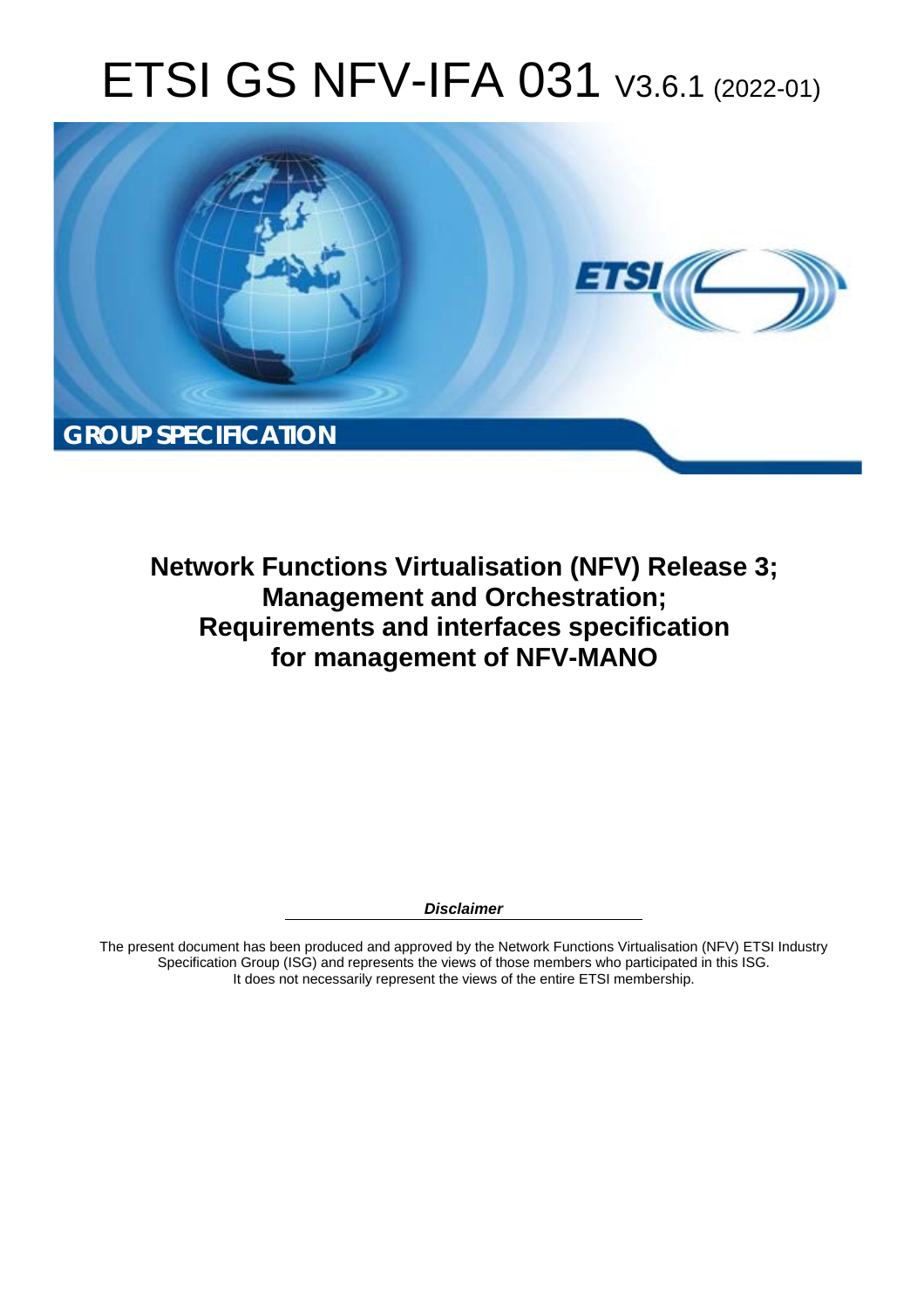Reference RGS/NFV-IFA031ed361

Keywords

interface, management, MANO, NFV, requirements

#### *ETSI*

650 Route des Lucioles F-06921 Sophia Antipolis Cedex - FRANCE

Tel.: +33 4 92 94 42 00 Fax: +33 4 93 65 47 16

Siret N° 348 623 562 00017 - APE 7112B Association à but non lucratif enregistrée à la Sous-Préfecture de Grasse (06) N° w061004871

#### *Important notice*

The present document can be downloaded from: <http://www.etsi.org/standards-search>

The present document may be made available in electronic versions and/or in print. The content of any electronic and/or print versions of the present document shall not be modified without the prior written authorization of ETSI. In case of any existing or perceived difference in contents between such versions and/or in print, the prevailing version of an ETSI deliverable is the one made publicly available in PDF format at [www.etsi.org/deliver.](http://www.etsi.org/deliver)

Users of the present document should be aware that the document may be subject to revision or change of status. Information on the current status of this and other ETSI documents is available at <https://portal.etsi.org/TB/ETSIDeliverableStatus.aspx>

If you find errors in the present document, please send your comment to one of the following services: <https://portal.etsi.org/People/CommiteeSupportStaff.aspx>

#### *Notice of disclaimer & limitation of liability*

The information provided in the present deliverable is directed solely to professionals who have the appropriate degree of experience to understand and interpret its content in accordance with generally accepted engineering or other professional standard and applicable regulations.

No recommendation as to products and services or vendors is made or should be implied.

No representation or warranty is made that this deliverable is technically accurate or sufficient or conforms to any law and/or governmental rule and/or regulation and further, no representation or warranty is made of merchantability or fitness for any particular purpose or against infringement of intellectual property rights.

In no event shall ETSI be held liable for loss of profits or any other incidental or consequential damages.

Any software contained in this deliverable is provided "AS IS" with no warranties, express or implied, including but not limited to, the warranties of merchantability, fitness for a particular purpose and non-infringement of intellectual property rights and ETSI shall not be held liable in any event for any damages whatsoever (including, without limitation, damages for loss of profits, business interruption, loss of information, or any other pecuniary loss) arising out of or related to the use of or inability to use the software.

#### *Copyright Notification*

No part may be reproduced or utilized in any form or by any means, electronic or mechanical, including photocopying and microfilm except as authorized by written permission of ETSI. The content of the PDF version shall not be modified without the written authorization of ETSI.

The copyright and the foregoing restriction extend to reproduction in all media.

© ETSI 2022. All rights reserved.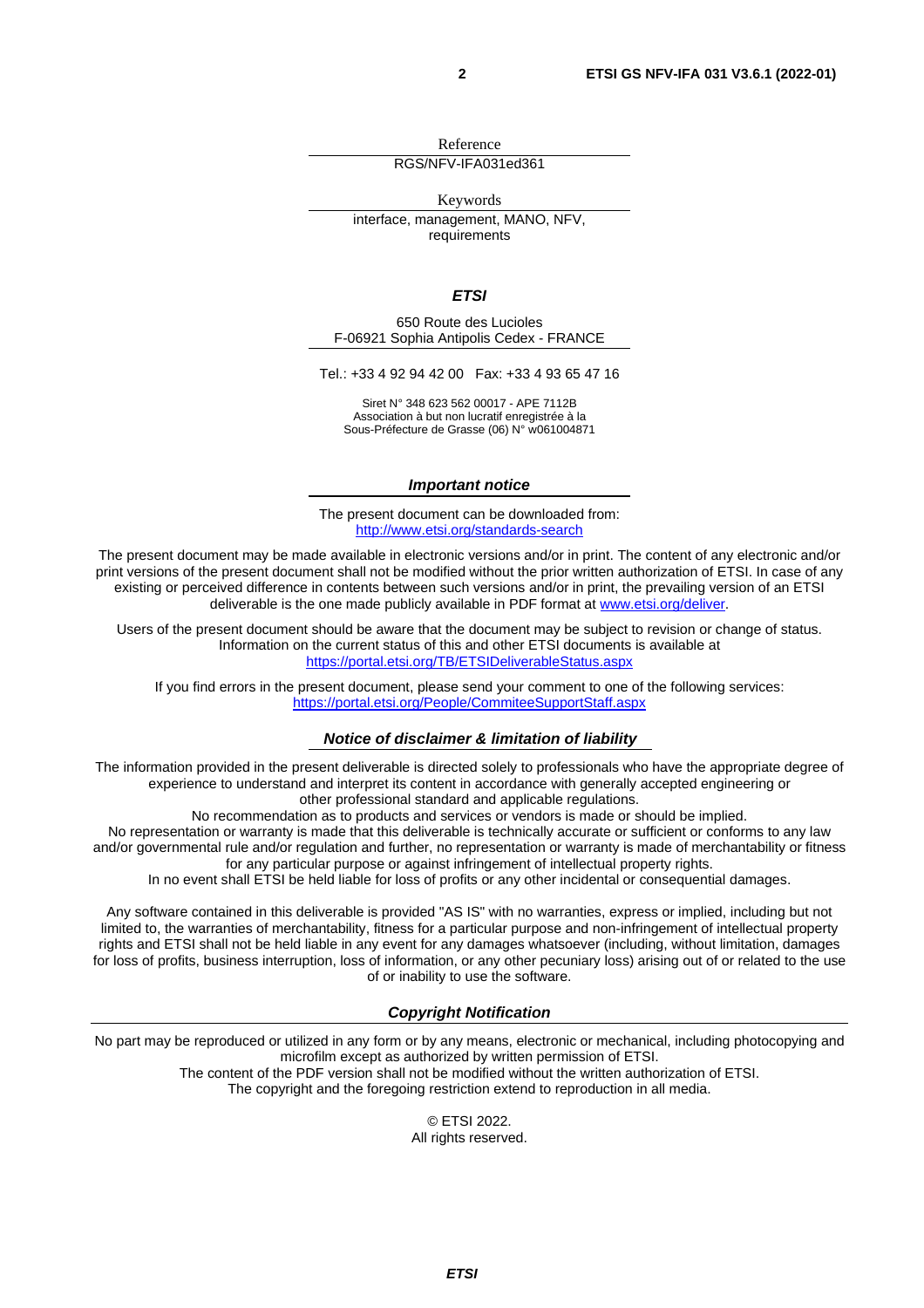# Contents

| 1                  |                                                                                               |    |
|--------------------|-----------------------------------------------------------------------------------------------|----|
| 2                  |                                                                                               |    |
| 2.1                |                                                                                               |    |
| 2.2                |                                                                                               |    |
| 3                  |                                                                                               |    |
| 3.1                |                                                                                               |    |
| 3.2                |                                                                                               |    |
| 3.3                |                                                                                               |    |
| $\overline{4}$     |                                                                                               |    |
| 4.1                |                                                                                               |    |
| 4.2                |                                                                                               |    |
| 4.2.1              |                                                                                               |    |
| 4.2.2              | External entity consuming interfaces for management of an NFV-MANO functional entity  14      |    |
| 4.2.3              | NFV-MANO functional entity consuming interfaces for management of another NFV-MANO            |    |
|                    |                                                                                               |    |
| 4.3                |                                                                                               |    |
| 5                  |                                                                                               |    |
| 5.1                |                                                                                               |    |
| 5.1.1              |                                                                                               |    |
| 5.1.2              |                                                                                               |    |
| 5.2                |                                                                                               |    |
| 5.2.1              | Interface requirements for fault management of an NFV-MANO functional entity17                |    |
| 5.2.2              | Interface requirements for performance management of an NFV-MANO functional entity17          |    |
| 5.2.3              | Interface requirements for configuration and information management of an NFV-MANO functional |    |
| 5.2.4              |                                                                                               |    |
| 5.2.5              | Interface requirements for interface for log management of an NFV-MANO functional entity  18  |    |
|                    |                                                                                               |    |
| 6<br>6.1           |                                                                                               |    |
| 6.2                |                                                                                               |    |
| 6.2.1              |                                                                                               |    |
| 6.2.2              |                                                                                               |    |
| 6.2.2.1            |                                                                                               |    |
| 6.2.2.2            |                                                                                               |    |
| 6.2.2.3            |                                                                                               |    |
| 6.2.2.4            |                                                                                               |    |
| 6.2.3              |                                                                                               |    |
| 6.2.3.1            |                                                                                               |    |
| 6.2.3.2            |                                                                                               | 21 |
| 6.2.3.3            |                                                                                               | 21 |
| 6.2.3.4            |                                                                                               | 21 |
| 6.2.4              |                                                                                               |    |
| 6.2.4.1            |                                                                                               |    |
| 6.2.4.2<br>6.2.4.3 |                                                                                               |    |
| 6.2.4.4            |                                                                                               |    |
| 6.2.5              |                                                                                               |    |
| 6.2.5.1            |                                                                                               |    |
| 6.2.5.2            |                                                                                               |    |
| 6.2.5.3            |                                                                                               |    |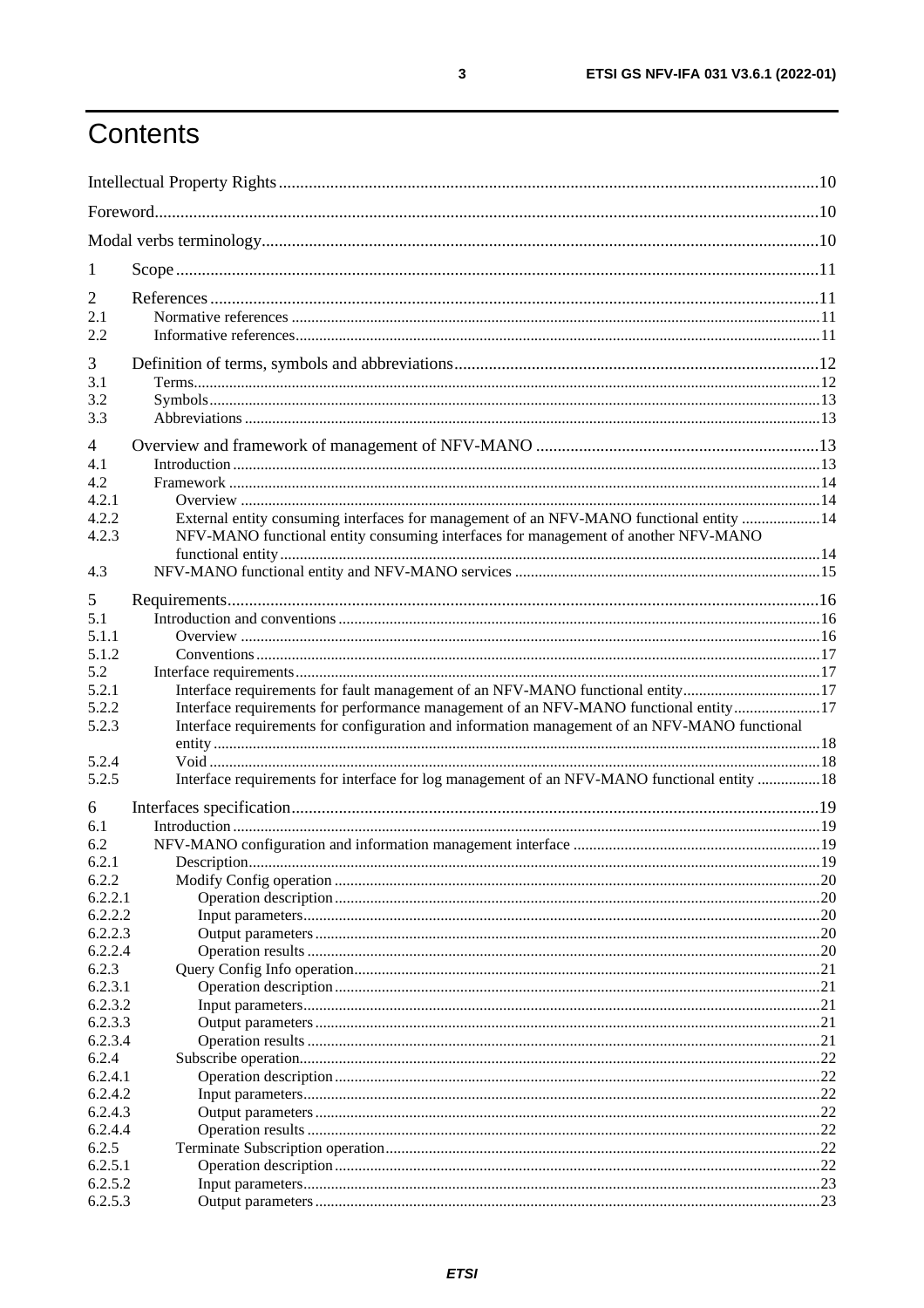$\overline{\mathbf{4}}$ 

| 6.2.5.4  |    |
|----------|----|
| 6.2.6    |    |
| 6.2.6.1  |    |
| 6.2.7    |    |
| 6.2.7.1  |    |
| 6.2.7.2  |    |
| 6.2.7.3  |    |
| 6.2.7.4  |    |
| 6.2.8    |    |
| 6.2.8.1  |    |
| 6.2.8.2  |    |
| 6.2.8.3  |    |
| 6.2.8.4  |    |
| 6.3      |    |
| 6.3.1    |    |
| 6.3.2    |    |
| 6.3.2.1  |    |
| 6.3.2.2  |    |
| 6.3.2.3  |    |
| 6.3.2.4  |    |
| 6.3.3    |    |
| 6.3.3.1  |    |
| 6.3.3.2  |    |
| 6.3.3.3  |    |
| 6.3.3.4  |    |
| 6.3.4    |    |
| 6.3.4.1  |    |
| 6.3.4.2  |    |
| 6.3.4.3  |    |
| 6.3.4.4  |    |
| 6.3.5    |    |
| 6.3.5.1  |    |
| 6.3.5.2  |    |
| 6.3.5.3  |    |
| 6.3.5.4  |    |
| 6.3.6    |    |
| 6.3.6.1  |    |
|          |    |
| 6.3.6.2  |    |
| 6.3.6.3  |    |
| 6.3.6.4  |    |
| 6.3.7    |    |
| 6.3.7.1  |    |
| 6.3.7.2  |    |
| 6.3.7.3  |    |
| 6.3.7.4  | 31 |
| 6.3.8    |    |
| 6.3.8.1  |    |
| 6.3.8.2  |    |
| 6.3.8.3  |    |
| 6.3.8.4  |    |
| 6.3.9    |    |
| 6.3.9.1  |    |
| 6.3.9.2  |    |
| 6.3.9.3  |    |
| 6.3.9.4  |    |
| 6.3.10   |    |
| 6.3.10.1 | 32 |
| 6.3.11   |    |
| 6.3.11.1 |    |
| 6.3.11.2 |    |
| 6.3.11.3 |    |
| 6.3.11.4 |    |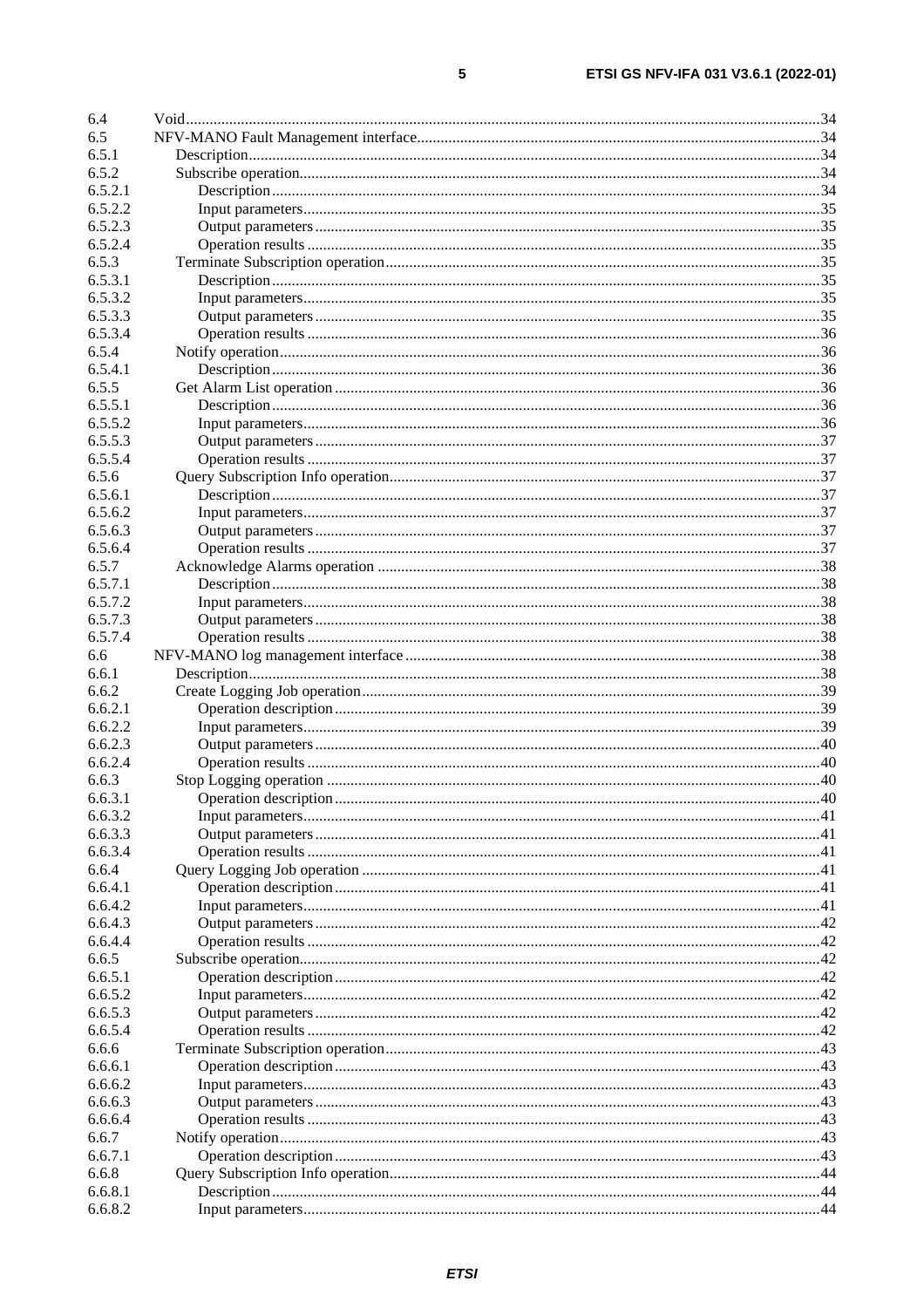| 6.6.8.3<br>6.6.8.4 |                                                                                          |  |
|--------------------|------------------------------------------------------------------------------------------|--|
| 7                  |                                                                                          |  |
| 7.1                |                                                                                          |  |
| 7.2                | Information elements and notifications related to NFV-MANO configuration and information |  |
|                    |                                                                                          |  |
| 7.2.1              |                                                                                          |  |
| 7.2.2              |                                                                                          |  |
| 7.2.2.1            |                                                                                          |  |
| 7.2.2.2            |                                                                                          |  |
| 7.2.2.3            |                                                                                          |  |
| 7.2.3<br>7.2.3.1   |                                                                                          |  |
| 7.2.3.2            |                                                                                          |  |
| 7.2.4              |                                                                                          |  |
| 7.2.4.1            |                                                                                          |  |
| 7.2.4.2            |                                                                                          |  |
| 7.2.5              |                                                                                          |  |
| 7.2.5.1            |                                                                                          |  |
| 7.2.5.2            |                                                                                          |  |
| 7.2.6              |                                                                                          |  |
| 7.2.6.1            |                                                                                          |  |
| 7.2.6.2            |                                                                                          |  |
| 7.2.7              |                                                                                          |  |
| 7.2.7.1            |                                                                                          |  |
| 7.2.7.2            |                                                                                          |  |
| 7.2.8              |                                                                                          |  |
| 7.2.8.1            |                                                                                          |  |
| 7.2.8.2            |                                                                                          |  |
| 7.2.9              |                                                                                          |  |
| 7.2.9.1            |                                                                                          |  |
| 7.2.9.2            |                                                                                          |  |
| 7.2.10             |                                                                                          |  |
| 7.2.10.1           |                                                                                          |  |
| 7.2.10.2           |                                                                                          |  |
| 7.2.11             |                                                                                          |  |
| 7.2.11.1           |                                                                                          |  |
| 7.2.11.2           |                                                                                          |  |
| 7.2.12             |                                                                                          |  |
| 7.2.12.1           |                                                                                          |  |
| 7.2.12.2<br>7.2.13 |                                                                                          |  |
| 7.2.13.1           |                                                                                          |  |
| 7.2.13.2           |                                                                                          |  |
| 7.2.14             |                                                                                          |  |
| 7.2.14.1           |                                                                                          |  |
| 7.2.14.2           |                                                                                          |  |
| 7.3                | Information elements and notifications related to NFV-MANO performance management58      |  |
| 7.3.1              |                                                                                          |  |
| 7.3.2              |                                                                                          |  |
| 7.3.2.1            |                                                                                          |  |
| 7.3.2.2            |                                                                                          |  |
| 7.3.2.3            |                                                                                          |  |
| 7.3.3              |                                                                                          |  |
| 7.3.3.1            |                                                                                          |  |
| 7.3.3.2            |                                                                                          |  |
| 7.3.3.3            |                                                                                          |  |
| 7.3.4              |                                                                                          |  |
| 7.3.4.1            |                                                                                          |  |
| 7.3.4.2            |                                                                                          |  |
| 7.3.5              |                                                                                          |  |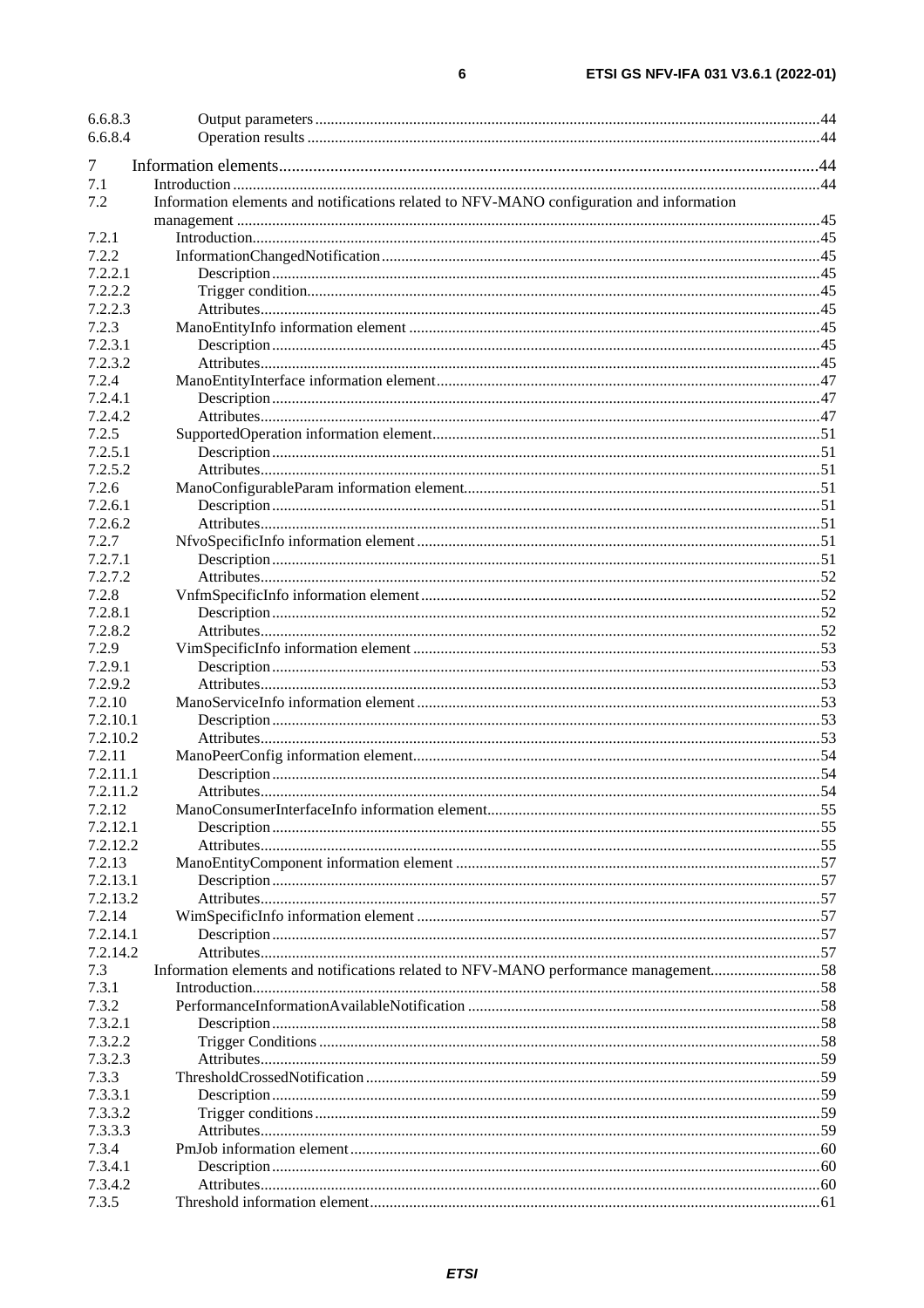| 7.3.5.1 |  |
|---------|--|
| 7.3.5.2 |  |
| 7.3.6   |  |
| 7.3.6.1 |  |
| 7.3.6.2 |  |
| 7.3.7   |  |
| 7.3.7.1 |  |
| 7.3.7.2 |  |
| 7.3.8   |  |
| 7.3.8.1 |  |
| 7.3.8.2 |  |
| 7.4     |  |
| 7.4.1   |  |
| 7.4.2   |  |
| 7.4.2.1 |  |
| 7.4.2.2 |  |
| 7.4.2.3 |  |
| 7.5     |  |
| 7.5.1   |  |
| 7.5.2   |  |
| 7.5.2.1 |  |
| 7.5.2.2 |  |
| 7.5.2.3 |  |
| 7.5.3   |  |
|         |  |
| 7.5.3.1 |  |
| 7.5.3.2 |  |
| 7.5.3.3 |  |
| 7.5.4   |  |
| 7.5.4.1 |  |
| 7.5.4.2 |  |
| 7.5.5   |  |
| 7.5.5.1 |  |
| 7.5.5.2 |  |
| 7.5.5.3 |  |
| 7.6     |  |
| 7.6.1   |  |
| 7.6.2   |  |
| 7.6.2.1 |  |
| 7.6.2.2 |  |
| 7.6.2.3 |  |
| 7.6.3   |  |
| 7.6.3.1 |  |
| 7.6.3.2 |  |
|         |  |
| 8       |  |
| 8.1     |  |
| 8.2     |  |
| 8.2.1   |  |
| 8.2.2   |  |
| 8.2.3   |  |
| 8.2.4   |  |
| 8.3     |  |
| 8.3.1   |  |
| 8.3.2   |  |
| 8.4     |  |
| 8.4.1   |  |
| 8.4.2   |  |
| 8.4.2.1 |  |
| 8.4.2.2 |  |
|         |  |
| 8.4.2.3 |  |
| 8.4.2.4 |  |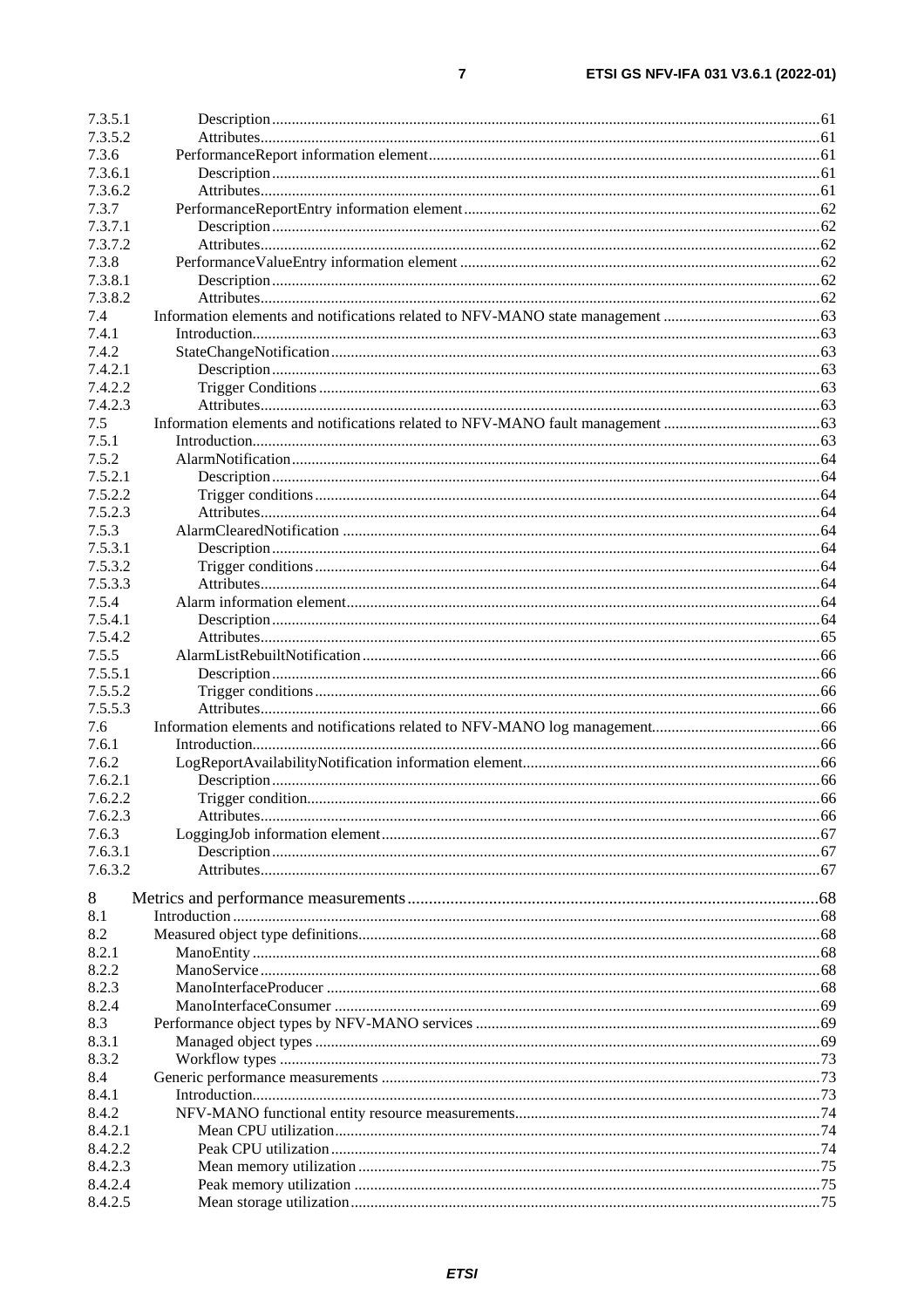| 8.4.2.6            |                               |  |
|--------------------|-------------------------------|--|
| 8.4.2.7            |                               |  |
| 8.4.2.8            |                               |  |
| 8.4.2.9            |                               |  |
| 8.4.2.10           |                               |  |
| 8.4.3              |                               |  |
| 8.4.3.1            |                               |  |
| 8.4.3.2            |                               |  |
| 8.4.3.3            |                               |  |
| 8.4.3.4            |                               |  |
| 8.4.3.5            |                               |  |
| 8.4.3.6            |                               |  |
| 8.4.3.7            |                               |  |
| 8.4.3.8            |                               |  |
| 8.4.3.9            |                               |  |
| 8.4.3.10           |                               |  |
| 8.4.3.11           |                               |  |
| 8.4.3.12           |                               |  |
| 8.4.4              |                               |  |
| 8.4.4.1            |                               |  |
| 8.4.4.2            |                               |  |
| 8.4.4.3            |                               |  |
| 8.4.4.4            |                               |  |
| 8.4.4.5            |                               |  |
| 8.4.5              |                               |  |
| 8.4.5.1            |                               |  |
| 8.4.5.2<br>8.4.5.3 |                               |  |
| 8.4.5.4            |                               |  |
| 8.4.5.5            |                               |  |
| 8.5                |                               |  |
|                    |                               |  |
| 9                  |                               |  |
| 9.1                |                               |  |
| 9.2                |                               |  |
| 9.3                |                               |  |
|                    |                               |  |
|                    | Annex A (informative):        |  |
| A.1                |                               |  |
|                    |                               |  |
| A.2                |                               |  |
| A.2.1              |                               |  |
| A.2.1.1            |                               |  |
| A.2.1.2            |                               |  |
| A.2.1.3            |                               |  |
| A.2.1.4            |                               |  |
|                    | <b>Annex B</b> (informative): |  |
|                    |                               |  |
| B.1                |                               |  |
|                    |                               |  |
| B.2                |                               |  |
| B.2.1              |                               |  |
|                    |                               |  |
|                    |                               |  |
| C.1                |                               |  |
| C.2                |                               |  |
|                    |                               |  |
|                    |                               |  |
|                    | <b>Annex D</b> (informative): |  |
| D.1                |                               |  |
| D.2                |                               |  |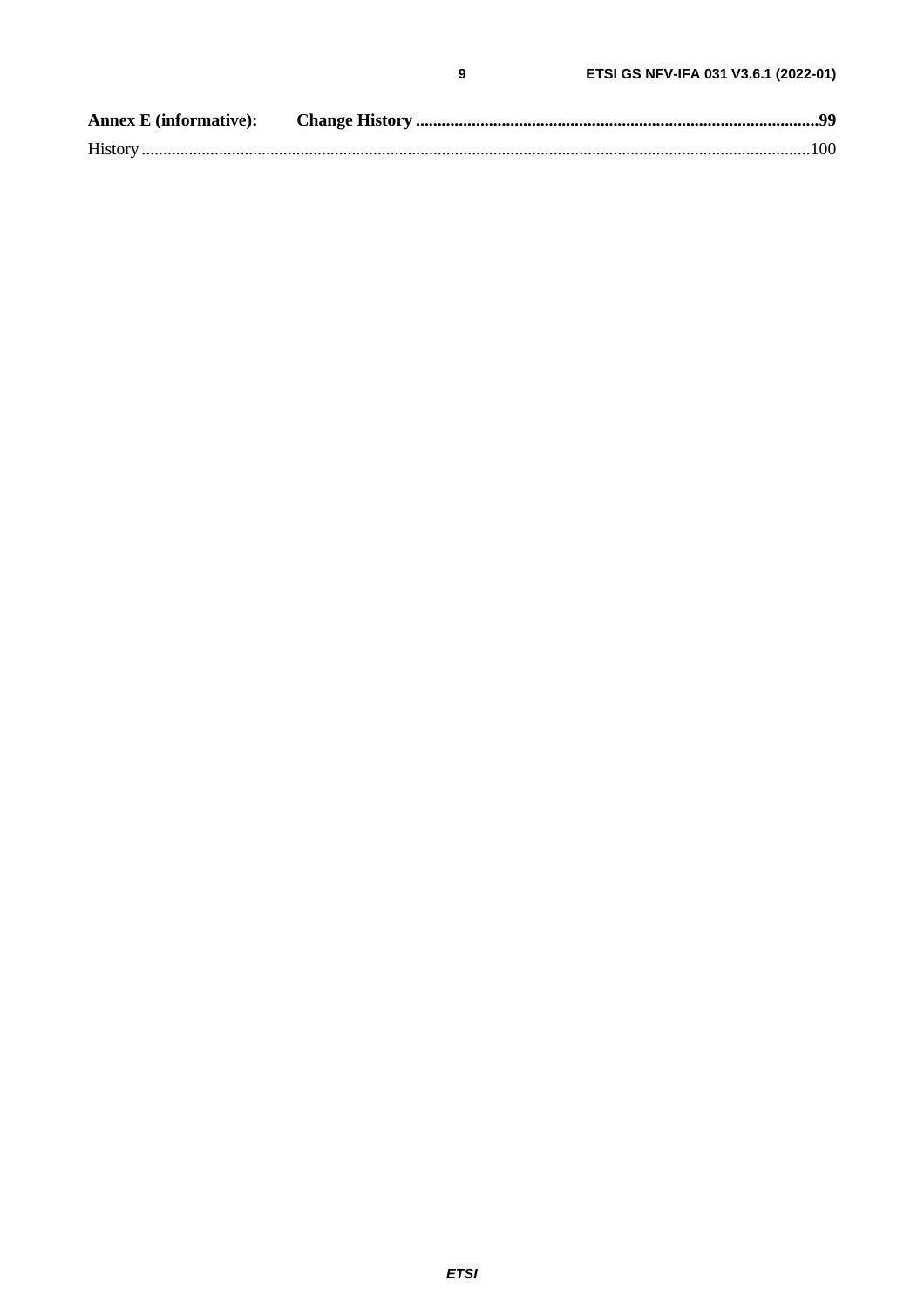# <span id="page-9-0"></span>Intellectual Property Rights

#### Essential patents

IPRs essential or potentially essential to normative deliverables may have been declared to ETSI. The declarations pertaining to these essential IPRs, if any, are publicly available for **ETSI members and non-members**, and can be found in ETSI SR 000 314: *"Intellectual Property Rights (IPRs); Essential, or potentially Essential, IPRs notified to ETSI in respect of ETSI standards"*, which is available from the ETSI Secretariat. Latest updates are available on the ETSI Web server ([https://ipr.etsi.org/\)](https://ipr.etsi.org/).

Pursuant to the ETSI Directives including the ETSI IPR Policy, no investigation regarding the essentiality of IPRs, including IPR searches, has been carried out by ETSI. No guarantee can be given as to the existence of other IPRs not referenced in ETSI SR 000 314 (or the updates on the ETSI Web server) which are, or may be, or may become, essential to the present document.

#### **Trademarks**

The present document may include trademarks and/or tradenames which are asserted and/or registered by their owners. ETSI claims no ownership of these except for any which are indicated as being the property of ETSI, and conveys no right to use or reproduce any trademark and/or tradename. Mention of those trademarks in the present document does not constitute an endorsement by ETSI of products, services or organizations associated with those trademarks.

**DECT™**, **PLUGTESTS™**, **UMTS™** and the ETSI logo are trademarks of ETSI registered for the benefit of its Members. **3GPP™** and **LTE™** are trademarks of ETSI registered for the benefit of its Members and of the 3GPP Organizational Partners. **oneM2M™** logo is a trademark of ETSI registered for the benefit of its Members and of the oneM2M Partners. **GSM**® and the GSM logo are trademarks registered and owned by the GSM Association.

# Foreword

This Group Specification (GS) has been produced by ETSI Industry Specification Group (ISG) Network Functions Virtualisation (NFV).

# Modal verbs terminology

In the present document "**shall**", "**shall not**", "**should**", "**should not**", "**may**", "**need not**", "**will**", "**will not**", "**can**" and "**cannot**" are to be interpreted as described in clause 3.2 of the [ETSI Drafting Rules](https://portal.etsi.org/Services/editHelp!/Howtostart/ETSIDraftingRules.aspx) (Verbal forms for the expression of provisions).

"**must**" and "**must not**" are **NOT** allowed in ETSI deliverables except when used in direct citation.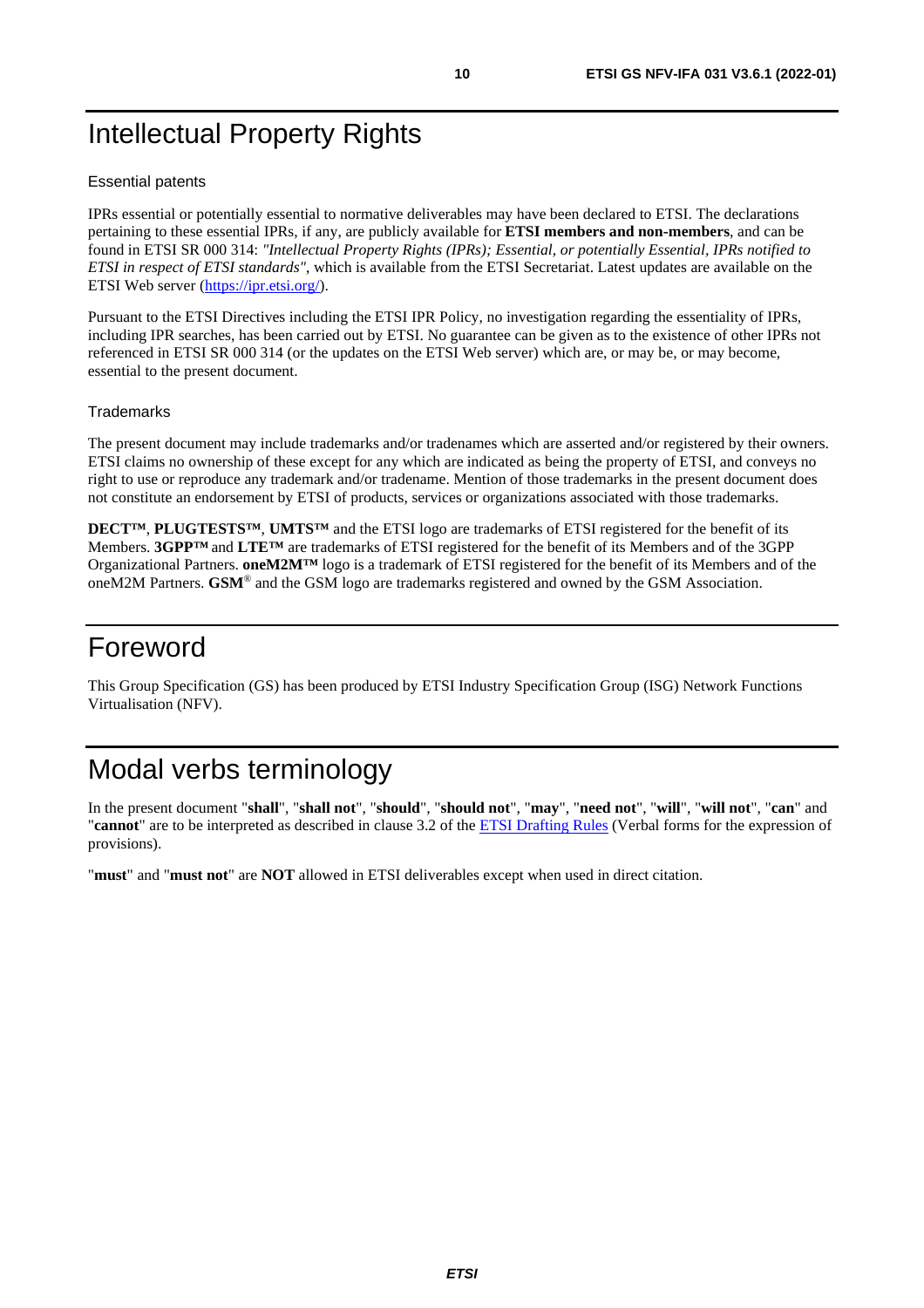# <span id="page-10-0"></span>1 Scope

The present document specifies the interface requirements, the interfaces and the necessary information elements enabling the fault, configuration and information, performance, state and log management of NFV-MANO functional entities.

In addition, the present document also describes the framework to support the management of NFV-MANO functional entities.

The different aspects specified in the present document have been analysed firstly in ETSI GR NFV-IFA 021 [i.1].

# 2 References

# 2.1 Normative references

References are either specific (identified by date of publication and/or edition number or version number) or non-specific. For specific references, only the cited version applies. For non-specific references, the latest version of the referenced document (including any amendments) applies.

Referenced documents which are not found to be publicly available in the expected location might be found at [https://docbox.etsi.org/Reference](https://docbox.etsi.org/Reference/).

NOTE: While any hyperlinks included in this clause were valid at the time of publication, ETSI cannot guarantee their long term validity.

The following referenced documents are necessary for the application of the present document.

- [1] ETSI GS NFV-IFA 010: "Network Functions Virtualisation (NFV) Release 3; Management and Orchestration; Functional requirements specification".
- [2] Recommendation ITU-T X.733: "Information technology Open Systems Interconnection Systems Management: Alarm reporting function".
- [3] ETSI GS NFV-SEC 012 (V3.1.1): "Network Functions Virtualisation (NFV) Release 3; Security; System architecture specification for execution of sensitive NFV components".

# 2.2 Informative references

References are either specific (identified by date of publication and/or edition number or version number) or non-specific. For specific references, only the cited version applies. For non-specific references, the latest version of the referenced document (including any amendments) applies.

NOTE: While any hyperlinks included in this clause were valid at the time of publication, ETSI cannot guarantee their long term validity.

The following referenced documents are not necessary for the application of the present document but they assist the user with regard to a particular subject area.

- [i.1] ETSI GR NFV-IFA 021 (V3.1.1): "Network Functions Virtualisation (NFV) Release 3; Management and Orchestration; Report on management of NFV-MANO and automated deployment of EM and other OSS functions".
- [i.2] ETSI GS NFV-MAN 001 (V1.1.1): "Network Functions Virtualisation (NFV); Management and Orchestration".
- [i.3] ETSI GS NFV-IFA 005 (V3.6.1): "Network Functions Virtualisation (NFV) Release 3; Management and Orchestration; Or-Vi reference point - Interface and Information Model Specification".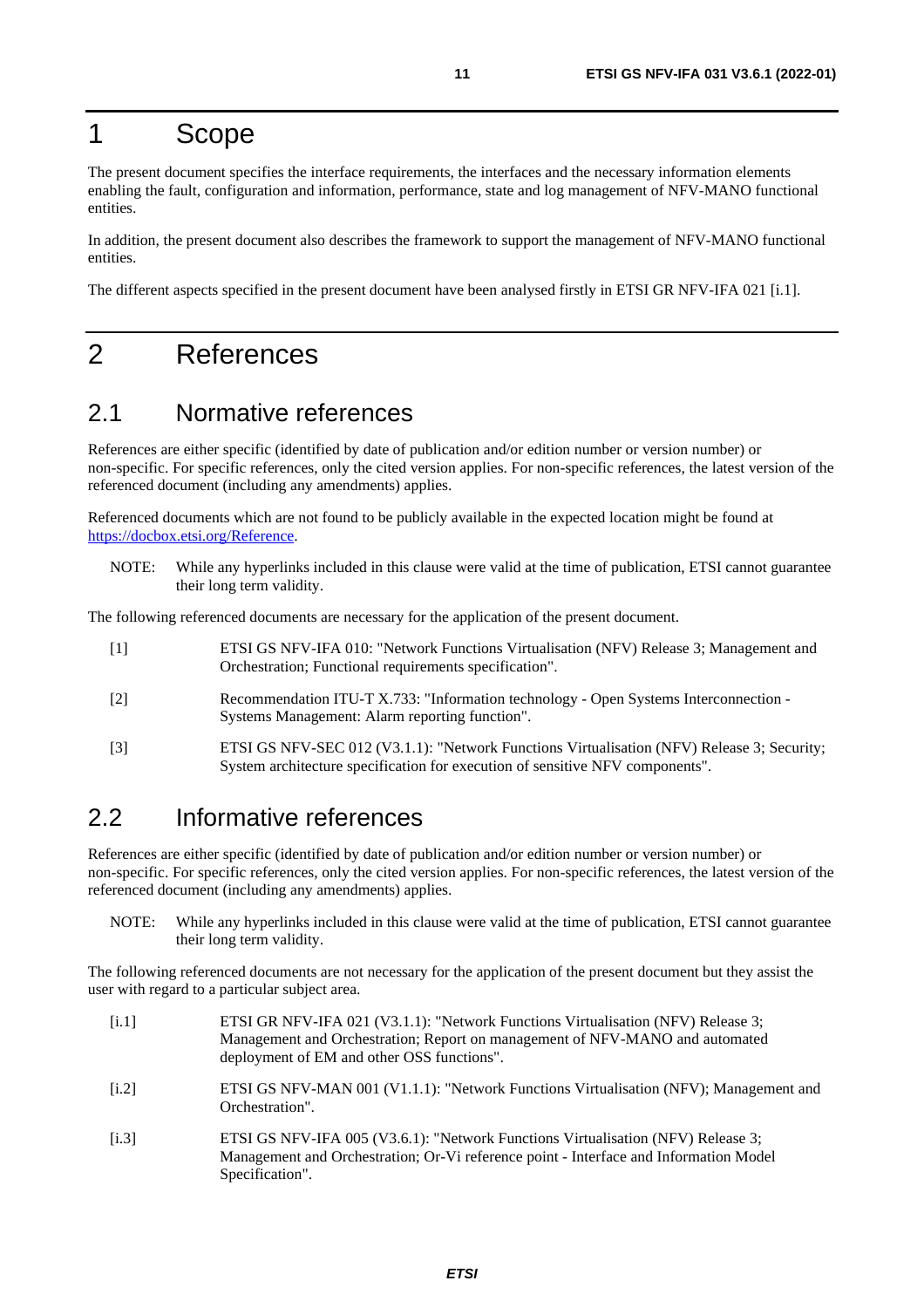<span id="page-11-0"></span>

| $[1.4]$  | ETSI GS NFV-IFA 006 (V3.6.1): "Network Functions Virtualisation (NFV) Release 3;<br>Management and Orchestration; Vi-Vnfm reference point - Interface and Information Model<br>Specification".    |
|----------|---------------------------------------------------------------------------------------------------------------------------------------------------------------------------------------------------|
| $[1.5]$  | ETSI GS NFV-IFA 007 (V3.6.1): "Network Functions Virtualisation (NFV) Release 3;<br>Management and Orchestration; Or-Vnfm reference point - Interface and Information Model<br>Specification".    |
| [i.6]    | ETSI GS NFV-IFA 008 (V3.6.1): "Network Functions Virtualisation (NFV) Release 3;<br>Management and Orchestration; Ve-Vnfm reference point - Interface and Information Model<br>Specification".    |
| $[1.7]$  | ETSI GS NFV-IFA 013 (V3.6.1): "Network Functions Virtualisation (NFV) Release 3;<br>Management and Orchestration; Os-Ma-Nfvo reference point - Interface and Information Model<br>Specification". |
| [i.8]    | ETSI GS NFV-IFA 011 (V3.6.1): "Network Functions Virtualisation (NFV) Release 3;<br>Management and Orchestration; VNF Descriptor and Packaging Specification".                                    |
| $[1.9]$  | ISO/IEC 9646-7: "Information technology -- Open Systems Interconnection -- Conformance<br>testing methodology and framework -- Part 7: Implementation Conformance Statements".                    |
| [i.10]   | Recommendation ITU-T X.731: "Information technology - Open Systems Interconnection -<br>Systems Management: State management function".                                                           |
| $[1.11]$ | Linux <sup>®</sup> man pages: "vmstat - Report virtual memory statistics".                                                                                                                        |
|          | NOTE 1: Available at: http://man7.org/linux/man-pages/man8/vmstat.8.html.                                                                                                                         |
|          | NOTE 2: Linux $\circledast$ is the registered trademark of Linus Torvalds in the U.S. and other countries.                                                                                        |
| [1.12]   | ETSI GR NFV 003 (V1.6.1): "Network Functions Virtualisation (NFV); Terminology for Main<br>Concepts in NFV".                                                                                      |
| [i.13]   | Void.                                                                                                                                                                                             |
| [i.14]   | ETSI GS NFV-SEC 006 (V1.1.1): "Network Functions Virtualisation (NFV); Security Guide;<br>Report on Security Aspects and Regulatory Concerns".                                                    |
| [i.15]   | ETSI GS NFV-SEC 014 (V3.1.1): "Network Functions Virtualisation (NFV) Release 3; NFV<br>Security; Security Specification for MANO Components and Reference Points".                               |

- [i.16] ETSI GS NFV-IFA 030: "Network Functions Virtualisation (NFV) Release 3; Management and Orchestration; Multiple Administrative Domain Aspect Interfaces Specification".
- [i.17] ETSI GS NFV-IFA 032: "Network Functions Virtualisation (NFV) Release 3; Management and Orchestration; Interface and Information Model Specification for Multi-Site Connectivity Services".

# 3 Definition of terms, symbols and abbreviations

# 3.1 Terms

For the purposes of the present document, the terms given in ETSI GR NFV 003 [i.12] and the following apply:

NOTE: A term defined in the present document takes precedence over the definition of the same term, if any, in ETSI GR NFV 003 [i.12].

#### **NFV-MANO functional entity application:** set of NFV-MANO services

**NFV-MANO functional entity component:** internal component of an NFV-MANO functional entity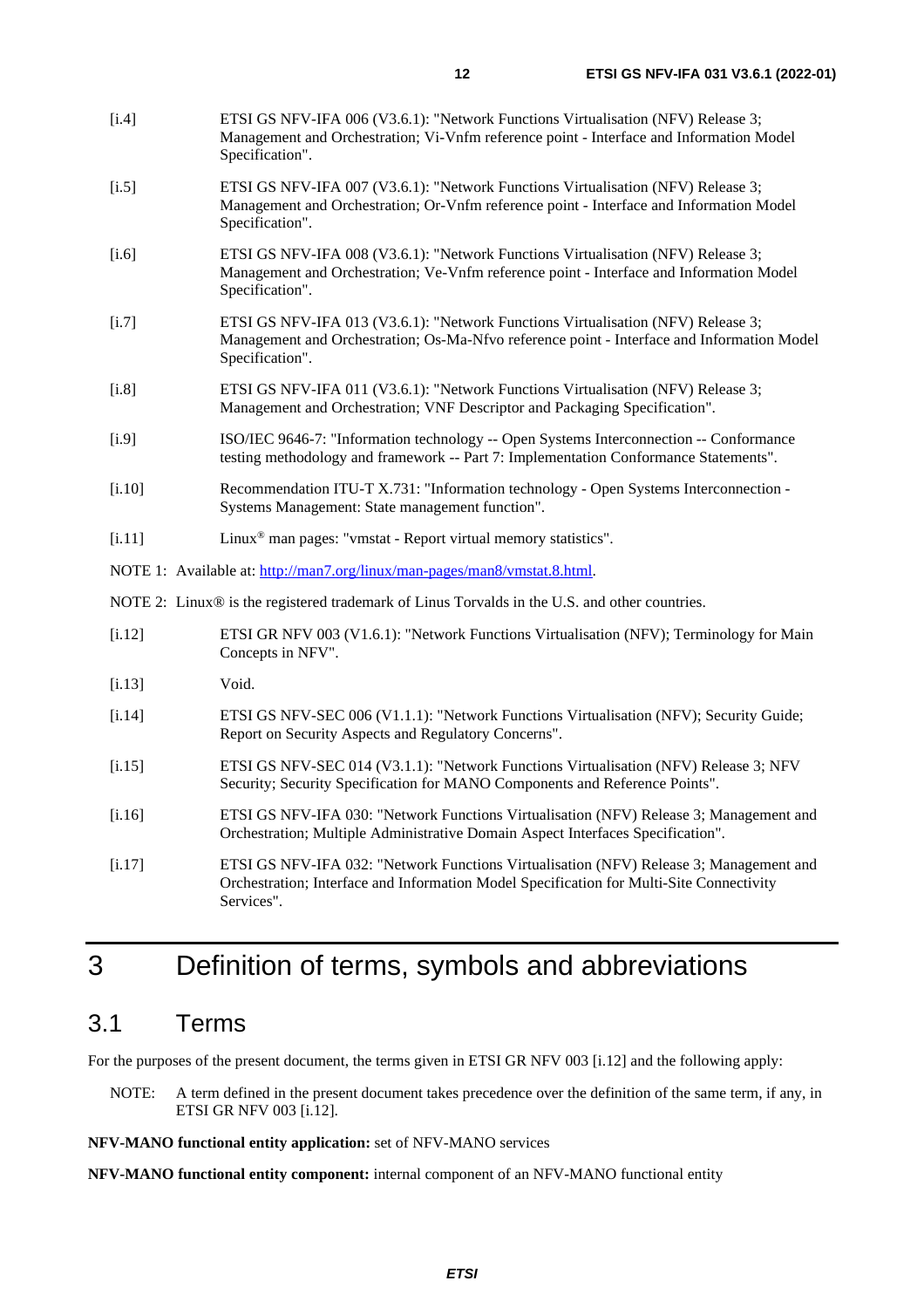<span id="page-12-0"></span>**NFV-MANO management service:** one or more management capabilities offered by an NFV-MANO functional block for the support of its operations, administration and maintenance

**NFV-MANO service interface:** interface, associated to an NFV-MANO service, over which operations can be invoked and/or notifications issued

# 3.2 Symbols

Void.

# 3.3 Abbreviations

For the purposes of the present document, the abbreviations given in ETSI GR NFV 003 [\[i.12\]](#page-11-0) and the following apply:

| <b>FM</b>   | <b>Fault Management</b>              |
|-------------|--------------------------------------|
| <b>HTTP</b> | <b>Hypertext Transfer Protocol</b>   |
| <b>MANO</b> | Management and Orchestration         |
| <b>MSCS</b> | Multi-Site Connectivity Service      |
| <b>MSNC</b> | <b>Multi-Site Network Connection</b> |
| <b>OM</b>   | <b>Object Mapping</b>                |
| <b>OSS</b>  | <b>Operations Support Systems</b>    |
| <b>PM</b>   | Performance Management               |
| <b>PNFD</b> | <b>PNF</b> Descriptor                |
| <b>RAM</b>  | Random Access Memory                 |
| <b>SC</b>   | <b>Status Counter</b>                |
| TF          | <b>Transparent Forwarding</b>        |
| VL          | Virtual Link                         |
| VR.         | Virtualised Resource                 |
|             |                                      |

# 4 Overview and framework of management of NFV-MANO

# 4.1 Introduction

Network Functions Virtualisation (NFV) introduces a new set of management and orchestration functions in addition to existing Element Management (EM) and Operations Support Systems (OSS) functions. This new set of management and orchestration functions is referred as Network Functions Virtualisation Management and Orchestration (NFV-MANO), and is used to manage and orchestrate:

- The relationship between the Virtualised Network Functions (VNFs) and the NFV Infrastructure (NFVI).
- The interconnection of VNFs and/or other Physical Network Functions (PNFs) and/or nested Network Service(s) (NS) to realize a NS.

The NFV-MANO architectural framework in ETSI GS NFV-MAN 001 [\[i.2\]](#page-10-0) identifies and describes the following functional blocks:

- NFV Orchestrator (NFVO);
- VNF Manager (VNFM); and
- Virtualised Infrastructure Manager (VIM).

The NFVO has two main responsibilities:

the orchestration of NFVI resources across multiple VIM instances, fulfilling the Resource Orchestration functions; and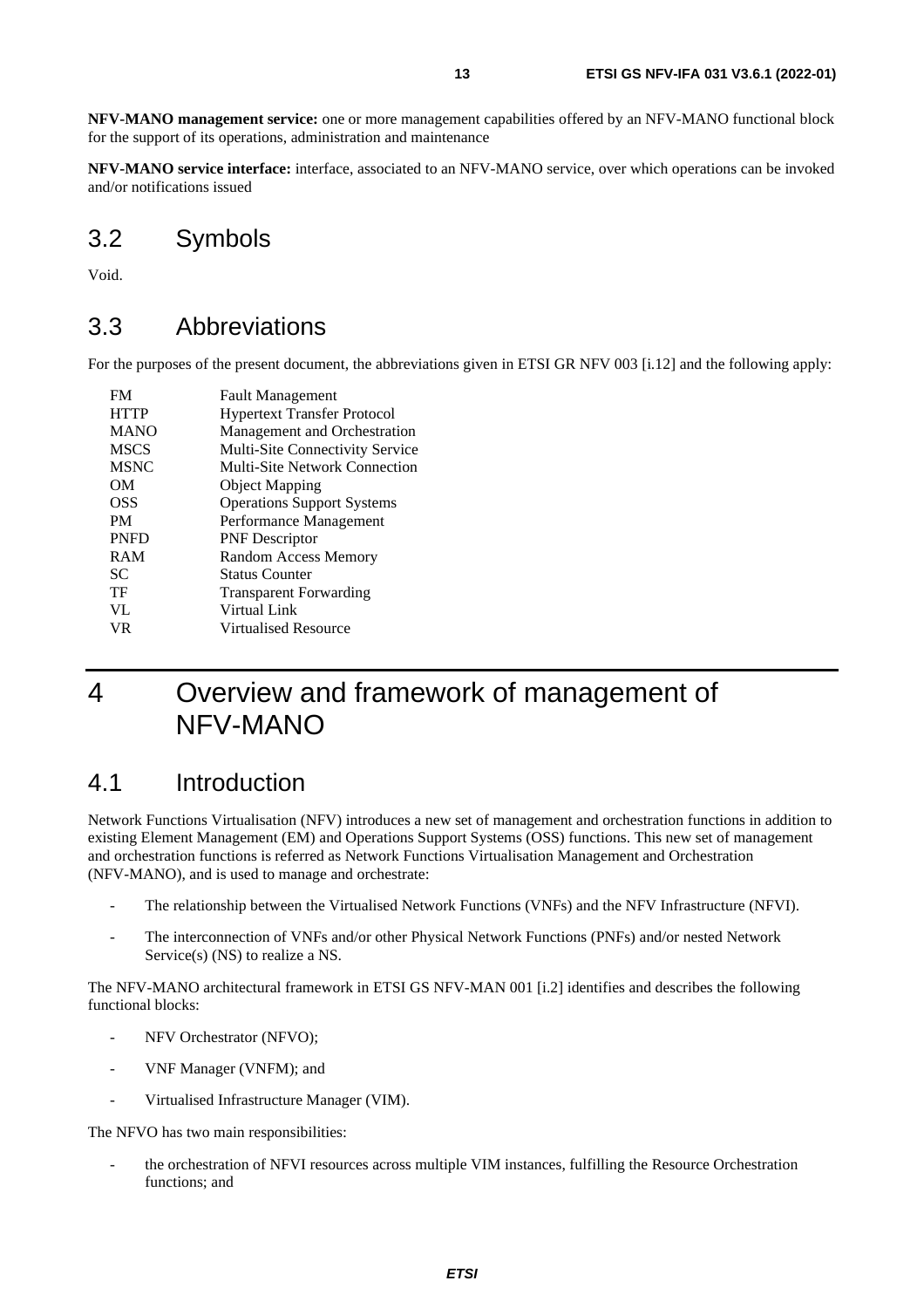<span id="page-13-0"></span>the lifecycle management of NS, fulfilling the Network Service Orchestration functions.

The VNFM is mainly responsible for the lifecycle management of VNF instances.

The VIM is responsible for controlling and managing NFVI compute, storage and network resources. The VIM manages the association of the virtualised resources to the physical compute, storage and networking resources.

In addition, ETSI GS NFV-IFA 010 [\[1\]](#page-10-0) introduces the WAN Infrastructure Manager (WIM) who manages the connectivity for multi-site services. The WIM is responsible for managing network resources across multiple NFVI-PoPs (sites) and used to establish connectivity between different NFVI-PoPs, or between a PNF and an NFVI-PoP. The NFV Architectural Framework supports the integration of WIM deployed as part of the NFV-MANO framework and external to the NFV-MANO framework (e.g. under control of other OSS/BSS).

Functional requirements for the NFVO, VNFM and VIM are specified in ETSI GS NFV-IFA 010 [\[1](#page-10-0)].

NFV-MANO functional entities shall be able to be managed for the purpose of configuring, monitoring and retrieving relevant information for the network operator as specified in clause 5.3 and clause 10 of ETSI GS NFV-IFA 010 [\[1](#page-10-0)].

# 4.2 Framework

# 4.2.1 Overview

The framework for the management of NFV-MANO is based on the definition and exposure of a set of management interfaces by the NFV-MANO functional entities as specified in subsequent clauses of the present document. The set of interfaces can be consumed in two ways:

- by an external entity beyond NFV-MANO; and/or
- by an NFV-MANO functional entity.

### 4.2.2 External entity consuming interfaces for management of an NFV-MANO functional entity

The exposure and consumption of interfaces by an external entity beyond NFV-MANO is illustrated in figure 4.2.2-1. The NFV-MANO functional entity exposes a set of management interfaces to an external entity through an interface Producer.



**Figure 4.2.2-1: Framework of external entity consuming interfaces for management of an NFV-MANO functional entity** 

The Producer implements and supports a set of management interfaces that can be consumed by a Consumer within an external entity.

# 4.2.3 NFV-MANO functional entity consuming interfaces for management of another NFV-MANO functional entity

The exposure and consumption of interfaces by another NFV-MANO functional entity is illustrated in figure 4.2.3-1. The NFV-MANO functional entity exposes a set of management interfaces to another NFV-MANO functional entity through an interface Producer.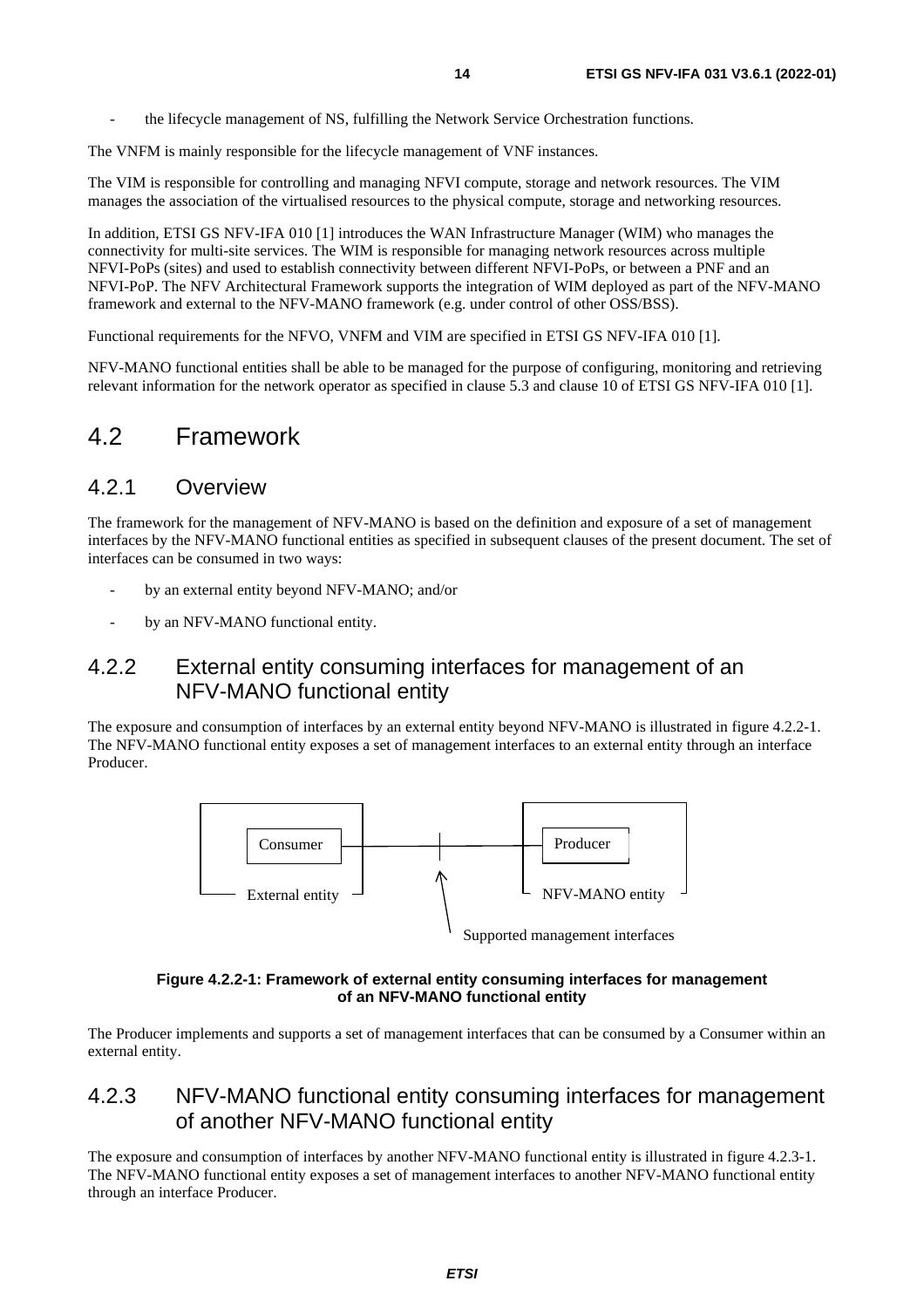<span id="page-14-0"></span>

#### **Figure 4.2.3-1: Framework of NFV-MANO functional entity consuming interfaces for management of another NFV-MANO functional entity**

The Producer implements and supports a set of management interfaces that can be consumed by a Consumer within another NFV-MANO functional entity.

When enabling the consumption of interfaces by a peering NFV-MANO functional entity, the network operator shall be able to control what interfaces and individual consumable operations are needed to be consumed by the peering NFV-MANO functional entity in order to avoid unnecessary exposure of information or overloading the actual NFV-MANO functional entities beyond the limits of what needs to be managed.

# 4.3 NFV-MANO functional entity and NFV-MANO services

The NFV-MANO architectural framework in ETSI GS NFV-MAN 001 [\[i.2\]](#page-10-0) identifies the following NFV-MANO functional entities:

- NFV Orchestrator (NFVO);
- VNF Manager (VNFM); and
- Virtualised Infrastructure Manager (VIM).

In addition, ETSI GS NFV-IFA 010 [[1\]](#page-10-0) defines the case of the WIM as part of the NFV-MANO framework. An NFV-MANO functional entity provides NFV-MANO services. An NFV-MANO service is one or more capabilities offered by the NFV-MANO functional entity which can be invoked using a defined interface, hereafter referred as NFV-MANO service interface.

EXAMPLE 1: The VNFM offers a type of NFV-MANO service for VNF lifecycle management.

EXAMPLE 2: The NFVO offers a type of NFV-MANO service for Network Service lifecycle management.

The NFV-MANO services offered by an NFV-MANO functional entity are grouped as the NFV-MANO functional entity application. The NFV-MANO functional entity can be decomposed into a set of NFV-MANO functional entity components to address functional and non-functional requirements such as scalability, resiliency, versioning, etc. An NFV-MANO functional entity component can support a sub-set of instances of NFV-MANO service.

The relationship of a type of NFV-MANO service and a type of NFV-MANO service interface is 1:1. More than one instance of an NFV-MANO service and/or NFV-MANO service interface is possible to cater for the possibility of providing more than one API endpoint or to expose different versions of a type of NFV-MANO service interface.

Figure 4.3-1 illustrates an example of the relationship between the different concepts introduced in the present clause. The NFV-MANO functional entity has an NFV-MANO functional entity application which groups the set of specific instances of NFV-MANO services. In this example, the types of NFV-MANO services are: "NFV-MANO service A", "NFV-MANO service B", "NFV-MANO service C" and "NFV-MANO service D". Each one of the NFV-MANO service types is associated to one and only one type of NFV-MANO service interface. In addition, the NFV-MANO functional entity is composed of one or multiple NFV-MANO functional entity components. An instance of an NFV-MANO service can depend on one or multiple NFV-MANO functional entity components (this is illustrated by overlapping the boxes of NFV-MANO functional entity components with the boxes of NFV-MANO services).

EXAMPLE 3: Figure 4.3-1 is also used to illustrate an example of services produced by a VNFM.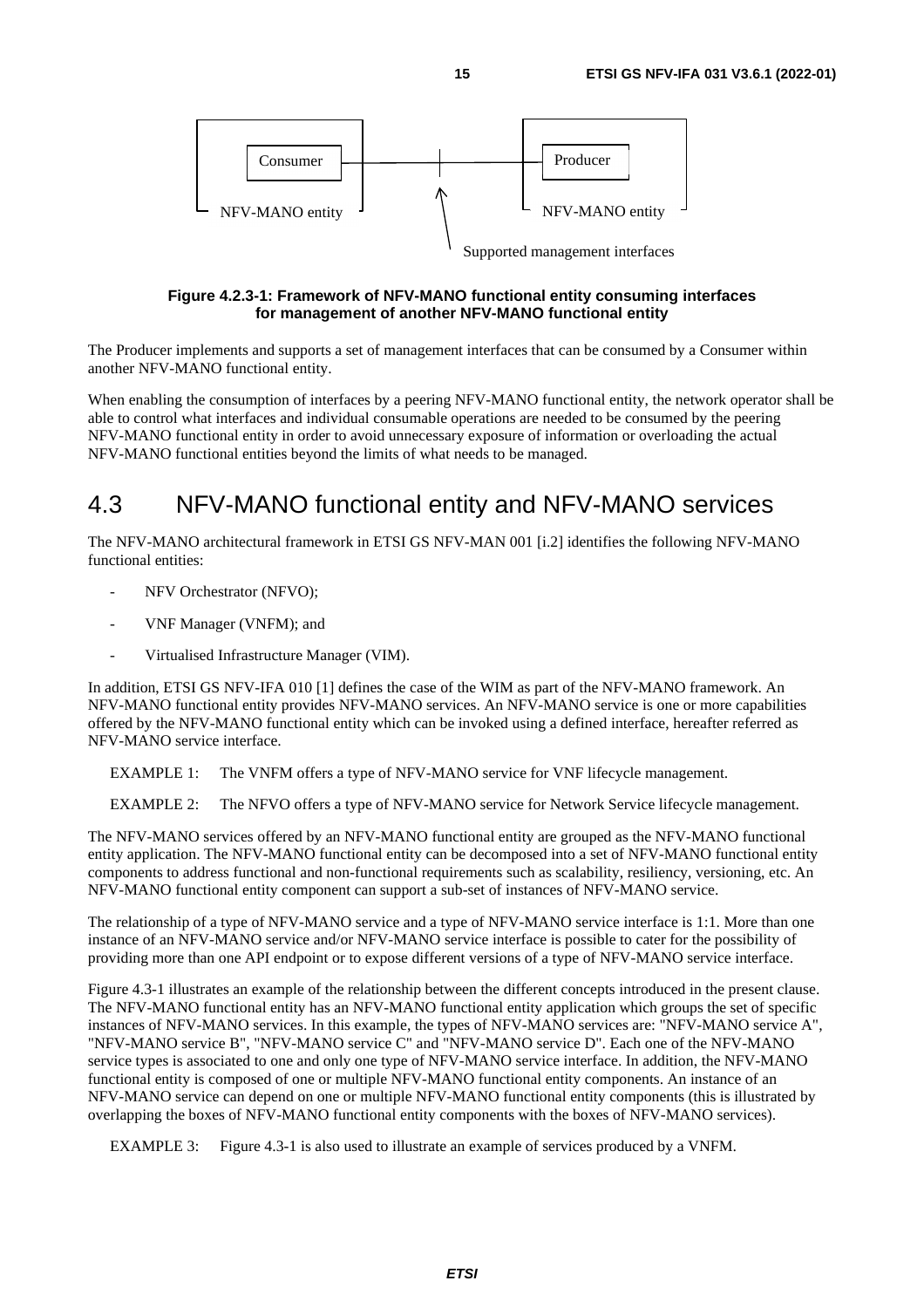<span id="page-15-0"></span> In this example, the VNFM offers four types of NFV-MANO services through a total of five NFV-MANO services interface instances:

- "NFV-MANO service type A" is for VNF performance management, which is provided and accessible via the interface type #1 - the "VNF performance management interface", which has one instance;
- "NFV-MANO service type B" is for VNF fault management, which is provided and accessible via the interface type #2 - the "VNF fault management interface", which has one instance;
- "NFV-MANO service type C" is for VNF Indicator(s), which is provided and accessible via the interface type #3 - the "VNF Indicator interface", which has one instance; and
- "NFV-MANO service type D" is for VNF lifecycle management, which is provided and accessible via the interface type #4 - the "VNF Lifecycle Management interface", which has two instances providing different API endpoints. These API endpoints can provide different paths indicating the support of different versions of a same type of NFV-MANO service interface.



**Figure 4.3-1: Example of relationship between NFV-MANO functional entity, NFV-MANO functional entity application, NFV-MANO service and NFV-MANO service interface** 

# 5 Requirements

# 5.1 Introduction and conventions

#### 5.1.1 Overview

Clause 5 in the present document specifies the set of interface requirements applicable to management of NFV-MANO.

In addition, clauses 6, 7 and 8 specify the information model of interfaces, information elements, metrics and performance measurements. The information model specification uses the conventions introduced in clause 5.1.2.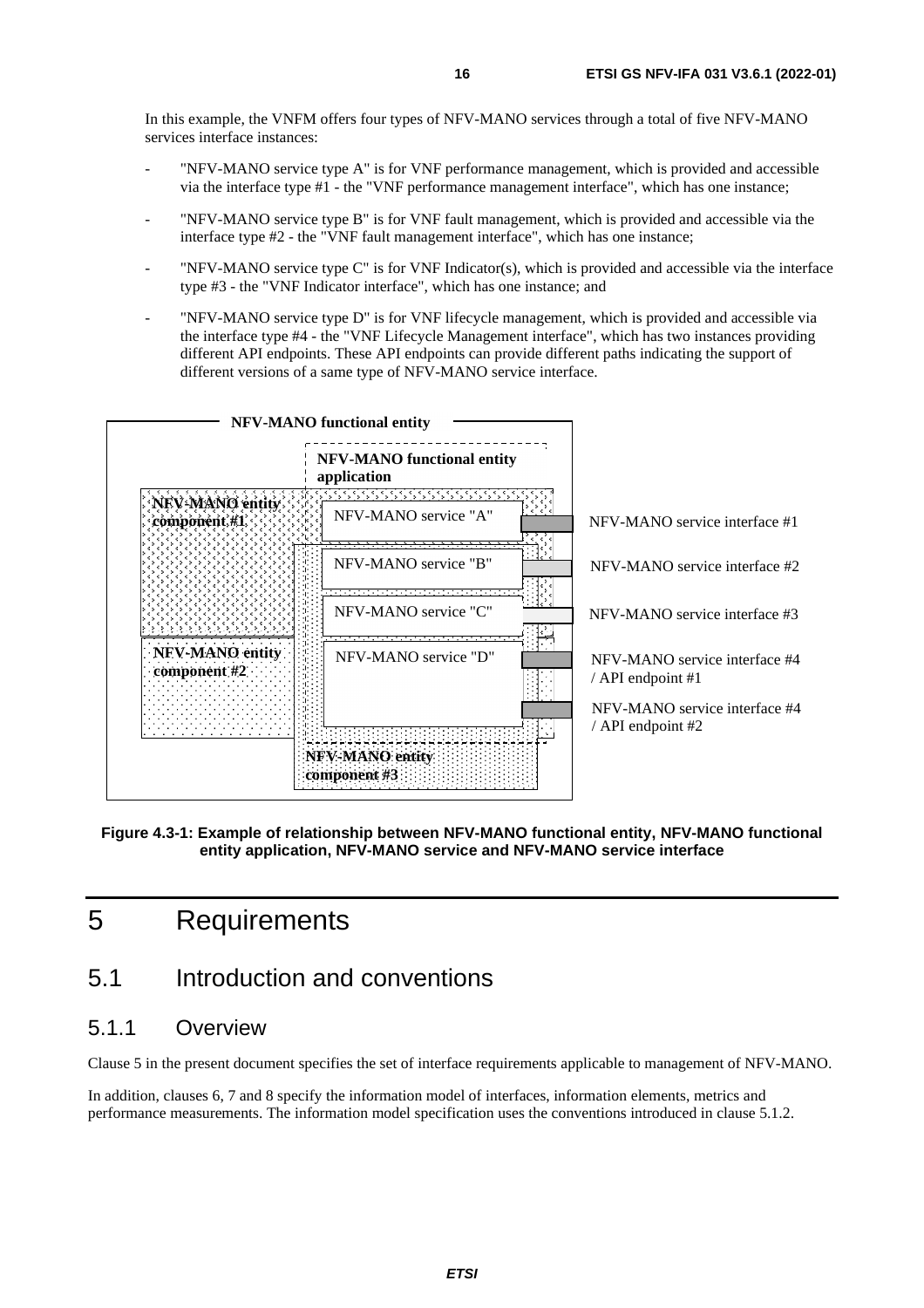# <span id="page-16-0"></span>5.1.2 Conventions

The following notations, defined in ISO/IEC 9646-7 [\[i.9\]](#page-11-0), are used for the qualifier column of interface information elements:

- M mandatory the capability is required to be supported.
- O optional the capability may be supported or not.
- CM conditional mandatory the capability is required to be supported and is conditional on the support of some condition. This condition shall be specified in the Description column.
- CO conditional optional the capability may be supported or not and is conditional on the support of some condition. This condition shall be specified in the Description column.

The following notation is used for parameters that represent identifiers, and for attributes that represent identifiers in information elements and notifications:

- If parameters are referring to an identifier of an actual object, their type is "Identifier".
- If an object (information element or notification) contains an attribute that identifies the object, the type of that attribute is "Identifier" and the description states that the attribute is the identifier of that particular notification or information element.
- EXAMPLE 1: Identifier "fooId" of the "Foo information element" has type "Identifier" and description "Identifier of this Foo information element".
- If an object (information element or notification) contains an attribute that references another object or objects defined in an ETSI GS NFV, the type of the attribute is "Identifier", followed by the list of objects it references.

EXAMPLE 2: "Identifier (Reference to Foo)" or "Identifier (Reference to Foo1, Foo2 or Foo3)".

If the type of a parameter or attribute has been marked as "Not specified" in the "Content" column, this means that its specification is part of the protocol design/data model design.

# 5.2 Interface requirements

### 5.2.1 Interface requirements for fault management of an NFV-MANO functional entity

Table 5.2.1-1 provides requirements related to the interface for fault management of an NFV-MANO functional entity (see clauses 5.3 and 10 in ETSI GS NFV-IFA 010 [\[1](#page-10-0)]). Thereby, the NFV-MANO functional interface producer is NFVO, VNFM, VIM or WIM.

| <b>Identifier</b> | <b>Requirement</b>                                                                                                                                                                                             |
|-------------------|----------------------------------------------------------------------------------------------------------------------------------------------------------------------------------------------------------------|
| INfymanoif.Fm.001 | The NFV-MANO fault management interface shall support notifications related to fault<br>monitoring, and the corresponding subscription, query and terminate subscription<br>operations for such notifications. |
| Nfymanoif.Fm.002  | The NFV-MANO fault management interface shall support querying the list of active alarms<br>lby a consumer.                                                                                                    |
| Nfvmanoif.Fm.003  | The NFV-MANO fault management interface shall support acknowledging alarms.                                                                                                                                    |

| Table 5.2.1-1: NFV-MANO fault management interface requirements |  |
|-----------------------------------------------------------------|--|
|-----------------------------------------------------------------|--|

# 5.2.2 Interface requirements for performance management of an NFV-MANO functional entity

Table 5.2.2-1 provides requirements related to the interface for performance management of an NFV-MANO functional entity (see clauses 5.3 and 10 in ETSI GS NFV-IFA 010 [\[1](#page-10-0)]). Thereby, the NFV-MANO functional interface producer is NFVO, VNFM, VIM or WIM.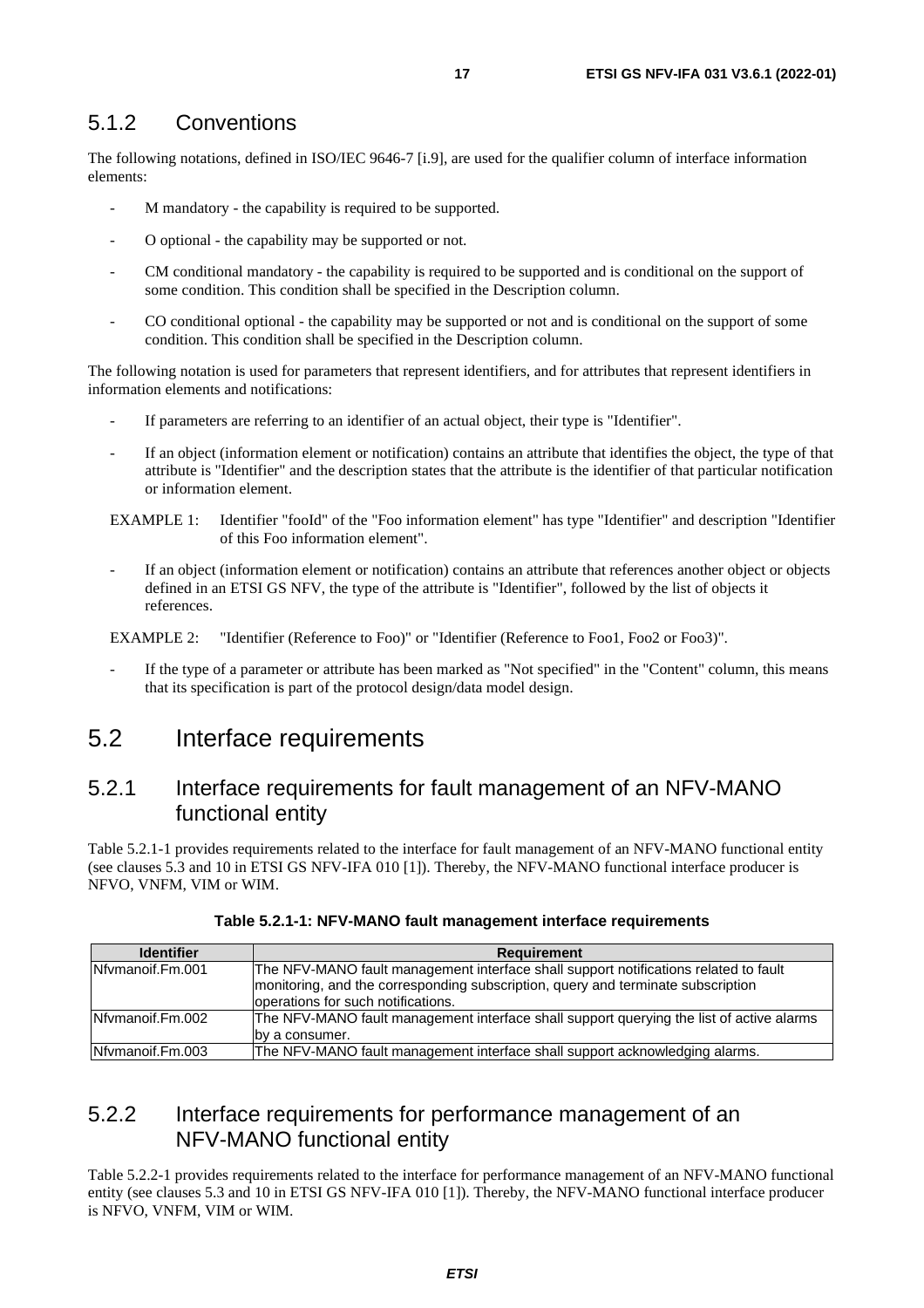<span id="page-17-0"></span>

| <b>Identifier</b> | <b>Requirement</b>                                                                                                                                                                                                         |
|-------------------|----------------------------------------------------------------------------------------------------------------------------------------------------------------------------------------------------------------------------|
| INfvmanoif.Pm.001 | The NFV-MANO performance management interface shall support creation, deletion, and                                                                                                                                        |
|                   | query of PM jobs for performance monitoring.                                                                                                                                                                               |
| Nfymanoif.Pm.002  | The NFV-MANO performance management interface shall support creation, deletion, and                                                                                                                                        |
|                   | query of thresholds for performance monitoring.                                                                                                                                                                            |
| Nfymanoif.Pm.003  | The NFV-MANO performance management interface shall support notifications related to<br>performance monitoring, and the corresponding subscription, query and terminate subscription<br>operations for such notifications. |

**Table 5.2.2-1: NFV-MANO performance management interface requirements** 

# 5.2.3 Interface requirements for configuration and information management of an NFV-MANO functional entity

Table 5.2.3-1 provides requirements related to the interface for configuration and information management of an NFV-MANO functional entity (see clauses 5.3 and 10 in ETSI GS NFV-IFA 010 [[1\]](#page-10-0)). Thereby, the NFV-MANO functional interface producer is NFVO, VNFM, VIM or WIM.

#### **Table 5.2.3-1: NFV-MANO configuration and information management interface requirements**

| <b>Identifier</b> | Requirement                                                                                 |  |  |  |
|-------------------|---------------------------------------------------------------------------------------------|--|--|--|
| Nfymanoif.Cim.001 | The NFV-MANO configuration and information management interface shall support               |  |  |  |
|                   | modification of configuration and information parameters.                                   |  |  |  |
| Nfvmanoif.Cim.002 | The NFV-MANO configuration and information management interface shall support querying of   |  |  |  |
|                   | current configuration and information parameters.                                           |  |  |  |
| Nfvmanoif.Cim.003 | The NFV-MANO configuration and information management interface shall support               |  |  |  |
|                   | notifications related to changes in configuration and information, and the corresponding    |  |  |  |
|                   | subscription, query and terminate subscription operations for such notifications.           |  |  |  |
| Nfvmanoif.Cim.00a | The NFV-MANO configuration and information management interface shall support changing      |  |  |  |
|                   | the state of the NFV-MANO functional entity.                                                |  |  |  |
| Nfymanoif.Cim.00b | The NFV-MANO configuration and information management interface shall support starting      |  |  |  |
|                   | and stopping of the NFV-MANO functional entity application and/or specific NFV-MANO         |  |  |  |
|                   | service interfaces.                                                                         |  |  |  |
| Nfvmanoif.Cim.00c | The NFV-MANO configuration and information management interface shall support               |  |  |  |
|                   | notifications related to state changes of the NFV-MANO functional entity application and/or |  |  |  |
|                   | specific NFV-MANO service interfaces.                                                       |  |  |  |

# 5.2.4 Void

# 5.2.5 Interface requirements for interface for log management of an NFV-MANO functional entity

Table 5.2.5-1 provides requirements related to the interface for log management of an NFV-MANO functional entity (see clauses 5.3 and 10 in ETSI GS NFV-IFA 010 [\[1](#page-10-0)]). Thereby, the NFV-MANO functional interface producer is NFVO, VNFM, VIM or WIM.

| <b>Identifier</b>  | <b>Requirement</b>                                                                       |
|--------------------|------------------------------------------------------------------------------------------|
| Nfvmanoif.Logm.001 | The NFV-MANO log management interface shall support creating logging jobs according to a |
|                    | specified input information. See note.                                                   |
| Nfvmanoif.Logm.002 | The NFV-MANO log management interface shall support stopping a specified logging job.    |
| Nfvmanoif.Logm.003 | The NFV-MANO log management interface shall support querying information about logging   |
|                    | iobs.                                                                                    |
| Nfvmanoif.Logm.004 | The NFV-MANO log management interface shall support notifications related to log         |
|                    | management of the NFV-MANO functional entity, and the corresponding subscription, query  |
|                    | and terminate subscription operations for such notifications.                            |
| NOTE:              | Input information includes the type and configuration of the logging job.                |

**Table 5.2.5-1: NFV-MANO log management interface requirements**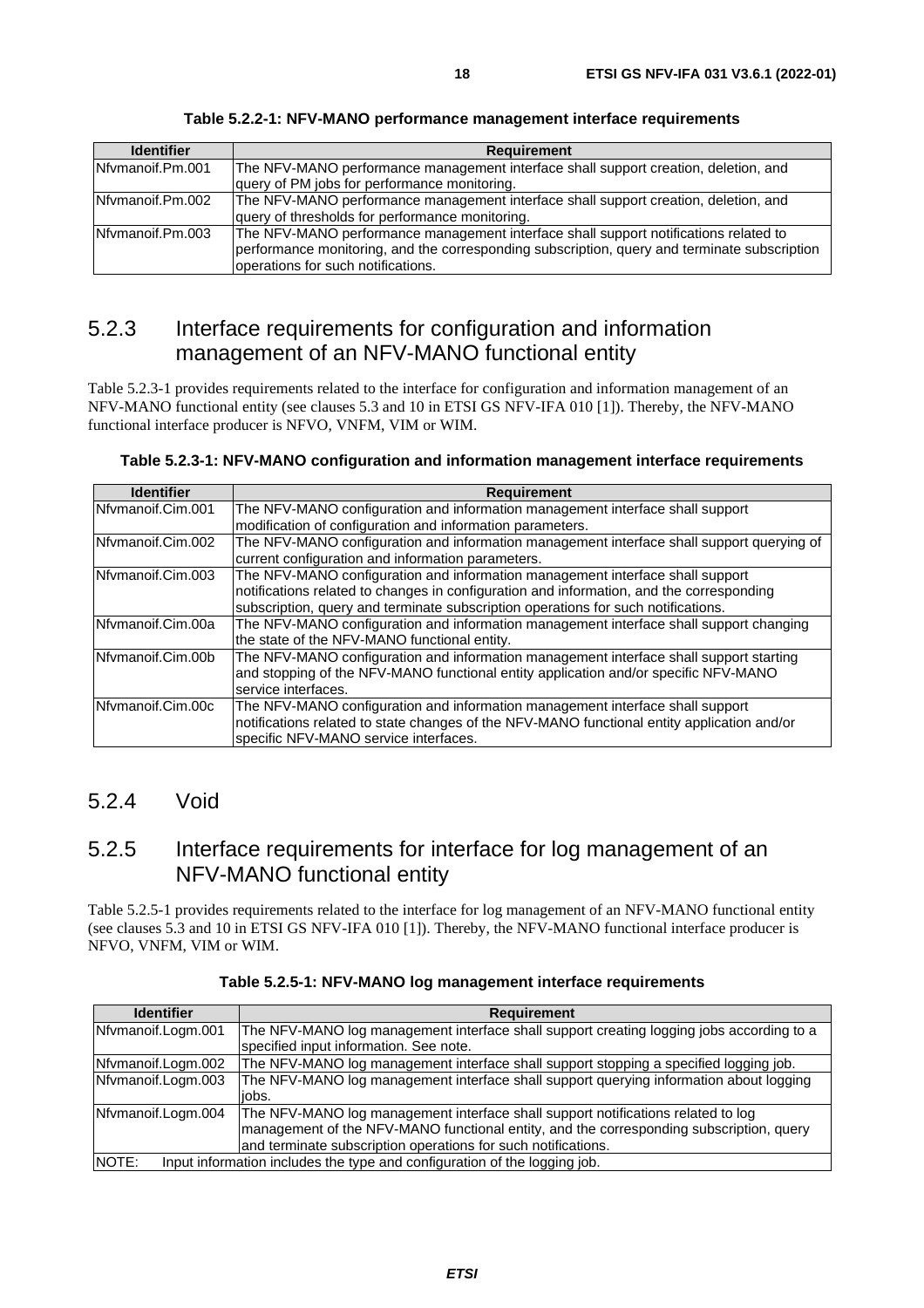# <span id="page-18-0"></span>6 Interfaces specification

# 6.1 Introduction

This clause defines the interfaces for enabling the management of an NFV-MANO functional entity. The interfaces can be exposed by an NFV-MANO functional entity towards a consumer which can be an external entity beyond NFV-MANO or a peering NFV-MANO functional entity.

NOTE: The set of interfaces specified in clause 6 are interfaces defined for the purpose of management of an NFV-MANO functional entity (referred also as NFV-MANO management interfaces) and are not the same interfaces as the ones defined in ETSI GS NFV-IFA 005 [\[i.3\]](#page-10-0), ETSI GS NFV-IFA 006 [\[i.4](#page-11-0)], ETSI GS NFV-IFA 007 [\[i.5](#page-11-0)], ETSI GS NFV-IFA 008 [\[i.6\]](#page-11-0), ETSI GS NFV-IFA 013 [\[i.7\]](#page-11-0), ETSI GS NFV-IFA 030 [\[i.16\]](#page-11-0) and ETSI GS NFV-IFA 032 [\[i.17](#page-11-0)] (referred as NFV-MANO service interfaces or simply NFV-MANO interfaces in the present document).

# 6.2 NFV-MANO configuration and information management interface

### 6.2.1 Description

This interface enables a consumer to configure the NFV-MANO functional entity. For example, the interface allows configuring the behaviour of the entity as well as its status according to the supported NFV-MANO functional entity's resource model. The interface also provides the capability to query configuration and information from the NFV-MANO functional entity. The interface also provides the mechanism to notify to subscribers when configuration and information data changes.

With regards to state management, this interface enables a consumer to change the state of an NFV-MANO functional entity application and its provided NFV-MANO service interface(s). Clause A.2 provides information about the state change operations (e.g. lock, unlock, start, stop, restart) and the state transitions that can be supported with the interface. The interface also provides the mechanism to notify to subscribers when the state of an NFV-MANO functional entity application or the provided service interface(s) changes.

According to the relationship of the NFV-MANO functional entity application and the provided NFV-MANO services interfaces, wherein the application encompasses the set of services offered by the NFV-MANO functional entity (refer to clause 4.3), the state of the NFV-MANO functional entity application determines and regulates the state of the NFV-MANO service interfaces. For instance, if the NFV-MANO functional entity application is SHUTDOWN\_LOCKED (see also clause A.2.1), so are the NFV-MANO service interfaces. Only under a state where the NFV-MANO functional entity application is fully operational and is not administratively prohibited from use (i.e. STARTED\_UNLOCKED), can the state of the individual NFV-MANO service interfaces be changed and be different than the state of the NFV-MANO functional entity application. In this case, an individual NFV-MANO service interface can be shutdown, restarted, locked, etc., while the NFV-MANO functional entity application remains operational and not administratively prohibited from use.

The state of an NFV-MANO service interface of an NFV-MANO functional entity shall not affect the ability of the NFV-MANO functional entity to respond to management operations specified in the present document.

The NFV-MANO configuration and information management interface provided by NFV-MANO functional entity support the following operations:

- Modify Config;
- Query Config Info;
- Change State:
- Subscribe:
- Terminate Subscription;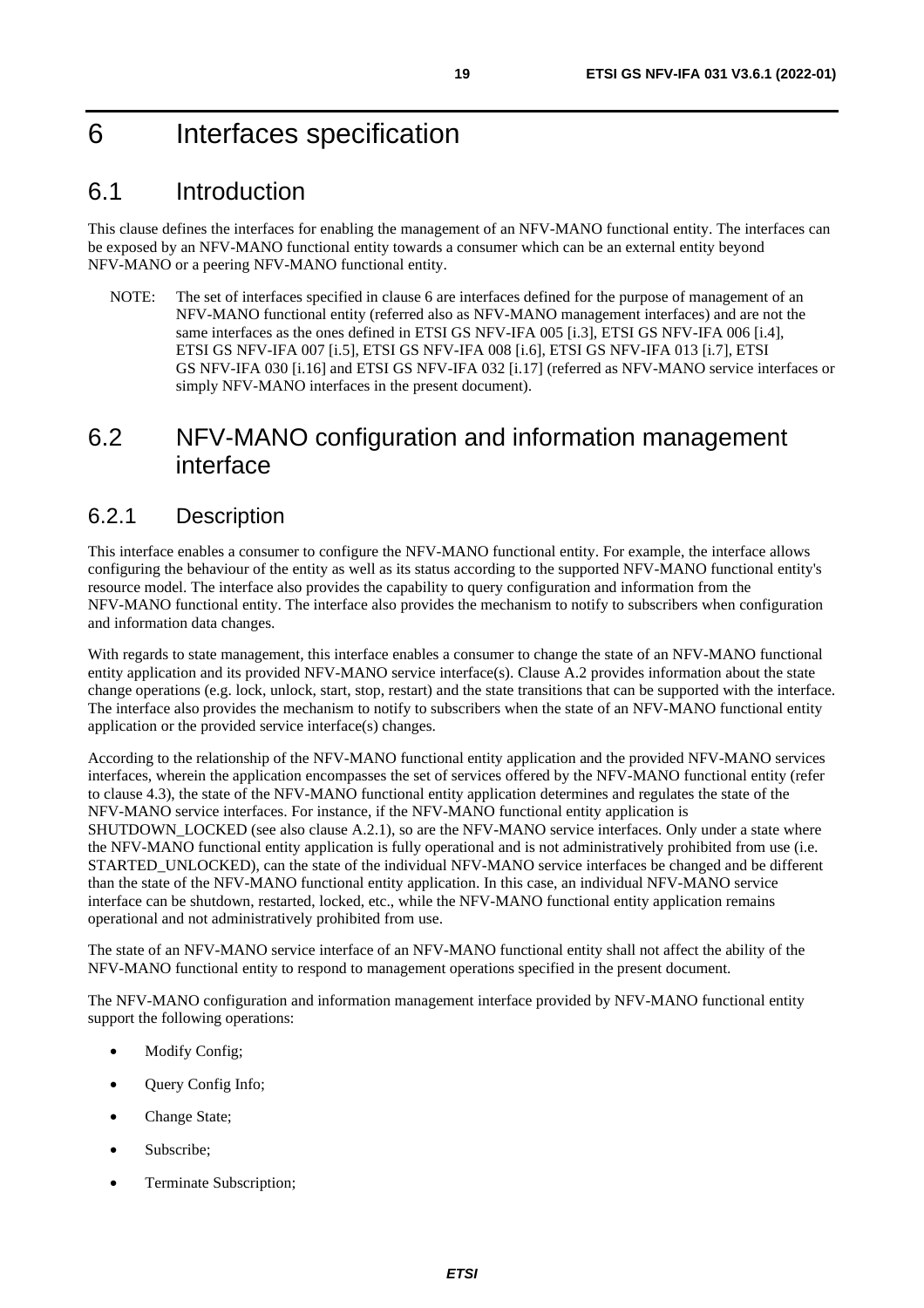- <span id="page-19-0"></span>• Notify;
- Query Subscription Information.

Querying the state of the NFV-MANO functional entity application and/or its provided NFV-MANO service interface(s) is supported via the QueryConfigInfo operation of the NFV-MANO configuration and information management interface.

### 6.2.2 Modify Config operation

#### 6.2.2.1 Operation description

This operation enables a consumer to modify the values of configuration parameters of a NFV-MANO functional entity.

Table 6.2.2.1-1 lists the information flow exchanged between the NFV-MANO functional entity and the consumer.

**Table 6.2.2.1-1: Modify Config operation** 

| <b>Message</b>       | <b>Requirement</b> | <b>Direction</b>                                     |
|----------------------|--------------------|------------------------------------------------------|
| ModifyConfigRequest  | <b>Mandatory</b>   | Consumer $\rightarrow$ NFV-MANO functional entity    |
| ModifyConfigResponse | Mandatory          | $INFV-MANO$ functional entity $\rightarrow$ Consumer |
|                      |                    |                                                      |

#### 6.2.2.2 Input parameters

The input parameters sent when invoking the operation shall follow the indications provided in table 6.2.2.2-1.

| <b>Parameter</b>  | Qualifier | <b>Cardinality</b> | <b>Content</b>       | <b>Description</b>                                                                                                                                                   |
|-------------------|-----------|--------------------|----------------------|----------------------------------------------------------------------------------------------------------------------------------------------------------------------|
| <b>InewValues</b> | ΙM        | . N                | <b>IKevValuePair</b> | Contains the set of attributes to update. The key in the                                                                                                             |
|                   |           |                    |                      | KeyValuePair indicates the name of an attribute that is<br>writable and is to be updated. The value in the<br><b>KeyValuePair indicates the new attribute value.</b> |

#### 6.2.2.3 Output parameters

The output parameters returned by the operation shall follow the indications provided in table 6.2.2.3-1.

| <b>Parameter</b> | <b>Oualifier</b> | <b>Cardinality</b> | <b>Content</b>      | <b>Description</b>                                          |
|------------------|------------------|--------------------|---------------------|-------------------------------------------------------------|
| ImodifiedValues  | IM.              | 0.N                | <b>KevValuePair</b> | Contains the set of attributes that have been modified. The |
|                  |                  |                    |                     | Ikey in the KeyValuePair indicates the name of the modified |
|                  |                  |                    |                     | attribute and the value in the KeyValuePair indicates the   |
|                  |                  |                    |                     | lattribute value.                                           |

#### 6.2.2.4 Operation results

In case of success, the NFV-MANO functional entity configuration and information has been changed/updated according to the input parameters specified in the operation.

As a result of this operation, the NFV-MANO functional entity shall indicate to the consumer whether or not the operation was successful. In particular, error information shall indicate the reason why the value of the requested attribute has not been updated, e.g. changing the value of the attribute is not supported, input attribute name is not recognized, etc.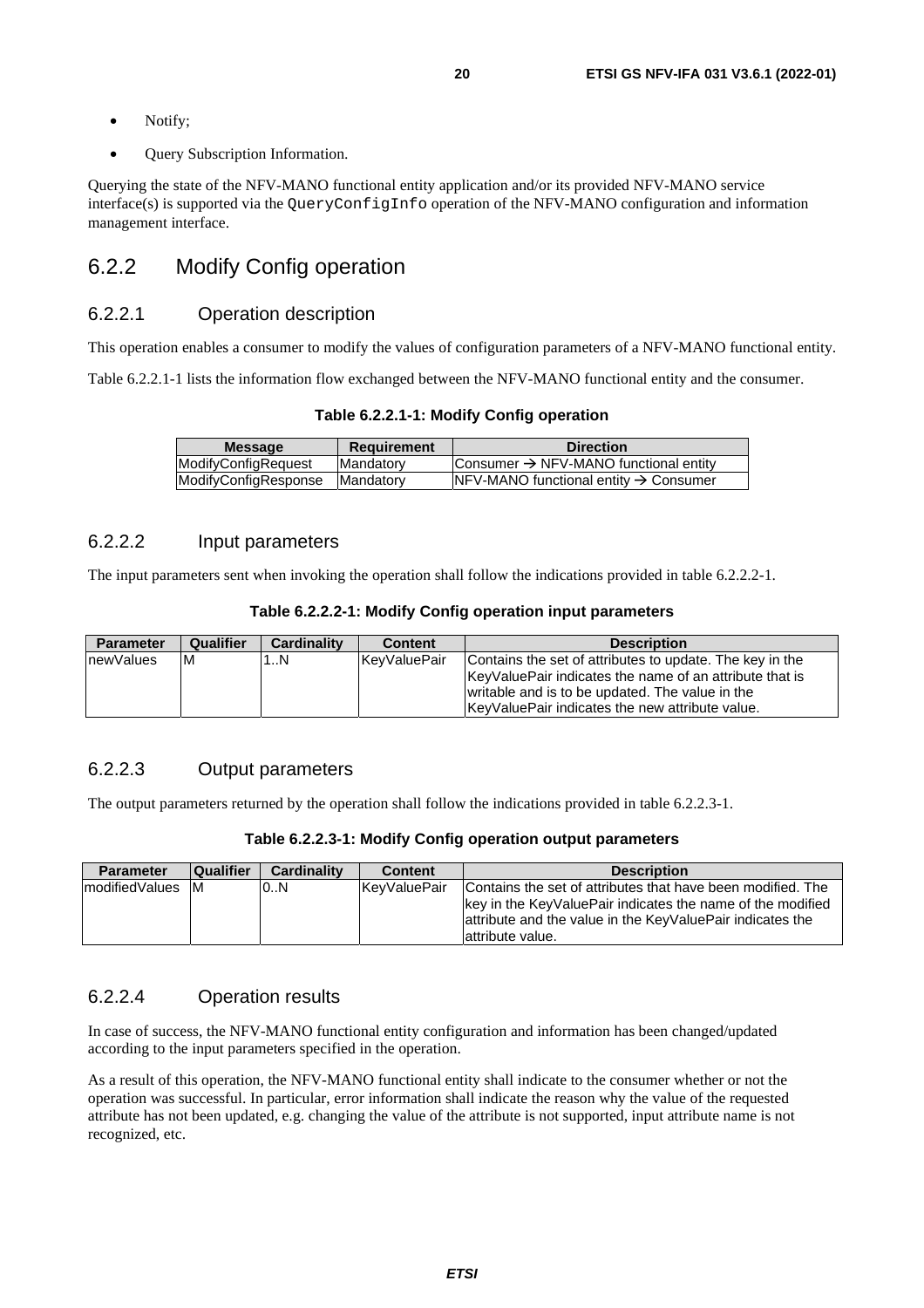# <span id="page-20-0"></span>6.2.3 Query Config Info operation

#### 6.2.3.1 Operation description

This operation enables a consumer to query the values of configuration, information, and state parameters of the NFV-MANO functional entity.

Table 6.2.3.1-1 lists the information flow exchanged between the NFV-MANO functional entity and the consumer.

**Table 6.2.3.1-1: Query Config Info operation** 

| <b>Message</b>          | <b>Requirement</b> | <b>Direction</b>                                      |
|-------------------------|--------------------|-------------------------------------------------------|
| QueryConfigInfoRequest  | <b>IMandatory</b>  | Consumer $\rightarrow$ NFV-MANO functional entity     |
| QueryConfigInfoResponse | <b>IMandatory</b>  | $N$ NFV-MANO functional entity $\rightarrow$ Consumer |
|                         |                    |                                                       |

#### 6.2.3.2 Input parameters

The input parameters sent when invoking the operation shall follow the indications provided in table 6.2.3.2-1.

| <b>Parameter</b>          | <b>Qualifier</b> | <b>Cardinality</b> | <b>Content</b> | <b>Description</b>                                                    |
|---------------------------|------------------|--------------------|----------------|-----------------------------------------------------------------------|
| filter                    | ΙM               |                    | Filter         | Filter to select the NFV-MANO services and NFV-MANO                   |
|                           |                  |                    |                | service interfaces. It can be a single identifier, multiple           |
|                           |                  |                    |                | identifiers or a wildcard. The filter shall also support queries that |
|                           |                  |                    |                | apply to the NFV-MANO functional entity as a whole. Since a           |
|                           |                  |                    |                | single ManoEntityInfo corresponds to a single NFV-MANO                |
|                           |                  |                    |                | functional entity, the filter cannot be used to select among          |
|                           |                  |                    |                | different ManoEntityInfo.                                             |
| <b>lattributeSelector</b> | ΙM               | 0.N                | String         | Provides a list of attribute names. If present, only these            |
|                           |                  |                    |                | attributes are returned for the NFV-MANO functional entity.           |
|                           |                  |                    |                | If absent, the complete information is returned for object(s)         |
|                           |                  |                    |                | matching the filter.                                                  |

**Table 6.2.3.2-1: Query Config Info operation input parameters** 

#### 6.2.3.3 Output parameters

The output parameters returned by the operation shall follow the indications provided in table 6.2.3.3-1.

| <b>Parameter</b> | Qualifier | Cardinality | <b>Content</b> | <b>Description</b>                                                                                                                                                                                                                                                                                             |
|------------------|-----------|-------------|----------------|----------------------------------------------------------------------------------------------------------------------------------------------------------------------------------------------------------------------------------------------------------------------------------------------------------------|
| manoEntityInfo   | M         |             | ManoEntityInfo | The information items about the NFV-MANO<br>functional entity that are returned. The<br>information items correspond to those<br>specified in the ManoEntityInfo.<br>If attributeSelector is present, only the<br>lattributes listed in attributeSelector are<br>Ireturned for the NFV-MANO functional entity. |

**Table 6.2.3.3-1: Query Config Info operation output parameters** 

#### 6.2.3.4 Operation results

In case of success, configuration, information and/or state data related to the NFV-MANO functional entity is returned. In case of failure, appropriate error information is returned.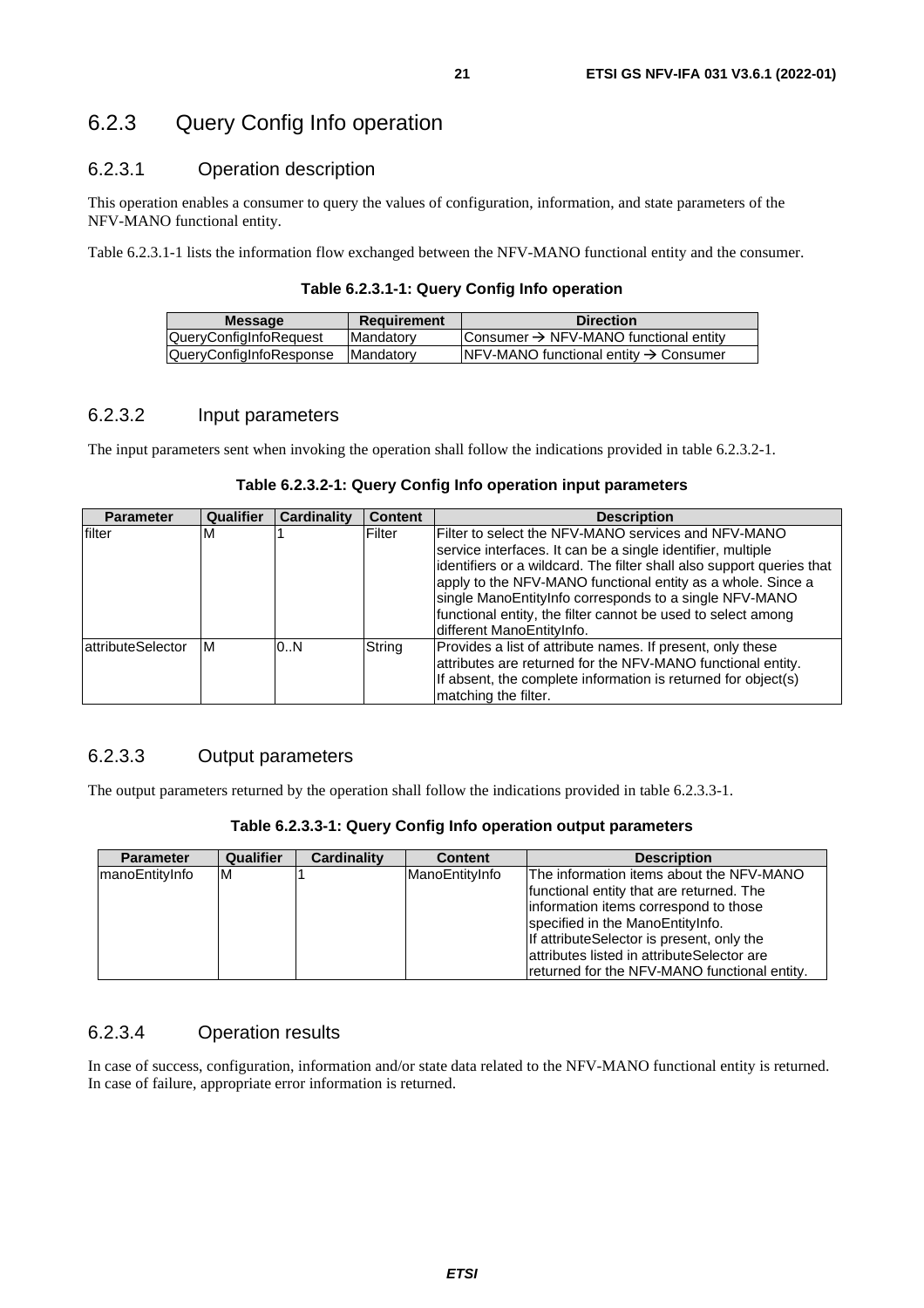# <span id="page-21-0"></span>6.2.4 Subscribe operation

#### 6.2.4.1 Operation description

This operation enables a consumer to subscribe with a filter for the notifications related to configuration, information, and state changes on the producer NFV-MANO functional entity.

NOTE: Specification of filtering mechanism is part of the protocol design.

Table 6.2.4.1-1 lists the information flow exchanged between the NFV-MANO functional entity and the consumer.

#### **Table 6.2.4.1-1: Subscribe operation**

| <b>Message</b>           | <b>Requirement</b> | <b>Direction</b>                                      |
|--------------------------|--------------------|-------------------------------------------------------|
| <b>SubscribeRequest</b>  | Mandatory          | Consumer $\rightarrow$ NFV-MANO functional entity     |
| <b>SubscribeResponse</b> | Mandatory          | $N$ NFV-MANO functional entity $\rightarrow$ Consumer |
|                          |                    |                                                       |

#### 6.2.4.2 Input parameters

The input parameters sent when invoking the operation shall follow the indications provided in table 6.2.4.2-1.

#### **Table 6.2.4.2-1: Subscribe operation input parameters**

| <b>Parameter</b> | Qualifier | <b>Cardinality</b> | Content | <b>Description</b>                                                                                        |
|------------------|-----------|--------------------|---------|-----------------------------------------------------------------------------------------------------------|
| filter           | M         |                    | Filter  | Input filter for selecting notifications. The filter can<br>be based on attribute(s) of the notification. |

#### 6.2.4.3 Output parameters

The output parameters returned by the operation shall follow the indications provided in table 6.2.4.3-1.

#### **Table 6.2.4.3-1: Subscribe operation output parameters**

| Parameter       | Qualifier | Cardinality | Content           | Description                              |
|-----------------|-----------|-------------|-------------------|------------------------------------------|
| IsubscriptionId | ΙM        |             | <b>Identifier</b> | Identifier of the subscription returned. |

#### 6.2.4.4 Operation results

As a result of this operation, the NFV-MANO functional entity shall indicate to the consumer in the SubscribeResponse message whether the subscription was successful or not.

For a particular subscription, only notifications matching the filter will be delivered to the consumer.

# 6.2.5 Terminate Subscription operation

#### 6.2.5.1 Operation description

This operation enables a consumer to terminate an existing notification subscription.

Table 6.2.5.1-1 lists the information flow exchanged between the NFV-MANO functional entity and the consumer.

| <b>Message</b>                      | <b>Requirement</b> | <b>Direction</b>                                    |
|-------------------------------------|--------------------|-----------------------------------------------------|
| <b>TerminateSubscriptionRequest</b> | Mandatory          | Consumer $\rightarrow$ NFV-MANO functional entity   |
| TerminateSubscriptionResponse       | <b>Mandatory</b>   | $NFV-MANO$ functional entity $\rightarrow$ Consumer |
|                                     |                    |                                                     |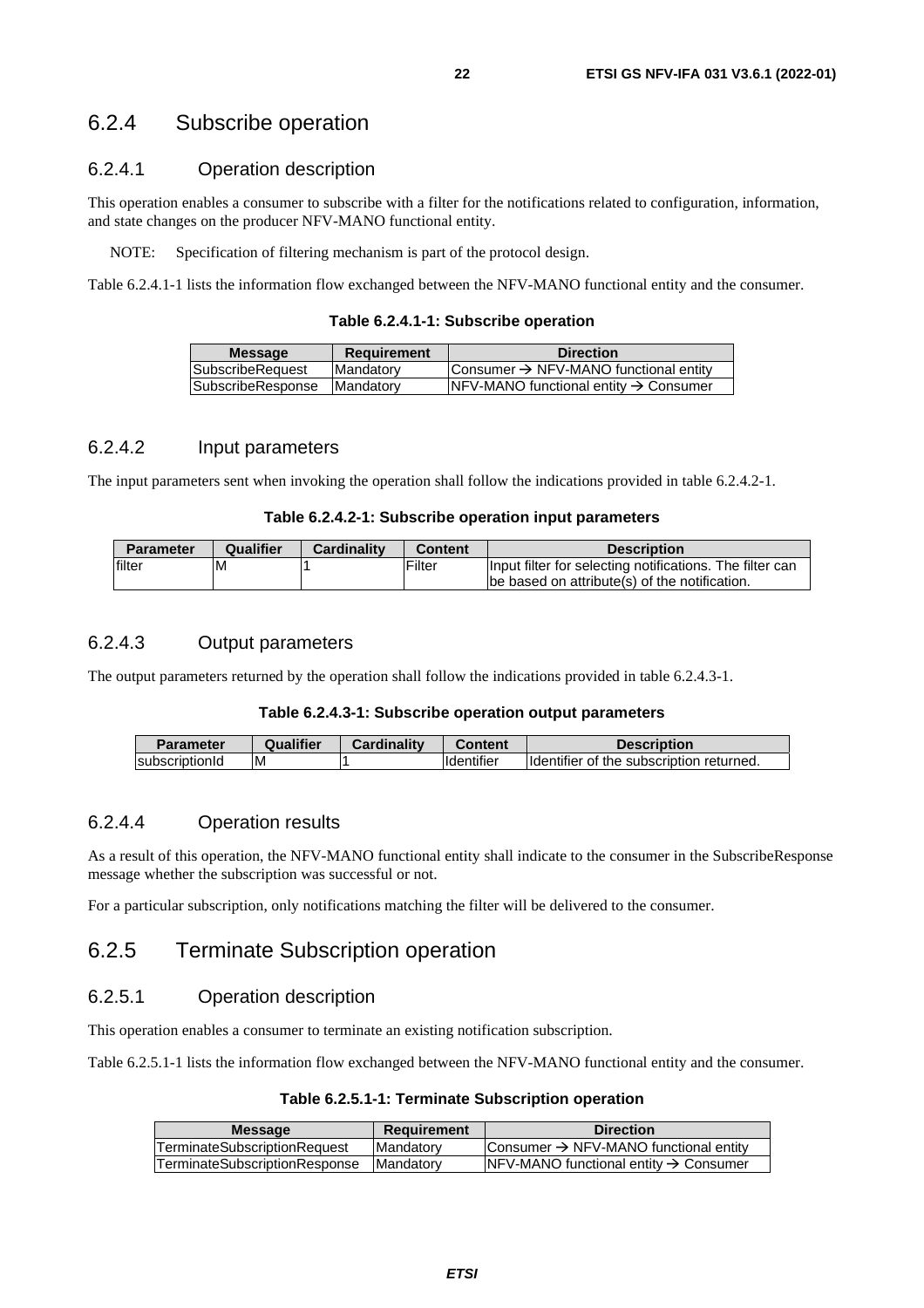#### <span id="page-22-0"></span>6.2.5.2 Input parameters

The input parameters sent when invoking the operation shall follow the indications provided in table 6.2.5.2-1.

| <b>Parameter</b> | Qualifier | Cardinality | Content           | <b>Description</b>                               |
|------------------|-----------|-------------|-------------------|--------------------------------------------------|
| subscriptionId   | IM.       |             | <b>Identifier</b> | Identifier of the subscription to be terminated. |

#### **Table 6.2.5.2-1: Terminate Subscription operation input parameters**

#### 6.2.5.3 Output parameters

None.

#### 6.2.5.4 Operation results

As a result of this operation, the NFV-MANO functional entity shall indicate to the consumer in the TerminateSubscriptionResponse message whether the termination of the notification subscription was successful or not.

### 6.2.6 Notify operation

#### 6.2.6.1 Operation description

This operation distributes notifications to subscribers. It is a one-way operation issued by the NFV-MANO functional entity towards the consumer that cannot be invoked as an operation by the consumer.

In order to receive notifications, the consumer shall have a subscription.

Table 6.2.6.1-1 lists the information flow exchanged between the NFV-MANO functional entity and the consumer.

#### **Table 6.2.6.1-1: Notify operation**

| <b>Message</b> | Requirement | <b>Direction</b>                                     |
|----------------|-------------|------------------------------------------------------|
| Notify         | IMandatorv  | $NFV$ -MANO functional entity $\rightarrow$ Consumer |
|                |             |                                                      |

The following notifications can be notified/sent by this operation:

- InformationChangedNotification. See clause 7.2.2.
- StateChangeNotification. See clause 7.4.2.

# 6.2.7 Query Subscription Info operation

#### 6.2.7.1 Description

This operation enables a consumer to query information about subscriptions to notifications related to NFV-MANO configuration, information, and state management.

Table 6.2.7.1-1 lists the information flow exchanged between the consumer and the NFV-MANO functional entity.

| <b>Message</b>                           | Requirement      | <b>Direction</b>                                      |
|------------------------------------------|------------------|-------------------------------------------------------|
| QuerySubscriptionInfoRequest             | <b>Mandatory</b> | Consumer $\rightarrow$ NFV-MANO functional entity     |
| QuerySubscriptionInfoResponse  Mandatory |                  | $N$ NFV-MANO functional entity $\rightarrow$ Consumer |
|                                          |                  |                                                       |

#### 6.2.7.2 Input parameters

The input parameters sent when invoking the operation shall follow the indications provided in table 6.2.7.2-1.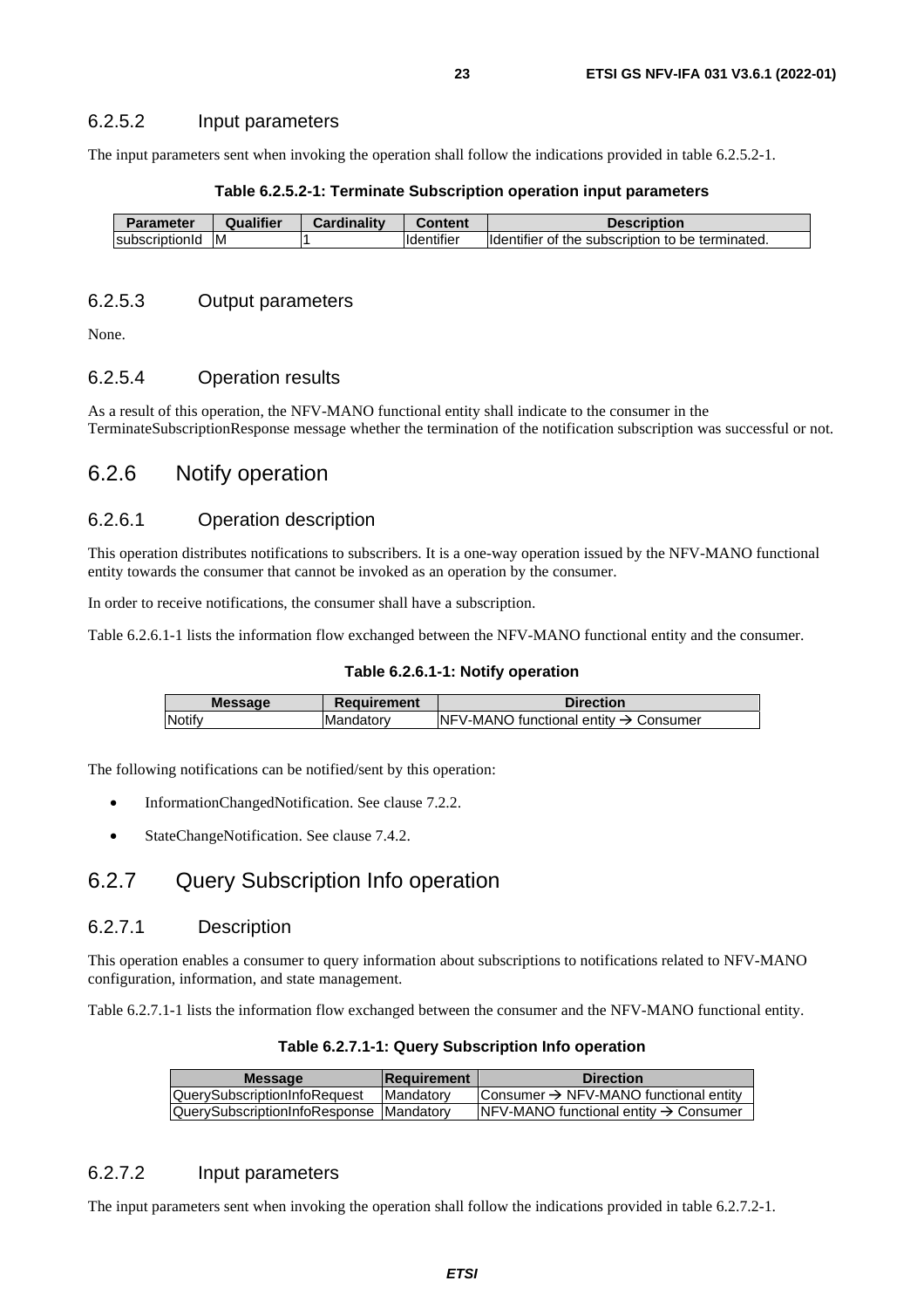| Table 6.2.7.2-1: Query Subscription Info operation input parameters |  |  |  |
|---------------------------------------------------------------------|--|--|--|
|---------------------------------------------------------------------|--|--|--|

<span id="page-23-0"></span>

| <b>Parameter</b>                                                                      | Qualifier | Cardinality | <b>Content</b> | <b>Description</b>                                                    |
|---------------------------------------------------------------------------------------|-----------|-------------|----------------|-----------------------------------------------------------------------|
| filter                                                                                | ΙM        |             | Filter         | Filtering criteria to select one or a set of subscriptions. See note. |
| <b>INOTE:</b><br>Specification details of the Filter are part of the protocol design. |           |             |                |                                                                       |

#### 6.2.7.3 Output parameters

The output parameters returned by the operation shall follow the indications provided in table 6.2.7.3-1.

#### **Table 6.2.7.3-1: Query Subscription Info operation output parameters**

| <b>Parameter</b> | Qualifier | Cardinality | <b>Content</b>                | <b>Description</b>                                              |
|------------------|-----------|-------------|-------------------------------|-----------------------------------------------------------------|
| queryResult      | ΙM        | N<br>1015   | $\cdots$<br>INot<br>specified | IInformation<br>i about the subscription(s) matching the query. |

#### 6.2.7.4 Operation results

After successful operation, the NFV-MANO functional entity has queried the internal subscription objects. The result of the operation indicates if it has been successful or not with a standard success/error result. For a particular query, information about the subscriptions to notifications related to NFV-MANO configuration, information, and state management that the consumer has access to and that are matching the filter shall be returned.

# 6.2.8 Change State operation

#### 6.2.8.1 Description

This operation enables a consumer to change the state on the producer NFV-MANO functional entity application and/or its provided NFV-MANO service interface.

Table 6.2.8.1-1 lists the information flow exchange between the NFV-MANO functional entity and the consumer.

|  |  | Table 6.2.8.1-1: Change State operation |
|--|--|-----------------------------------------|
|--|--|-----------------------------------------|

| <b>Message</b>            | Requirement       | <b>Direction</b>                                      |  |
|---------------------------|-------------------|-------------------------------------------------------|--|
| <b>ChangeStateRequest</b> | <b>IMandatory</b> | $l$ Consumer $\rightarrow$ NFV-MANO functional entity |  |
| ChangeStateResponse       | <b>Mandatory</b>  | $N$ NFV-MANO functional entity $\rightarrow$ Consumer |  |
|                           |                   |                                                       |  |

#### 6.2.8.2 Input parameters

The input parameters sent when invoking the operation shall follow the indications provided in table 6.2.8.2-1.

#### **Table 6.2.8.2-1: Change State operation input parameters**

| <b>Parameter</b>        | Qualifier | <b>Cardinality</b> | <b>Content</b>        | <b>Description</b>                            |
|-------------------------|-----------|--------------------|-----------------------|-----------------------------------------------|
| manoEntityInterfaceId M |           | 101                | Identifier (Reference | Specific NFV-MANO service interface for       |
|                         |           |                    | lto                   | which the operation applies.                  |
|                         |           |                    | ManoEntityInterface)  |                                               |
|                         |           |                    |                       | The parameter shall only be provided when     |
|                         |           |                    |                       | the operation is requested to be performed on |
|                         |           |                    |                       | a specific NFV-MANO service provided by the   |
|                         |           |                    |                       | NFV-MANO functional entity. If the parameter  |
|                         |           |                    |                       | is not present, the operation is requested to |
|                         |           |                    |                       | be performed for the NFV-MANO functional      |
|                         |           |                    |                       | entity application.                           |
| changeOperation         | M         |                    | Not specified         | The operation associated to the requested     |
|                         |           |                    |                       | state change into which the NFV-MANO          |
|                         |           |                    |                       | functional entity application or NFV-MANO     |
|                         |           |                    |                       | Iservice transitions.                         |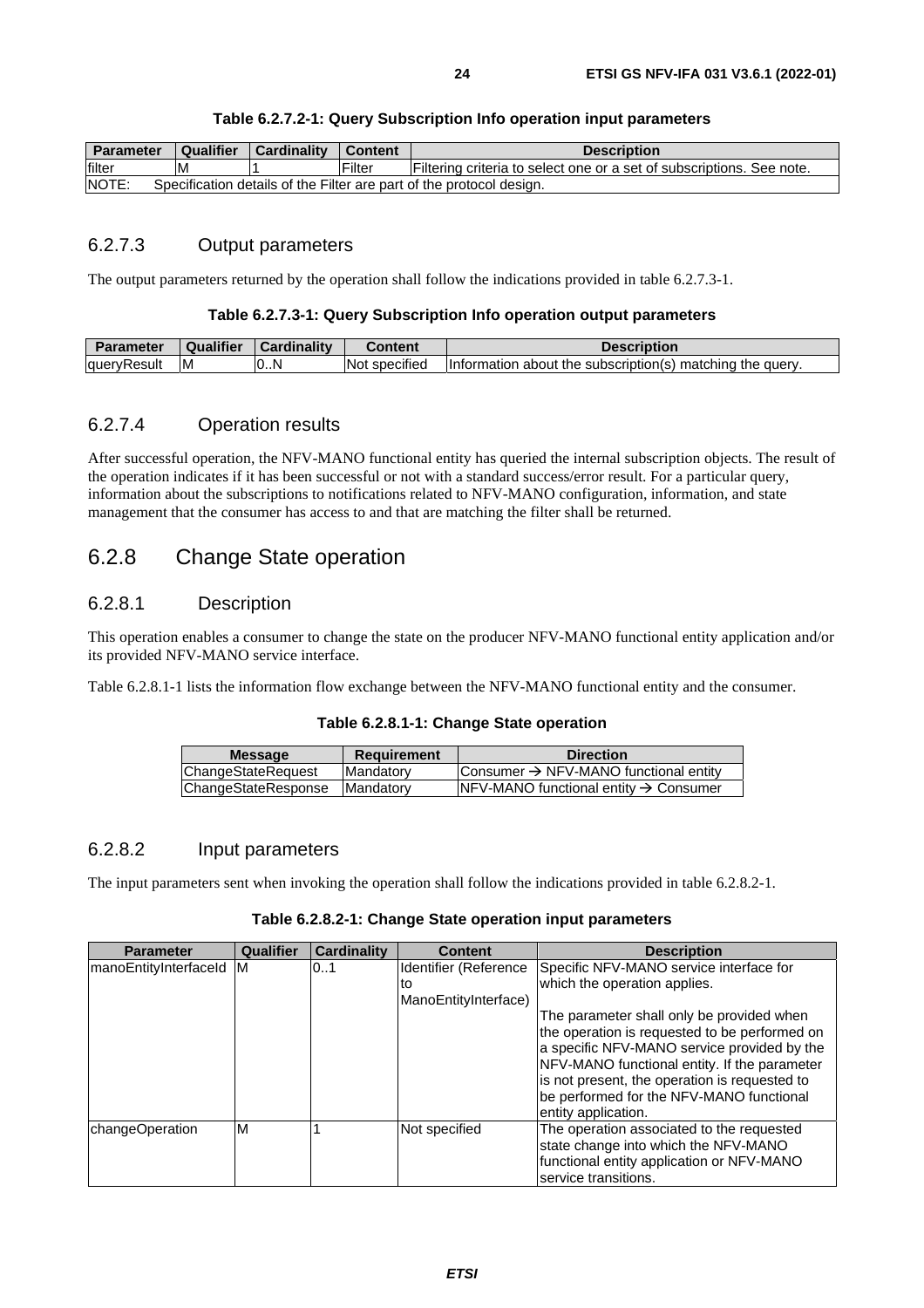### <span id="page-24-0"></span>6.2.8.3 Output parameters

None.

#### 6.2.8.4 Operation results

The result of the operation indicates if it has been successful or not with a standard success/error result.

If the operation performs successfully, the NFV-MANO functional entity application or provided NFV-MANO service interface will transition to the state indicated by input parameter changeOperation. Information about the state changes transitions and end operation result are provided to the consumer via the Notify operation (see clause 6.2.6).

Figure A.2.1.4-1 illustrates the state changes resulting from the operation.

# 6.3 NFV-MANO performance management interface

# 6.3.1 Description

This interface enables an NFV-MANO functional entity to provide to a consumer performance information (measurement results collection and notifications) related to the NFV-MANO functional entity.

Collection and reporting of performance information is controlled via PM jobs. A PM job groups details of performance collection and reporting information.

When new performance information is available, the consumer is notified using the notification PerformanceInformationAvailableNotification (see clause 7.3.2). The details of the performance measurements are provided using the PerformanceReport information element (see clause 7.3.6).

NOTE: Delivery mechanism for the performance reports is part of the protocol design.

The NFV-MANO performance management interface provided by NFV-MANO functional entity supports the following operations:

- Create PM Job:
- Delete PM Jobs;
- Ouery PM Job;
- Create Threshold;
- Delete Thresholds;
- Ouery Threshold;
- Subscribe:
- Terminate Subscription;
- Notify;
- Query Subscription Information.

# 6.3.2 Create PM Job operation

#### 6.3.2.1 Description

This operation enables a consumer to create a PM job on the producer NFV-MANO functional entity for collecting performance data.

The consumer needs to be subscribed to receive PerformanceInformationAvailable notifications in order to know when collected performance information is available.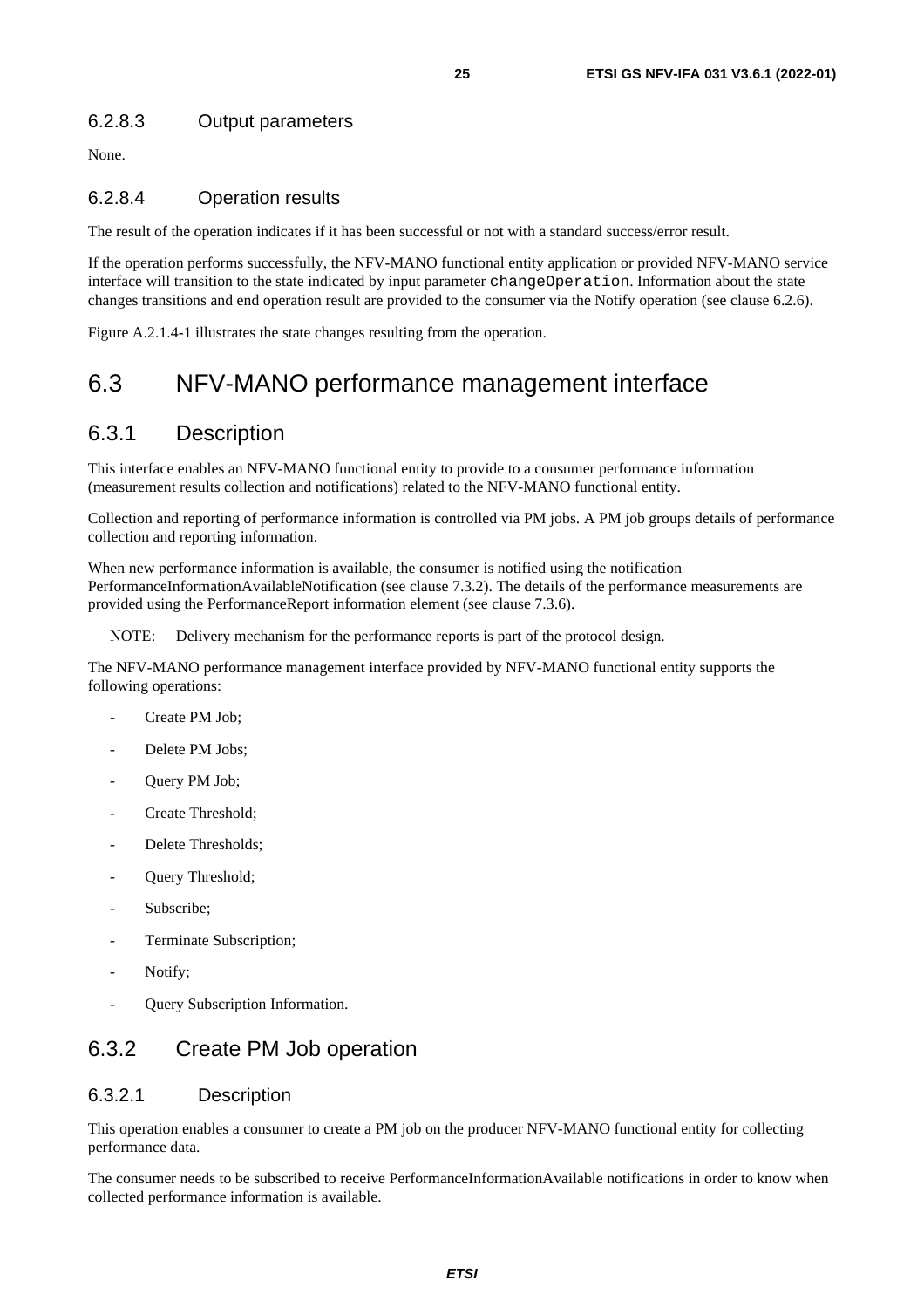<span id="page-25-0"></span>Table 6.3.2.1-1 lists the information flow exchange between the NFV-MANO functional entity and the consumer.

| <b>Message</b>              | <b>Requirement</b> | <b>Direction</b>                                         |  |
|-----------------------------|--------------------|----------------------------------------------------------|--|
| <b>CreatePmJobRequest</b>   | <b>Mandatory</b>   | $\Box$ Consumer $\rightarrow$ NFV-MANO functional entity |  |
| <b>ICreatePmJobResponse</b> | <b>IMandatory</b>  | $N$ NFV-MANO functional entity $\rightarrow$ Consumer    |  |
|                             |                    |                                                          |  |

### 6.3.2.2 Input parameters

The input parameters sent when invoking the operation shall follow the indications provided in table 6.3.2.2-1.

| Parameter              |    | <b>Qualifier Cardinality</b> | <b>Content</b>                                                                                                      | <b>Description</b>               |
|------------------------|----|------------------------------|---------------------------------------------------------------------------------------------------------------------|----------------------------------|
| objectInstanceId       | M  | 1.N                          | Identifier (Reference to                                                                                            | Identifiers of the measured      |
|                        |    |                              | ManoEntityInfo,                                                                                                     | object instances for which       |
|                        |    |                              | ManoServiceInfo,                                                                                                    | performance information is       |
|                        |    |                              | ManoEntityInterface, or                                                                                             | requested to be collected.       |
|                        |    |                              | ManoConsumerInterfaceInfo)                                                                                          |                                  |
| performanceMetric      | м  | 0.N                          | String                                                                                                              | Defines the type of              |
|                        |    |                              |                                                                                                                     | performance metric(s) for the    |
|                        |    |                              |                                                                                                                     | specified performance job.       |
|                        |    |                              |                                                                                                                     |                                  |
|                        |    |                              |                                                                                                                     | See note 1.                      |
| performanceMetricGroup | ΙM | 0.N                          | String                                                                                                              | Group of performance metrics.    |
|                        |    |                              |                                                                                                                     | A metric group is a pre-defined  |
|                        |    |                              |                                                                                                                     | list of metrics, known to the    |
|                        |    |                              |                                                                                                                     | producer that it can decompose   |
|                        |    |                              |                                                                                                                     | to individual metrics.           |
|                        |    |                              |                                                                                                                     | See note 1.                      |
| collectionPeriod       | M  | 1                            | Not specified                                                                                                       | Specifies the periodicity at     |
|                        |    |                              |                                                                                                                     | which the NFV-MANO               |
|                        |    |                              |                                                                                                                     | functional entity will collect   |
|                        |    |                              |                                                                                                                     | performance information.         |
|                        |    |                              |                                                                                                                     |                                  |
|                        |    |                              |                                                                                                                     | See note 2.                      |
| reportingPeriod        | M  | 1                            | Not specified                                                                                                       | Specifies the periodicity at     |
|                        |    |                              |                                                                                                                     | which the NFV-MANO               |
|                        |    |                              |                                                                                                                     | functional entity will report to |
|                        |    |                              |                                                                                                                     | the consumer about               |
|                        |    |                              |                                                                                                                     | performance information.         |
|                        |    |                              |                                                                                                                     | See note 2.                      |
| reportingBoundary      | O  | 0.1                          | Not specified                                                                                                       | Identifies a boundary after      |
|                        |    |                              |                                                                                                                     | which the reporting will stop.   |
|                        |    |                              |                                                                                                                     |                                  |
|                        |    |                              |                                                                                                                     | The boundary shall allow a       |
|                        |    |                              |                                                                                                                     | single reporting as well as      |
|                        |    |                              |                                                                                                                     | periodic reporting up to the     |
|                        |    |                              |                                                                                                                     | boundary.                        |
|                        |    |                              | NOTE 1: At least one of the two attributes (performanceMetric or performanceMetricGroup) shall be present.          |                                  |
|                        |    |                              | NOTE 2: At the end of each reporting Period, the NFV-MANO functional entity informs the consumer about availability |                                  |
|                        |    |                              | of the performance data collected for each completed collection period during this reportingPeriod. While the       |                                  |
|                        |    |                              | exact definition of the types for collectionPeriod and reportingPeriod is part of the protocol design, it is        |                                  |
|                        |    |                              | recommended that the reportingPeriod be equal to or a multiple of the collectionPeriod. In the latter case,         |                                  |

| Table 6.3.2.2-1: Create PM Job operation input parameters |  |  |  |  |
|-----------------------------------------------------------|--|--|--|--|
|-----------------------------------------------------------|--|--|--|--|

### 6.3.2.3 Output parameters

The output parameters returned by the operation shall follow the indications provided in table 6.3.2.3-1.

the performance data for the collection periods within one reporting period would be reported together.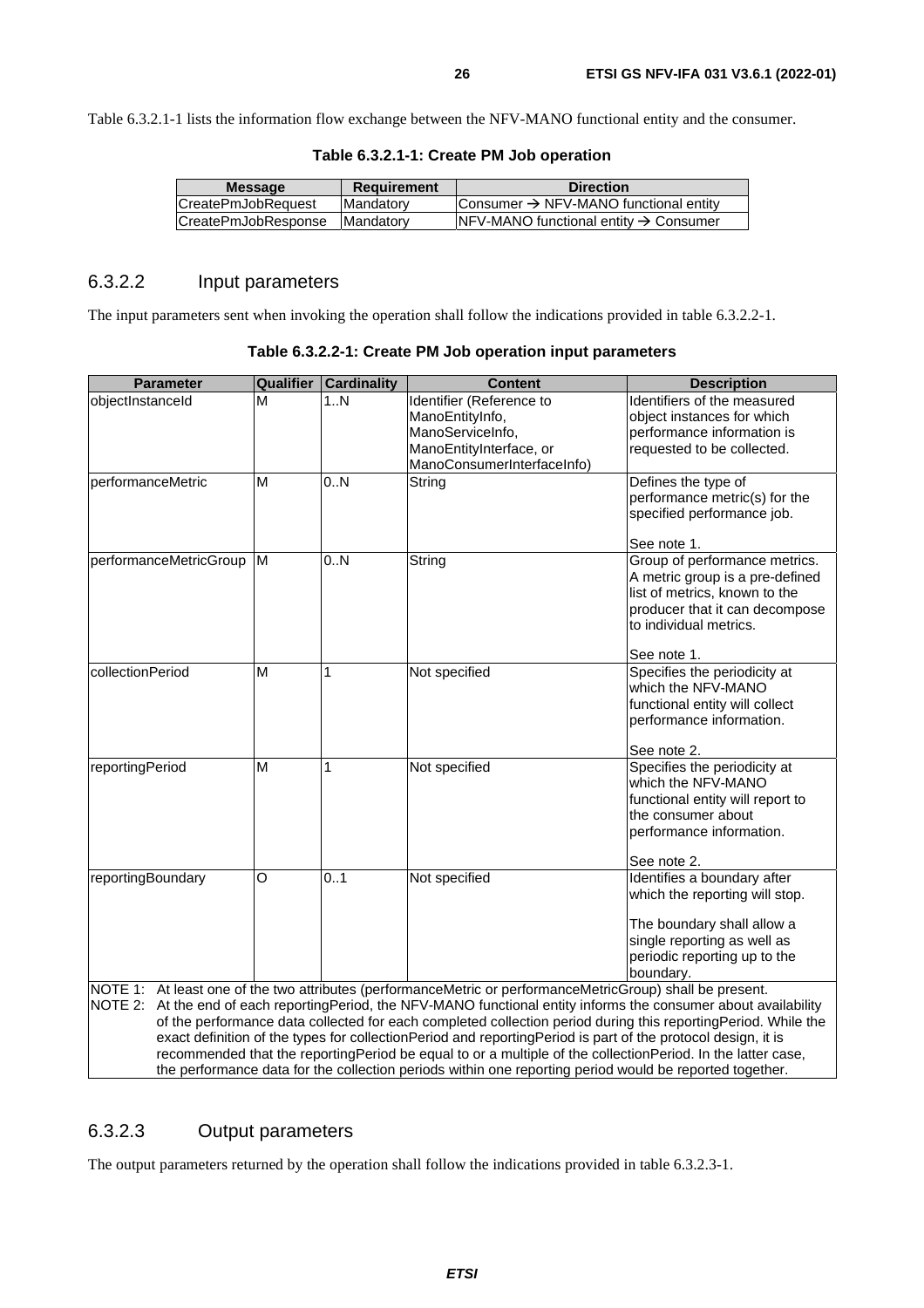<span id="page-26-0"></span>

| <b>Parameter</b> | Qualifier | Cardinalitv | :ontent                       | <b>Description</b>                 |
|------------------|-----------|-------------|-------------------------------|------------------------------------|
| pmJobld          | ΙM        |             | $\cdots$<br><b>Identifier</b> | Ildentifier of the created PM iob. |

#### 6.3.2.4 Operation results

The result of the operation indicates if it has been successful or not with a standard success/error result.

The pmJobId is only returned when the operation has been successful.

# 6.3.3 Delete PM Jobs operation

#### 6.3.3.1 Description

This operation enables a consumer to delete one or more PM job(s) on the producer NFV-MANO functional entity.

NOTE: It is up to the protocol design stage to determine whether this operation should or not need to be modeled as a "bulk" operation that allows to delete multiple PM Jobs in one request, or as a series of requests that delete one PM Job at a time.

Table 6.3.3.1-1 lists the information flow exchange between the NFV-MANO functional entity and the consumer.

#### **Table 6.3.3.1-1: Delete PM Jobs operation**

| <b>Message</b>              | <b>Requirement</b> | <b>Direction</b>                                      |  |
|-----------------------------|--------------------|-------------------------------------------------------|--|
| <b>IDeletePmJobsRequest</b> | <b>IMandatory</b>  | Consumer $\rightarrow$ NFV-MANO functional entity     |  |
| <b>DeletePmJobsResponse</b> | Mandatory          | $N$ NFV-MANO functional entity $\rightarrow$ Consumer |  |
|                             |                    |                                                       |  |

#### 6.3.3.2 Input parameters

The input parameters sent when invoking the operation shall follow the indications provided in table 6.3.3.2-1.

#### **Table 6.3.3.2-1: Delete PM Jobs operation input parameters**

| Parameter       | <br>Qualitier | Cardinalitv | ∶ontent                        | Description                                                             |
|-----------------|---------------|-------------|--------------------------------|-------------------------------------------------------------------------|
| <b>IpmJobid</b> | ΙM            | .N          | $\cdots$<br><b>I</b> dentifier | <b>PM</b><br>$\cdots$<br>≒iobs to be deleted.<br>Ildentifiers<br>of the |

#### 6.3.3.3 Output parameters

The output parameters returned by the operation shall follow the indications provided in table 6.3.3.3-1.

#### **Table 6.3.3.3-1: Delete PM Jobs operation output parameters**

| <b>Parameter</b> | Qualifier | Cardinality | Content    | <b>Description</b>                                                  |
|------------------|-----------|-------------|------------|---------------------------------------------------------------------|
| IdeletedPmJobId  | ΙM        | 1N          | Identifier | Ildentifiers of the PM Jobs that have been<br>deleted successfully. |

### 6.3.3.4 Operation results

The result of the operation indicates if it has been successful or not with a standard success/error result.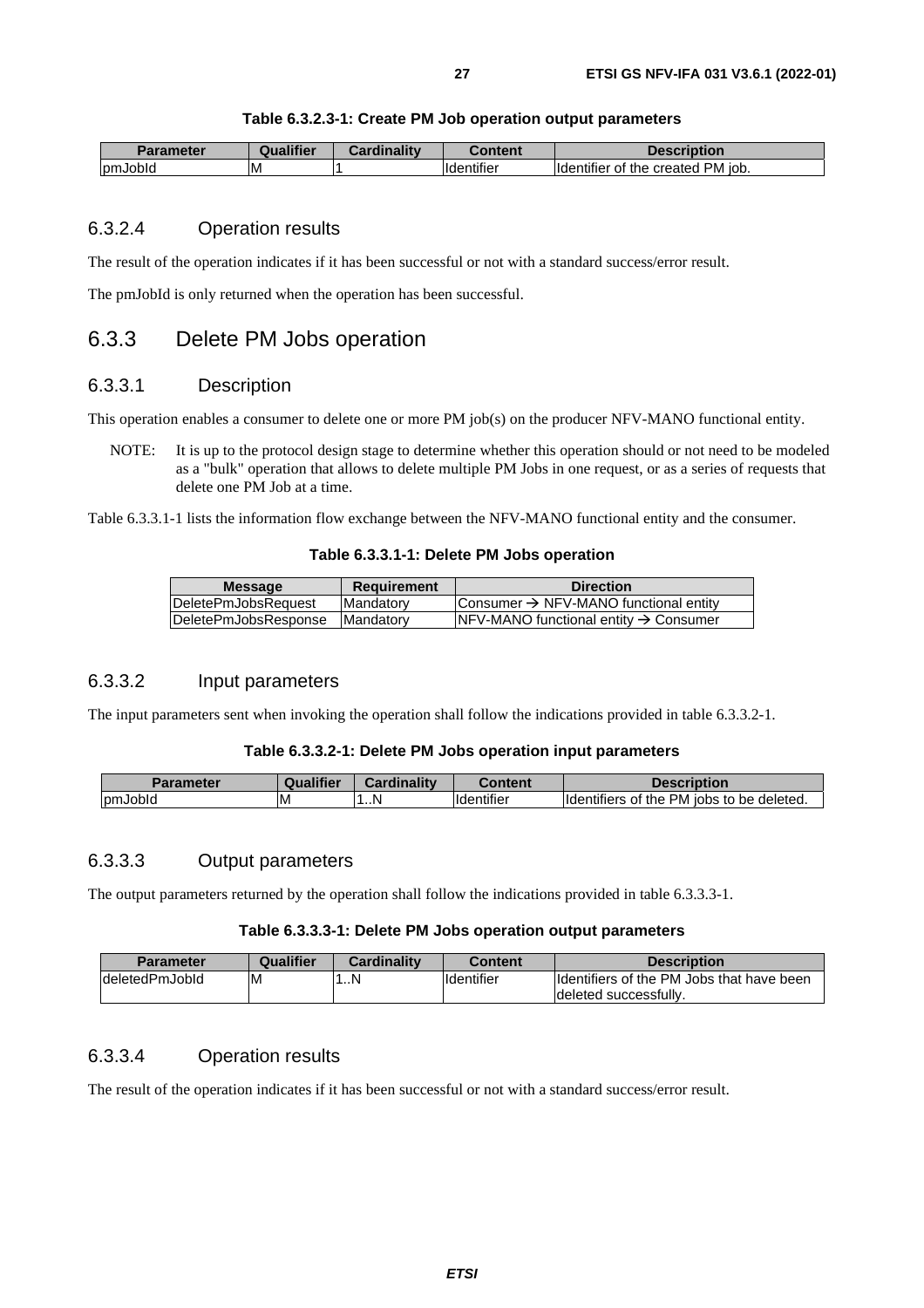# <span id="page-27-0"></span>6.3.4 Query PM Job operation

#### 6.3.4.1 Description

This operation enables a consumer to query the details of one or more PM job(s) on the producer NFV-MANO functional entity.

Table 6.3.4.1-1 lists the information flow exchange between the NFV-MANO functional entity and the consumer.

**Table 6.3.4.1-1: Query PM Job operation** 

| <b>Message</b>           | <b>Requirement</b> | <b>Direction</b>                                      |
|--------------------------|--------------------|-------------------------------------------------------|
| <b>QuervPmJobRequest</b> | <b>IMandatory</b>  | Consumer $\rightarrow$ NFV-MANO functional entity     |
| QuervPmJobResponse       | <b>IMandatory</b>  | $N$ NFV-MANO functional entity $\rightarrow$ Consumer |
|                          |                    |                                                       |

#### 6.3.4.2 Input parameters

The input parameters sent when invoking the operation shall follow the indications provided in table 6.3.4.2-1.

| <b>Parameter</b> | Qualifier | <b>Cardinality</b> | <b>Content</b> | <b>Description</b>                               |
|------------------|-----------|--------------------|----------------|--------------------------------------------------|
| lfilter          | M         |                    | Filter         | Filter defining the PM jobs on which the query   |
|                  |           |                    |                | applies. It can be a single identifier, multiple |
|                  |           |                    |                | lidentifiers or a wildcard.                      |

#### 6.3.4.3 Output parameters

The output parameters returned by the operation shall follow the indications provided in table 6.3.4.3-1.

#### **Table 6.3.4.3-1: Query PM Job operation output parameters**

| Darame<br>arameter          | <b>alifier</b><br>w<br>. | inality | $-4$ ont               | iption<br><b>Descri</b>                                                   |
|-----------------------------|--------------------------|---------|------------------------|---------------------------------------------------------------------------|
| . .<br>-lom.Jobi<br>Jetails | ιM                       | 0N      | P <sub>m</sub><br>nJor | filter.<br>PM<br>Details<br>matching<br>input<br><b>IODS</b><br>the<br>Οt |

#### 6.3.4.4 Operation results

The result of the operation indicates if it has been successful or not with a standard success/error result.

# 6.3.5 Create Threshold operation

#### 6.3.5.1 Description

This operation enables a consumer to create a threshold and specify threshold levels on a specified performance metric on the producer NFV-MANO functional entity. Notifications will be generated when crossed.

Creating a threshold does not trigger collection of metrics. In order for the threshold to be active, there needs to be a PM job collecting the needed measurements.

Table 6.3.5.1-1 lists the information flow exchange between the NFV-MANO functional entity and the consumer.

| <b>Message</b>          | <b>Requirement</b> | <b>Direction</b>                                      |
|-------------------------|--------------------|-------------------------------------------------------|
| CreateThresholdRequest  | Mandatorv          | $l$ Consumer $\rightarrow$ NFV-MANO functional entity |
| CreateThresholdResponse | <b>Mandatory</b>   | $N$ NFV-MANO functional entity $\rightarrow$ Consumer |
|                         |                    |                                                       |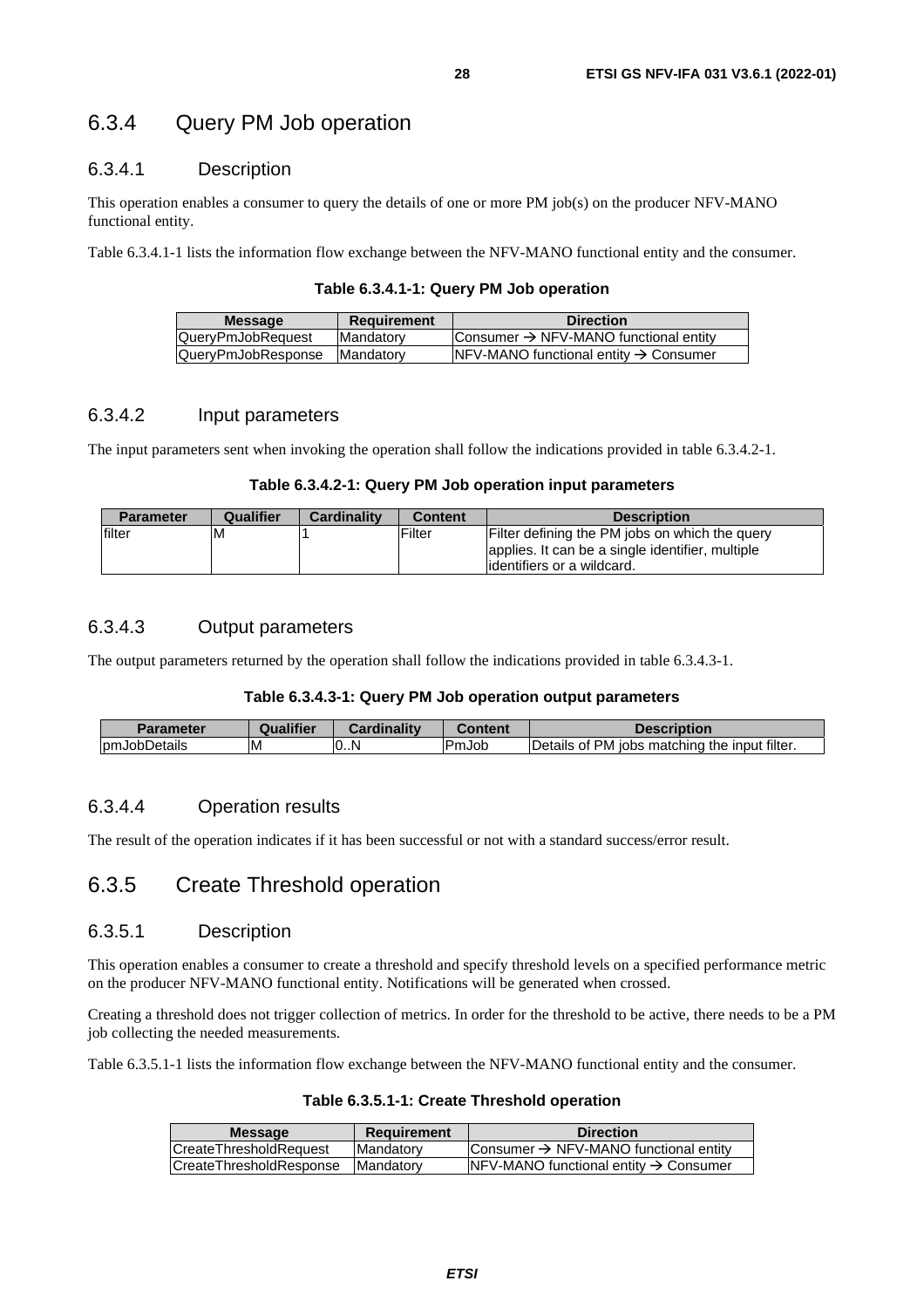<span id="page-28-0"></span>The input parameters sent when invoking the operation shall follow the indications provided in table 6.3.5.2-1.

| <b>Parameter</b>  | <b>Qualifier</b> | <b>Cardinality</b> | <b>Content</b>                   | <b>Description</b>                     |
|-------------------|------------------|--------------------|----------------------------------|----------------------------------------|
| objectInstanceId  | M                | 1N                 | Identifier (Reference to         | Identifiers of the measured object     |
|                   |                  |                    | ManoEntityInfo, ManoServiceInfo, | instances for which the threshold      |
|                   |                  |                    | ManoEntityInterface, or          | will be defined.                       |
|                   |                  |                    | ManoConsumerInterfaceInfo)       |                                        |
| performanceMetric | M                |                    | String                           | Defines the performance metric on      |
|                   |                  |                    |                                  | which the threshold will be defined.   |
| thresholdType     | M                |                    | Enum                             | Defines the type of threshold. The     |
|                   |                  |                    |                                  | list of possible values is part of the |
|                   |                  |                    |                                  | protocol design and might include:     |
|                   |                  |                    |                                  | single/multi valued threshold,         |
|                   |                  |                    |                                  | static/dynamic threshold, template     |
|                   |                  |                    |                                  | based threshold, etc.                  |
|                   |                  |                    |                                  | VALUES:                                |
|                   |                  |                    |                                  | SIMPLE: Single-valued                  |
|                   |                  |                    |                                  | static threshold                       |
|                   |                  |                    |                                  | etc.                                   |
| thresholdDetails  | M                |                    | Not specified                    | Details of the threshold: value to be  |
|                   |                  |                    |                                  | crossed, direction in which it is      |
|                   |                  |                    |                                  | crossed, details on the notification   |
|                   |                  |                    |                                  | to be generated, etc.                  |

**Table 6.3.5.2-1: Create Threshold operation input parameters** 

#### 6.3.5.3 Output parameters

The output parameters returned by the operation shall follow the indications provided in table 6.3.5.3-1.

#### **Table 6.3.5.3-1: Create Threshold operation output parameters**

| <b>Parameter</b>             | <b>Jualifier</b> | Cardinality | Content                       | Description                                |
|------------------------------|------------------|-------------|-------------------------------|--------------------------------------------|
| <b>IthresholdId</b><br>οιαισ | ιм               |             | $\cdots$<br><b>Identifier</b> | * of the created threshold.<br>lldentifier |

#### 6.3.5.4 Operation results

The result of the operation indicates if it has been successful or not with a standard success/error result.

The thresholdId is only returned when the operation has been successful.

### 6.3.6 Delete Thresholds operation

#### 6.3.6.1 Description

This operation enables a consumer to delete one or more existing threshold(s) on the producer NFV-MANO functional entity.

NOTE: It is up to the protocol design stage to determine whether this operation should or not need to be modeled as a "bulk" operation that allows to delete multiple Thresholds in one request, or as a series of requests that delete one Threshold at a time.

Table 6.3.6.1-1 lists the information flow exchange between the NFV-MANO functional entity and the consumer.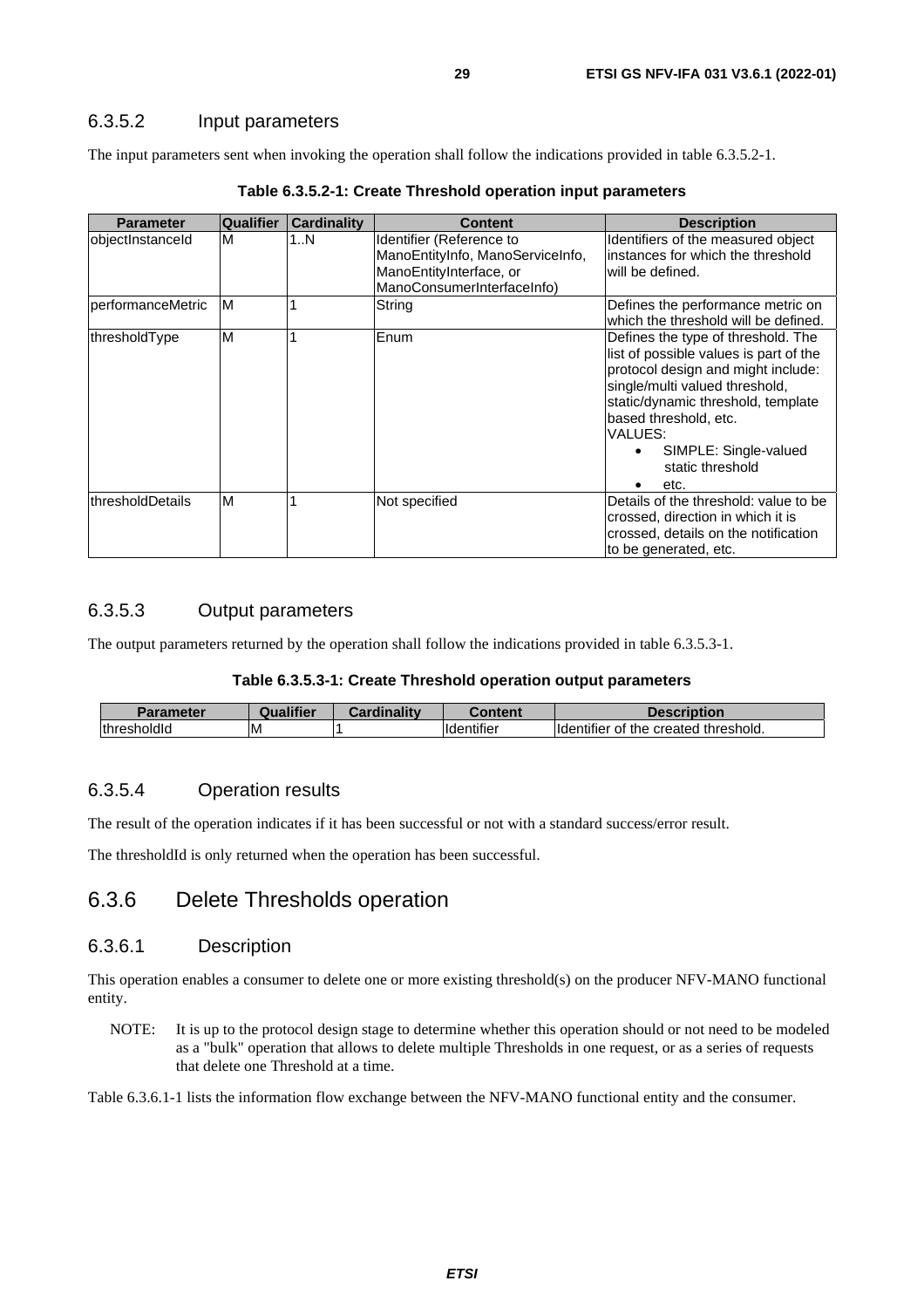#### <span id="page-29-0"></span>6.3.6.2 Input parameters

The input parameters sent when invoking the operation shall follow the indications provided in table 6.3.6.2-1.

#### **Table 6.3.6.2-1: Delete Thresholds operation input parameters**

| Parameter   | ualifier) | $\mathcal{L}$ ardinality | Content                        | Description                                                      |
|-------------|-----------|--------------------------|--------------------------------|------------------------------------------------------------------|
| thresholdlo | ΙM        | .N                       | $\cdots$<br><b>Ildentitier</b> | e thresholds to be deleted.<br><b>Ildentifiers</b><br>the<br>.nt |

#### 6.3.6.3 Output parameters

The output parameters returned by the operation shall follow the indications provided in table 6.3.6.3-1.

#### **Table 6.3.6.3-1: Delete Thresholds operation output parameters**

| <b>Parameter</b>    | Qualifier | <b>Cardinality</b> | Content    | <b>Description</b>                       |
|---------------------|-----------|--------------------|------------|------------------------------------------|
| ldeletedThresholdId | ΙM        | N                  | Identifier | Ildentifiers of the thresholds that have |
|                     |           |                    |            | lbeen deleted successfully.              |

#### 6.3.6.4 Operation results

The result of the operation indicates if it has been successful or not with a standard success/error result.

### 6.3.7 Query Threshold operation

#### 6.3.7.1 Description

This operation enables a consumer to query the details of one or more existing thresholds on the producer NFV-MANO functional entity.

Table 6.3.7.1-1 lists the information flow exchange between the NFV-MANO functional entity and the consumer.

**Table 6.3.7.1-1: Query Threshold operation** 

| <b>Message</b>               | Requirement       | <b>Direction</b>                                      |  |
|------------------------------|-------------------|-------------------------------------------------------|--|
| <b>QuervThresholdRequest</b> | <b>IMandatory</b> | Consumer $\rightarrow$ NFV-MANO functional entity     |  |
| QueryThresholdResponse       | Mandatory         | $N$ NFV-MANO functional entity $\rightarrow$ Consumer |  |
|                              |                   |                                                       |  |

#### 6.3.7.2 Input parameters

The input parameters sent when invoking the operation shall follow the indications provided in table 6.3.7.2-1.

#### **Table 6.3.7.2-1: Query Threshold operation input parameters**

| <b>Parameter</b> | Qualifier | <b>Cardinality</b> | <b>Content</b> | <b>Description</b>                                |
|------------------|-----------|--------------------|----------------|---------------------------------------------------|
| lfilter          | ΙM        |                    | Filter         | Filter defining the thresholds on which the query |
|                  |           |                    |                | applies. It can be a single identifier, multiple  |
|                  |           |                    |                | lidentifiers or a wildcard.                       |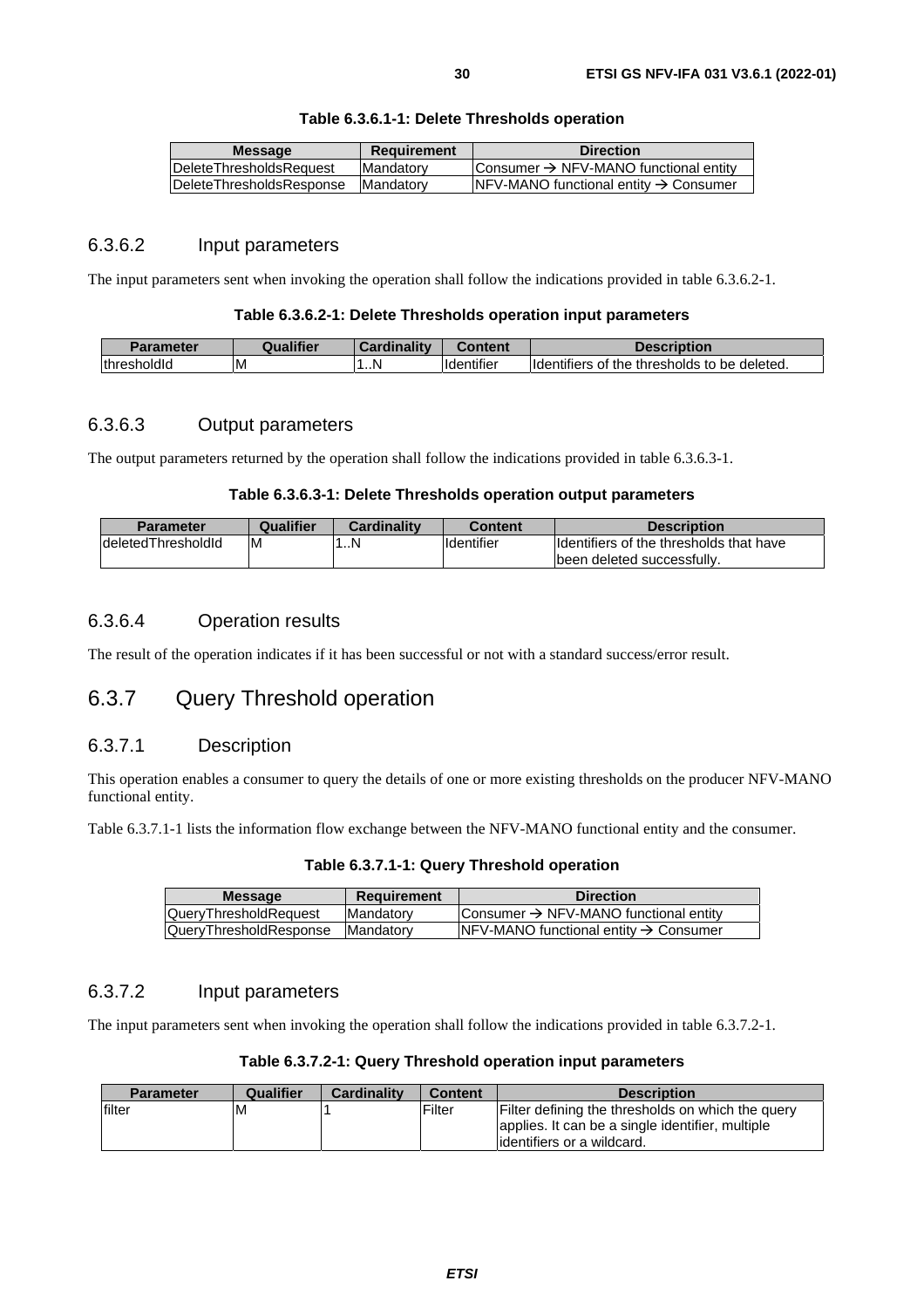<span id="page-30-0"></span>The output parameters returned by the operation shall follow the indications provided in table 6.3.7.3-1.

| Parameter        | Qualifier | Cardinalitv | Content  | Description                                      |
|------------------|-----------|-------------|----------|--------------------------------------------------|
| thresholdDetails | ΙM        | 10N         | hreshold | Details of thresholds matching the input filter. |

#### **Table 6.3.7.3-1: Query Threshold operation output parameters**

#### 6.3.7.4 Operation results

The result of the operation indicates if it has been successful or not with a standard success/error result.

### 6.3.8 Subscribe operation

#### 6.3.8.1 Description

This operation enables a consumer to subscribe with a filter for the notifications related to performance monitoring on the producer NFV-MANO functional entity.

NOTE 1: Specification of filtering mechanism is part of the protocol design stage.

NOTE 2: It is part of the protocol design stage whether subscribing is represented as a separate "Subscribe" operation or whether subscription-related information is managed as part of managing PM jobs and Thresholds.

Table 6.3.8.1-1 lists the information flow exchange between the NFV-MANO functional entity and the consumer.

#### **Table 6.3.8.1-1: Subscribe operation**

| <b>Message</b>          | <b>Requirement</b> | <b>Direction</b>                                      |
|-------------------------|--------------------|-------------------------------------------------------|
| <b>SubscribeRequest</b> | <b>IMandatory</b>  | $l$ Consumer $\rightarrow$ NFV-MANO functional entity |
| SubscribeResponse       | Mandatory          | $N$ NFV-MANO functional entity $\rightarrow$ Consumer |
|                         |                    |                                                       |

#### 6.3.8.2 Input parameters

The input parameters sent when invoking the operation shall follow the indications provided in table 6.3.8.2-1.

#### **Table 6.3.8.2-1: Subscribe operation input parameters**

| <b>Parameter</b> | <b>Qualifier</b> | Cardinality | <b>Content</b> | <b>Description</b>                                                                                                                                    |
|------------------|------------------|-------------|----------------|-------------------------------------------------------------------------------------------------------------------------------------------------------|
| lfilter          | ΙM               |             | <b>Filter</b>  | Filter for selecting notifications. The filter can<br>be on the selected monitored object, type of<br>Inotification or attribute of the notification. |

#### 6.3.8.3 Output parameters

The output parameters returned by the operation shall follow the indications provided in table 6.3.8.3-1.

#### **Table 6.3.8.3-1: Subscribe operation output parameters**

|                       | <br>Qualitier | .<br>Cardinality | Content                | <b>Description</b>                                      |
|-----------------------|---------------|------------------|------------------------|---------------------------------------------------------|
| <b>SubscriptionId</b> | ιM            |                  | $\cdot$<br>lidentifiei | realized.<br>. subscription<br>the<br>lidentifier<br>0t |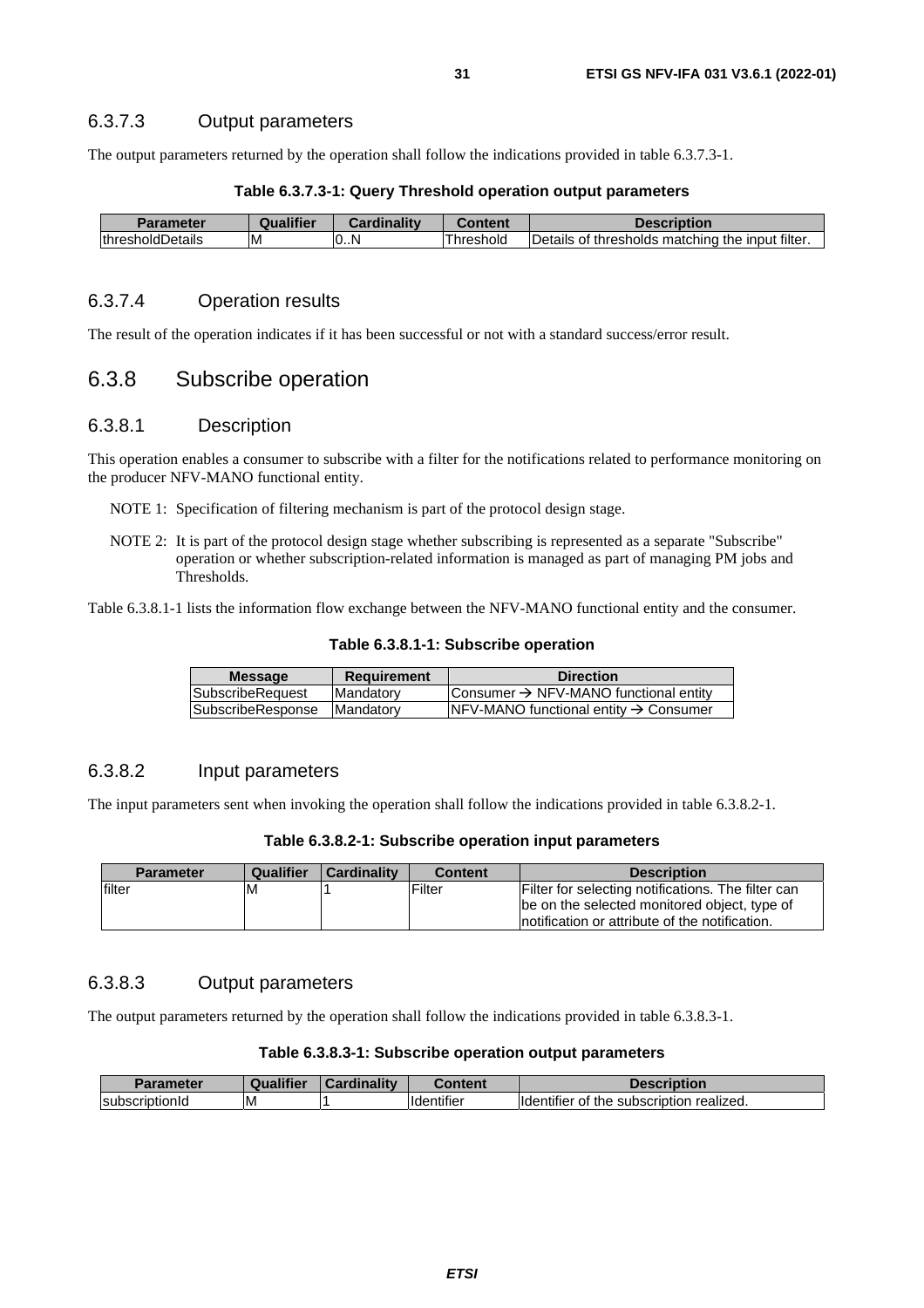#### <span id="page-31-0"></span>6.3.8.4 Operation results

As a result of this operation, the NFV-MANO functional entity shall indicate to the consumer in the SubscribeResponse message whether the subscription was successful or not.

For a particular subscription, only notifications matching the filter will be delivered to the consumer.

### 6.3.9 Terminate Subscription operation

#### 6.3.9.1 Description

This operation enables a consumer to terminate an existing notification subscription.

NOTE: It is part of the protocol design stage whether terminating a subscription is represented as a separate "Terminate Subscription" operation or whether subscription-related information is managed as part of managing PM jobs and Thresholds.

Table 6.3.9.1-1 lists the information flow exchange between the NFV-MANO functional entity and the consumer.

#### **Table 6.3.9.1-1: Terminate Subscription operation**

| <b>Message</b>                       | Requirement | <b>Direction</b>                                         |
|--------------------------------------|-------------|----------------------------------------------------------|
| TerminateSubscriptionRequest         | Mandatorv   | $\Box$ Consumer $\rightarrow$ NFV-MANO functional entity |
| <b>TerminateSubscriptionResponse</b> | Mandatory   | $N$ NFV-MANO functional entity $\rightarrow$ Consumer    |
|                                      |             |                                                          |

#### 6.3.9.2 Input parameters

The input parameters sent when invoking the operation shall follow the indications provided in table 6.3.9.2-1.

#### **Table 6.3.9.2-1: Terminate Subscription operation input parameters**

| <b>Parameter</b>       | <b>Qualifier</b> | Cardinality | Content    | <b>Description</b>                                         |
|------------------------|------------------|-------------|------------|------------------------------------------------------------|
| <b>IsubscriptionId</b> | ΙM               |             | Identifier | <b>Identifier</b><br>to the subscription to be terminated. |

#### 6.3.9.3 Output parameters

None.

#### 6.3.9.4 Operation results

As a result of this operation, the NFV-MANO functional entity shall indicate to the consumer in the TerminateSubscriptionResponse message whether the termination of the notification subscription was successful or not.

### 6.3.10 Notify operation

#### 6.3.10.1 Description

This operation distributes notifications to subscribers. It is a one-way operation issued by the NFV-MANO functional entity towards the consumer that cannot be invoked as an operation by the consumer.

In order to receive notifications, the consumer shall have a subscription.

Table 6.3.10.1-1 lists the information flow exchange between the NFV-MANO functional entity and the consumer.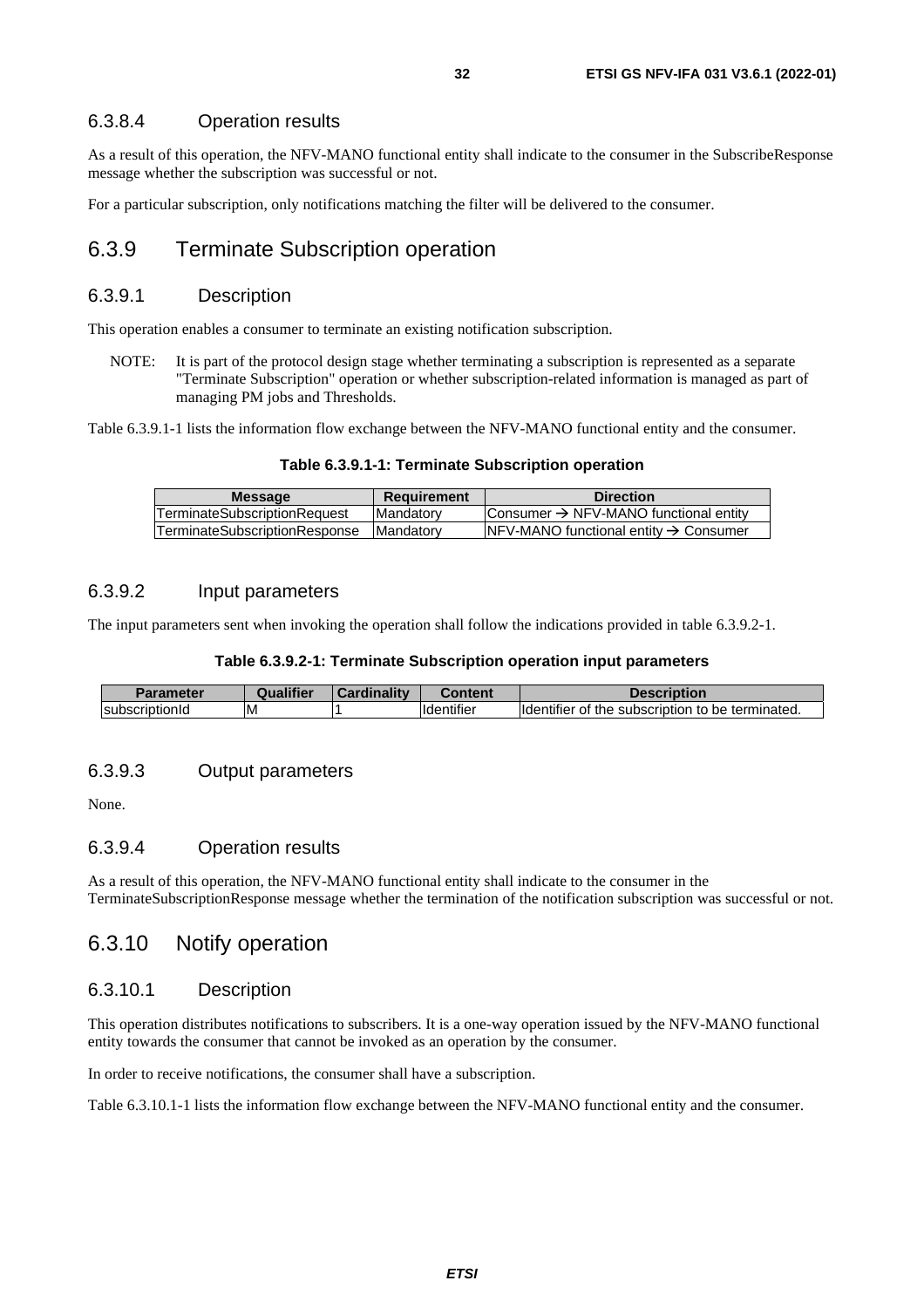#### **Table 6.3.10.1-1: Notify operation**

<span id="page-32-0"></span>

| <b>Message</b> | Requirement | <b>Direction</b>                                     |  |  |
|----------------|-------------|------------------------------------------------------|--|--|
| Notify         | IMandatorv  | $INFV-MANO$ functional entity $\rightarrow$ Consumer |  |  |
|                |             |                                                      |  |  |

The following notifications can be notified/sent by this operation:

- PerformanceInfomationAvailableNotification. See clause 7.3.2.
- ThresholdCrossedNotification. See clause 7.3.3.

# 6.3.11 Query Subscription Info operation

#### 6.3.11.1 Description

This operation enables a consumer to query information about subscriptions to notifications related to NFV-MANO performance management.

NOTE: It is part of the protocol design stage whether querying information about subscriptions is represented as a separate "Query Subscription Info" operation or whether subscription-related information is managed as part of managing PM jobs and Thresholds.

Table 6.3.11.1-1 lists the information flow exchanged between the consumer and the NFV-MANO functional entity.

#### **Table 6.3.11.1-1: Query Subscription Info operation**

| <b>Message</b>                          | <b>Requirement</b> | <b>Direction</b>                                      |
|-----------------------------------------|--------------------|-------------------------------------------------------|
| QuerySubscriptionInfoRequest            | Mandatory          | Consumer $\rightarrow$ NFV-MANO functional entity     |
| QuerySubscriptionInfoResponse Mandatory |                    | $N$ NFV-MANO functional entity $\rightarrow$ Consumer |
|                                         |                    |                                                       |

### 6.3.11.2 Input parameters

The input parameters sent when invoking the operation shall follow the indications provided in table 6.3.11.2-1.

#### **Table 6.3.11.2-1: Query Subscription Info operation input parameters**

| Parameter    | Qualifier                                                            | Cardinality | <b>Content</b> | <b>Description</b>                                                    |  |
|--------------|----------------------------------------------------------------------|-------------|----------------|-----------------------------------------------------------------------|--|
| filter       | M                                                                    |             | Filter         | Filtering criteria to select one or a set of subscriptions. See note. |  |
| <b>NOTE:</b> | Specification details of the Filter are part of the protocol design. |             |                |                                                                       |  |

#### 6.3.11.3 Output parameters

The output parameters returned by the operation shall follow the indications provided in table 6.3.11.3-1.

#### **Table 6.3.11.3-1: Query Subscription Info operation output parameters**

| Parameter   | <b>Qualifie</b> | <b>Cardinality</b> | Content                        | Description                                                                |
|-------------|-----------------|--------------------|--------------------------------|----------------------------------------------------------------------------|
| queryResult | ΙM              | 10N                | $\cdot$<br>INot<br>. specified | subscription(s) matching<br>the query.<br>about the<br><b>IInformation</b> |

#### 6.3.11.4 Operation results

After successful operation, the NFV-MANO functional entity has queried the internal subscription objects. The result of the operation indicates if it has been successful or not with a standard success/error result. For a particular query, information about the subscriptions to notifications related to NFV-MANO performance management that the consumer has access to and that are matching the filter shall be returned.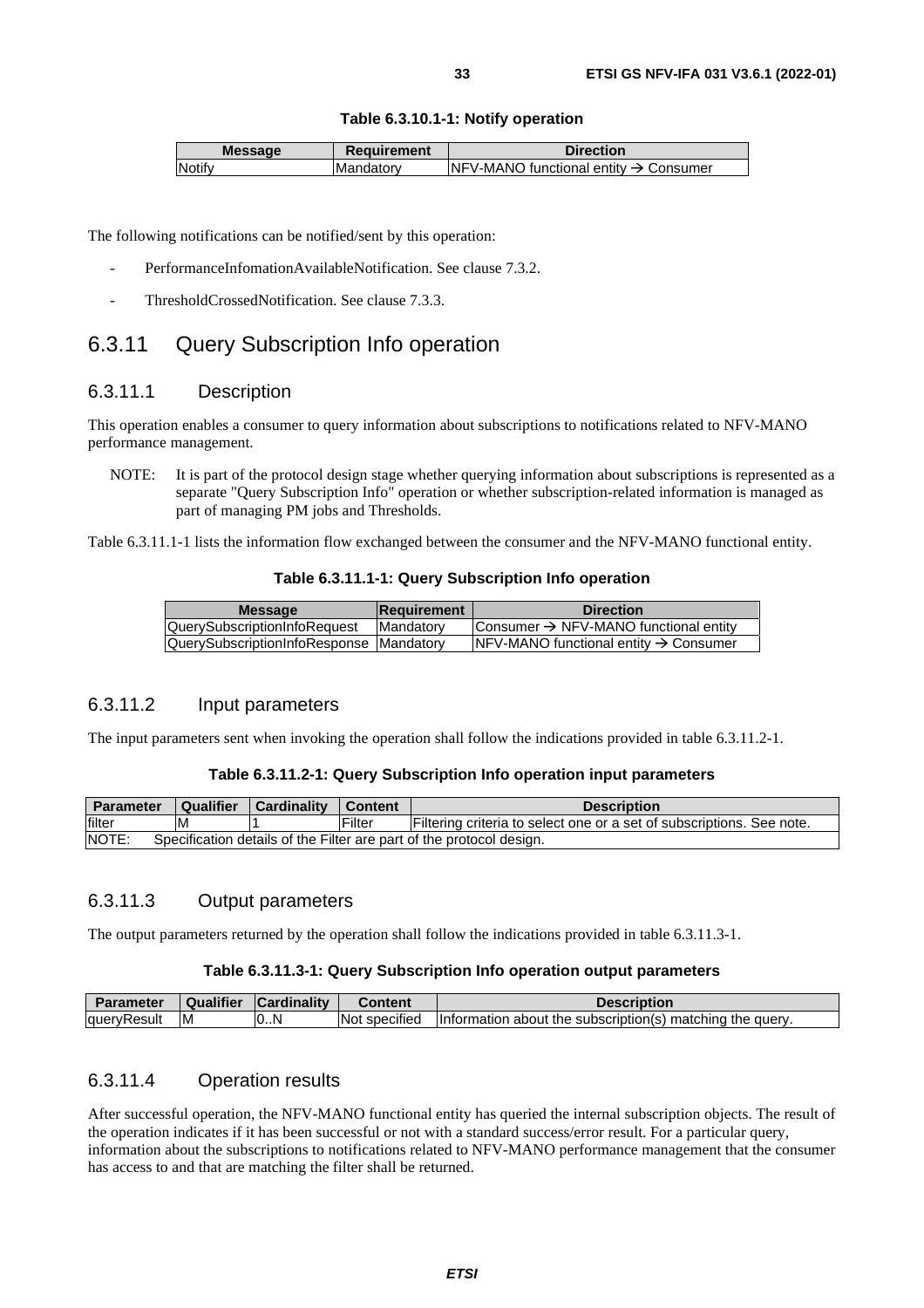# <span id="page-33-0"></span>6.4 Void

# 6.5 NFV-MANO Fault Management interface

### 6.5.1 Description

This interface enables a consumer to monitor the faults in an NFV-MANO functional entity. The consumer will receive information through alarm notifications when a failure is detected. The granularity of failures include:

- Communication failures with other peering NFV-MANO functional entities.
- Failures affecting a specific interface produced by the NFV-MANO functional entity, e.g. VNF lifecycle management interface produced by a VNFM.
- Malfunctioning of the NFV-MANO functional entity due to failures on resources supporting the execution of the entity, e.g. CPU, memory, reported as event type relevant to resources (see Recommendation ITU-T X.733 [\[2](#page-10-0)]).

The NFV-MANO fault management interface provided by NFV-MANO functional entity supports the following operations:

- Subscribe:
- Terminate Subscription;
- Notify;
- Get Alarm List;
- Query Subscription Information;
- Acknowledge alarms.

# 6.5.2 Subscribe operation

#### 6.5.2.1 Description

This operation enables a consumer to subscribe with a filter for the notifications related to alarms on the producer NFV-MANO functional entity.

NOTE: Specification of filtering mechanism is part of the protocol design.

Table 6.5.2.1-1 lists the information flow exchanged between the NFV-MANO functional entity and the consumer.

#### **Table 6.5.2.1-1: Subscribe operation**

| <b>Message</b>           | <b>Requirement</b> | <b>Direction</b>                                      |
|--------------------------|--------------------|-------------------------------------------------------|
| <b>ISubscribeRequest</b> | Mandatory          | $l$ Consumer $\rightarrow$ NFV-MANO functional entity |
| SubscribeResponse        | Mandatory          | $N$ NFV-MANO functional entity $\rightarrow$ Consumer |
|                          |                    |                                                       |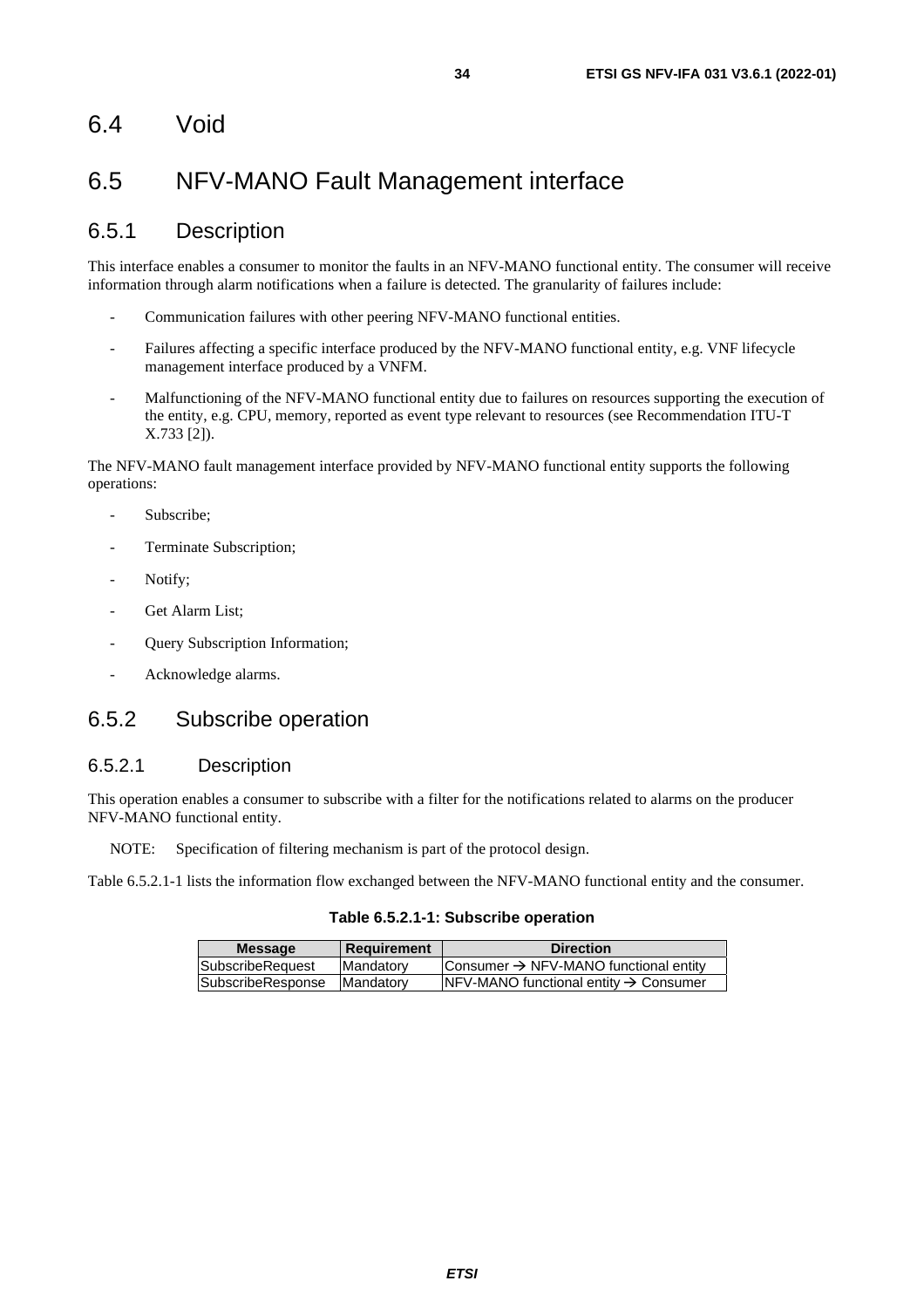<span id="page-34-0"></span>The input parameters sent when invoking the operation shall follow the indications provided in table 6.5.2.2-1.

| <b>Parameter</b> | <b>Qualifier</b> | <b>Cardinality</b> | <b>Content</b> | <b>Description</b>                                                                                                                                                     |
|------------------|------------------|--------------------|----------------|------------------------------------------------------------------------------------------------------------------------------------------------------------------------|
| filter           | м                |                    | Filter         | Input filter for selecting monitored objects and related alarms. This<br>can contain the monitored object information, fault type, severity<br>and cause of the alarm. |

**Table 6.5.2.2-1: Subscribe operation input parameters** 

#### 6.5.2.3 Output parameters

The output parameters returned by the operation shall follow the indications provided in table 6.5.2.3-1.

| Table 6.5.2.3-1: Subscribe operation output parameters |  |  |
|--------------------------------------------------------|--|--|
|--------------------------------------------------------|--|--|

| <b>Parameter</b> | Qualifier | Cardinality | Content           | <b>Description</b>                       |
|------------------|-----------|-------------|-------------------|------------------------------------------|
| subscriptionId   | ΙM        |             | <b>Identifier</b> | Identifier of the subscription returned. |

#### 6.5.2.4 Operation results

As a result of this operation, the NFV-MANO functional entity shall indicate to the consumer in the SubscribeResponse message whether the subscription was successful or not.

For a particular subscription, only notifications matching the filter will be delivered to the consumer.

### 6.5.3 Terminate Subscription operation

#### 6.5.3.1 Description

This operation enables a consumer to terminate a particular subscription.

Table 6.5.3.1-1 lists the information flow exchanged between the consumer and the NFV-MANO functional entity.

| Table 6.5.3.1-1: Terminate Subscription operation |
|---------------------------------------------------|
|                                                   |

| <b>Message</b>                          | <b>Requirement</b> | <b>Direction</b>                                      |
|-----------------------------------------|--------------------|-------------------------------------------------------|
| <b>TerminateSubscriptionRequest</b>     | <b>Mandatory</b>   | Consumer $\rightarrow$ NFV-MANO functional entity     |
| TerminateSubscriptionResponse Mandatory |                    | $N$ NFV-MANO functional entity $\rightarrow$ Consumer |
|                                         |                    |                                                       |

#### 6.5.3.2 Input parameters

The input parameters sent when invoking the operation shall follow the indications provided in table 6.5.3.2-1.

#### **Table 6.5.3.2-1: Terminate Subscription operation input parameters**

| <b>Parameter</b>       | Qualifier | Cardinality | Content            | <b>Description</b>                                |
|------------------------|-----------|-------------|--------------------|---------------------------------------------------|
| <b>IsubscriptionId</b> | ΙM        |             | <b>Ildentifier</b> | Ildentifier of the subscription to be terminated. |

#### 6.5.3.3 Output parameters

None.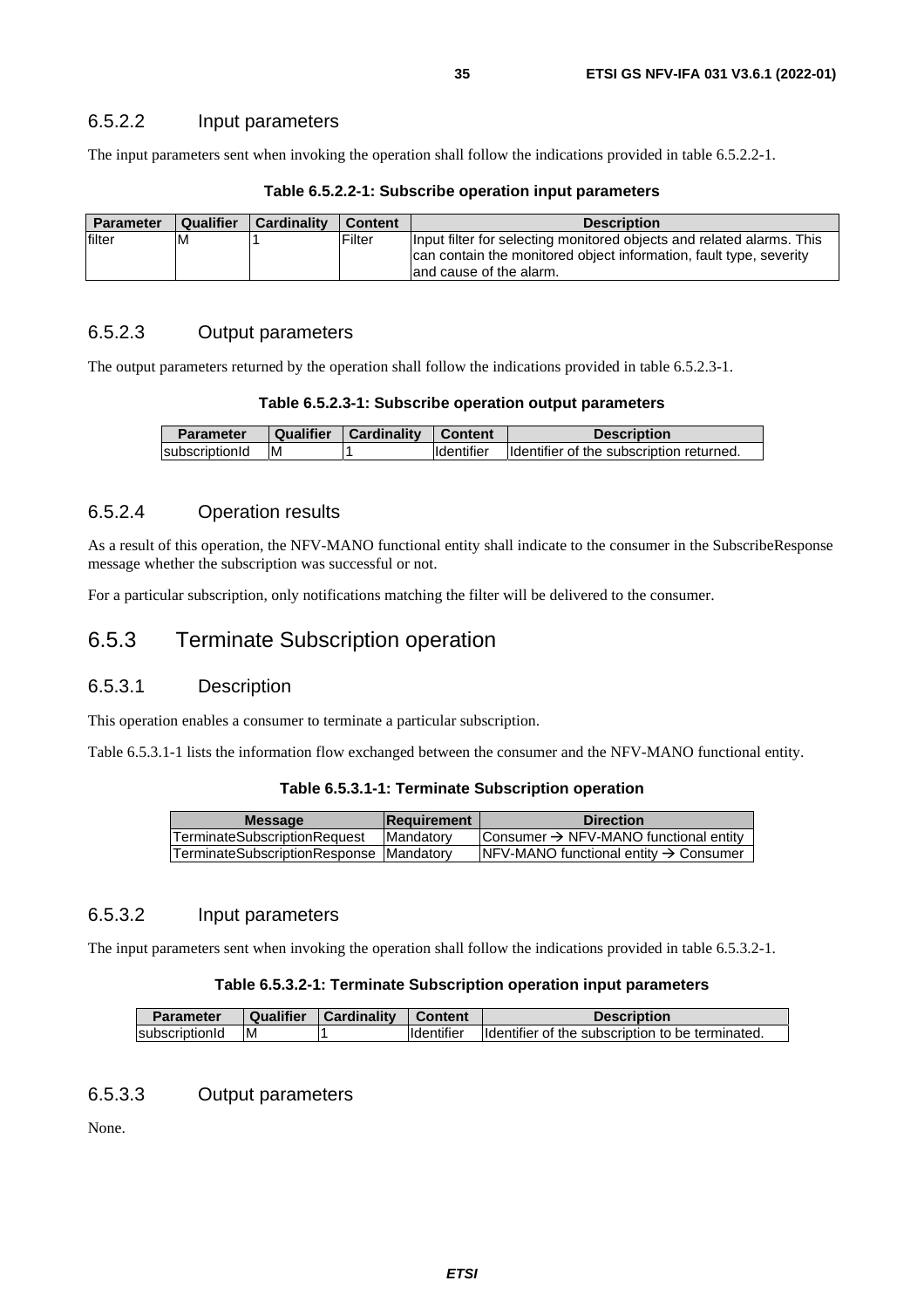#### <span id="page-35-0"></span>6.5.3.4 Operation results

After successful termination of a subscription, the identified subscription does not exist anymore, and the consumer will not receive notifications related that subscription any longer. The result of the operation shall indicate if the subscription termination has been successful or not with a standard success/error result.

### 6.5.4 Notify operation

#### 6.5.4.1 Description

This operation distributes notifications to subscribers. It is a one-way operation issued by the NFV-MANO functional entity towards the consumer that cannot be invoked as an operation by the consumer.

In order to receive notifications, the consumer shall have a subscription.

Table 6.5.4.1-1 lists the information flow exchange between the NFV-MANO functional entity and the consumer.

**Table 6.5.4.1-1: Notify operation** 

| <b>Message</b> | Requirement | <b>Direction</b>                                     |
|----------------|-------------|------------------------------------------------------|
| <b>Notify</b>  | IMandatorv  | $NFV$ -MANO functional entity $\rightarrow$ Consumer |
|                |             |                                                      |

The following notifications can be notified/sent by this operation:

- AlarmNotification. See clause 7.5.2.
- AlarmClearedNotification. See clause 7.5.3.
- AlarmListRebuiltNotification. See clause 7.5.5.

# 6.5.5 Get Alarm List operation

#### 6.5.5.1 Description

This operation enables a consumer to query the active alarms from the producer NFV-MANO functional entity.

Table 6.5.5.1-1 lists the information flow exchanged between the NFV-MANO functional entity and the consumer.

**Table 6.5.5.1-1: Get Alarm List operation** 

| <b>Message</b>             | <b>Requirement</b> | <b>Direction</b>                                      |
|----------------------------|--------------------|-------------------------------------------------------|
| <b>GetAlarmListRequest</b> | <b>IMandatory</b>  | Consumer $\rightarrow$ NFV-MANO functional entity     |
| GetAlarmListResponse       | Mandatory          | $N$ NFV-MANO functional entity $\rightarrow$ Consumer |
|                            |                    |                                                       |

#### 6.5.5.2 Input parameters

The input parameters sent when invoking the operation shall follow the indications provided in table 6.5.5.2-1.

#### **Table 6.5.5.2-1: Get Alarm List operation input parameters**

| <b>Parameter</b> |   | Qualifier   Cardinality | Content | <b>Description</b>                                                  |
|------------------|---|-------------------------|---------|---------------------------------------------------------------------|
| <b>filter</b>    | M |                         | Filter  | Input filter for selecting alarms. This can contain the list of the |
|                  |   |                         |         | monitored object Identifiers, fault type, severity and cause.       |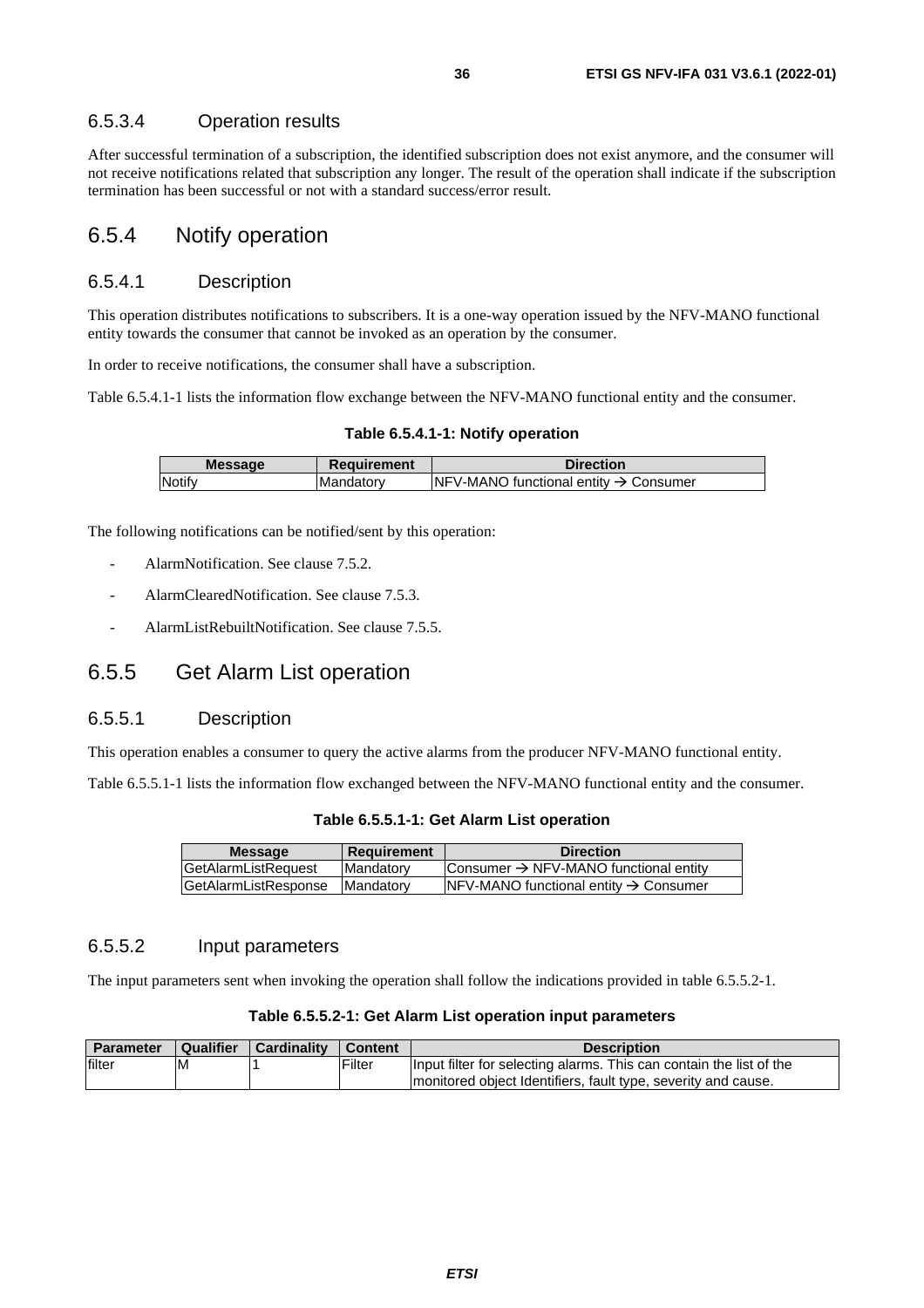#### 6.5.5.3 Output parameters

The output parameters returned by the operation shall follow the indications provided in table 6.5.5.3-1.

| <b>Parameter</b> | Qualifier | <b>Cardinality</b> | <b>Content</b> | <b>Description</b>                                                     |
|------------------|-----------|--------------------|----------------|------------------------------------------------------------------------|
| lalarm           | ΙM        | 0.N                | Alarm          | Information about alarms including alarmid, affected NFV-MANO          |
|                  |           |                    |                | functional entity identifier, and FaultDetails. The cardinality can be |
|                  |           |                    |                | "0" to indicate that no Alarm could be retrieved based on the input    |
|                  |           |                    |                | Filter information (e.g. no matching alarm).                           |

**Table 6.5.5.3-1: Get Alarm List operation output parameters** 

#### 6.5.5.4 Operation results

The result of the operation indicates if it has been successful or not with a standard success/error result. For a particular request, only alarms matching the filter are delivered to the consumer.

## 6.5.6 Query Subscription Info operation

#### 6.5.6.1 Description

This operation enables a consumer to query information about subscriptions to notifications related to NFV-MANO fault management.

Table 6.5.6.1-1 lists the information flow exchanged between the consumer and the NFV-MANO functional entity.

| <b>Message</b>                          | <b>Requirement</b> | <b>Direction</b>                                      |
|-----------------------------------------|--------------------|-------------------------------------------------------|
| <b>QuerySubscriptionInfoRequest</b>     | Mandatory          | Consumer $\rightarrow$ NFV-MANO functional entity     |
| QuerySubscriptionInfoResponse Mandatory |                    | $N$ NFV-MANO functional entity $\rightarrow$ Consumer |
|                                         |                    |                                                       |

#### 6.5.6.2 Input parameters

The input parameters sent when invoking the operation shall follow the indications provided in table 6.5.6.2-1.

#### **Table 6.5.6.2-1: Query Subscription Info operation input parameters**

| <b>Parameter</b> | Qualifier                                                            | <b>Cardinality</b> | <b>Content</b> | <b>Description</b>                                                    |
|------------------|----------------------------------------------------------------------|--------------------|----------------|-----------------------------------------------------------------------|
| filter           | M                                                                    |                    | <b>Filter</b>  | Filtering criteria to select one or a set of subscriptions. See note. |
| <b>NOTE:</b>     | Specification details of the Filter are part of the protocol design. |                    |                |                                                                       |

#### 6.5.6.3 Output parameters

The output parameters returned by the operation shall follow the indications provided in table 6.5.6.3-1.

#### **Table 6.5.6.3-1: Query Subscription Info operation output parameters**

| <b>Parameter</b> | Qualifier | <b>Cardinality</b> | Content                    | <b>Description</b>                                        |
|------------------|-----------|--------------------|----------------------------|-----------------------------------------------------------|
| queryResult      | ΙM        | 10N                | $\cdots$<br>INot specified | lnformation about the subscription(s) matching the query. |

#### 6.5.6.4 Operation results

After successful operation, the NFV-MANO functional entity has queried the internal subscription objects. The result of the operation indicates if it has been successful or not with a standard success/error result. For a particular query, information about the subscriptions to notifications related to NFV-MANO fault management that the consumer has access to and that are matching the filter shall be returned.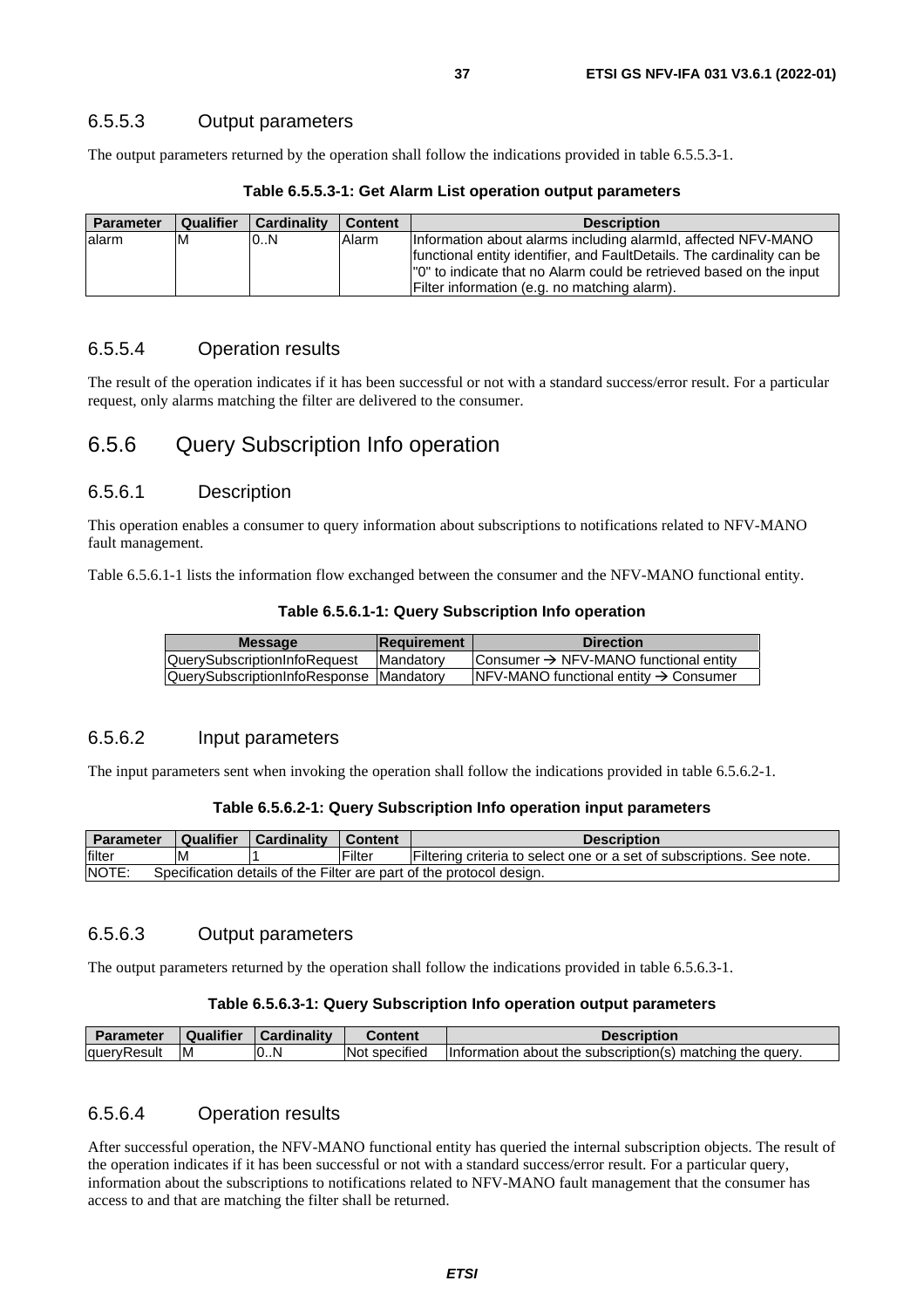# 6.5.7 Acknowledge Alarms operation

#### 6.5.7.1 Description

This operation enables a consumer to acknowledge alarms at the producer NFV-MANO functional entity.

Table 6.5.7.1-1 lists the information flow exchanged between the NFV-MANO functional entity and the consumer.

#### **Table 6.5.7.1-1: Acknowledge Alarms operation**

| <b>Message</b>                      | Requirement | <b>Direction</b>                                      |
|-------------------------------------|-------------|-------------------------------------------------------|
| AcknowledgeAlarmsRequest            | Mandatory   | Consumer $\rightarrow$ NFV-MANO functional entity     |
| AcknowledgeAlarmsResponse Mandatory |             | $N$ NFV-MANO functional entity $\rightarrow$ Consumer |
|                                     |             |                                                       |

#### 6.5.7.2 Input parameters

The input parameters sent when invoking the operation shall follow the indications provided in table 6.5.7.2-1.

#### **Table 6.5.7.2-1: Acknowledge Alarms operation input parameters**

| <b>Parameter</b> |                                                                                                        | Qualifier | <b>Cardinality</b> | <b>Content</b> | <b>Description</b>                                                |  |
|------------------|--------------------------------------------------------------------------------------------------------|-----------|--------------------|----------------|-------------------------------------------------------------------|--|
| alarmid          |                                                                                                        | ΙM        | $\mathsf{N}$ .     |                | Identifier (Reference to Ildentifier of an individual alarm to be |  |
|                  |                                                                                                        |           |                    | Alarm)         | acknowledged, or multiple identifiers of the alarms               |  |
|                  |                                                                                                        |           |                    |                | to be acknowledged. See note.                                     |  |
| NOTE:            | It is up to the protocol design stage to determine whether this operation will be modelled as a "bulk" |           |                    |                |                                                                   |  |
|                  | operation that allows to acknowledge multiple alarms in one request, or as a series of requests that   |           |                    |                |                                                                   |  |
|                  | acknowledge one alarm at a time.                                                                       |           |                    |                |                                                                   |  |

## 6.5.7.3 Output parameters

The output parameters returned by the operation shall follow the indications provided in table 6.5.7.3-1.

#### **Table 6.5.7.3-1: Acknowledge Alarms operation output parameters**

| <b>Parameter</b>                                                                                     | <b>Qualifier</b>                                                                                       | <b>Cardinality</b> | <b>Content</b>     | <b>Description</b>                                  |  |
|------------------------------------------------------------------------------------------------------|--------------------------------------------------------------------------------------------------------|--------------------|--------------------|-----------------------------------------------------|--|
| acknowledgedAlarmId                                                                                  | <b>M</b>                                                                                               | 1N                 | <b>I</b> dentifier | Identifier of an individual alarm that is           |  |
|                                                                                                      |                                                                                                        |                    | (Reference to      | acknowledged, or multiple identifiers of the alarms |  |
|                                                                                                      |                                                                                                        |                    | Alarm)             | that are acknowledged. See note.                    |  |
| NOTE:                                                                                                | It is up to the protocol design stage to determine whether this operation will be modelled as a "bulk" |                    |                    |                                                     |  |
| operation that allows to acknowledge multiple alarms in one request, or as a series of requests that |                                                                                                        |                    |                    |                                                     |  |
|                                                                                                      | acknowledge one alarm at a time.                                                                       |                    |                    |                                                     |  |

### 6.5.7.4 Operation results

The result of the operation indicates if it has been successful or not with a standard success/error result.

As a result of this operation, the ackState of the Alarm(s), for which the request has been successful, changes to "Acknowledged" (refer to clause 7.5.4).

# 6.6 NFV-MANO log management interface

## 6.6.1 Description

This interface enables a consumer to manage logging jobs on the NFV-MANO functional entity, and enables corresponding log reporting.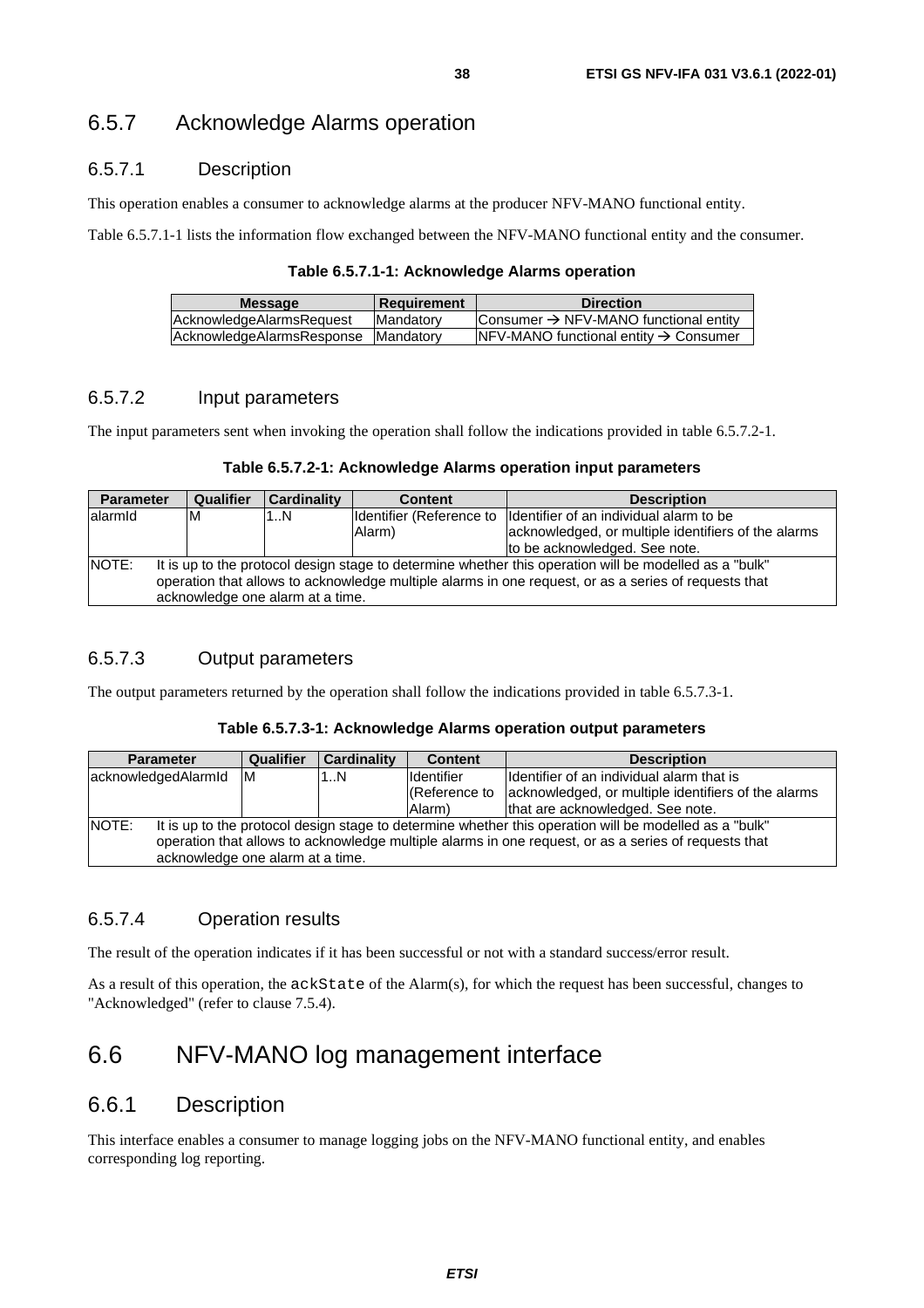The interface enables managing different types of logs, including:

- Messaging logs: logs of messages exchanged on an interface between NFV-MANO functional entities, and between NFV-MANO functional entities and external entities. This includes logging of the input and output message parameters of interfaces exposed by the functional entities, e.g. input and output messages when an NFVO entity queries the InstantiateVnf operation of the VNF LCM interface (see clause 7.2.3 in ETSI GS NFV-IFA 007 [[i.5\]](#page-11-0)).
- Provider-specific logs: provider-specific logs of NFV-MANO functional entity. In this case, it is assumed that such logs may have security restrictions in place, e.g. be encrypted, so that only a certain organization can have access to the content in the log.

The NFV-MANO log management interface provided by NFV-MANO functional entity supports the following operations:

- Create Logging Job;
- Stop Logging Job;
- Ouery Logging Job;
- Subscribe;
- Terminate Subscription;
- Notify;
- Query Subscription Information.
- NOTE: The CreateLoggingJob and StopLoggingJob operations can be used to create and terminate a specific logging job for messaging logs or provider-specific logs. The NFV-MANO functional entity can also collect common messaging logs automatically or pre-configured with normal operations and executions.

## 6.6.2 Create Logging Job operation

#### 6.6.2.1 Operation description

This operation enables a consumer to create a logging job according to the specified parameters, so that the NFV-MANO functional entity starts the logging activity and generates the associated log.

Table 6.6.2.1-1 lists the information flow exchanged between the NFV-MANO functional entity and the consumer.

| <b>Message</b>           | <b>Requirement</b> | <b>Direction</b>                                      |
|--------------------------|--------------------|-------------------------------------------------------|
| CreateLoggingJobRequest  | <b>IMandatory</b>  | Consumer $\rightarrow$ NFV-MANO functional entity     |
| CreateLoggingJobResponse | Mandatory          | $N$ NFV-MANO functional entity $\rightarrow$ Consumer |
|                          |                    |                                                       |

#### **Table 6.6.2.1-1: Create Logging Job operation**

### 6.6.2.2 Input parameters

The input parameters sent when invoking the operation shall follow the indications provided in table 6.6.2.2-1.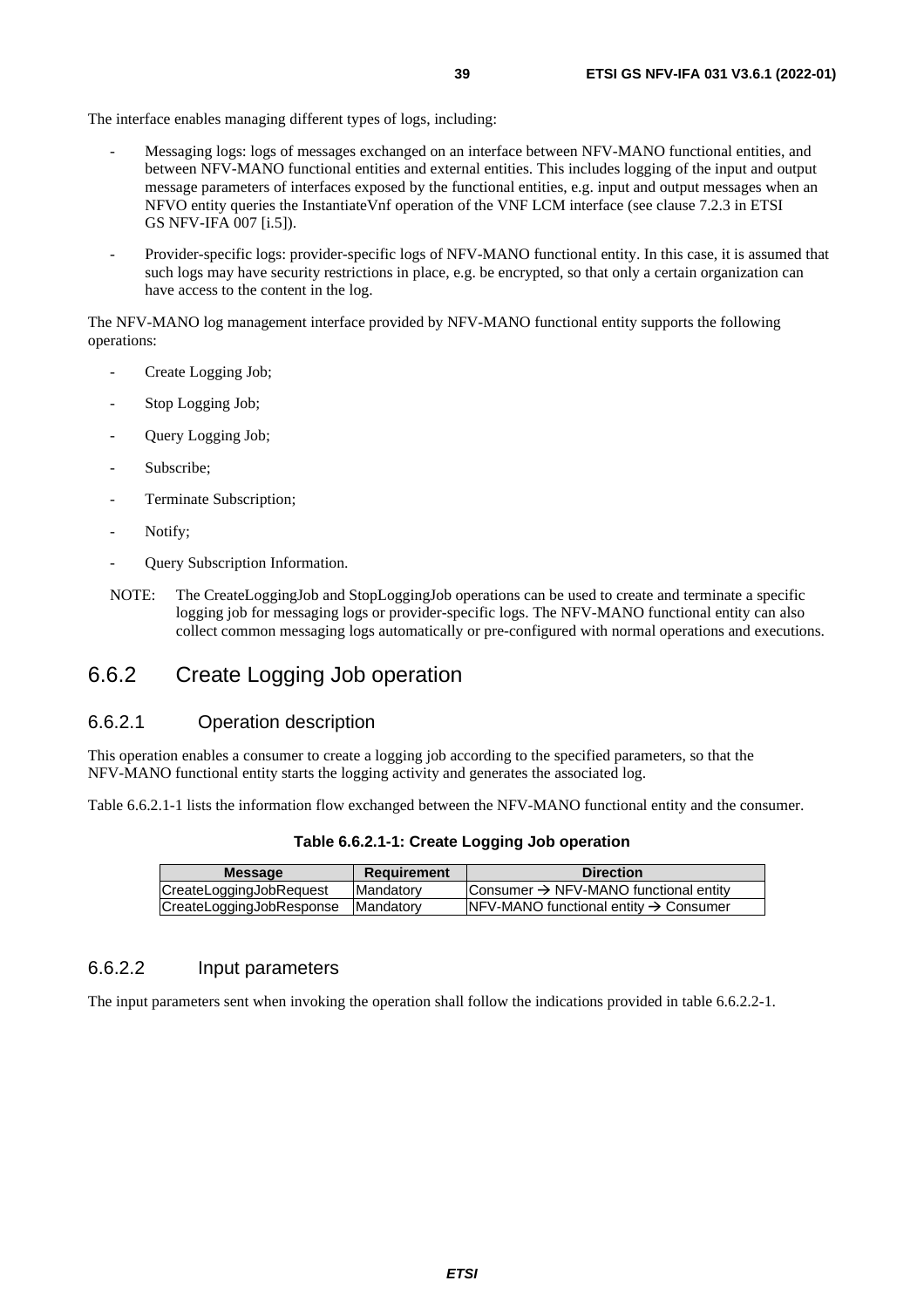| <b>Parameter</b>   | Qualifier | <b>Cardinality</b> | <b>Content</b>  | <b>Description</b>                                                                                                                                                                                                                                                                                                                                                                                                                                                                                                                                                                                                                   |
|--------------------|-----------|--------------------|-----------------|--------------------------------------------------------------------------------------------------------------------------------------------------------------------------------------------------------------------------------------------------------------------------------------------------------------------------------------------------------------------------------------------------------------------------------------------------------------------------------------------------------------------------------------------------------------------------------------------------------------------------------------|
| startTime          | M         | 0.1                | DateTime        | Specifies the time for the logging job to be started.<br>Cardinality can be "0", which means to start the logging<br>job immediately.                                                                                                                                                                                                                                                                                                                                                                                                                                                                                                |
| endTime            | M         | 0.1                | <b>DateTime</b> | Specifies the time for the logging job to be terminated.<br>Cardinality can be "0", which means that the logging job<br>needs to be explicitly stopped.                                                                                                                                                                                                                                                                                                                                                                                                                                                                              |
| logObjectSelector  | M         | 1N                 | Not specified   | Selector to address the log object (e.g. an individual<br>interface/ operation) in the NFV-MANO functional entity,<br>or list of selectors to address multiple of those. The<br>selector also allows to specify the type of logs to be<br>collected, including: "message logging" and "provider-<br>specific logging".                                                                                                                                                                                                                                                                                                               |
| isEncrypted        | M         |                    | <b>Boolean</b>  | Specifies if the log report needs to be encrypted.                                                                                                                                                                                                                                                                                                                                                                                                                                                                                                                                                                                   |
| loggingConfig      | M         | 0.N                | KeyValuePair    | Specifies the configuration of the logging job.                                                                                                                                                                                                                                                                                                                                                                                                                                                                                                                                                                                      |
| reportingCondition | M         | 0.1                | Not specified   | Defines the conditions and criteria about when, as part of<br>the requested logging job, the log shall be compiled and<br>the producer report about its availability. The criteria shall<br>cover the capability to:<br>report based on log size;<br>i)<br>ii)<br>report based on time information (e.g. every<br>$24$ hours);<br>report based on events.<br>iii)<br>Examples of events are: explicit stop of the logging job, a<br>threshold reached in a certain performance monitoring,<br>letc.<br>The parameter shall be provided for non-stop logging<br>jobs (refer to the endTime parameter). It may be absent<br>otherwise. |

**Table 6.6.2.2-1: Create Logging Job operation input parameters** 

## 6.6.2.3 Output parameters

The output parameters returned by the operation shall follow the indications provided in table 6.6.2.3-1.

#### **Table 6.6.2.3-1: Create Logging Job operation output parameters**

| Parameter    | Qualifier | $\blacksquare$<br>Cardinality | Content                        | <b>Description</b>                                   |
|--------------|-----------|-------------------------------|--------------------------------|------------------------------------------------------|
| loggingJobld | ΙM        |                               | $\cdots$<br><b>I</b> dentifier | r of the loaaina iob returned.<br><b>Ildentifier</b> |

#### 6.6.2.4 Operation results

In case of success, the logging job specified by the parameters has been created on the NFV-MANO functional entity.

As a result of this operation, the NFV-MANO functional entity shall indicate to the consumer whether or not the operation was successful. In particular, error information shall indicate the reason why the specified logging job has not been created.

# 6.6.3 Stop Logging operation

#### 6.6.3.1 Operation description

This operation enables a consumer to stop logging activity of an existing logging job by terminating such a logging job on the NFV-MANO functional entity.

Table 6.6.3.1-1 lists the information flow exchanged between the NFV-MANO functional entity and the consumer.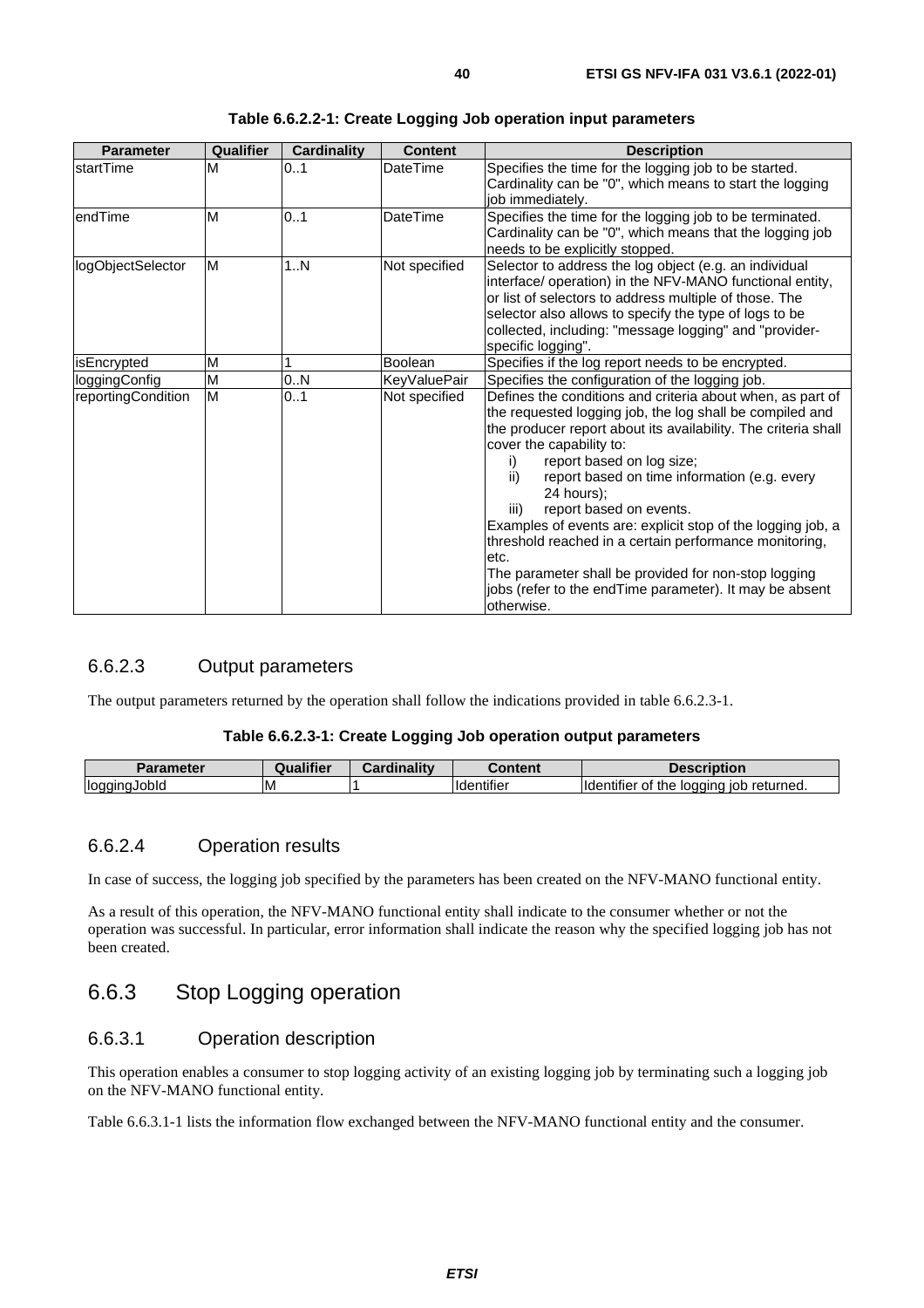#### **Table 6.6.3.1-1: Stop Logging operation**

| <b>Message</b>      | <b>Requirement</b> | <b>Direction</b>                                      |
|---------------------|--------------------|-------------------------------------------------------|
| StopLoggingRequest  | Mandatory          | $l$ Consumer $\rightarrow$ NFV-MANO functional entity |
| StopLoggingResponse | <b>IMandatory</b>  | $N$ NFV-MANO functional entity $\rightarrow$ Consumer |
|                     |                    |                                                       |

#### 6.6.3.2 Input parameters

The input parameters sent when invoking the operation shall follow the indications provided in table 6.6.3.2-1.

#### **Table 6.6.3.2-1: Stop Logging operation input parameters**

| Parameter    | Qualifier | Cardinality | Content    | Description                                     |
|--------------|-----------|-------------|------------|-------------------------------------------------|
| loggingJobld | ιм        |             | Hdentifier | Identifier of the logging job to be terminated. |

#### 6.6.3.3 Output parameters

None.

#### 6.6.3.4 Operation results

In case of success, the logging job with the loggingJobId has been terminated on the NFV-MANO functional entity.

As a result of this operation, the NFV-MANO functional entity shall indicate to the consumer whether or not the operation was successful. In particular, error information shall indicate the reason why the specified logging job has not been terminated.

## 6.6.4 Query Logging Job operation

#### 6.6.4.1 Operation description

This operation enables a consumer to query the details of one or more logging job(s) on the producer NFV-MANO functional entity with a specified filter.

Table 6.6.4.1-1 lists the information flow exchange between the NFV-MANO functional entity and the consumer.

#### **Table 6.6.4.1-1: Query Logging Job operation**

| <b>Message</b>          | <b>Requirement</b> | <b>Direction</b>                                      |
|-------------------------|--------------------|-------------------------------------------------------|
| QueryLoggingJobRequest  | Mandatory          | Consumer $\rightarrow$ NFV-MANO functional entity     |
| QueryLoggingJobResponse | Mandatory          | $N$ NFV-MANO functional entity $\rightarrow$ Consumer |
|                         |                    |                                                       |

#### 6.6.4.2 Input parameters

The input parameters sent when invoking the operation shall follow the indications provided in table 6.6.4.2-1.

#### **Table 6.6.4.2-1: Query Logging Job operation input parameters**

| <b>Parameter</b> | Qualifier | <b>Cardinality</b> | <b>Content</b> | <b>Description</b>                        |
|------------------|-----------|--------------------|----------------|-------------------------------------------|
| lfilter          | M         |                    | Filter         | Filter defining the logging jobs on which |
|                  |           |                    |                | the query applies. It can be a single     |
|                  |           |                    |                | lidentifier, multiple identifiers or a    |
|                  |           |                    |                | wildcard.                                 |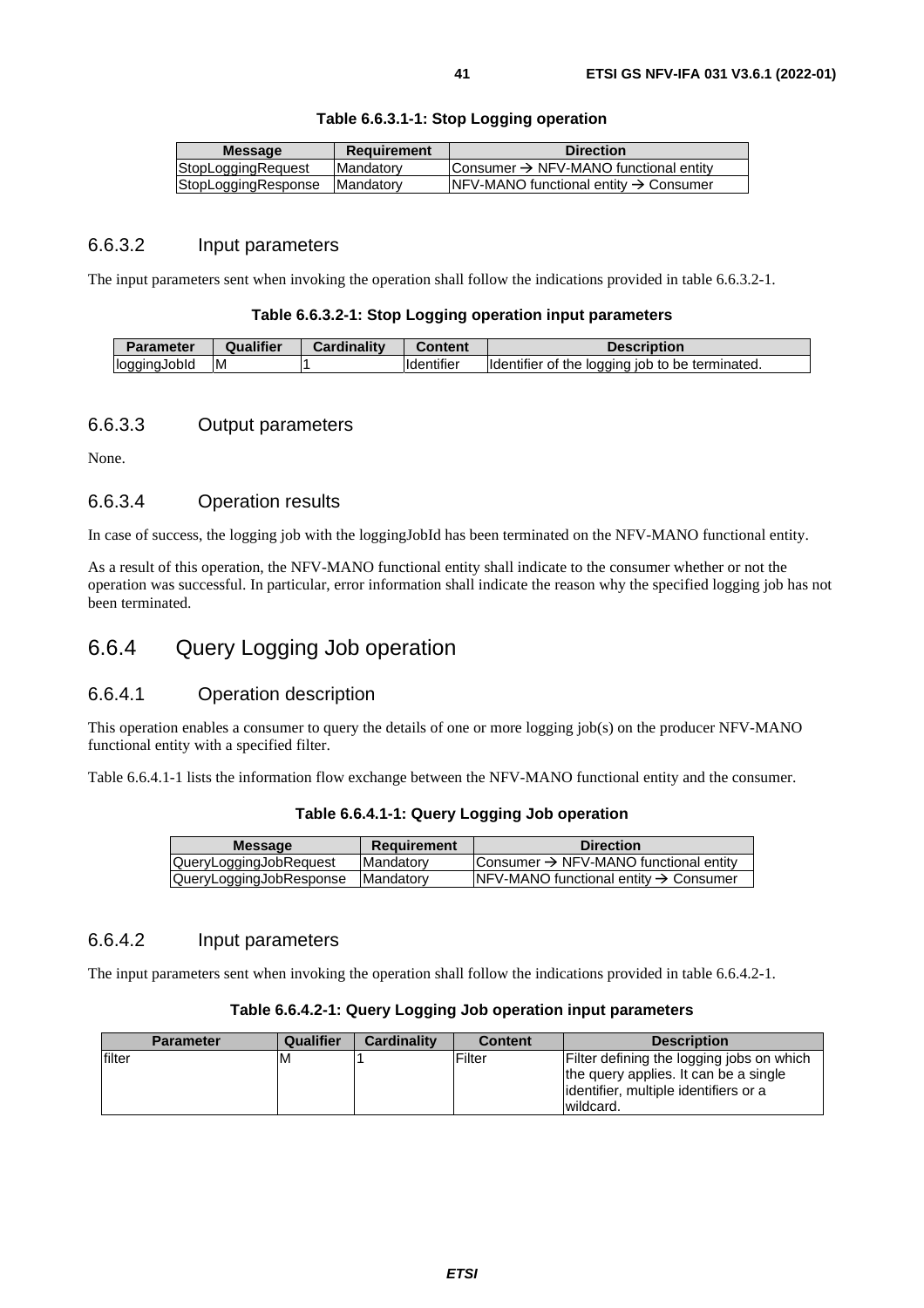The output parameters returned by the operation shall follow the indications provided in table 6.6.4.3-1.

| <b>Parameter</b>  | Qualifier | <b>Cardinality</b> | Content    | <b>Description</b>                                      |
|-------------------|-----------|--------------------|------------|---------------------------------------------------------|
| loggingJobDetails | IM.       | 10N                | LoggingJob | s of logging jobs matching the input filter.<br>Details |

#### **Table 6.6.4.3-1: Query Logging Job operation output parameters**

#### 6.6.4.4 Operation results

The result of the operation indicates if it has been successful or not with a standard success/error result.

## 6.6.5 Subscribe operation

#### 6.6.5.1 Operation description

This operation enables a consumer to subscribe with a filter for the notifications related to log management on the producer NFV-MANO functional entity.

NOTE: Specification of filtering mechanism is part of the protocol design.

Table 6.6.5.1-1 lists the information flow exchanged between the NFV-MANO functional entity and the consumer.

#### **Table 6.6.5.1-1: Subscribe operation**

| <b>Message</b>          | <b>Requirement</b> | <b>Direction</b>                                      |
|-------------------------|--------------------|-------------------------------------------------------|
| <b>SubscribeRequest</b> | Mandatory          | $l$ Consumer $\rightarrow$ NFV-MANO functional entity |
| SubscribeResponse       | <b>IMandatory</b>  | $N$ NFV-MANO functional entity $\rightarrow$ Consumer |
|                         |                    |                                                       |

#### 6.6.5.2 Input parameters

The input parameters sent when invoking the operation shall follow the indications provided in table 6.6.5.2-1.

#### **Table 6.6.5.2-1: Subscribe operation input parameters**

| Parameter | Qualifier | Cardinality | <b>Content</b> | <b>Description</b>                                       |
|-----------|-----------|-------------|----------------|----------------------------------------------------------|
| lfilter   | ΙM        |             | Filter         | Input filter for selecting notifications. The filter can |
|           |           |             |                | be based on attribute(s) of the notification.            |

#### 6.6.5.3 Output parameters

The output parameters returned by the operation shall follow the indications provided in table 6.6.5.3-1.

#### **Table 6.6.5.3-1: Subscribe operation output parameters**

| Parameter              | Qualifier | Cardinalitv | Content           | Description                              |
|------------------------|-----------|-------------|-------------------|------------------------------------------|
| <b>IsubscriptionId</b> | ΙM        |             | <b>identifier</b> | Identifier of the subscription returned. |

#### 6.6.5.4 Operation results

As a result of this operation, the NFV-MANO functional entity shall indicate to the consumer in the SubscribeResponse message whether the subscription was successful or not.

For a particular subscription, only notifications matching the filter will be delivered to the consumer.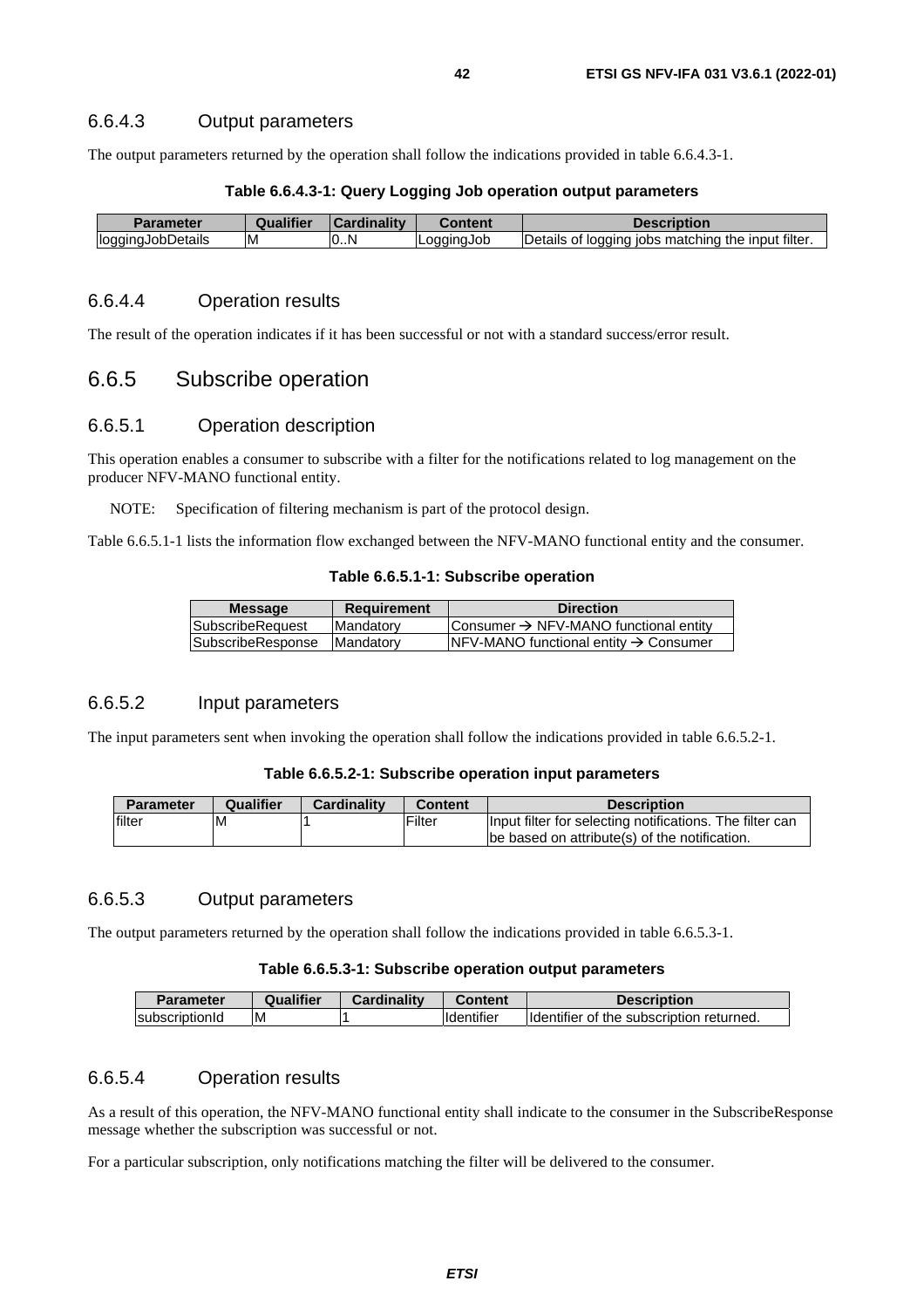### 6.6.6.1 Operation description

This operation enables a consumer to terminate an existing notification subscription.

Table 6.6.6.1-1 lists the information flow exchanged between the NFV-MANO functional entity and the consumer.

#### **Table 6.6.6.1-1: Terminate Subscription operation**

| <b>Message</b>                | <b>Requirement</b> | <b>Direction</b>                                      |
|-------------------------------|--------------------|-------------------------------------------------------|
| TerminateSubscriptionRequest  | <b>IMandatory</b>  | Consumer $\rightarrow$ NFV-MANO functional entity     |
| TerminateSubscriptionResponse | Mandatory          | $N$ NFV-MANO functional entity $\rightarrow$ Consumer |
|                               |                    |                                                       |

#### 6.6.6.2 Input parameters

The input parameters sent when invoking the operation shall follow the indications provided in table 6.6.6.2-1.

#### **Table 6.6.6.2-1: Terminate Subscription operation input parameters**

| Parameter              | Qualifier | Cardinality | Content    | <b>Description</b>                               |
|------------------------|-----------|-------------|------------|--------------------------------------------------|
| <b>IsubscriptionId</b> | ΙM        |             | Identifier | Ildentifier of the subscription to be terminated |

### 6.6.6.3 Output parameters

None.

### 6.6.6.4 Operation results

As a result of this operation, the NFV-MANO functional entity shall indicate to the consumer in the TerminateSubscribeResponse message whether the termination of the notification subscription was successful or not.

## 6.6.7 Notify operation

### 6.6.7.1 Operation description

This operation distributes notifications to subscribers. It is a one-way operation issued by the NFV-MANO functional entity towards the consumer that cannot be invoked as an operation by the consumer.

In order to receive notifications, the consumer shall have a subscription.

Table 6.6.7.1-1 lists the information flow exchanged between the NFV-MANO functional entity and the consumer.

#### **Table 6.6.7.1-1: Notify operation**

| <b>Message</b> | Requirement | <b>Direction</b>                                      |
|----------------|-------------|-------------------------------------------------------|
| Notify         | IMandatorv  | $N$ NFV-MANO functional entity $\rightarrow$ Consumer |
|                |             |                                                       |

The following notifications can be notified/sent by this operation:

• LogReportAvailabilityNotification. See clause 7.6.2.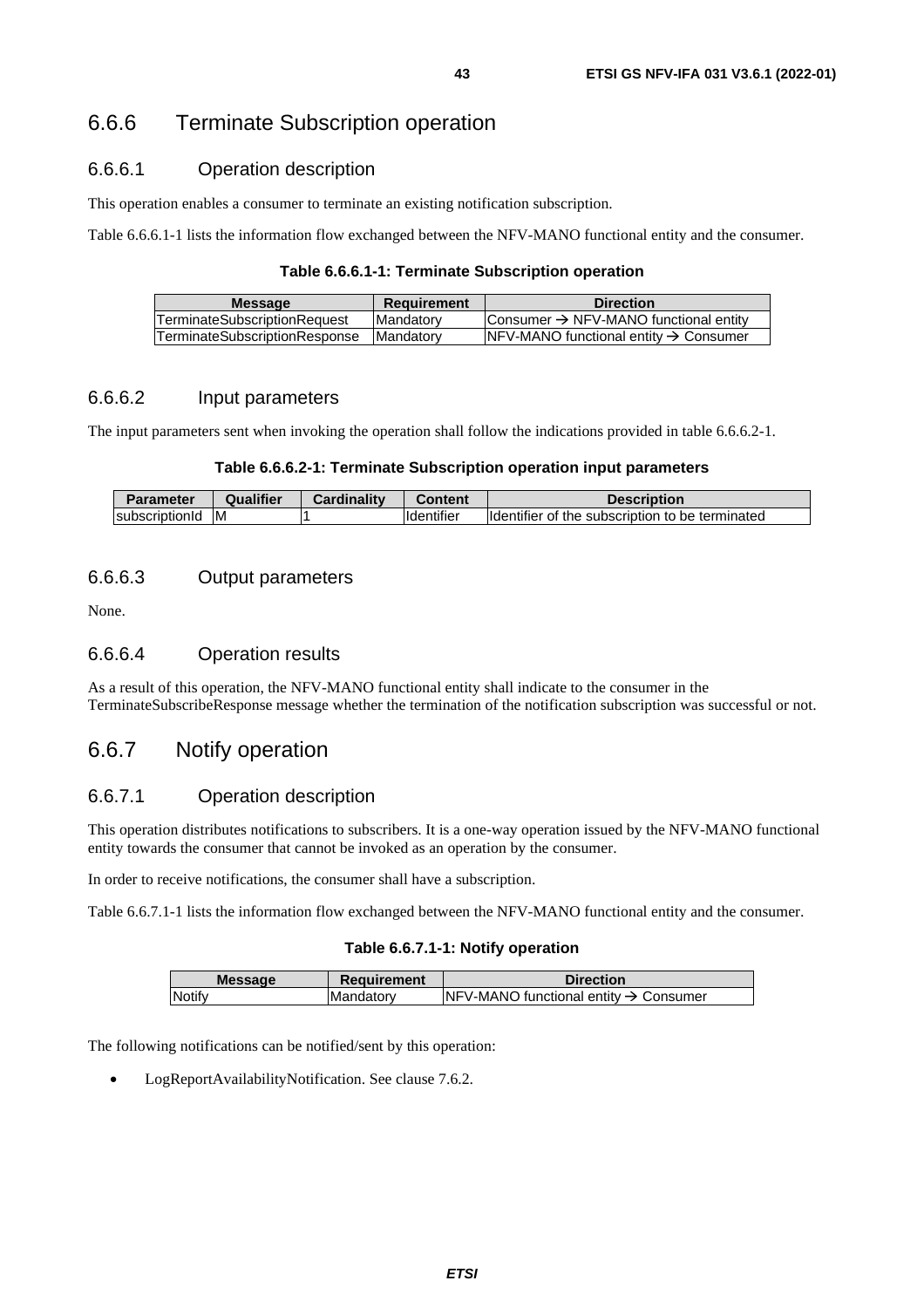# 6.6.8 Query Subscription Info operation

#### 6.6.8.1 Description

This operation enables a consumer to query information about subscriptions to notification related to NFV-MANO log management.

Table 6.6.8.1-1 lists the information flow exchanged between the consumer and the NFV-MANO functional entity.

**Table 6.6.8.1-1: Query Subscription Info operation** 

| <b>Message</b>                          | <b>Requirement</b> | <b>Direction</b>                                      |
|-----------------------------------------|--------------------|-------------------------------------------------------|
| <b>QuerySubscriptionInfoRequest</b>     | Mandatory          | $l$ Consumer $\rightarrow$ NFV-MANO functional entity |
| QuerySubscriptionInfoResponse Mandatory |                    | $N$ NFV-MANO functional entity $\rightarrow$ Consumer |
|                                         |                    |                                                       |

#### 6.6.8.2 Input parameters

The input parameters sent when invoking the operation shall follow the indications provided in table 6.6.8.2-1.

#### **Table 6.6.8.2-1: Query Subscription Info operation input parameters**

| <b>Parameter</b>                                                                     | Qualifier | <b>Cardinality</b> | Content | <b>Description</b>                                                    |  |
|--------------------------------------------------------------------------------------|-----------|--------------------|---------|-----------------------------------------------------------------------|--|
| filter                                                                               | <b>M</b>  |                    | Filter  | Filtering criteria to select one or a set of subscriptions. See note. |  |
| <b>NOTE:</b><br>Specification details of the Filter are part of the protocol design. |           |                    |         |                                                                       |  |

### 6.6.8.3 Output parameters

The output parameters returned by the operation shall follow the indications provided in table 6.6.8.3-1.

#### **Table 6.6.8.3-1: Query Subscription Info operation output parameters**

| <b>Parameter</b> | <b>Vifier</b><br>Quali | `ardinality            | Content                             | Description                                                                 |
|------------------|------------------------|------------------------|-------------------------------------|-----------------------------------------------------------------------------|
| lauervResult     | ΙM                     | $\vert 0 \ldots \vert$ | $\cdots$<br><b>Not</b><br>specified | <b>Information</b><br>matching<br>about the subscription(s)<br>auerv.<br>me |

### 6.6.8.4 Operation results

After successful operation, the NFV-MANO functional entity has queried the internal subscription objects. The result of the operation indicates if it has been successful or not with a standard success/error result. For a particular query, information about the subscriptions to notifications related to NFV-MANO log management that the consumer has access to and that are matching the filter shall be returned.

# 7 Information elements

# 7.1 Introduction

This clause defines, or references, definitions of information elements used in the interfaces defined in the present document.

The specification of the following information elements is part of the protocol design:

- Identifier;
- Integer;
- Filter: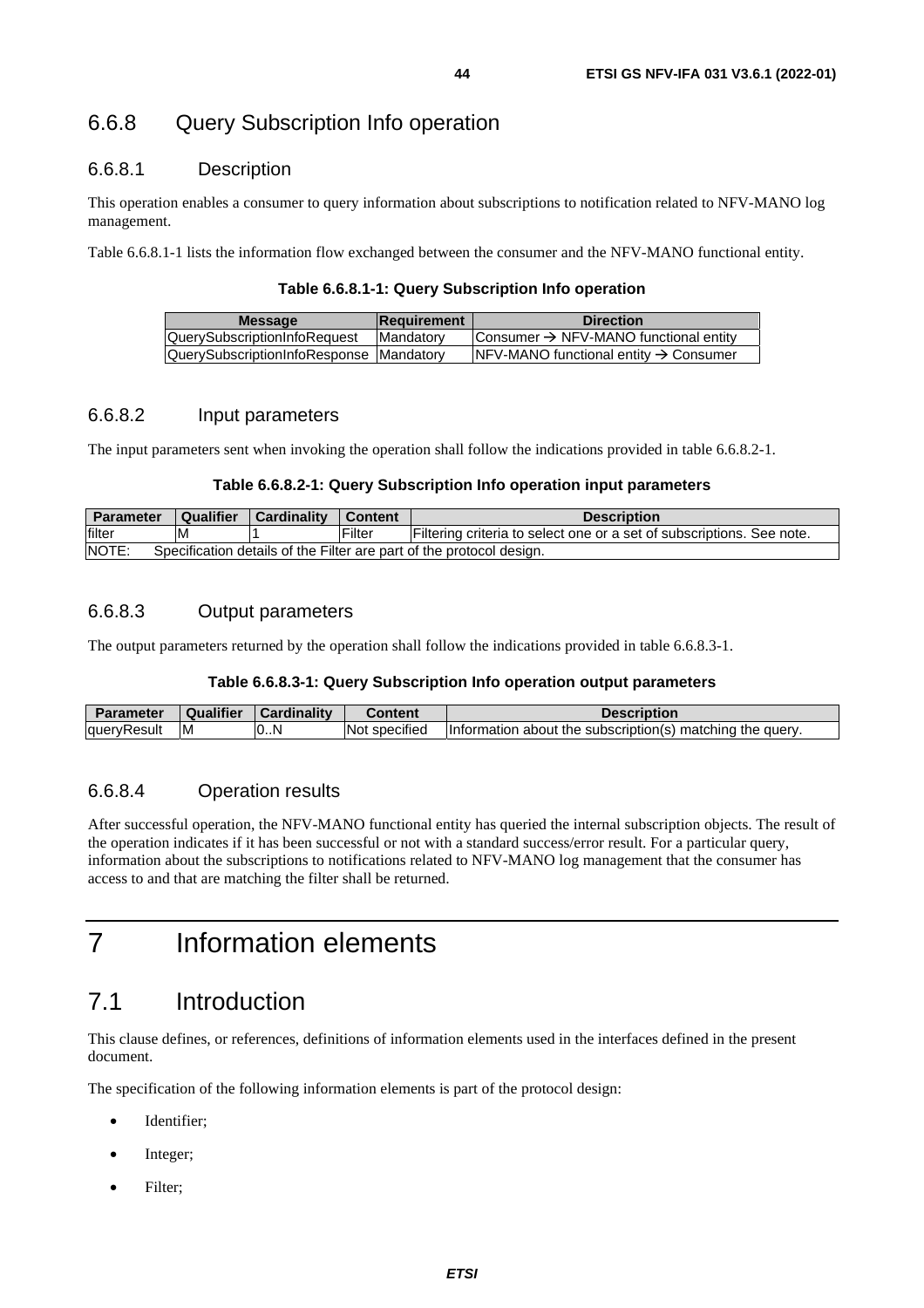- DateTime;
- String;
- Version;
- URL;
- KeyValuePair.

# 7.2 Information elements and notifications related to NFV-MANO configuration and information management

## 7.2.1 Introduction

This clause defines information elements and notifications related to NFV-MANO configuration and information management.

# 7.2.2 InformationChangedNotification

### 7.2.2.1 Description

This notification informs the receiver of the configuration and information data changes of the NFV-MANO functional entity, e.g. if the software has been upgraded, new features and/or capabilities have been added, certain configurable parameters have been updated, etc.

The support of this notification is mandatory.

## 7.2.2.2 Trigger condition

The configuration and information of the NFV-MANO functional entity has been changed.

## 7.2.2.3 Attributes

The InformationChangedNotification shall follow the indications provided in table 7.2.2.3-1.

**Table 7.2.2.3-1: Attributes of the InformationChangedNotification** 

| <b>Attribute</b>       | Qualifier | <b>Cardinality</b> | <b>Content</b> | <b>Description</b>                              |
|------------------------|-----------|--------------------|----------------|-------------------------------------------------|
| informationChangedTime | ΙM        |                    | lDateTime      | Timestamp indicating when the information was   |
|                        |           |                    |                | Ichanged.                                       |
| manoEntityChangedInfo  | ΙM        | N                  | KeyValuePair   | Data about the changed configuration and        |
|                        |           |                    |                | linformation of the NFV-MANO functional entity. |

# 7.2.3 ManoEntityInfo information element

### 7.2.3.1 Description

The ManoEntityInfo information element encapsulates information about information, configuration, capabilities and state of an NFV-MANO functional entity.

### 7.2.3.2 Attributes

The ManoEntityInfo information element shall follow the indications provided in table 7.2.3.2-1.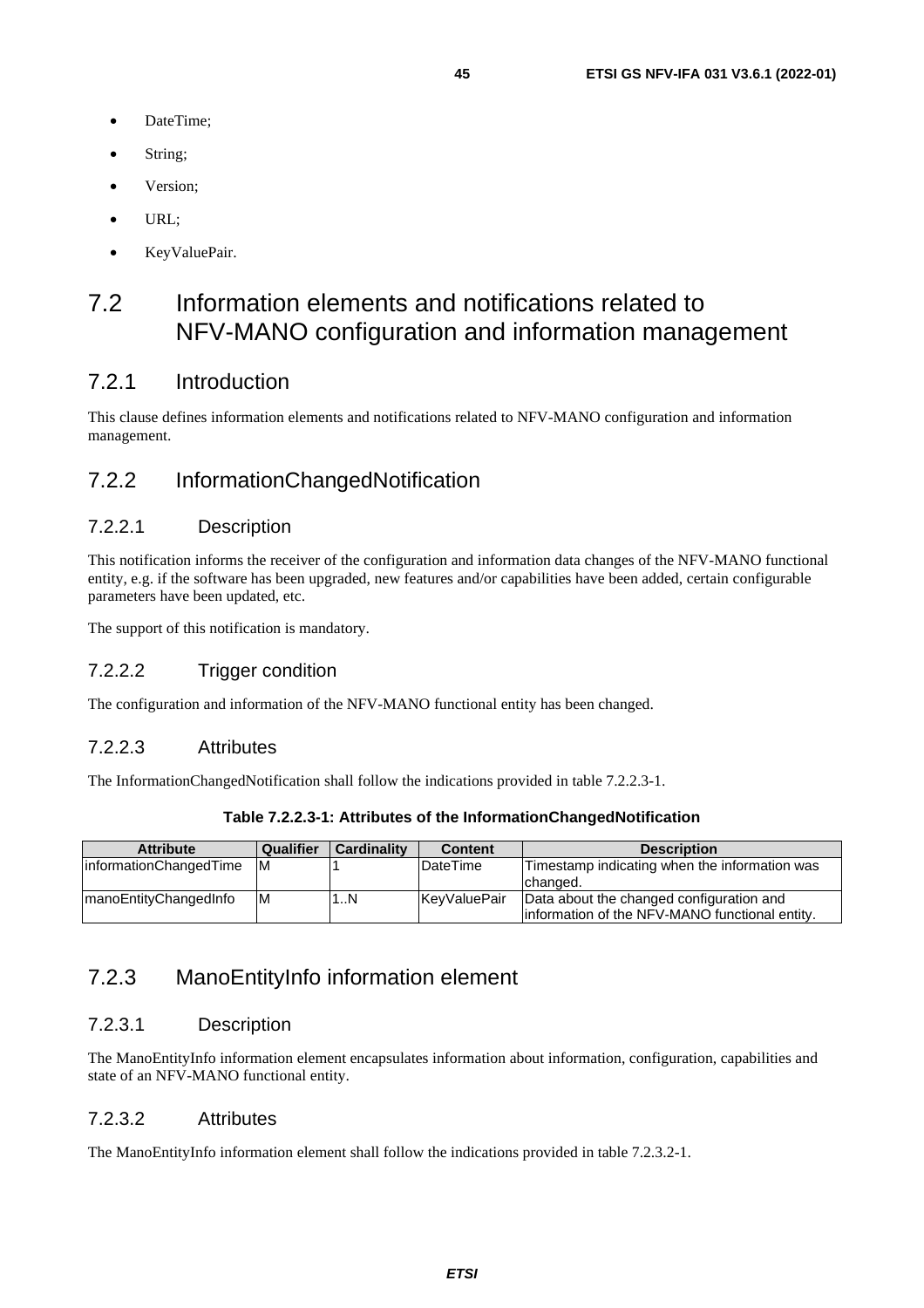| <b>Attribute</b>                  | Qualifier | <b>Cardinality</b> | <b>Content</b>        | <b>Description</b>                                                                                                                                                                                                                                                                           |
|-----------------------------------|-----------|--------------------|-----------------------|----------------------------------------------------------------------------------------------------------------------------------------------------------------------------------------------------------------------------------------------------------------------------------------------|
| manoEntityId                      | М         |                    | Identifier            | Identifier of this NFV-MANO<br>functional entity.                                                                                                                                                                                                                                            |
| manoEntityType                    | M         | 1                  | Enum                  | Type of NFV-MANO functional<br>entity.<br>VALUES:<br><b>NFVO</b><br>$\bullet$<br><b>VNFM</b><br>$\bullet$<br><b>VIM</b><br><b>WIM</b>                                                                                                                                                        |
| manoEntityName                    | M         | 1                  | String                | Human-readable name given to<br>this specific NFV-MANO functional<br>entity. The attribute shall be<br>writable.                                                                                                                                                                             |
| manoEntityDescription             | M         | 1                  | String                | Human-readable description of this<br>specific NFV-MANO functional<br>entity. The attribute shall be<br>writable.                                                                                                                                                                            |
| manoEntityProvider                | M         | 1                  | String                | Information about the provider of<br>this entity. It typically includes the<br>name of the provider.                                                                                                                                                                                         |
| manoEntitySoftwareVersion         | M         | 1                  | Version               | The version of the software of this<br>specific NFV-MANO functional<br>entity.                                                                                                                                                                                                               |
| manoEntityComponent               | M         | 1N                 | ManoEntityComponent   | The deployed NFV-MANO<br>functional entity components which<br>realize the NFV-MANO functional<br>entity.                                                                                                                                                                                    |
| manoEntityInterface               | M         | 1N                 | ManoEntityInterface   | Information about the supported<br>interfaces.                                                                                                                                                                                                                                               |
| manoConfigurableParam             | M         | 1                  | ManoConfigurableParam | Information and current values of<br>the configurable parameters. This<br>attribute's content include the<br>information about NFV-MANO<br>functional entity peers and links.<br>The attribute shall be writable.                                                                            |
| manoApplicationState              | M         | 1                  | Not specified         | Information and current values of<br>the NFV-MANO functional entity's<br>application state. The state of the<br>NFV-MANO functional entity<br>application determines the state of<br>different NFV-MANO services<br>offered by the NFV-MANO<br>functional entity (refer to<br>clause 6.2.1). |
| manoMonitoringConfigPara<br>meter | M         | 1N                 | Not specified         | Information and current values of<br>the NFV-MANO functional entity's<br>fault monitoring configuration<br>parameters. This attribute's content<br>includes the information for the<br>fault monitoring mechanism. The<br>attribute shall be writable.                                       |
| manoService                       | M         | 1N                 | ManoServiceInfo       | Information about the individual<br>NFV-MANO service(s) provided by<br>the NFV-MANO functional entity.                                                                                                                                                                                       |
| nfvoSpecificInfo                  | M         | 0.1                | NfvoSpecificInfo      | The information specific to a NFVO<br>entity. See also clause 7.2.7.<br>See notes 1 and 4.                                                                                                                                                                                                   |
| vnfmSpecificInfo                  | M         | 0.1                | VnfmSpecificInfo      | The information specific to a VNFM<br>entity. See also clause 7.2.8.<br>See notes 2 and 4.                                                                                                                                                                                                   |
| vimSpecificInfo                   | M         | 0.1                | VimSpecificInfo       | The information specific to a VIM<br>entity. See also clause 7.2.9.<br>See notes 3 and 4.                                                                                                                                                                                                    |

## **Table 7.2.3.2-1: Attributes of ManoEntityInfo information element**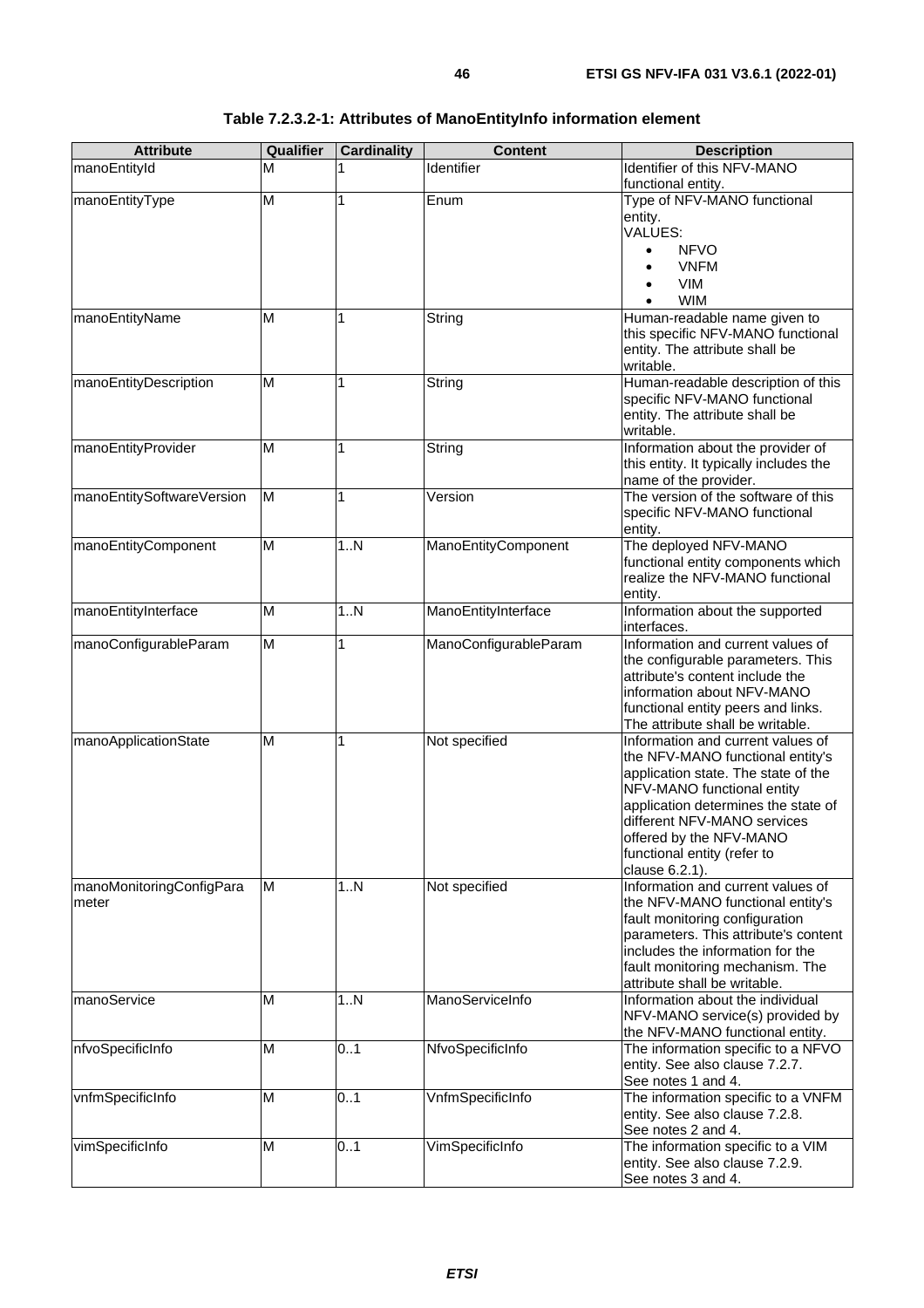| <b>Attribute</b>                                                                                                                                           | <b>Qualifier</b>                                                                                     | <b>Cardinality</b> | <b>Content</b>                                                                                      | <b>Description</b>                                                   |  |  |  |
|------------------------------------------------------------------------------------------------------------------------------------------------------------|------------------------------------------------------------------------------------------------------|--------------------|-----------------------------------------------------------------------------------------------------|----------------------------------------------------------------------|--|--|--|
| wimSpecificInfo                                                                                                                                            | IМ                                                                                                   | 101                | WimSpecificInfo                                                                                     | The information specific to a WIM<br>entity. See also clause 7.2.14. |  |  |  |
|                                                                                                                                                            | See notes 5 and 4.                                                                                   |                    |                                                                                                     |                                                                      |  |  |  |
|                                                                                                                                                            | NOTE 1: It shall be present when manoEntityType is "NFVO", and it shall be absent in any other case. |                    |                                                                                                     |                                                                      |  |  |  |
|                                                                                                                                                            | NOTE 2: It shall be present when manoEntityType is "VNFM", and it shall be absent in any other case. |                    |                                                                                                     |                                                                      |  |  |  |
| NOTE 3: It shall be present when manoEntityType is "VIM", and it shall be absent in any other case.                                                        |                                                                                                      |                    |                                                                                                     |                                                                      |  |  |  |
| NOTE 4: The information about the NFV-MANO services offered by a specific type of NFV-MANO functional entity<br>is specified by the manoService attribute. |                                                                                                      |                    |                                                                                                     |                                                                      |  |  |  |
|                                                                                                                                                            |                                                                                                      |                    | NOTE 5: It shall be present when manoEntityType is "WIM", and it shall be absent in any other case. |                                                                      |  |  |  |

# 7.2.4 ManoEntityInterface information element

## 7.2.4.1 Description

The ManoEntityInterface information element provides the list of attributes about the supported interfaces of an NFV-MANO functional entity.

### 7.2.4.2 Attributes

The ManoEntityInterface information element shall follow the indications provided in table 7.2.4.2-1.

| Table 7.2.4.2-1: Attributes of ManoEntityInterface information element |
|------------------------------------------------------------------------|
|------------------------------------------------------------------------|

| <b>Attribute</b>        |   | Qualifier Cardinality | <b>Content</b> | <b>Description</b>                               |
|-------------------------|---|-----------------------|----------------|--------------------------------------------------|
| manoEntityInterfaceId   | M |                       | Identifier     | Identifier of this NFV-MANO functional entity    |
|                         |   |                       |                | interface.                                       |
| manoEntityInterfaceName | M | 1                     | String         | Human-readable name of the NFV-MANO              |
|                         |   |                       |                | functional entity interface. The attribute shall |
|                         |   |                       |                | be writable.                                     |
| manoEntityInterfaceType | M | 1                     | Enum           | Type of this NFV-MANO interface.                 |
|                         |   |                       |                | For VIM, the following values are allowed.       |
|                         |   |                       |                | <b>VALUES:</b>                                   |
|                         |   |                       |                | Sim<br>$\bullet$                                 |
|                         |   |                       |                | Vcrm                                             |
|                         |   |                       |                | Vcrim                                            |
|                         |   |                       |                | Vcrcam                                           |
|                         |   |                       |                | Vcrcn                                            |
|                         |   |                       |                | Vcfm                                             |
|                         |   |                       |                | Vnrm                                             |
|                         |   |                       |                | Vnrim                                            |
|                         |   |                       |                | Vnrcam                                           |
|                         |   |                       |                | Vnrcn                                            |
|                         |   |                       |                | Nfpm                                             |
|                         |   |                       |                | Vsrm                                             |
|                         |   |                       |                | Vsrim                                            |
|                         |   |                       |                |                                                  |
|                         |   |                       |                | Vsrcam<br>Vsrcn                                  |
|                         |   |                       |                |                                                  |
|                         |   |                       |                | Vrpm                                             |
|                         |   |                       |                | Vrfm                                             |
|                         |   |                       |                | Vcrmm                                            |
|                         |   |                       |                | Vnrmm                                            |
|                         |   |                       |                | Vsrmm                                            |
|                         |   |                       |                | Vrrcn                                            |
|                         |   |                       |                | Vcrqm                                            |
|                         |   |                       |                | Vnrqm                                            |
|                         |   |                       |                | Vsrqm                                            |
|                         |   |                       |                | Vrqcn                                            |
|                         |   |                       |                | Chrm                                             |
|                         |   |                       |                | Chcam                                            |
|                         |   |                       |                | Pom                                              |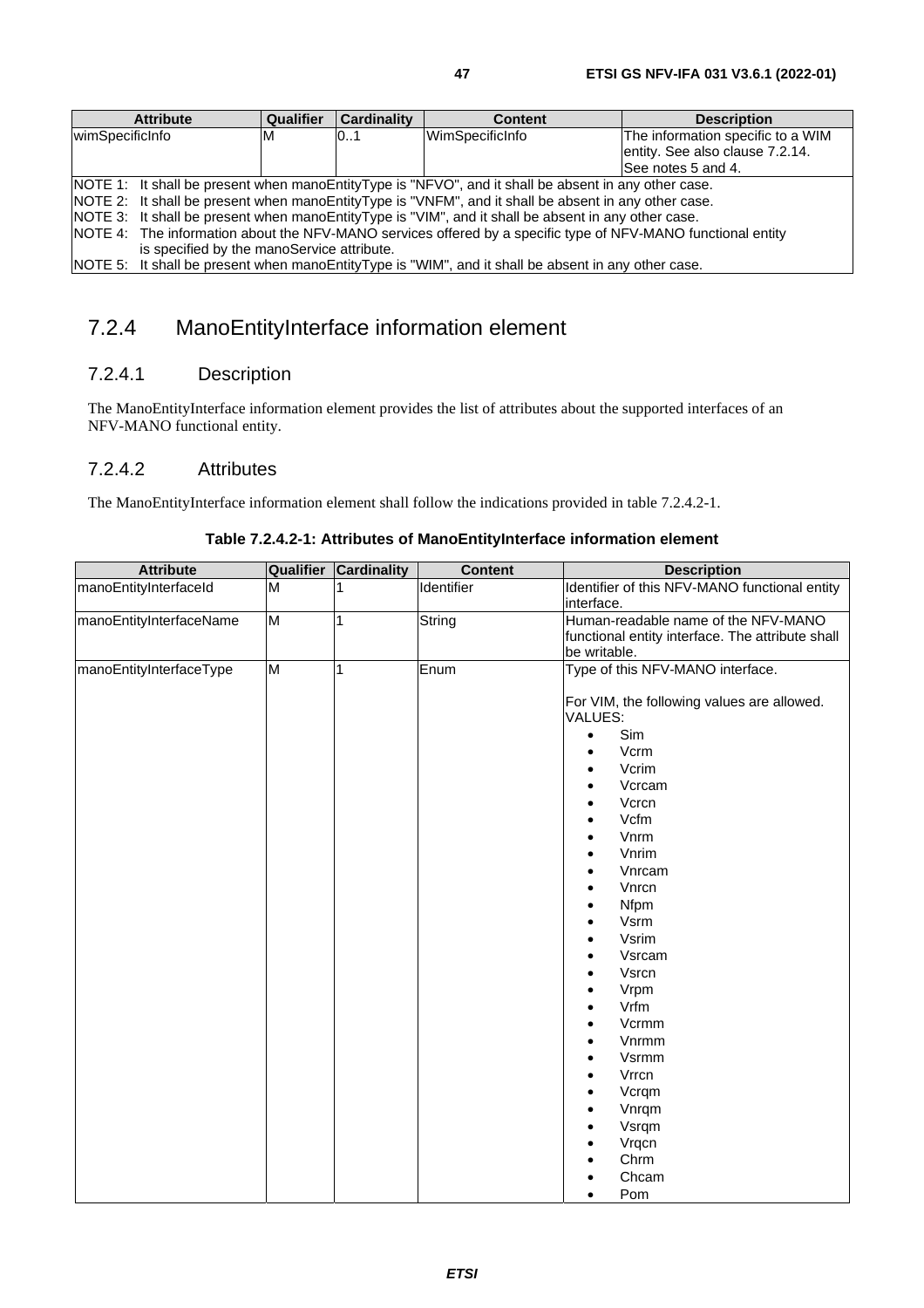| <b>Attribute</b>           |   | Qualifier Cardinality | <b>Content</b>            | <b>Description</b>                                                                                                                                                                                                                                                                                                                                                                                                                                                                                                                                                                                                                                          |
|----------------------------|---|-----------------------|---------------------------|-------------------------------------------------------------------------------------------------------------------------------------------------------------------------------------------------------------------------------------------------------------------------------------------------------------------------------------------------------------------------------------------------------------------------------------------------------------------------------------------------------------------------------------------------------------------------------------------------------------------------------------------------------------|
|                            |   |                       |                           | For VNFM, the following values are allowed.<br>VALUES:<br>Vnflcm<br>$\bullet$<br>Vnfpm<br>$\bullet$<br>Vnffm<br>Vnfind<br>Pom<br>For NFVO, the following values are allowed.<br>VALUES:<br>Nsd<br>$\bullet$<br>Vnfpkgm<br>٠<br><b>Nslcm</b><br><b>Nspm</b><br>٠<br><b>Nsfm</b><br>Vnflcog<br>Vrim<br>Vrm<br>Vrrm<br>Vrrcn<br>Vrcn<br>Vrpm<br>Vrfm<br>Vrqm<br>Vrqan<br>Pom<br>Vnfspm<br>Nfvici<br>Nslcog<br><b>Nsiun</b><br>For WIM, the following values are allowed.<br>VALUES:<br>Mscsm<br>$\bullet$<br>Mscscapm<br>٠<br>Mscsfm<br>$\bullet$<br>Mscspm<br>$\bullet$<br>For the meaning of the abbreviations, refer<br>to the description under the table. |
| standardVersion            | M | 1                     | Version                   | Version of the standard the interface is<br>compliant to. See note 1.                                                                                                                                                                                                                                                                                                                                                                                                                                                                                                                                                                                       |
| providerSpecificApiVersion | M | 1                     | Version                   | Provider-specific software API version.                                                                                                                                                                                                                                                                                                                                                                                                                                                                                                                                                                                                                     |
| apiEndpoint                | M | 1                     | Not specified             | Exposed API endpoint. It provides the<br>information relevant about the protocol, host<br>and port, and path where the interface API<br>can be accessed. The attribute shall be<br>writable. See note 2.                                                                                                                                                                                                                                                                                                                                                                                                                                                    |
| supportedOperation         | M | 1N                    | <b>SupportedOperation</b> | Information about supported operations of<br>this interface.                                                                                                                                                                                                                                                                                                                                                                                                                                                                                                                                                                                                |
| maxConcurrentIntOpNumber M |   | 1                     | Integer                   | Maximum number of concurrent operations<br>supported on this interface.                                                                                                                                                                                                                                                                                                                                                                                                                                                                                                                                                                                     |
| manoEntityInterfaceState   | M | 1                     | Not specified             | State of the NFV-MANO service interface.<br>The state of the NFV-MANO service<br>interface is also determined by the state of<br>the NFV-MANO functional entity application                                                                                                                                                                                                                                                                                                                                                                                                                                                                                 |

(refer to clause 6.2.1).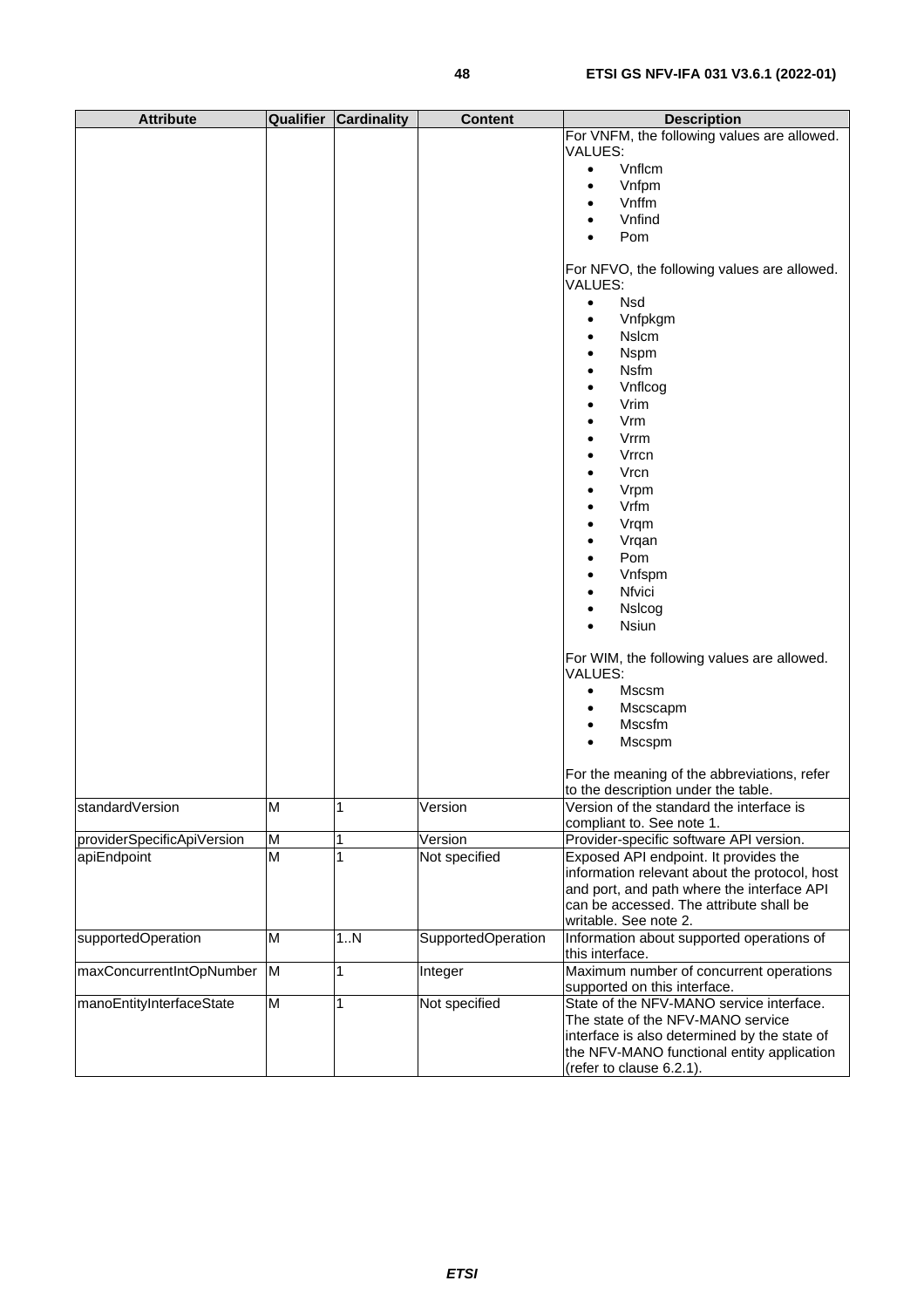| <b>Attribute</b>                              | <b>Qualifier</b> | <b>Cardinality</b> | <b>Content</b> | <b>Description</b>                                                                                                           |
|-----------------------------------------------|------------------|--------------------|----------------|------------------------------------------------------------------------------------------------------------------------------|
| securityInfo                                  | м                | 0.1                | Not specified  | Security related information. The attribute's                                                                                |
|                                               |                  |                    |                | content shall support describing the                                                                                         |
|                                               |                  |                    |                | authentication policies and protocols (e.g.                                                                                  |
|                                               |                  |                    |                | URI of Oauth), the security protocols, and                                                                                   |
|                                               |                  |                    |                | the cipher algorithms (values of cipher                                                                                      |
|                                               |                  |                    |                | suites, <i>i.e.</i> combination of algorithms, e.g.                                                                          |
|                                               |                  |                    |                | TLS_DHE_RSA_WITH_DES_CBC_SHA)                                                                                                |
|                                               |                  |                    |                | configured to be used to access the                                                                                          |
|                                               |                  |                    |                | linterface. The attribute shall be writable.                                                                                 |
|                                               |                  |                    |                | NOTE 1: The information to be provided in this attribute shall relate to the specification and version of the specification. |
| For instance, "ETSI GS NFV-SOL 003 (V2.4.1)". |                  |                    |                |                                                                                                                              |
|                                               |                  |                    |                | NOTE 2: At the protocol and data model design phase, an example of apiEndpoint information is the structure of RESTful       |
|                                               |                  |                    |                | API URIs. In this case, the structure has the following prefix: {apiRoot}/{apiName}/{apiMajorVersion}.                       |

The list of abbreviations used in the manoEntityInterfaceType attribute are as follows:

- For VIM:
	- + Sim: Software Image Management interface.
	- + Virtualised Compute interfaces:
		- \* Vcrm: Virtualised Compute Resources Management interface.
		- Vcrim: Virtualised Compute Resources Information Management interface.
		- \* Vcrcam: Virtualised Compute Resources Capacity Management interface.
		- Vcrcn: Virtualised Compute Resources Change Notification interface.
		- Vcfm: Virtualised Compute Flavour Management interface.
	- Virtualised Network interfaces:
		- \* Vnrm: Virtualised Network Resources Management interface.
		- Vnrim: Virtualised Network Resources Information Management interface.
		- Vnrcam: Virtualised Network Resources Capacity Management interface.
		- \* Vnrcn: Virtualised Network Resources Change Notification interface.
		- Nfpm: Network Forwarding Path Management interface.
	- Virtualised Storage interfaces:
		- \* Vsrm: Virtualised Storage Resources Management interface.
		- Vsrim: Virtualised Storage Resources Information Management interface.
		- Vsrcam: Virtualised Storage Resources Capacity Management interface.
		- \* Vsrcn: Virtualised Storage Resources Change Notification interface.
	- + Vrpm: Virtualised Resources Performance Management interface.
	- + Vrfm: Virtualised Resources Fault Management interface.
	- Virtualised Resource Reservation interfaces:
		- \* Vcrmm: Virtualised Compute Resources Reservation Management interface.
		- \* Vnrmm: Virtualised Network Resources Reservation Management interface.
		- Vsrmm: Virtualised Storage Resources Reservation Management interface.
	- Vrrcn: Virtualised Resources Reservation Change Notification interface.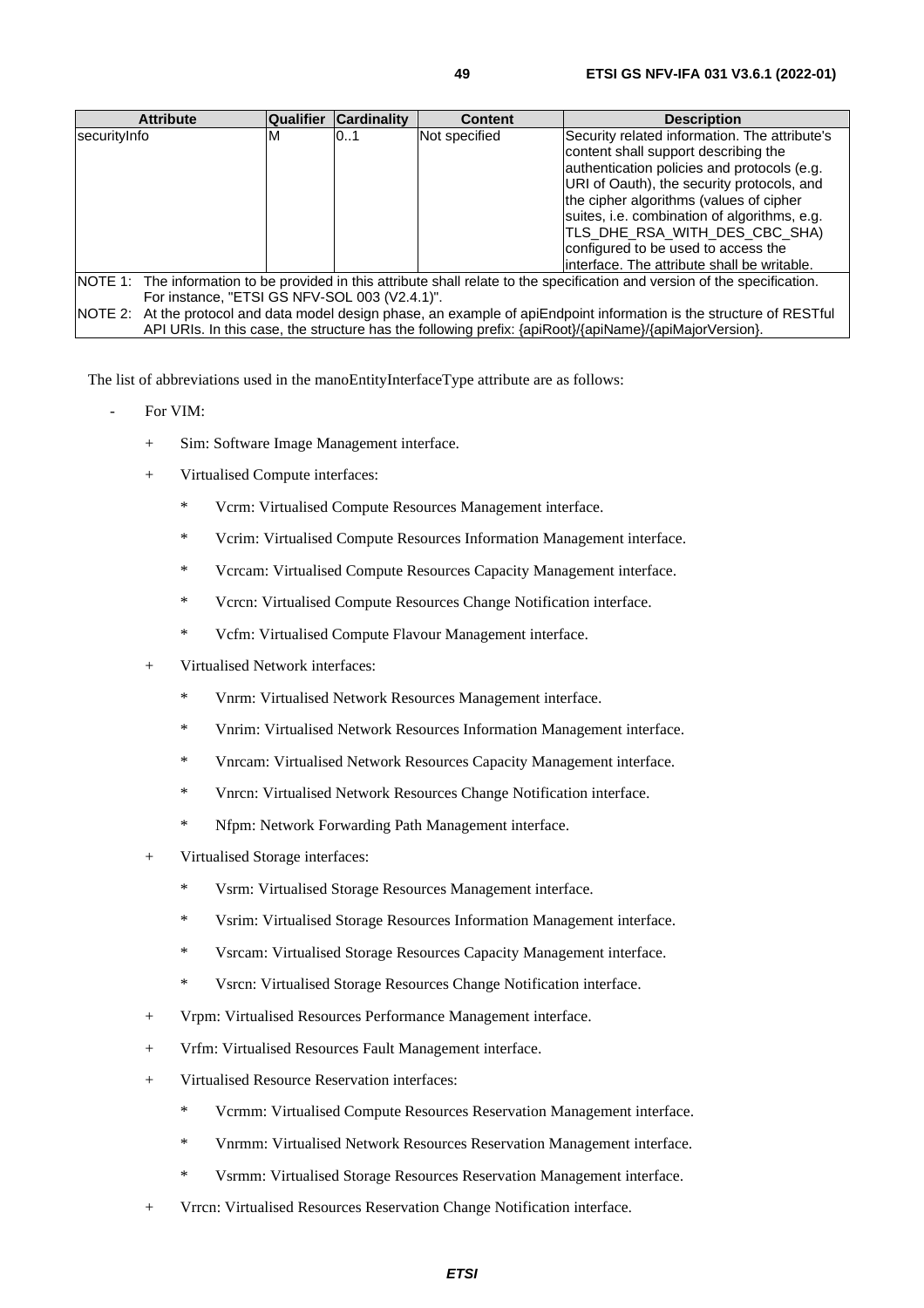- + Virtualised Resource Quota interfaces:
	- \* Vcrqm: Virtualised Compute Resources Quota Management interface.
	- Vnrqm: Virtualised Network Resources Quota Management interface.
	- Vsrqm: Virtualised Storage Resources Quota Management interface.
- + Vrqcn: Virtualised Resources Quota Change Notification interface.
- + Chrm: Compute Host Reservation Management interface.
- + Chcam: Compute Host Capacity Management interface.
- + Pom: Policy Management interface.
- For VNFM:
	- + Vnflcm: VNF Lifecycle Management interface.
	- + Vnfpm: VNF Performance Management interface.
	- + Vnffm: VNF Fault Management interface.
	- + Vnfind: VNF Indicator interface.
	- + Pom: Policy Management interface.
- For NFVO:
	- + Nsd: NSD Management interface.
	- + Vnfpkgm: VNF Package Management interface.
	- + Nslcm: NS Lifecycle Management interface.
	- + Nspm: NS Performance Management interface.
	- + Nsfm: NS Fault Management interface.
	- + Vnflcog: VNF Lifecycle Operation Granting interface.
	- + Vrim: Virtualised Resources Information Management interface.
	- + Vrm: Virtualised Resources Management interface.
	- + Vrrm: Virtualised Resources Reservation Management interface.
	- + Vrrcn: Virtualised Resources Reservation Change Notification interface.
	- + Vrcn: Virtualised Resource Change Notification interface.
	- + Vrpm: Virtualised Resources Performance Management interface.
	- + Vrfm: Virtualised Resources Fault Management interface.
	- + Vrqm: Virtualised Resources Quota Management interface.
	- + Vrqan: Virtualised Resources Quota Available Notification.
	- + Pom: Policy Management interface.
	- + Vnfspm: VNF Snapshot Package Management interface.
	- + Nfvici: NFVI Capacity Information interface.
	- + Specific interfaces across multi-admin domains (Or-Or):
		- Nslcog: NS Lifecycle Operation Granting interface.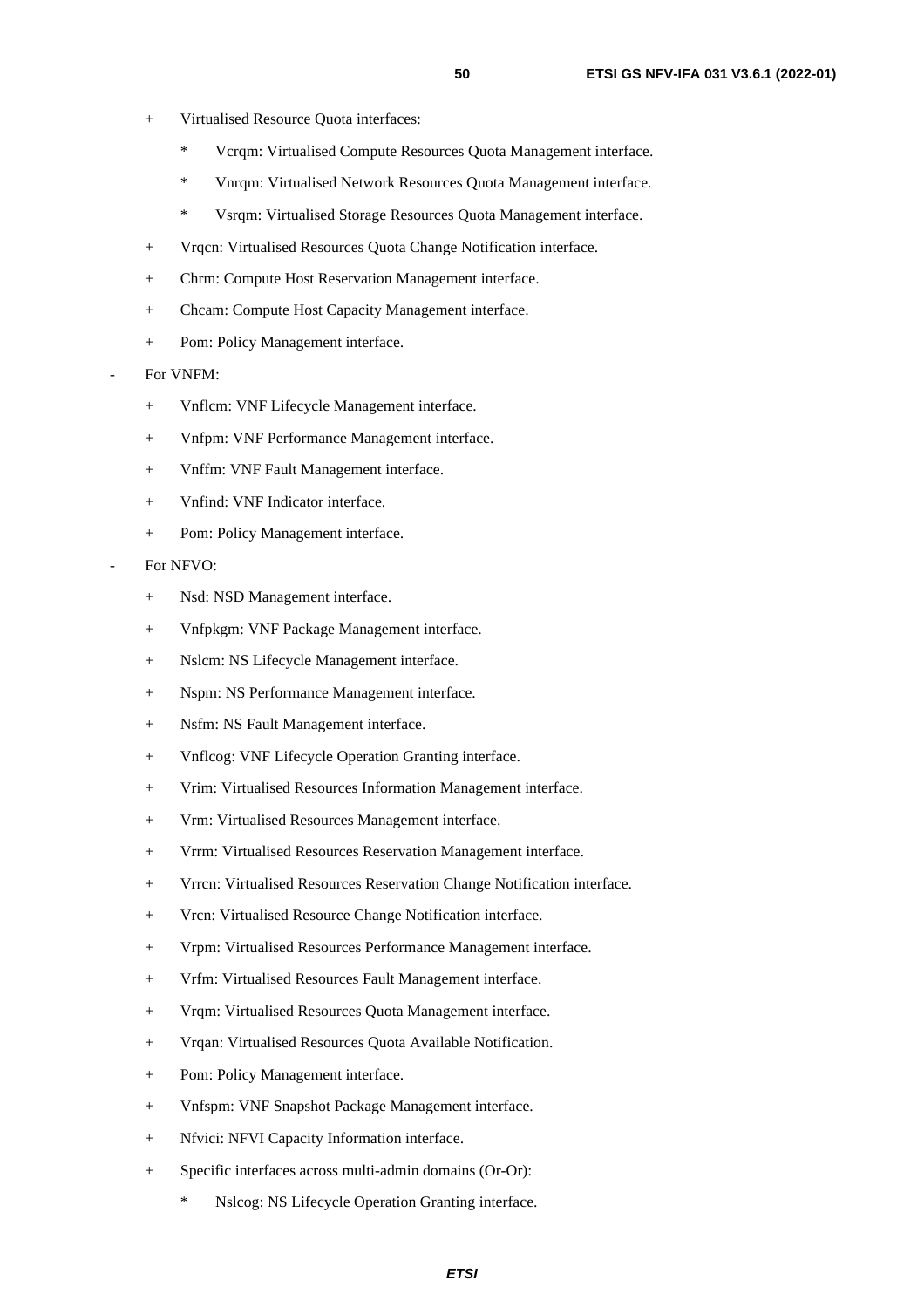- \* Nsiun: NS Instance Usage Notification interface.
- For WIM:
	- + Mscsm: MSCS Management interface.
	- + Mscscapm: (MSCS) Capacity Management interface.
	- + Mscsfm: (MSCS) Fault Management interface.
	- + Mscspm: (MSCS) Performance Management interface.

## 7.2.5 SupportedOperation information element

### 7.2.5.1 Description

The SupportedOperation information element provides the list of attributes about the supported operations of a specific interface.

#### 7.2.5.2 Attributes

The SupportedOperation information element shall follow the indications provided in table 7.2.5.2-1.

#### **Table 7.2.5.2-1: Attributes of SupportedOperation information element**

| <b>Attribute</b>      | Qualifier | <b>Cardinality</b> | <b>Content</b> | <b>Description</b>                                |
|-----------------------|-----------|--------------------|----------------|---------------------------------------------------|
| operationName         | ΙM        |                    | String         | Name of the operation supported on its interface. |
| maxConcurrentOpNumber | ΙM        |                    | Integer        | Maximum number of concurrent requests             |
|                       |           |                    |                | supported by the interface operation.             |

# 7.2.6 ManoConfigurableParam information element

#### 7.2.6.1 Description

The ManoConfigurableParam information element provides the list of parameters that can be configured on the NFV-MANO functional entity.

### 7.2.6.2 Attributes

The ManoConfigurableParam information element shall follow the indications provided in table 7.2.6.2-1.

| Table 7.2.6.2-1: Attributes of ManoConfigurableParam information element |  |  |  |  |  |  |
|--------------------------------------------------------------------------|--|--|--|--|--|--|
|--------------------------------------------------------------------------|--|--|--|--|--|--|

| <b>Attribute</b>       | Qualifier | <b>Cardinality</b> | <b>Content</b>        | <b>Description</b>                           |
|------------------------|-----------|--------------------|-----------------------|----------------------------------------------|
| <b>ImanoPeerConfig</b> | IМ        | 0.N                | <b>ManoPeerConfig</b> | Configuration parameters related to the      |
|                        |           |                    |                       | NFV-MANO functional entity peers of the      |
|                        |           |                    |                       | Ipresent NFV-MANO functional entity.         |
| ntpServer              | ΙM        |                    | Not specified         | Address of the NTP server to be used for the |
|                        |           |                    |                       | clock synchronization.                       |

# 7.2.7 NfvoSpecificInfo information element

#### 7.2.7.1 Description

The NfvoSpecificInfo information element provides the list of information attributes specific to a NFVO entity. The information element specifies information which can be relevant to more than one NFV-MANO service offered by an NFVO entity.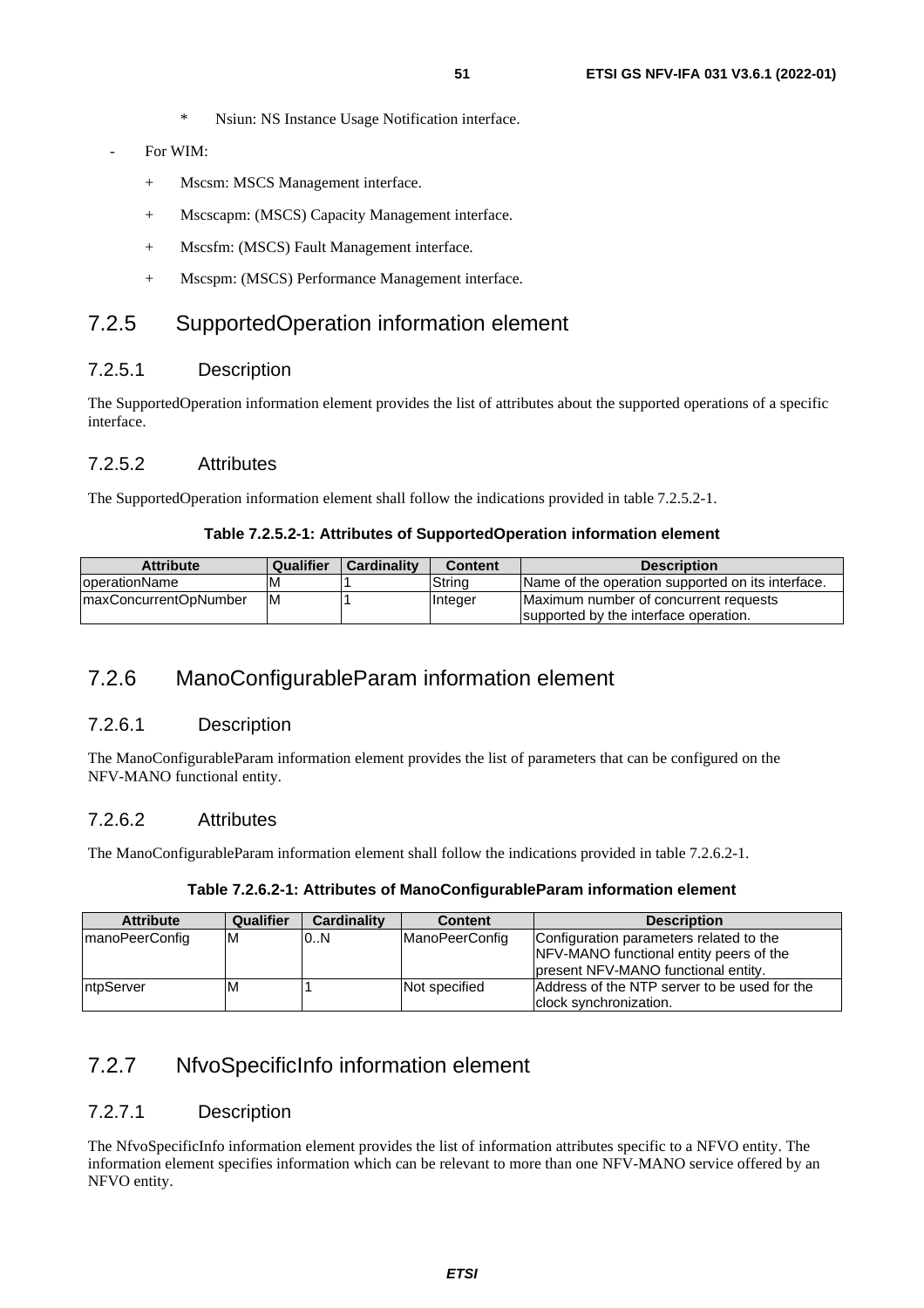## 7.2.7.2 Attributes

The NfvoSpecificInfo information element shall follow the indications provided in table 7.2.7.2-1.

| ΙM |    |               |                                                                                                                            |
|----|----|---------------|----------------------------------------------------------------------------------------------------------------------------|
|    |    | Integer       | Maximum number of NSDs that can be on-                                                                                     |
|    |    |               | lboarded on the NFVO.                                                                                                      |
| M  |    | Integer       | Maximum number of VNF Packages that can be                                                                                 |
|    |    |               | lon-boarded on the NFVO.                                                                                                   |
| M  |    | Not specified | Maximum number of NS instances that the                                                                                    |
|    |    |               | INFVO can manage. The attribute's content shall                                                                            |
|    |    |               | support relating the number with the reference                                                                             |
|    |    |               | Icriteria under which the value has been                                                                                   |
|    |    |               | determined. The content may also specify                                                                                   |
|    |    |               | different values for different reference criteria.                                                                         |
|    |    |               | See note.                                                                                                                  |
| ιM | 1N | String        | Supported VNFD data format.                                                                                                |
| ΙM | 1N |               | Supported NSD data format.                                                                                                 |
|    |    |               | At runtime, the number of NS constituents can vary among the NS instances, and therefore it might not be                   |
|    |    |               | String<br>response to have a single value to cover all possible combinations. The content specifies the reference criteria |

**Table 7.2.7.2-1: Attributes of NfvoSpecificInfo information element** 

feasible to have a single value to cover all possible combinations. The content specifies the reference criteria, such as the number and type of the NS constituents, applicable in determining the maxNsInstanceNum.

# 7.2.8 VnfmSpecificInfo information element

## 7.2.8.1 Description

The VnfmSpecificInfo information element provides the list of information attributes specific to a VNFM entity. The information element specifies information which can be relevant to more than one NFV-MANO service offered by a VNFM entity.

## 7.2.8.2 Attributes

The VnfmSpecificInfo information element shall follow the indications provided in table 7.2.8.2-1.

| <b>Attribute</b>                                                                                                                                                                                                                                                                                                                                                     | Qualifier | Cardinality | <b>Content</b> | <b>Description</b>                                                                                                                                                                                                                                                                                               |
|----------------------------------------------------------------------------------------------------------------------------------------------------------------------------------------------------------------------------------------------------------------------------------------------------------------------------------------------------------------------|-----------|-------------|----------------|------------------------------------------------------------------------------------------------------------------------------------------------------------------------------------------------------------------------------------------------------------------------------------------------------------------|
| resourceMgmtModeSupport                                                                                                                                                                                                                                                                                                                                              | M         |             | Enum           | The supported resource management modes<br>of the VNFM. It can support direct mode,<br>indirect mode or both.<br>VALUES:<br><b>DIRECT</b><br><b>INDIRECT</b><br><b>BOTH</b>                                                                                                                                      |
| managedVnfInstanceInfo                                                                                                                                                                                                                                                                                                                                               | м         | 1N          | String         | The kinds of VNF instances that can be<br>managed, e.g. to determine the compatibility<br>of a VNF with certain VNFM according to the<br>vnfmInfo attribute in the VNFD (see<br>table 7.1.2.2-1 in ETSI GS NFV-IFA 011 [i.8]).                                                                                   |
| ImaxVnfInstanceNum                                                                                                                                                                                                                                                                                                                                                   | M         |             | Not specified  | Maximum number of VNF instances that the<br>VNFM can manage. The attribute's content<br>shall support relating the number with the<br>reference criteria under which the attribute<br>value has been determined. The content may<br>also specify different values for different<br>reference criteria. See note. |
| supportedVnfdFormat                                                                                                                                                                                                                                                                                                                                                  | M         | 1N          | String         | Supported VNFD data format.                                                                                                                                                                                                                                                                                      |
| NOTE:<br>At runtime, the number of VNF internal constituents can vary among the VNF instances, and therefore it might<br>not be feasible to have a single value to cover all possible combinations. The content specifies the reference<br>criteria, such as the number and type of the constituents in the VNF, applicable in determining the<br>maxVnflnstanceNum. |           |             |                |                                                                                                                                                                                                                                                                                                                  |

**Table 7.2.8.2-1: Attributes of VnfmSpecificInfo information element**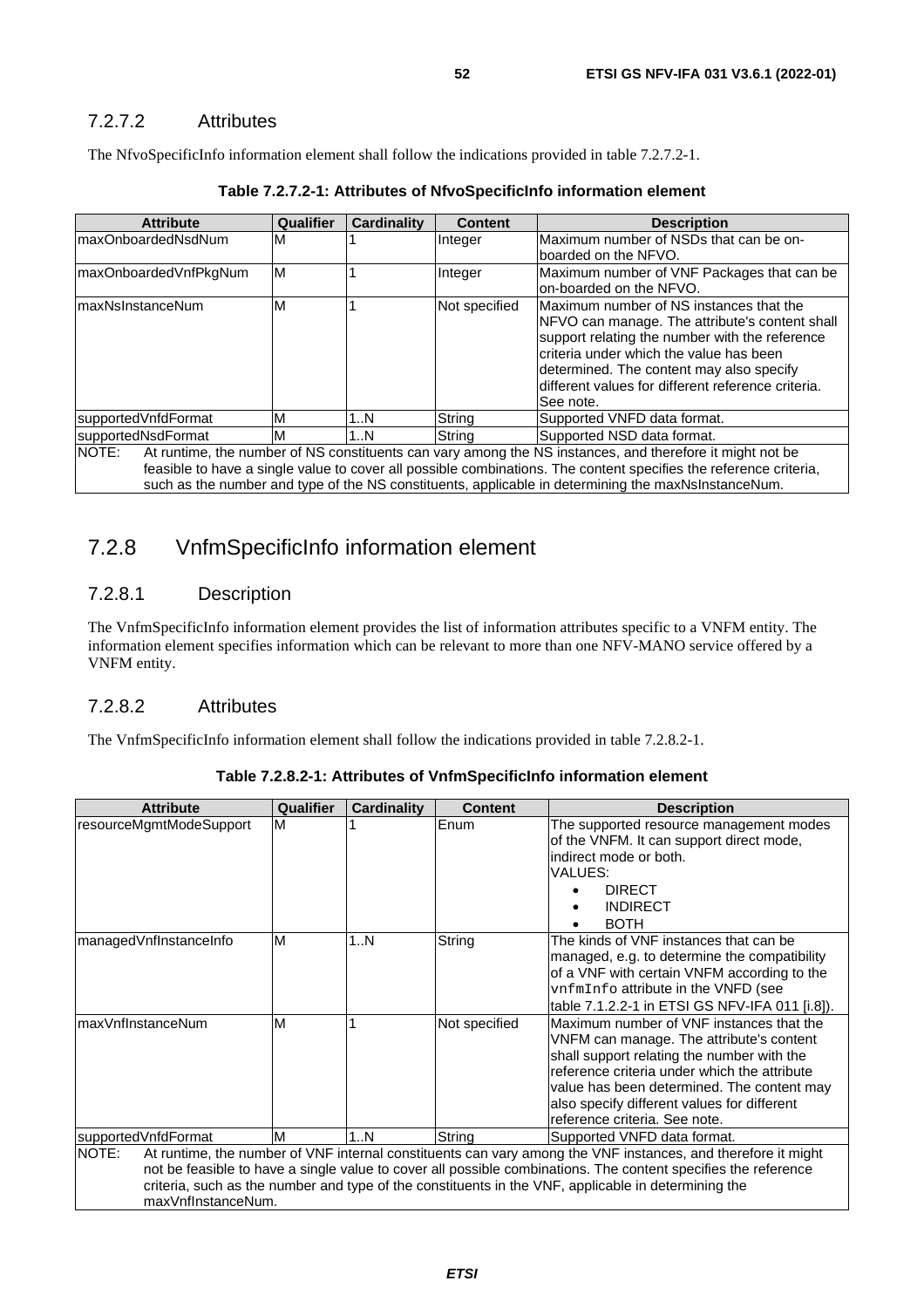# 7.2.9 VimSpecificInfo information element

### 7.2.9.1 Description

The VimSpecificInfo information element provides the list of information attributes specific to a VIM entity. The information element specifies information which can be relevant to more than one NFV-MANO service offered by a VIM entity.

### 7.2.9.2 Attributes

The VimSpecificInfo information element shall follow the indications provided in table 7.2.9.2-1.

| 1N                                                                                                                                                                                                                                                                                                                     | Not specified | Maximum number of Virtualised Resources that<br>the VIM can manage. The attribute's content<br>shall support relating the number with the                                                                                                                                                                                                                                                                                                     |  |  |
|------------------------------------------------------------------------------------------------------------------------------------------------------------------------------------------------------------------------------------------------------------------------------------------------------------------------|---------------|-----------------------------------------------------------------------------------------------------------------------------------------------------------------------------------------------------------------------------------------------------------------------------------------------------------------------------------------------------------------------------------------------------------------------------------------------|--|--|
|                                                                                                                                                                                                                                                                                                                        |               | reference criteria under which the attribute value<br>has been determined. The content shall define<br>to which type of virtualised resource the value<br>refers, such as virtual compute, virtual storage<br>and virtual network. The cardinality caters for<br>the specification of values for the different<br>virtualised resource types. The content may also<br>specify different values for different reference<br>criteria. See note. |  |  |
| 1N                                                                                                                                                                                                                                                                                                                     | Not specified | List of supported image container formats.<br>Container format indicates whether a software<br>image is in a file that also contains metadata<br>about the actual software.                                                                                                                                                                                                                                                                   |  |  |
| 1N                                                                                                                                                                                                                                                                                                                     | Not specified | List of supported image disk formats. The disk<br>format of a software image is the format of the<br>underlying disk image.                                                                                                                                                                                                                                                                                                                   |  |  |
|                                                                                                                                                                                                                                                                                                                        | Not specified | Information about the supported mechanisms,<br>algorithms, and protocols for verifying the<br>signature of software images.                                                                                                                                                                                                                                                                                                                   |  |  |
| 1N                                                                                                                                                                                                                                                                                                                     | Not specified | List of supported digest algorithms that can be<br>used for digital signatures.                                                                                                                                                                                                                                                                                                                                                               |  |  |
| NOTE:<br>At runtime, the size of the virtualised resources can vary, and therefore it might not be feasible to have a single<br>value to cover all possible combinations. The content specifies the reference criteria, such as the virtualised<br>resource size, applicable in determining the maxVirtualResourceNum. |               |                                                                                                                                                                                                                                                                                                                                                                                                                                               |  |  |
|                                                                                                                                                                                                                                                                                                                        |               |                                                                                                                                                                                                                                                                                                                                                                                                                                               |  |  |

**Table 7.2.9.2-1: Attributes of VimSpecificInfo information element** 

# 7.2.10 ManoServiceInfo information element

## 7.2.10.1 Description

The ManoServiceInfo information element encapsulates information about an NFV-MANO service provided by the NFV-MANO functional entity.

## 7.2.10.2 Attributes

The ManoServiceInfo information element shall follow the indications provided in table 7.2.10.2-1.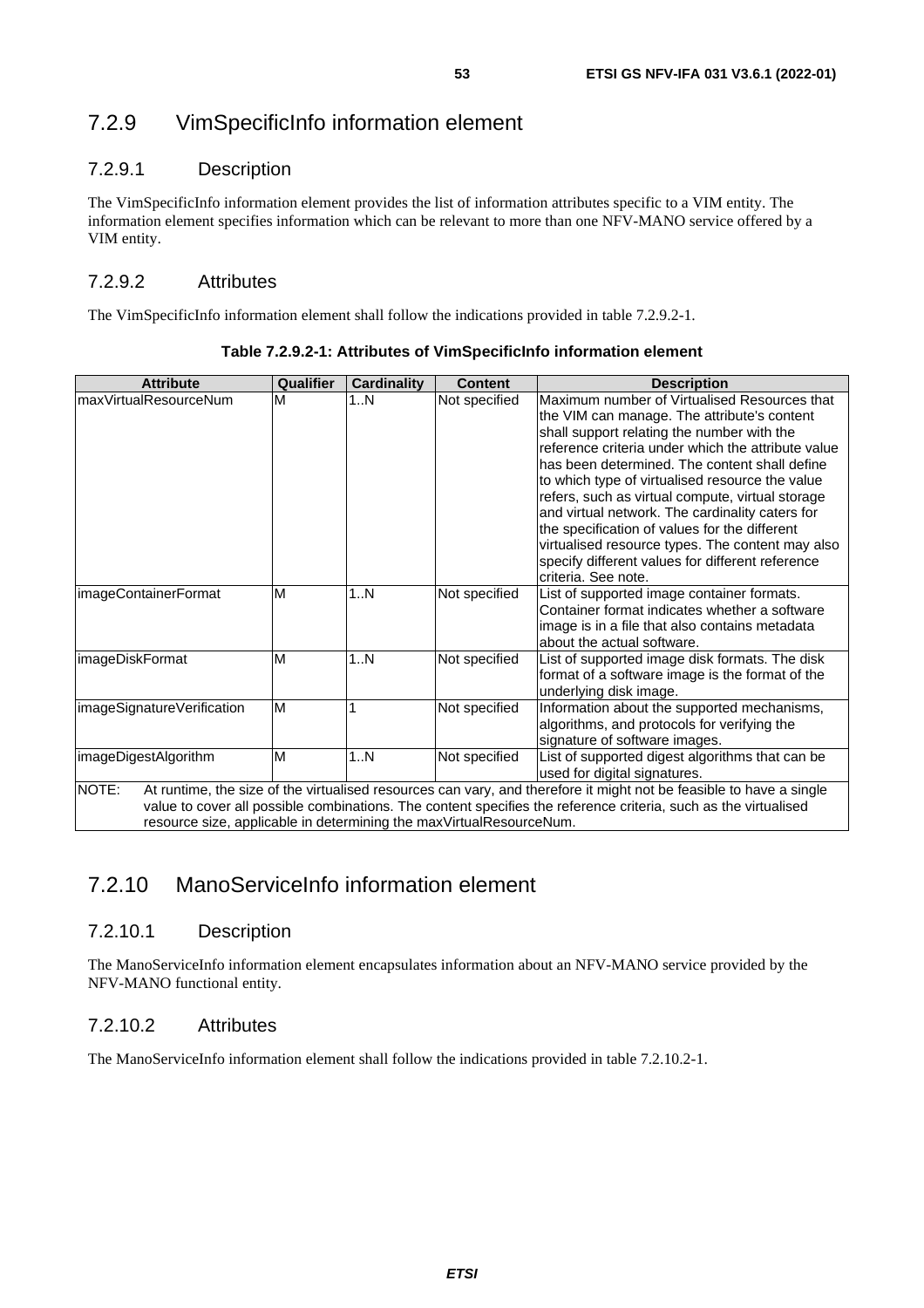| <b>Attribute</b>                                   | Qualifier | <b>Cardinality</b> | <b>Content</b>           | <b>Description</b>                                                                                         |  |  |
|----------------------------------------------------|-----------|--------------------|--------------------------|------------------------------------------------------------------------------------------------------------|--|--|
| <b>ImanoServiceId</b>                              | м         |                    | <b>Identifier</b>        | Identifier of this NFV-MANO                                                                                |  |  |
|                                                    |           |                    |                          | service.                                                                                                   |  |  |
| ImanoServiceName                                   | M         |                    | String                   | lHuman-readable name of the                                                                                |  |  |
|                                                    |           |                    |                          | INFV-MANO service. The attribute                                                                           |  |  |
|                                                    |           |                    |                          | shall be writable.                                                                                         |  |  |
| <b>ImanoServiceDescription</b>                     | M         |                    | String                   | Human-readable description of the                                                                          |  |  |
|                                                    |           |                    |                          | <b>INFV-MANO</b> service. The attribute                                                                    |  |  |
|                                                    |           |                    |                          | shall be writable.                                                                                         |  |  |
| manoEntityInterfaceId                              | M         | 1N                 | Identifier (Reference to | Reference to the NFV-MANO                                                                                  |  |  |
|                                                    |           |                    | ManoEntityInterface)     | interface(s) associated to this                                                                            |  |  |
|                                                    |           |                    |                          | service. If cardinality is greater than                                                                    |  |  |
|                                                    |           |                    |                          | one, the type of                                                                                           |  |  |
|                                                    |           |                    |                          | ManoEntityInterface shall be the                                                                           |  |  |
|                                                    |           |                    |                          | same.                                                                                                      |  |  |
| See note.                                          |           |                    |                          |                                                                                                            |  |  |
| <b>NOTE:</b>                                       |           |                    |                          | A cardinality greater than one supports having different interface versions or apiEndpoints to be used for |  |  |
| accessing the same instance of a NFV-MANO service. |           |                    |                          |                                                                                                            |  |  |

**Table 7.2.10.2-1: Attributes of ManoServiceInfo information element** 

# 7.2.11 ManoPeerConfig information element

### 7.2.11.1 Description

The ManoPeerConfig information element provides the list of run-time parameters that can be configured related to a peer functional entity of the present NFV-MANO functional entity, which can be either a NFV-MANO functional entity or other external entities.

NOTE: The ManoPeerConfig information element holds run-time and current configuration values, and it is not used as a whole as an input parameter in the related configuration and information management operations. The ModifyConfig operation uses as input parameter a generic KeyValuePair, where the KeyValuePair indicates the name of an attribute to be updated.

### 7.2.11.2 Attributes

The ManoPeerConfig information element shall follow the indications provided in table 7.2.11.2-1.

| <b>Attribute</b>       | Qualifier | Cardinality | <b>Content</b>    | <b>Description</b>                                                                                             |  |
|------------------------|-----------|-------------|-------------------|----------------------------------------------------------------------------------------------------------------|--|
| peerEntityType         | M         |             | Enum              | Type of the peer functional entity.                                                                            |  |
|                        |           |             |                   | VALUES:                                                                                                        |  |
|                        |           |             |                   | <b>VIM</b>                                                                                                     |  |
|                        |           |             |                   | <b>NFVO</b>                                                                                                    |  |
|                        |           |             |                   | <b>VNFM</b>                                                                                                    |  |
|                        |           |             |                   | <b>WIM</b>                                                                                                     |  |
|                        |           |             |                   | EM                                                                                                             |  |
|                        |           |             |                   | <b>OSS</b>                                                                                                     |  |
| <b>peerEntityId</b>    | M         |             | <b>Identifier</b> | Identifier of the peer functional entity. See                                                                  |  |
|                        |           |             |                   | note 1.                                                                                                        |  |
| lapiDiscoveryEndpoint  | M         | 01          | Not specified     | Information for the discovery of API endpoints                                                                 |  |
|                        |           |             |                   | related to interfaces exposed/produced by the                                                                  |  |
|                        |           |             |                   | peer functional entity.                                                                                        |  |
| ImanoConsumerInterface | M         | 0N          | ManoConsumerl     | Information of the interface consumed by the                                                                   |  |
|                        |           |             | InterfaceInfo     | NFV-MANO functional entity from the peer                                                                       |  |
|                        |           |             |                   | functional entity.                                                                                             |  |
|                        |           |             |                   | See note 2.                                                                                                    |  |
| statePeerEntity        | M         |             | Not specified     | Current values of the state of the peer                                                                        |  |
|                        |           |             |                   | functional entity.                                                                                             |  |
| NOTE 1:                |           |             |                   | The peerEntityId identifier can also be used in some NFV-MANO interface procedures. For instance, the value    |  |
|                        |           |             |                   | of the vimid of the VimConnection nfo (refer to clause 8.12.5 of ETSI GS NFV-IFA 007 [i.5]) is the same as the |  |
|                        |           |             |                   | value of the peerEntityId, when a specific VIM is peer with the NFVO and the VNFM.                             |  |

**Table 7.2.11.2-1: Attributes of ManoPeerConfig information element**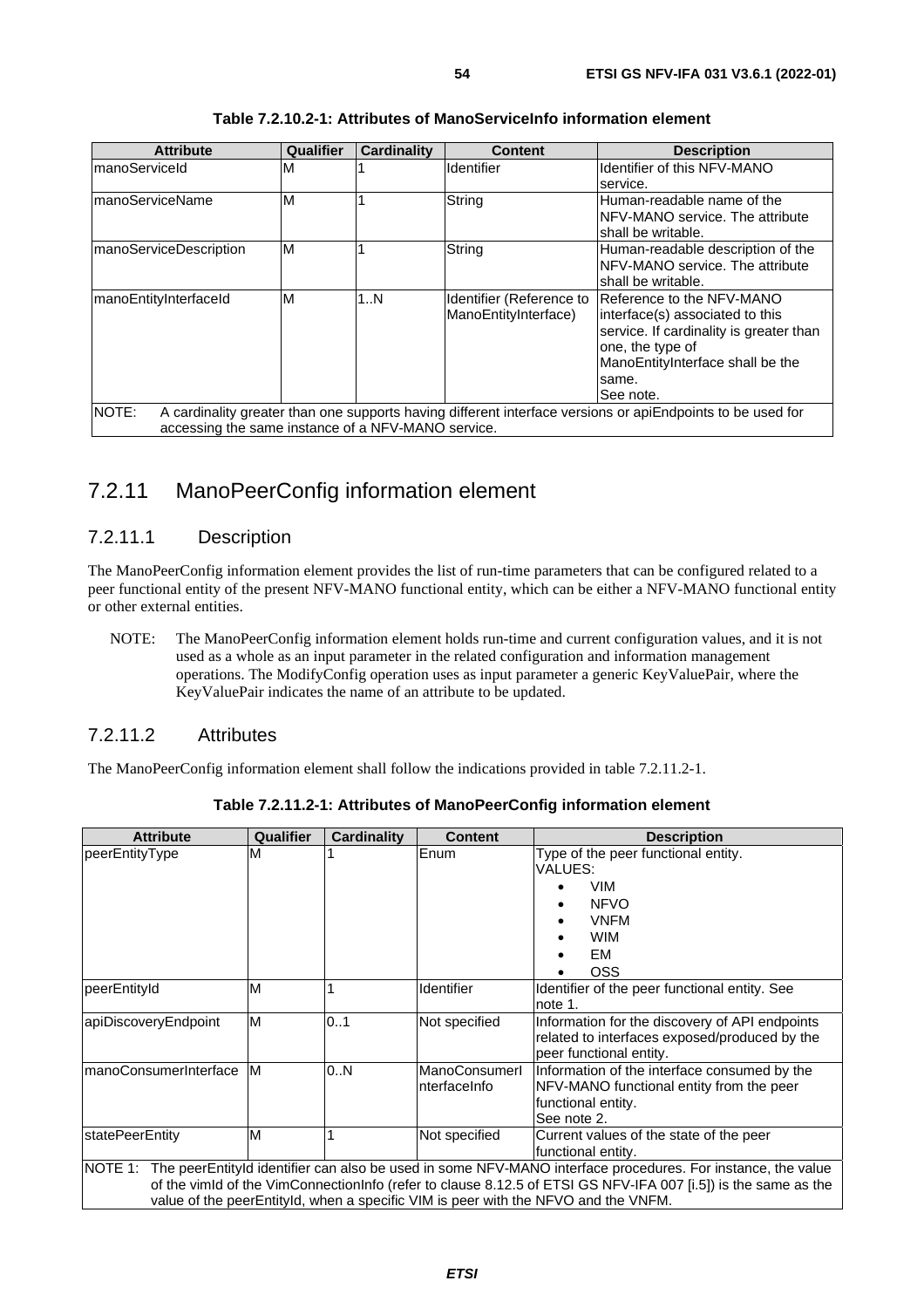# 7.2.12 ManoConsumerInterfaceInfo information element

### 7.2.12.1 Description

The ManoConsumerInterfaceInfo information element holds information about an interface consumed by the NFV-MANO functional entity from another peer functional entity.

### 7.2.12.2 Attributes

The ManoConsumerInterfaceInfoinformation element shall follow the indications provided in table 7.2.12.2-1.

| <b>Attribute</b>          | Qualifier | <b>Cardinality</b> | <b>Content</b> | <b>Description</b>                                                              |
|---------------------------|-----------|--------------------|----------------|---------------------------------------------------------------------------------|
| manoConsumerInterfaceId   | M         | 1                  | Identifier     | Identifier of the consumed NFV-MANO<br>interface.                               |
| manoConsumerInterfaceName | M         | 1                  | String         | Human-readable name of the NFV-MANO<br>interface.                               |
| manoConsumerInterfaceType | M         | 1                  | Enum           | Type of the consumed NFV-MANO<br>interface.                                     |
|                           |           |                    |                | When consuming from VIM, the following<br>values are allowed.<br><b>VALUES:</b> |
|                           |           |                    |                | Sim<br>$\bullet$<br>Vcrm<br>$\bullet$                                           |
|                           |           |                    |                | Vcrim<br>$\bullet$<br>Vcrcam<br>$\bullet$                                       |
|                           |           |                    |                | Vcrcn<br>$\bullet$<br>Vcfm<br>$\bullet$                                         |
|                           |           |                    |                | Vnrm<br>$\bullet$<br>Vnrim<br>$\bullet$                                         |
|                           |           |                    |                | Vnrcam<br>Vnrcn<br>$\bullet$                                                    |
|                           |           |                    |                | <b>Nfpm</b><br>$\bullet$<br>Vsrm<br>$\bullet$                                   |
|                           |           |                    |                | Vsrim<br>$\bullet$<br>Vsrcam<br>$\bullet$                                       |
|                           |           |                    |                | Vsrcn<br>$\bullet$                                                              |
|                           |           |                    |                | Vrpm<br>$\bullet$<br>Vrfm<br>$\bullet$                                          |
|                           |           |                    |                | Vcrmm<br>$\bullet$<br>Vnrmm<br>$\bullet$                                        |
|                           |           |                    |                | Vsrmm<br>$\bullet$<br>Vrrcn<br>$\bullet$                                        |
|                           |           |                    |                | Vcrqm<br>$\bullet$<br>Vnrqm<br>$\bullet$                                        |
|                           |           |                    |                | Vsrqm<br>$\bullet$<br>Vrqcn<br>$\bullet$                                        |
|                           |           |                    |                | Chrm<br>Chcam<br>$\bullet$<br>Pom<br>$\bullet$                                  |
|                           |           |                    |                | When consuming from VNFM, the                                                   |
|                           |           |                    |                | following values are allowed.<br>VALUES:                                        |
|                           |           |                    |                | Vnflcm<br>$\bullet$                                                             |

#### **Table 7.2.12.2-1: Attributes of ManoConsumerInterfaceInfo information element**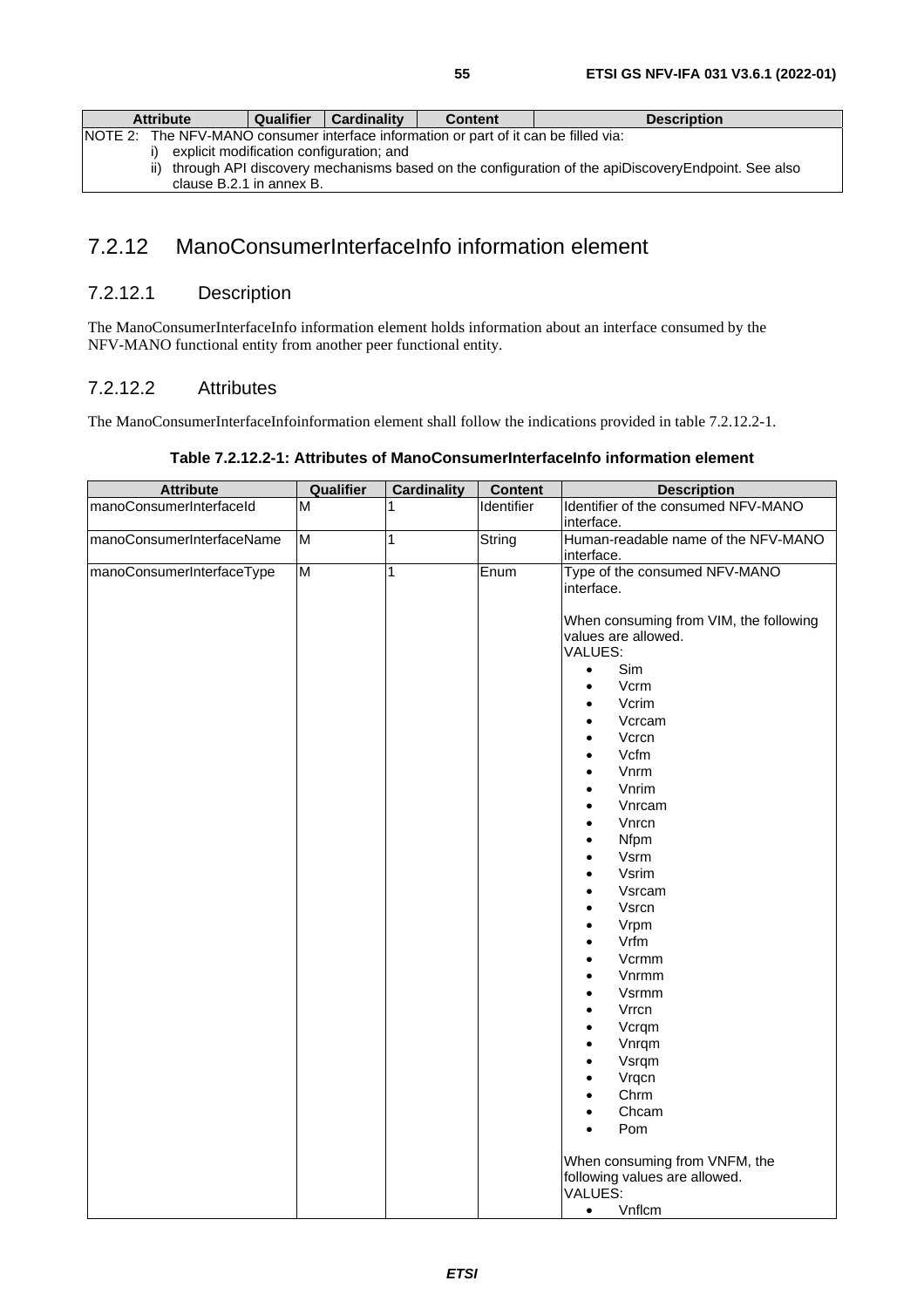| <b>Attribute</b>           | Qualifier               | <b>Cardinality</b> | <b>Content</b> | <b>Description</b>                                                         |
|----------------------------|-------------------------|--------------------|----------------|----------------------------------------------------------------------------|
|                            |                         |                    |                | Vnfpm<br>$\bullet$                                                         |
|                            |                         |                    |                | Vnffm                                                                      |
|                            |                         |                    |                | Vnfind                                                                     |
|                            |                         |                    |                | Pom<br>$\bullet$                                                           |
|                            |                         |                    |                | When consuming from NFVO, the                                              |
|                            |                         |                    |                | following values are allowed.                                              |
|                            |                         |                    |                | VALUES:                                                                    |
|                            |                         |                    |                | Vnfpkgm<br>$\bullet$                                                       |
|                            |                         |                    |                | Vnflcog<br>$\bullet$                                                       |
|                            |                         |                    |                | Vrim                                                                       |
|                            |                         |                    |                | Vrm                                                                        |
|                            |                         |                    |                | Vrrm<br>$\bullet$                                                          |
|                            |                         |                    |                | Vrrcn                                                                      |
|                            |                         |                    |                | Vrcn                                                                       |
|                            |                         |                    |                | Vrpm                                                                       |
|                            |                         |                    |                | Vrfm                                                                       |
|                            |                         |                    |                | Vrqm                                                                       |
|                            |                         |                    |                | Vrqan<br>$\bullet$                                                         |
|                            |                         |                    |                | Vnfspm                                                                     |
|                            |                         |                    |                | Nslcog                                                                     |
|                            |                         |                    |                | Nsiun                                                                      |
|                            |                         |                    |                | When consuming from WIM, the following<br>values are allowed.              |
|                            |                         |                    |                | VALUES:                                                                    |
|                            |                         |                    |                | Mscsm<br>$\bullet$                                                         |
|                            |                         |                    |                | Mscscapm                                                                   |
|                            |                         |                    |                | Mscsfm<br>$\bullet$                                                        |
|                            |                         |                    |                | Mscspm<br>$\bullet$                                                        |
|                            |                         |                    |                |                                                                            |
|                            |                         |                    |                | When consuming from EM, the following                                      |
|                            |                         |                    |                | values are allowed.                                                        |
|                            |                         |                    |                | VALUES:                                                                    |
|                            |                         |                    |                | Vnfind<br>$\bullet$                                                        |
|                            |                         |                    |                | Lcmcoord<br>$\bullet$                                                      |
|                            |                         |                    |                | When consuming from OSS, the following                                     |
|                            |                         |                    |                | values are allowed.                                                        |
|                            |                         |                    |                | VALUES:                                                                    |
|                            |                         |                    |                | $\bullet$<br>Lcmcoord                                                      |
|                            |                         |                    |                |                                                                            |
|                            |                         |                    |                | For the use of the abbreviations, refer to                                 |
|                            |                         |                    |                | the description in clause 7.2.4 and below                                  |
| standardVersion            | M                       | 1                  | Version        | the present table. See note 1.<br>Version of the standard the interface is |
|                            |                         |                    |                | compliant to. See note 2.                                                  |
| providerSpecificApiVersion | M                       | 1                  | Version        | Provider-specific software API version.                                    |
| apiEndpoint                | $\overline{\mathsf{M}}$ | 1                  | <b>Not</b>     | Consumable API endpoint. It provides the                                   |
|                            |                         |                    | specified      | information relevant about the protocol,                                   |
|                            |                         |                    |                | host and port, and path where the                                          |
|                            |                         |                    |                | interface API can be accessed. See                                         |
|                            |                         |                    |                | note 3.                                                                    |
| securityInfo               | M                       | 0.1                | Not            | Security related information including                                     |
|                            |                         |                    | specified      | credentials information if needed for<br>consuming the API.                |
| consumerOpTimeout          | M                       | 1                  | Integer        | Timer (in msec) value of the consumer                                      |
|                            |                         |                    |                | operation request until response is                                        |
|                            |                         |                    |                | received. It is used to handle error cases                                 |
|                            |                         |                    |                | such as unresponsive interface                                             |
|                            |                         |                    |                | operations, e.g. due to network failure,                                   |
|                            |                         |                    |                | errors on the producer, etc.                                               |
| maxConcurrentConsumerOpNu  | M                       | 0.1                | Integer        | Maximum number of concurrent                                               |
| mber                       |                         |                    |                | operations supported on this interface                                     |
|                            |                         |                    |                | from consumer point of view.                                               |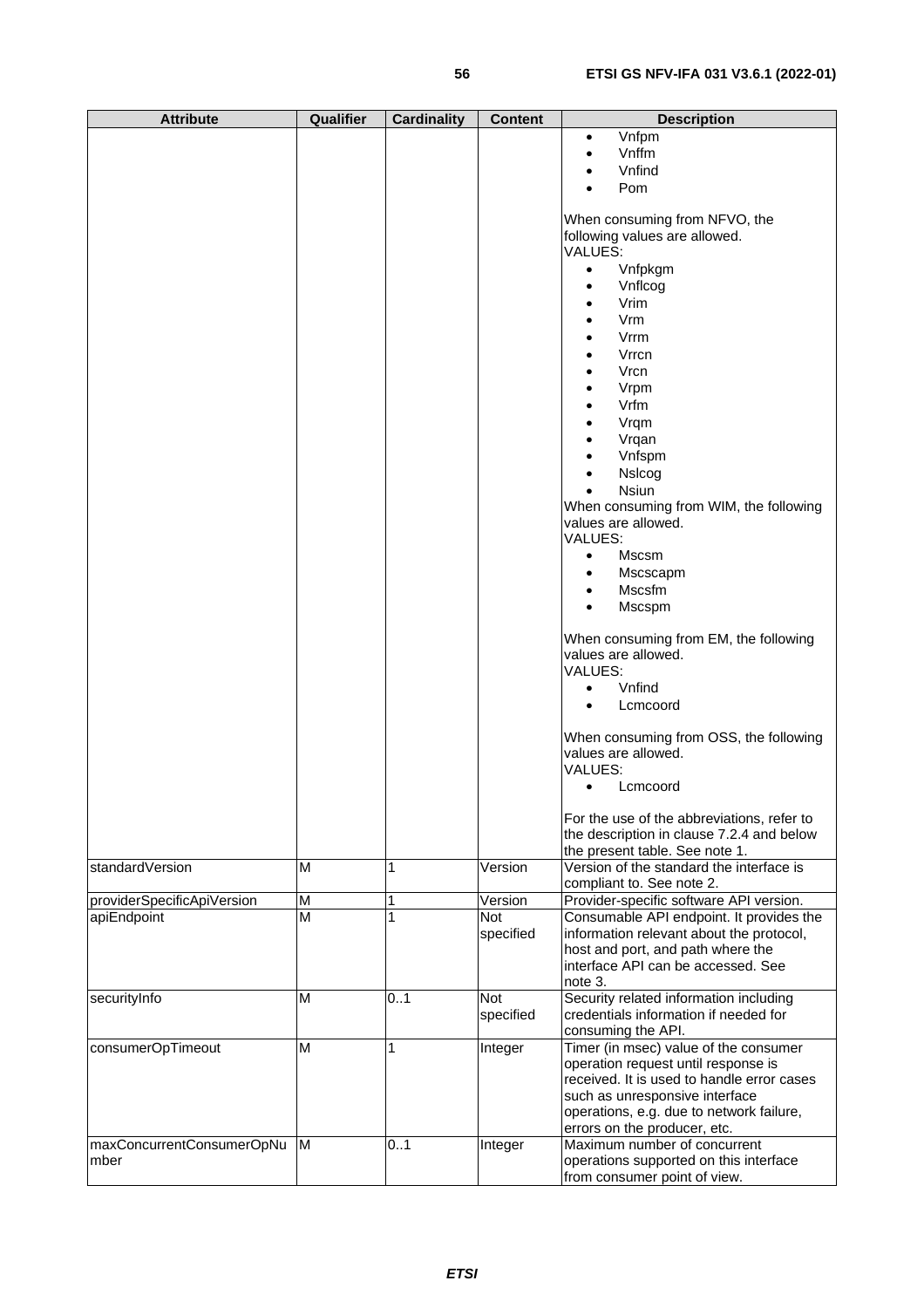| <b>Attribute</b>                                                                                              | Qualifier | <b>Cardinality</b> | <b>Content</b> | <b>Description</b>                                                                                             |  |  |
|---------------------------------------------------------------------------------------------------------------|-----------|--------------------|----------------|----------------------------------------------------------------------------------------------------------------|--|--|
|                                                                                                               |           |                    |                | NOTE 1: As specified in ETSI GS NFV-IFA 010 [1], ETSI GS NFV-IFA 007 [i.5], ETSI GS NFV-IFA 013 [i.7] and ETSI |  |  |
|                                                                                                               |           |                    |                | GS NFV-IFA 030 [i.16], no other NFV-MANO functional entity is a consumer of the Nfvici interface produced      |  |  |
|                                                                                                               |           |                    |                | by the NFVO. Therefore, the list of consumed interfaces differs from the ones listed as a producer in          |  |  |
|                                                                                                               |           |                    |                | clause 7.2.4. According to ETSI GS NFV-IFA 030 [i.16], Nsd, Nslcm, Nspm, Nsfm, Nslcog, Nsiun and Pom           |  |  |
|                                                                                                               |           |                    |                | interfaces can be consumed (fully or partially) by another NFVO on the Or-Or reference point.                  |  |  |
| NOTE 2: The information to be provided in this attribute shall relate to the specification and version of the |           |                    |                |                                                                                                                |  |  |
| specification. For instance, "ETSI GS NFV-SOL 003 (V2.4.1)".                                                  |           |                    |                |                                                                                                                |  |  |
|                                                                                                               |           |                    |                | NOTE 3: At the protocol and data model design phase, an example of apiEndpoint information is the structure of |  |  |
| RESTful API URIs. In this case, the structure has the following prefix:                                       |           |                    |                |                                                                                                                |  |  |
| {apiRoot}/{apiName}/{apiMajorVersion}.                                                                        |           |                    |                |                                                                                                                |  |  |

In addition to the list of abbreviations provided in clause 7.2.4 the following abbreviations represent interfaces that can also be consumed and are applicable as values for the manoConsumerInterfaceType:

- Produced by EM:
	- + VnfInd: Indicator interface.
	- + Lcmcoord: LCM Coordination interface.
- Produced by OSS:
	- + Lcmcoord: LCM Coordination interface.

# 7.2.13 ManoEntityComponent information element

### 7.2.13.1 Description

The ManoEntityComponent information element encapsulates information a deployed component realizing part of the NFV-MANO functional entity.

### 7.2.13.2 Attributes

The ManoEntityComponent information element shall follow the indications provided in table 7.2.13.2-1.

#### **Table 7.2.13.2-1: Attributes of ManoEntityComponent information element**

| <b>Attribute</b>       | Qualifier | <b>Cardinality</b> | <b>Content</b>          | <b>Description</b>                                          |
|------------------------|-----------|--------------------|-------------------------|-------------------------------------------------------------|
| ImanoEntityComponentId | ΙM        |                    | Identifier              | <b>Identifier of this NFV-MANO</b>                          |
|                        |           |                    |                         | functional entity component.                                |
| ImanoServiceId         | ΙM        | 0N                 |                         | Ildentifier (Reference to The set of NFV-MANO services that |
|                        |           |                    | <b>IManoServiceInfo</b> | depend on the NFV-MANO                                      |
|                        |           |                    |                         | functional entity component.                                |

# 7.2.14 WimSpecificInfo information element

## 7.2.14.1 Description

The WimSpecificInfo information element provides the list of information attributes specific to a WIM entity. The information element specifies information which can be relevant to more than one NFV-MANO service offered by a WIM entity.

### 7.2.14.2 Attributes

The WimSpecificInfo information element shall follow the indications provided in table 7.2.14.2-1.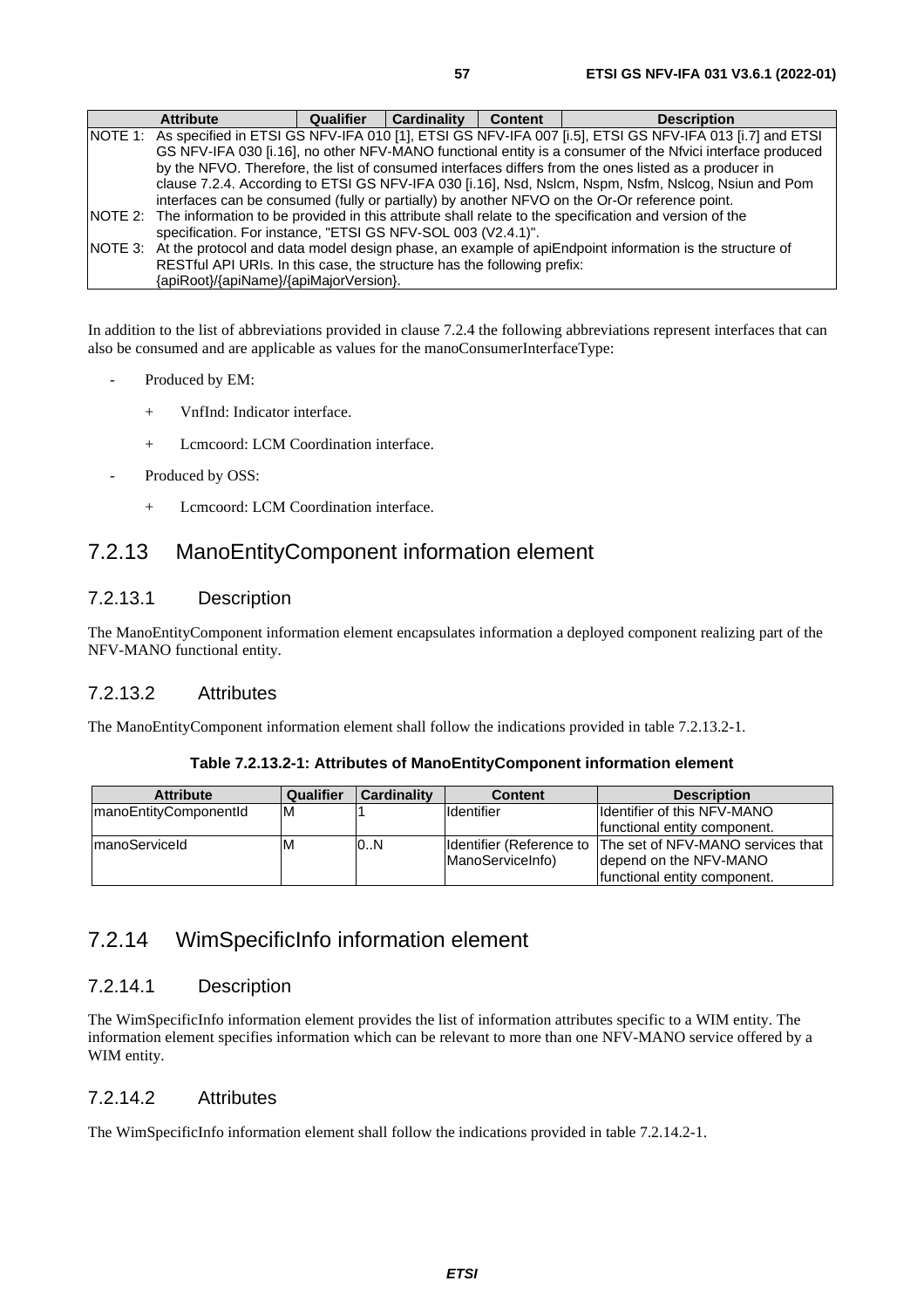| <b>Attribute</b>                                            | Qualifier | <b>Cardinality</b> | <b>Content</b> | <b>Description</b>                                                                                                                                                                                                                                                                                                                                                                                         |
|-------------------------------------------------------------|-----------|--------------------|----------------|------------------------------------------------------------------------------------------------------------------------------------------------------------------------------------------------------------------------------------------------------------------------------------------------------------------------------------------------------------------------------------------------------------|
| maxMscsNum                                                  | М         | 1N                 | Not specified  | Maximum number of MSCS that the WIM<br>can manage. The attribute's content shall<br>support relating the number with the<br>reference criteria under which the attribute<br>value has been determined. The<br>cardinality caters for the specification of<br>values for different MSCS characteristics.<br>The content may also specify different<br>values for different reference criteria. See<br>note. |
| maxMsncNum                                                  | M         | 1N                 | Not specified  | Maximum number of MSNC that the WIM<br>can manage. The attribute's content shall<br>support relating the number with the<br>reference criteria under which the attribute<br>value has been determined. The<br>cardinality caters for the specification of<br>values for different MSNC characteristics.<br>The content may also specify different<br>values for different reference criteria. See<br>note. |
| mscsLayerProtocolSupport                                    | M         | 1N                 | Not specified  | List of protocols of particular layers used<br>to realize an MSCS that are supported by<br>the WIM.                                                                                                                                                                                                                                                                                                        |
| msncLayerProtocolSupport                                    | M         | 1N                 | Not specified  | List of protocols of particular layers used<br>to realize an MSNC that are supported by<br>the WIM.                                                                                                                                                                                                                                                                                                        |
| NOTE:<br>a single value to cover all possible combinations. |           |                    |                | At runtime, the composition of an MSCS or MSNC can vary, and therefore it might not be feasible to have                                                                                                                                                                                                                                                                                                    |

#### **Table 7.2.14.2-1: Attributes of WimSpecificInfo information element**

# 7.3 Information elements and notifications related to NFV-MANO performance management

# 7.3.1 Introduction

This clause defines information elements and notifications related to NFV-MANO performance management.

# 7.3.2 PerformanceInformationAvailableNotification

## 7.3.2.1 Description

This notification informs the receiver that performance information is available. Delivery mechanism for the performance reports is not specified in the present document.

The object instances for this information element will be NFV-MANO functional entity's measured object instances (refer to clause 8.2).

The support of this notification is mandatory.

## 7.3.2.2 Trigger Conditions

The notification is produced when:

New performance information is available.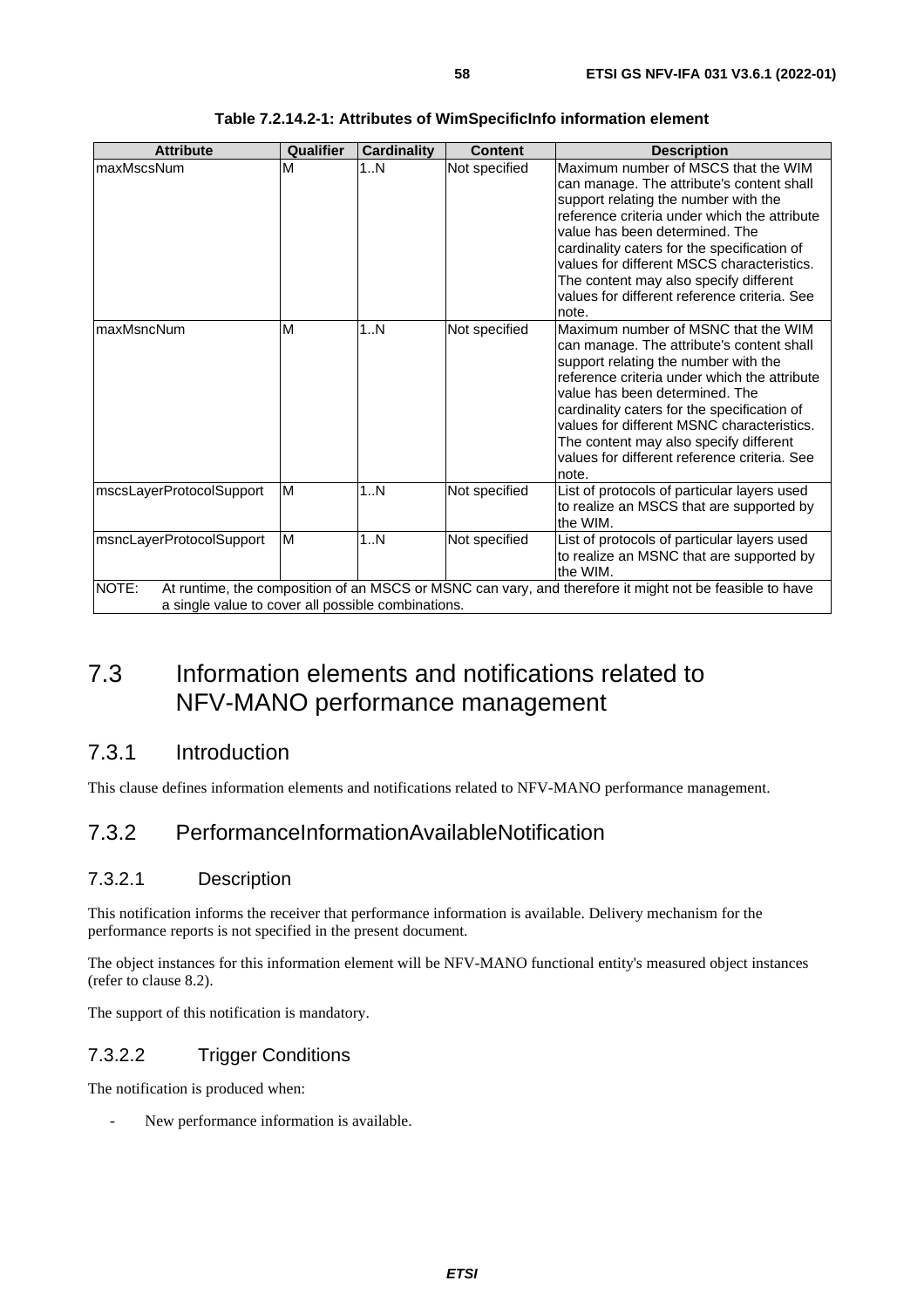### 7.3.2.3 Attributes

The attributes of the PerformanceInformationAvailableNotification shall follow the indications provided in table 7.3.2.3-1.

| Table 7.3.2.3-1: Attributes of the PerformanceInformationAvailableNotification_ |
|---------------------------------------------------------------------------------|
|                                                                                 |

| <b>Attribute</b> | Qualifier | <b>Cardinality</b> | <b>Content</b>             | <b>Description</b>                        |
|------------------|-----------|--------------------|----------------------------|-------------------------------------------|
| objectInstanceId | ΙM        | 1N                 | Identifier (Reference to   | Object instances for which performance    |
|                  |           |                    | ManoEntityInfo,            | linformation is available.                |
|                  |           |                    | ManoServiceInfo.           | The object instances for this information |
|                  |           |                    | ManoEntityInterface, or    | lelement will be NFV-MANO functional      |
|                  |           |                    | ManoConsumerInterfaceInfo) | entity's measured object instances (refer |
|                  |           |                    |                            | to clause 8.2).                           |

# 7.3.3 ThresholdCrossedNotification

### 7.3.3.1 Description

This notification informs the receiver that a threshold value has been crossed.

The object instances for this information element will be NFV-MANO functional entity's measured object instances (refer to clause 8.2).

The support of this notification is mandatory.

### 7.3.3.2 Trigger conditions

The notification is produced when:

A Threshold has been crossed. Depending on threshold type, there might be a single or multiple crossing values.

### 7.3.3.3 Attributes

The attributes of the ThresholdCrossedNotification shall follow the indications provided in table 7.3.3.3-1.

**Attribute Qualifier Cardinality Content Description** thresholdId M 1 Identifier (Reference to Threshold)<br>Enum Threshold which has been crossed. crossingDirection M 1 Enum An indication of whether the threshold was crossed in upward or downward direction. VALUES: • UP • DOWN objectInstanceId M 1 1 Identifier (Reference to ManoEntityInfo, ManoServiceInfo, ManoEntityInterface, or ManoConsumerInterfaceInfo) Object instance for which the threshold has been crossed. The object instances for this information element will be NFV-MANO functional entity's measured object instances (refer to clause 8.2). performanceMetric |M |1 |String |String |Performance metric associated with the threshold. performanceValue M 1 Value Value Value Value value of the metric that resulted in threshold crossing.

**Table 7.3.3.3-1: Attributes of the ThresholdCrossedNotification**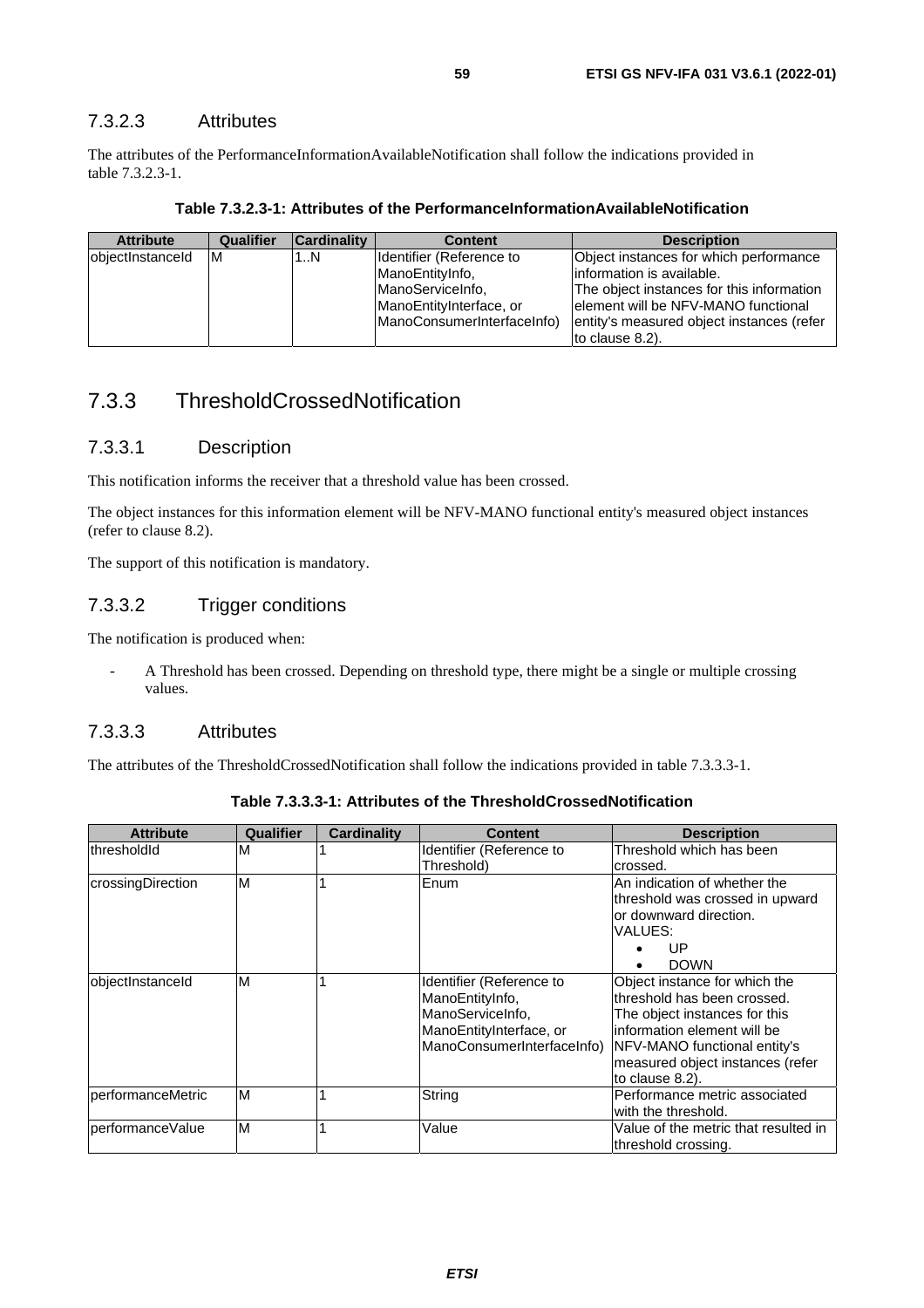| <b>Attribute</b>           | <b>Qualifier</b> | <b>Cardinality</b> | <b>Content</b> | <b>Description</b>                                                                                                                                       |
|----------------------------|------------------|--------------------|----------------|----------------------------------------------------------------------------------------------------------------------------------------------------------|
| <b>ImeasurementContext</b> | IM.              | 01                 | Not specified  | Measurement context of the<br>metric collected. The specific<br>measurement context for each<br>kind of performance metrics is<br>defined in clause 8.4. |

# 7.3.4 PmJob information element

### 7.3.4.1 Description

This information element provides the details of the PM Job.

The object instances for this information element will be NFV-MANO functional entity's measured object instances (refer to clause 8.2).

## 7.3.4.2 Attributes

The attributes of the PmJob information element shall follow the indications provided in table 7.3.4.2-1.

| <b>Attribute</b>       | Qualifier | <b>Cardinality</b> | <b>Content</b>                                                                                                                                                                                                                                                                                                                                                                                                            | <b>Description</b>                                                                                                                                                                                                           |
|------------------------|-----------|--------------------|---------------------------------------------------------------------------------------------------------------------------------------------------------------------------------------------------------------------------------------------------------------------------------------------------------------------------------------------------------------------------------------------------------------------------|------------------------------------------------------------------------------------------------------------------------------------------------------------------------------------------------------------------------------|
| pmJobld                | M         | 1                  | Identifier                                                                                                                                                                                                                                                                                                                                                                                                                | Identifier of this PmJob<br>information element.                                                                                                                                                                             |
| objectInstanceId       | M         | 1.N                | Identifier (Reference to<br>ManoEntityInfo,<br>ManoServiceInfo,<br>ManoEntityInterface, or<br>ManoConsumerInterfaceInfo)                                                                                                                                                                                                                                                                                                  | Identifiers of the measured object<br>instances for which performance<br>information is collected.                                                                                                                           |
| performanceMetric      | M         | 0.N                | String                                                                                                                                                                                                                                                                                                                                                                                                                    | This defines the type of<br>performance metric(s) for the<br>object instances.<br>See note 1.                                                                                                                                |
| performanceMetricGroup | M         | 0.N                | String                                                                                                                                                                                                                                                                                                                                                                                                                    | Group of performance metrics.<br>A metric group is a pre-defined list<br>of metrics, known to the producer<br>that it can decompose to<br>individual metrics.<br>See note 1.                                                 |
| collectionPeriod       | M         | 1                  | Not specified                                                                                                                                                                                                                                                                                                                                                                                                             | Specifies the periodicity at which<br>the producer will collect<br>performance information.<br>See note 2.                                                                                                                   |
| reportingPeriod        | M         | 1                  | Not specified                                                                                                                                                                                                                                                                                                                                                                                                             | Specifies the periodicity at which<br>the producer will report to the<br>consumer about performance<br>information.<br>See note 2.                                                                                           |
| reportingBoundary      | O         | 0.1                | Not specified                                                                                                                                                                                                                                                                                                                                                                                                             | Identifies a boundary after which<br>the reporting will stop.<br>The boundary shall allow a single<br>reporting as well as periodic<br>reporting up to the boundary.                                                         |
| NOTE 2:                |           |                    | NOTE 1: At least one of the two (performanceMetric or performanceMetricGroup) shall be present.<br>At the end of each reporting Period, the producer will inform the consumer about availability of the<br>definition of the types for collectionPeriod and reporting period is part of the protocol design, it is<br>performance data for the collection periods within one reporting period would be reported together. | performance data collected for each completed collection period during this reportingPeriod. While the exact<br>recommended that the reportingPeriod be equal or a multiple of the collectionPeriod. In the latter case, the |

#### **Table 7.3.4.2-1: Attributes of the PmJob information element**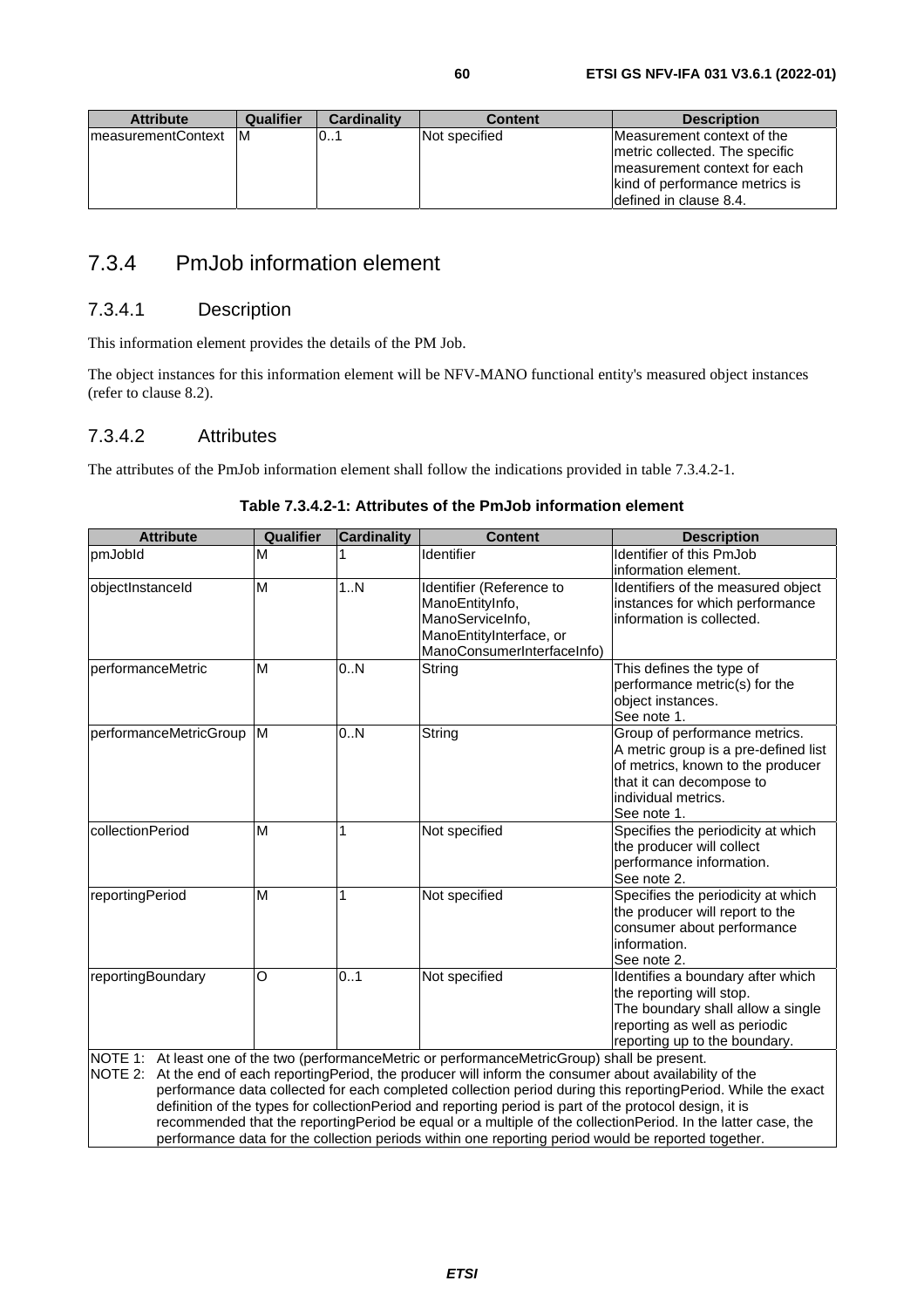## 7.3.5.1 Description

This information element provides the details of a threshold.

The object instances for this information element will be NFV-MANO functional entity's measured object instances (refer to clause 8.2).

## 7.3.5.2 Attributes

The attributes of the Threshold information element shall follow the indications provided in table 7.3.5.2-1.

| <b>Attribute</b>         | Qualifier | <b>Cardinality</b> | <b>Content</b>                                                                                                           | <b>Description</b>                                                                                                                                                                                                                                                   |
|--------------------------|-----------|--------------------|--------------------------------------------------------------------------------------------------------------------------|----------------------------------------------------------------------------------------------------------------------------------------------------------------------------------------------------------------------------------------------------------------------|
| thresholdId              | M         |                    | <b>Identifier</b>                                                                                                        | Identifier of this Threshold information<br>lelement.                                                                                                                                                                                                                |
| objectInstanceId         | M         |                    | Identifier (Reference to<br>ManoEntityInfo,<br>ManoServiceInfo,<br>ManoEntityInterface, or<br>ManoConsumerInterfaceInfo) | Identifier of the measured object<br>instance associated with the threshold.                                                                                                                                                                                         |
| performanceMetric        | M         |                    | String                                                                                                                   | Defines the performance metric<br>associated with the threshold.                                                                                                                                                                                                     |
| thresholdType            | M         |                    | Enum                                                                                                                     | Type of threshold. The list of possible<br>values is part of the protocol design<br>and might include: single/multi valued<br>threshold, static/dynamic threshold,<br>template based threshold, etc.<br>VALUES:<br>SIMPLE: Single-valued static<br>threshold<br>etc. |
| <b>IthresholdDetails</b> | M         |                    | Not specified                                                                                                            | Details of the threshold: value to be<br>crossed, details on the notification to<br>be generated.                                                                                                                                                                    |

**Table 7.3.5.2-1: Attributes of the Threshold information element** 

# 7.3.6 PerformanceReport information element

## 7.3.6.1 Description

This information element defines the format of a performance report provided by the producer to the consumer on a specified object instance or a set of them.

The object instances for this information element will be NFV-MANO functional entities.

### 7.3.6.2 Attributes

The attributes of the PerformanceReport information element shall follow the indications provided in table 7.3.6.2-1.

#### **Table 7.3.6.2-1: Attributes of the PerformanceReport information element**

| Attribute                 | lifier | Cardinality | ;ontent                   | <b>Description</b>                        |
|---------------------------|--------|-------------|---------------------------|-------------------------------------------|
| <b>IperformanceReport</b> | ιM     | .N          | lPerformanceReportEntry " | IList of performance information entries. |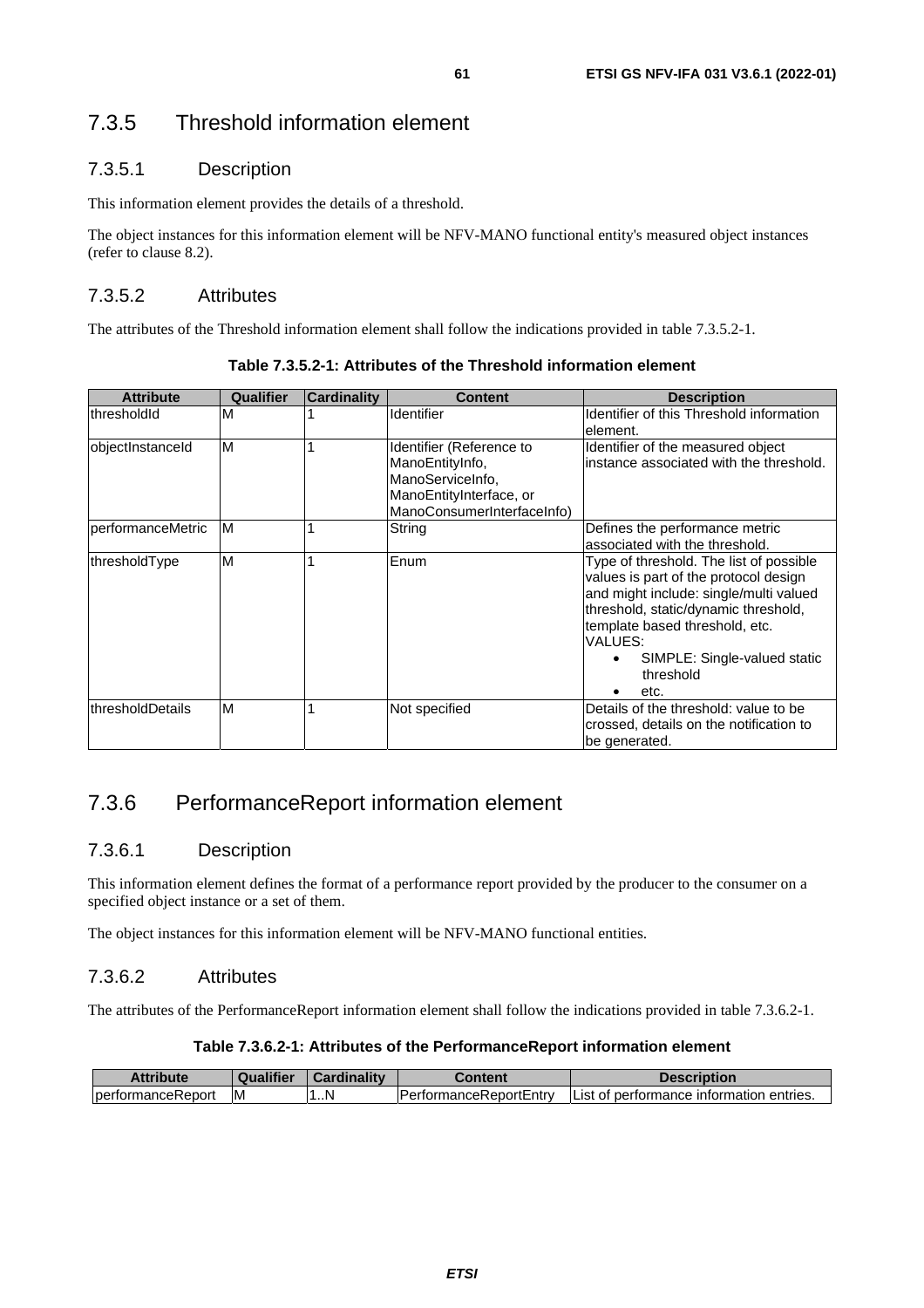## 7.3.7.1 Description

This information element defines a single performance report entry.

The object instances for this information element will be NFV-MANO functional entity's measured object instances (refer to clause 8.2).

### 7.3.7.2 Attributes

The attributes of the PerformanceReportEntry information element shall follow the indications provided in table 7.3.7.2-1.

| <b>Attribute</b>  | <b>Qualifier</b> | <b>Cardinality</b> | <b>Content</b>                                                                                                            | <b>Description</b>                                                                                                                                                                                                          |
|-------------------|------------------|--------------------|---------------------------------------------------------------------------------------------------------------------------|-----------------------------------------------------------------------------------------------------------------------------------------------------------------------------------------------------------------------------|
| objectType        | M                |                    | String                                                                                                                    | Defines the object type.<br>The object types for this information<br>lelement will be the NFV-MANO<br>functional entity's measured object<br>linstances (refer to clause 8.2).                                              |
| lobjectInstanceId | M                |                    | Identifier (Reference to<br> ManoEntityInfo,<br>ManoServiceInfo.<br>ManoEntityInterface, or<br>ManoConsumerInterfaceInfo) | The object instance for which the<br>performance metric is reported.<br>The object instances for this<br>information element will be<br>NFV-MANO functional entity's<br>measured object instances (refer to<br>clause 8.2). |
| performanceMetric | ΙM               |                    | String                                                                                                                    | Name of the metric collected.                                                                                                                                                                                               |
| performanceValue  | M                | 1N                 | PerformanceValueEntry                                                                                                     | List of performance values with<br>associated timestamp and<br>measurement context.                                                                                                                                         |

**Table 7.3.7.2-1: Attributes of the PerformanceReportEntry information element** 

# 7.3.8 PerformanceValueEntry information element

## 7.3.8.1 Description

This information element defines a single performance value with its associated time stamp and measurement context (see clause 8.4).

## 7.3.8.2 Attributes

The attributes of the PerformanceValueEntry information element shall follow the indications provided in table 7.3.8.2-1.

| <b>Attribute</b>      | Qualifier | <b>Cardinality</b> | <b>Content</b> | <b>Description</b>                                                                                                                         |
|-----------------------|-----------|--------------------|----------------|--------------------------------------------------------------------------------------------------------------------------------------------|
| <b>ItimeStamp</b>     | м         |                    | DateTime       | Timestamp indicating when the data was collected.                                                                                          |
| berformanceValue      | ιM        |                    | Value          | Value of the metric collected.                                                                                                             |
| ImeasurementContext M |           | 0.1                | Not specified  | Measurement context of the metric collected. The<br>specific measurement context for each<br>lperformance metric is defined in clause 8.4. |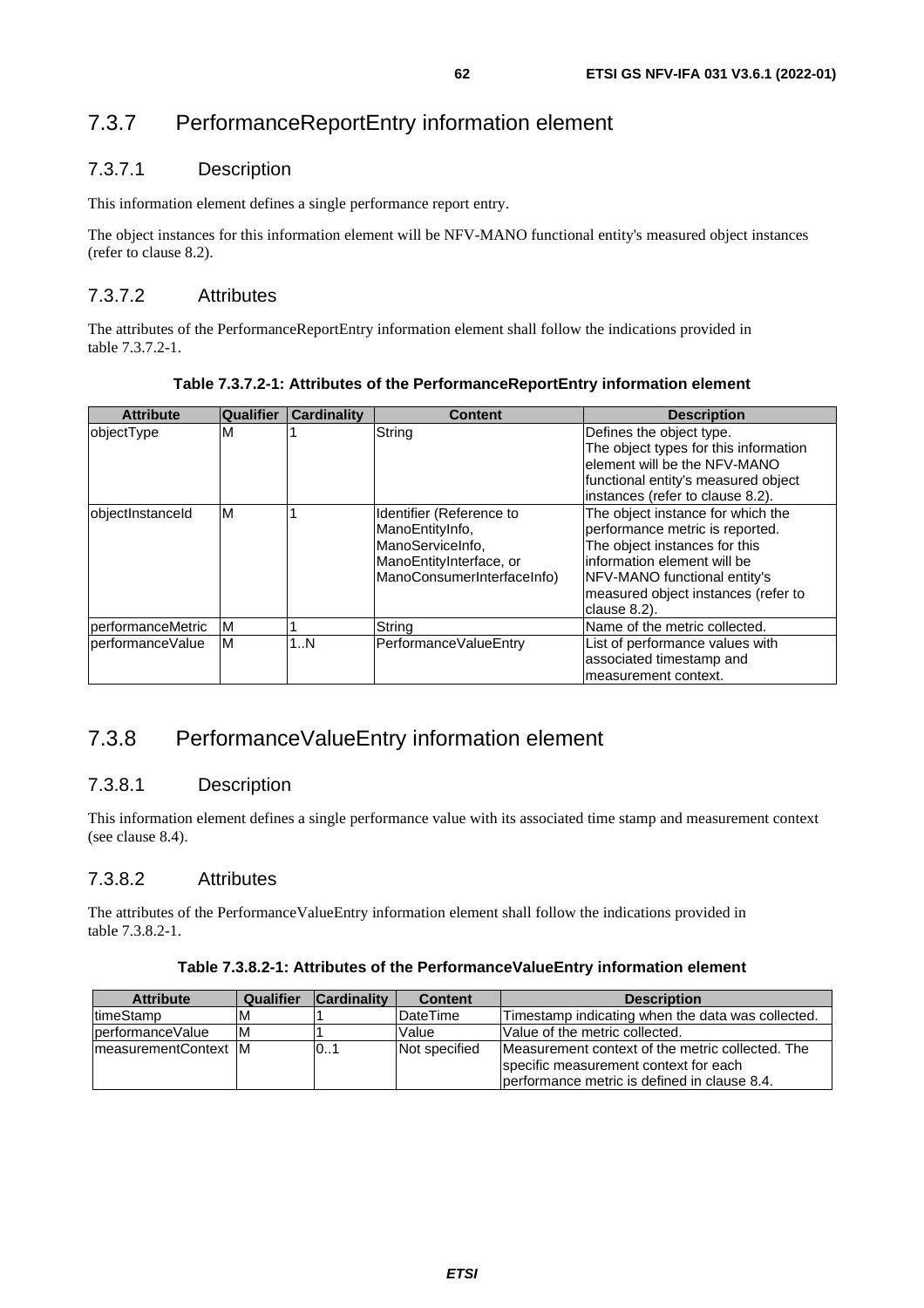# 7.4 Information elements and notifications related to NFV-MANO state management

## 7.4.1 Introduction

This clause defines information elements and notifications related to NFV-MANO state management.

## 7.4.2 StateChangeNotification

## 7.4.2.1 Description

This notification informs the receiver that the NFV-MANO functional entity application and/or any of its NFV-MANO service interfaces has changed its state.

The object instances for this information element will be NFV-MANO functional entities.

The support of this notification is mandatory.

### 7.4.2.2 Trigger Conditions

The notification is produced when:

- The state of the NFV-MANO functional entity application changes.
- The state of an individual NFV-MANO service interface provided by the NFV-MANO functional entity changes.

#### 7.4.2.3 Attributes

The attributes of the StateChangeNotification shall follow the indications provided in table 7.4.2.3-1.

| <b>Attribute</b>      | Qualifier | <b>Cardinality</b> | <b>Content</b>                                      | <b>Description</b>                                                                                                                                                                                                                                                 |
|-----------------------|-----------|--------------------|-----------------------------------------------------|--------------------------------------------------------------------------------------------------------------------------------------------------------------------------------------------------------------------------------------------------------------------|
| manoEntityInterfaceId | M         | 0.1                | Identifier (Reference<br>tΟ<br>ManoEntityInterface) | Ildentifies the NFV-MANO service<br>interface.<br>It shall be present if the notification<br>relates to the state changes of a specific<br>INFV-MANO service interface. If the<br>parameter is not present, the notification<br>refers to the state changes of the |
|                       |           |                    |                                                     | NFV-MANO functional entity application.                                                                                                                                                                                                                            |
| stateChange           | M         |                    | Not specified                                       | State to which the managed object<br>(NFV-MANO functional entity<br>application or NFV-MANO service                                                                                                                                                                |

interface) has changed.

#### **Table 7.4.2.3-1: Attributes of the StateChangeNotification**

# 7.5 Information elements and notifications related to NFV-MANO fault management

## 7.5.1 Introduction

This clause defines information elements and notifications related to NFV-MANO fault management.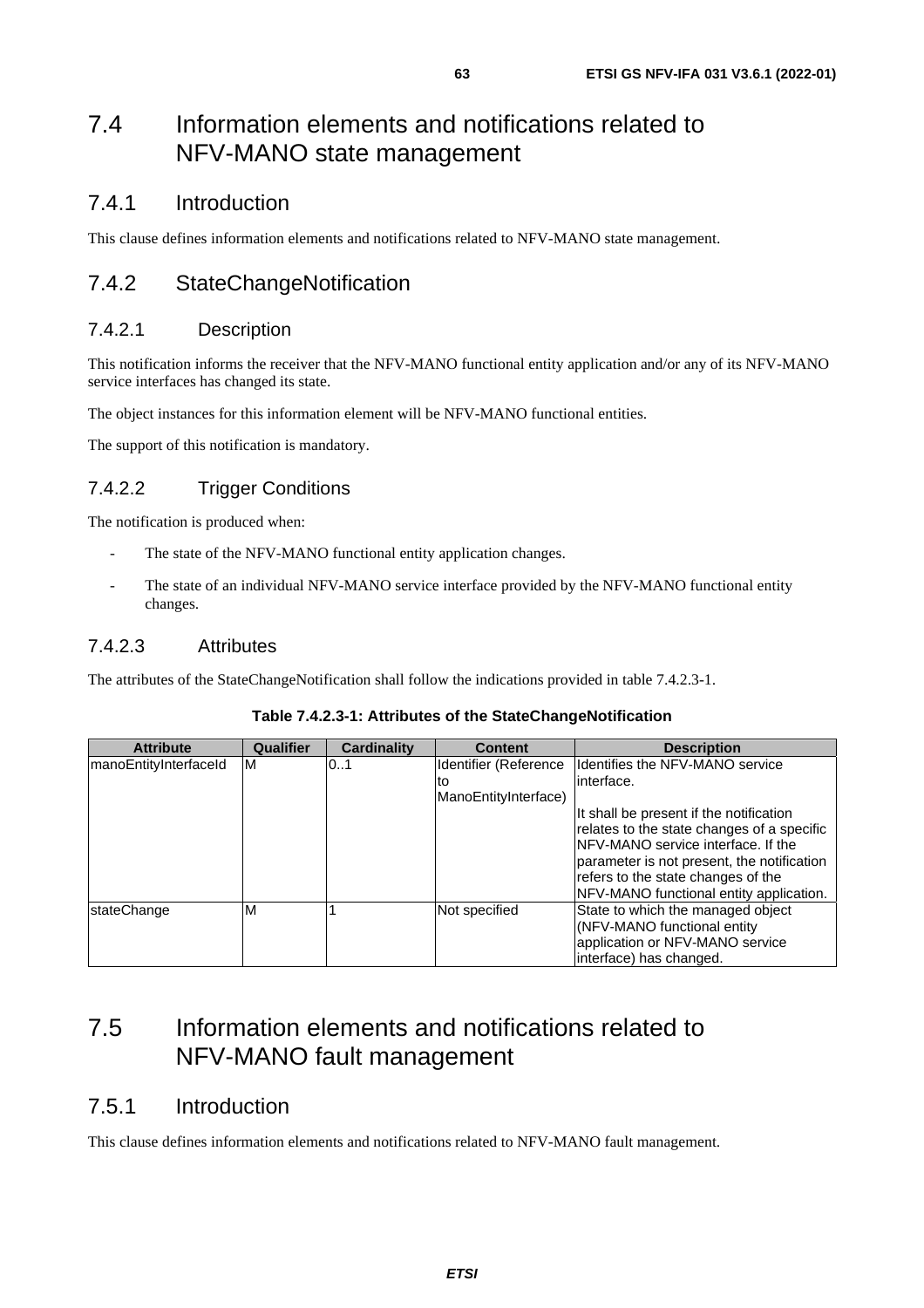# 7.5.2 AlarmNotification

### 7.5.2.1 Description

This notification informs the receiver of alarms related to the NFV-MANO functional entity. Alarms are created in response to:

• Faults detected by the NFV-MANO functional entity.

The support of this notification is mandatory.

### 7.5.2.2 Trigger conditions

- An alarm has been created.
- An alarm has been updated, e.g. if the severity of the alarm has changed.

#### 7.5.2.3 Attributes

The AlarmNotification shall follow the indications provided in table 7.5.2.3-1.

#### **Table 7.5.2.3-1: Attributes of the AlarmNotification**

| <b>Attribute</b> | Qualifier | Cardinality | I Content | <b>Description</b>                                                       |
|------------------|-----------|-------------|-----------|--------------------------------------------------------------------------|
| lalarm           | ΙM        |             | Alarm     | Information about an alarm including AlarmId, identifier of the affected |
|                  |           |             |           | <b>NFV-MANO</b> functional entity and FaultDetails.                      |

## 7.5.3 AlarmClearedNotification

### 7.5.3.1 Description

This notification informs the receiver of the clearing of an alarm related to the NFV-MANO functional entity, e.g. the alarm's perceived severity is set to "cleared" since the corresponding fault has been solved.

The support of this notification is mandatory.

### 7.5.3.2 Trigger conditions

• An alarm has been cleared.

### 7.5.3.3 Attributes

The AlarmClearedNotification shall follow the indications provided in table 7.5.3.3-1.

#### **Table 7.5.3.3-1: Attributes of the AlarmClearedNotification**

| <b>Attribute</b>  | Qualifier | <b>Cardinality</b> | <b>Content</b>                   | <b>Description</b>                                       |
|-------------------|-----------|--------------------|----------------------------------|----------------------------------------------------------|
| lalarmid          | ΙM        |                    | Ildentifier (Reference to Alarm) | <b>Alarm identifier.</b>                                 |
| lalarmClearedTime | ΙM        |                    | DateTime                         | The timestamp indicating when the<br>lalarm was cleared. |

## 7.5.4 Alarm information element

### 7.5.4.1 Description

The Alarm information element encapsulates information about an alarm.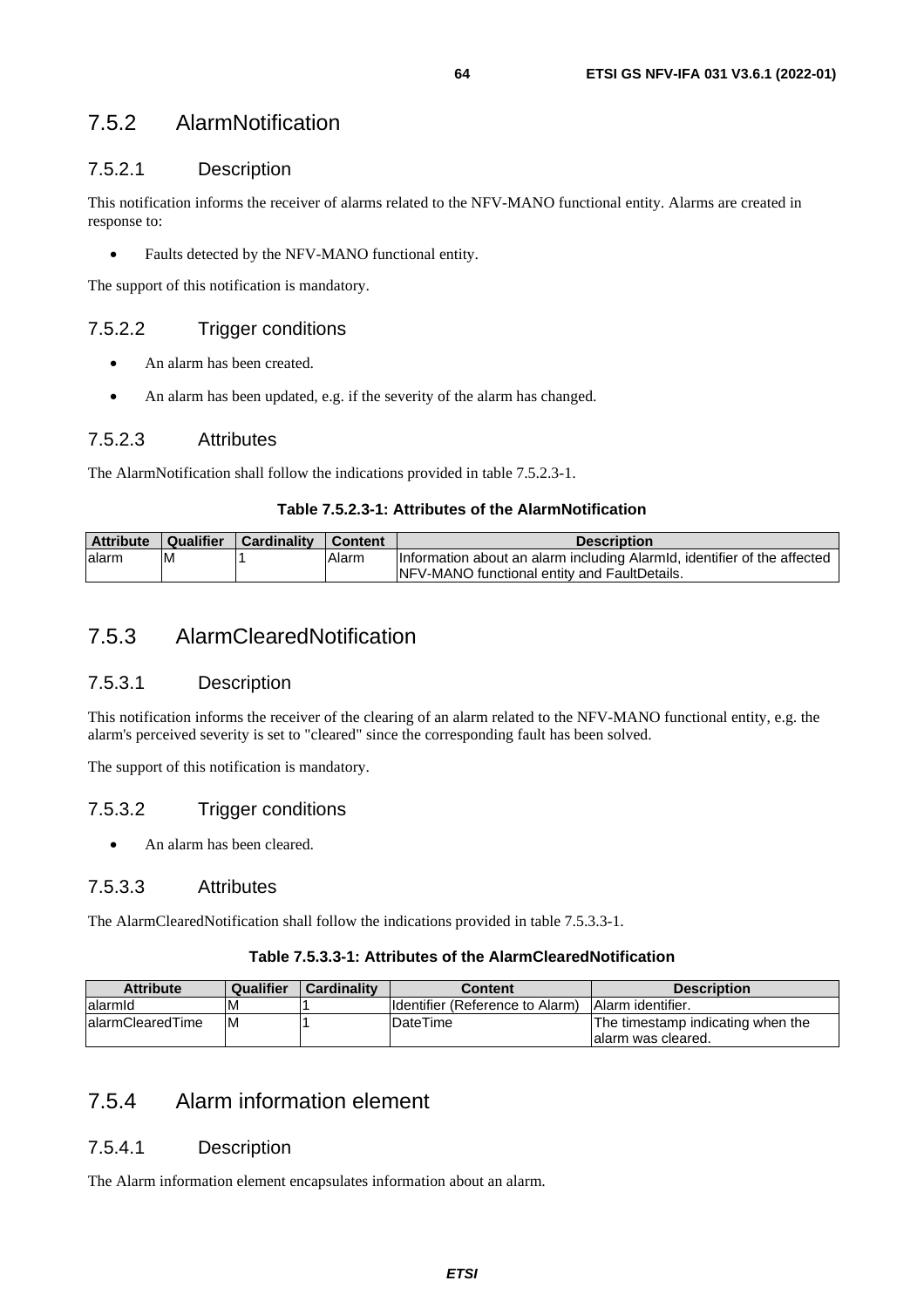The Managed Objects for this information element will be NFV-MANO functional entities.

#### 7.5.4.2 Attributes

The Alarm information element shall follow the indications provided in table 7.5.4.2-1.

| <b>Attribute</b>  | Qualifier | <b>Cardinality</b> | <b>Content</b>                     | <b>Description</b>                                                                                                                                                                                                                                                                  |
|-------------------|-----------|--------------------|------------------------------------|-------------------------------------------------------------------------------------------------------------------------------------------------------------------------------------------------------------------------------------------------------------------------------------|
| alarmid           | м         |                    | Identifier                         | Identifier of this Alarm information element.                                                                                                                                                                                                                                       |
| managedObjectId   | M         |                    | Identifier                         | Identifier of the affected managed object.                                                                                                                                                                                                                                          |
|                   |           |                    |                                    | The managed objects for this information<br>element will be NFV-MANO functional<br>entities.                                                                                                                                                                                        |
| alarmRaisedTime   | M         | 1                  | <b>DateTime</b>                    | Timestamp indicating when the alarm is<br>raised by the managed object.                                                                                                                                                                                                             |
| alarmChangedTime  | M         | 0.1                | <b>DateTime</b>                    | Timestamp indicating when the alarm was<br>last changed. It shall be present if the alarm<br>has been updated.                                                                                                                                                                      |
| alarmClearedTime  | М         | 0.1                | <b>DateTime</b>                    | Timestamp indicating when the alarm was<br>cleared. It shall be present if the alarm has<br>been cleared.                                                                                                                                                                           |
| ackState          | М         | 1                  | Enum                               | State of the alarm.<br>VALUES:<br><b>ACKNOWLEDGED</b><br>$\bullet$<br><b>UNACKNOWLEDGED</b>                                                                                                                                                                                         |
| perceivedSeverity | м         | 1                  | Enum                               | Perceived severity of the managed object<br>failure.<br>VALUES:<br><b>CRITICAL</b><br><b>MAJOR</b><br><b>MINOR</b><br><b>WARNING</b><br><b>INDETERMINATE</b><br><b>CLEARED</b>                                                                                                      |
| eventTime         | M         | 1                  | <b>DateTime</b>                    | Timestamp indicating when the fault was<br>observed.                                                                                                                                                                                                                                |
| eventType         | M         | 1                  | Enum                               | Type of the event. The allowed values for the<br>eventType attribute use the event type<br>defined in Recommendation ITU-T X.733 [2].<br>VALUES:<br>COMMUNICATIONS_ALARM<br>$\bullet$<br>PROCESSING_ERROR_ALARM<br>$\bullet$<br>ENVIRONMENTAL_ALARM<br>QOS_ALARM<br>EQUIPMENT_ALARM |
| faultType         | M         | 0.1                | String                             | Additional information related to the type of<br>the fault.                                                                                                                                                                                                                         |
| probableCause     | M         | $\mathbf 1$        | String                             | Information about the probable cause of the<br>fault.                                                                                                                                                                                                                               |
| isRootCause       | М         |                    | Boolean                            | Attribute indicating if this fault is the root for<br>other correlated alarms. If TRUE, then the<br>alarms listed in the attribute<br>correlatedAlarmId are caused by this fault.                                                                                                   |
| correlatedAlarmId | M         | 0N                 | Identifier (Reference<br>to Alarm) | List of identifiers of other alarms correlated to<br>this fault.                                                                                                                                                                                                                    |
| faultDetails      | М         | 0.N                | Not specified                      | Provides additional information about the<br>fault.                                                                                                                                                                                                                                 |

**Table 7.5.4.2-1: Attributes of the Alarm information element**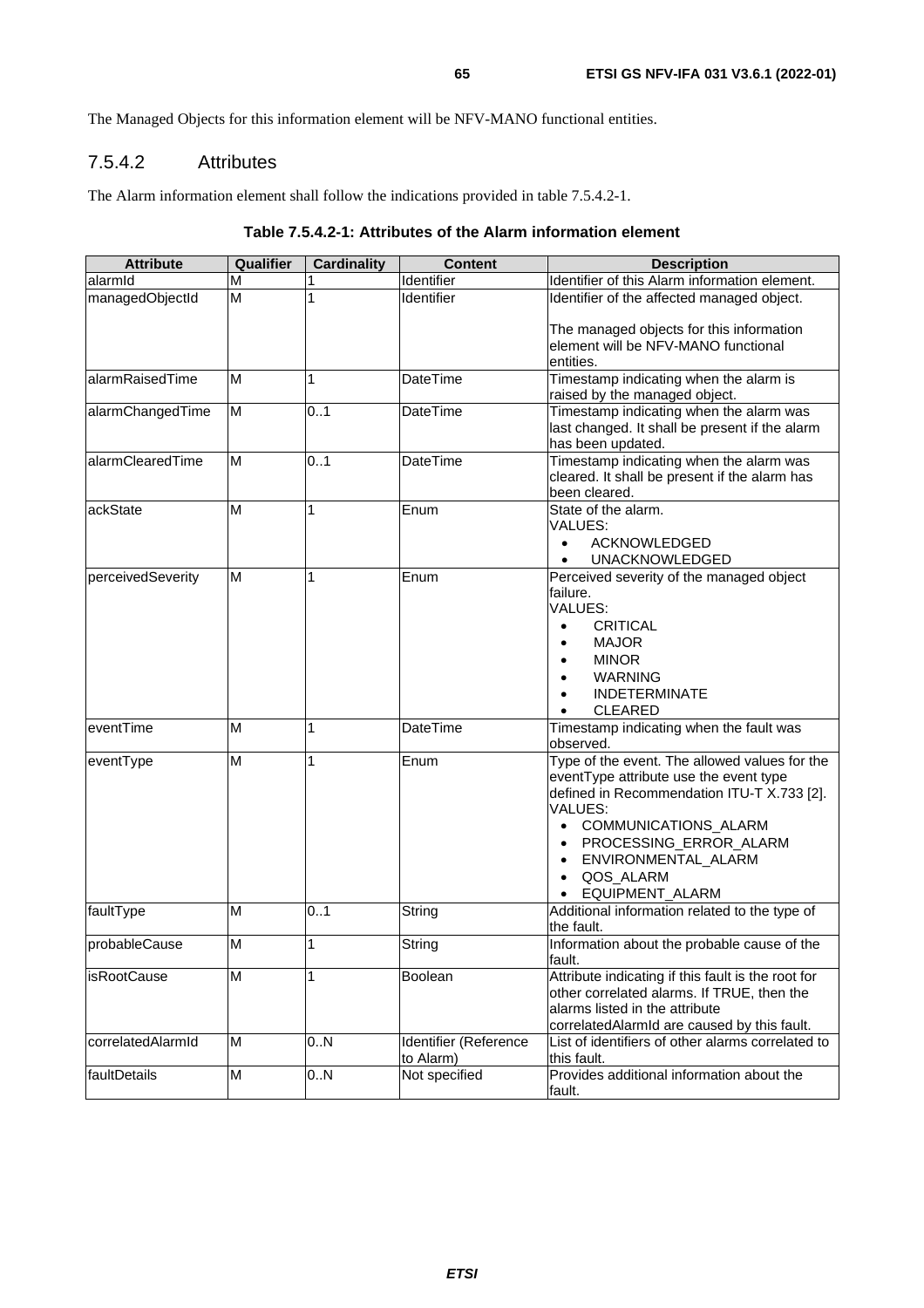# 7.5.5 AlarmListRebuiltNotification

## 7.5.5.1 Description

This notification informs the receiver that the active alarm list has been rebuilt by the NFV-MANO functional entity. Upon receipt of this notification, the receiver needs to use the "Get Alarm List" operation to synchronize its view on current active alarms with that of the NFV-MANO functional entity.

The support of this notification is mandatory.

## 7.5.5.2 Trigger conditions

Active alarm list has been rebuilt by the NFV-MANO functional entity, e.g. if the NFV-MANO functional entity detects its storage holding the alarm list is corrupted.

## 7.5.5.3 Attributes

The AlarmListRebuiltNotification does not contain any attributes.

# 7.6 Information elements and notifications related to NFV-MANO log management

# 7.6.1 Introduction

This clause defines information elements and notifications related to NFV-MANO log management.

# 7.6.2 LogReportAvailabilityNotification information element

## 7.6.2.1 Description

This notification informs the receiver that the log report of the NFV-MANO functional entity is available. Delivery mechanism for the log report is not specified in present document.

The support of this notification is mandatory.

## 7.6.2.2 Trigger condition

The log report of the NFV-MANO functional entity is available.

## 7.6.2.3 Attributes

The LogReportAvailabilityNotification shall follow the indications provided in table 7.6.2.3-1.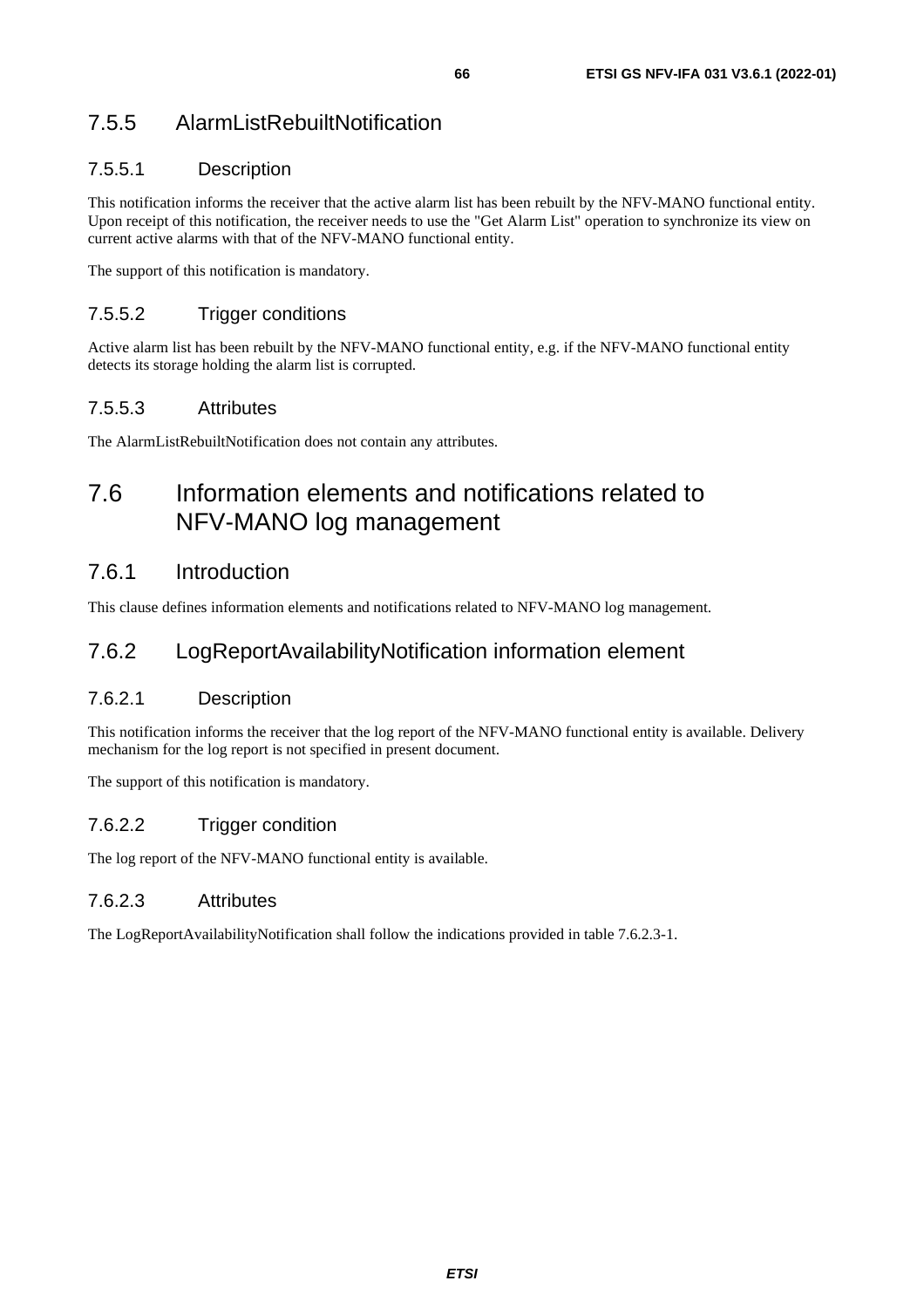| <b>Attribute</b> | Qualifier | <b>Cardinality</b> | <b>Content</b>                             | <b>Description</b>                                                                                                                                                                                                                                                                                                                                   |
|------------------|-----------|--------------------|--------------------------------------------|------------------------------------------------------------------------------------------------------------------------------------------------------------------------------------------------------------------------------------------------------------------------------------------------------------------------------------------------------|
| objectInstanceId | М         |                    | <b>Identifier</b>                          | Object instance for which the log report is<br>available.<br>The object instances for this information<br>element will be NFV-MANO functional entity<br>instances.                                                                                                                                                                                   |
| loggingJobld     | M         |                    | Identifier<br>(Reference to<br>LoggingJob) | References the logging job related to this log<br>report.                                                                                                                                                                                                                                                                                            |
| location         | M         |                    | Not specified                              | Location of the log report where it can be<br>obtained. The specific format of the location<br>depends on the delivery mechanism of the<br>log report, but it shall minimally specify: the<br>protocol over which the log report can be<br>retrieved, the address information (e.g. URI),<br>and credentials for retrieving the report. See<br>note. |
| NOTE:            |           |                    |                                            | In runtime, the credentials may be omitted in case these are provisioned out of band.                                                                                                                                                                                                                                                                |

#### **Table 7.6.2.3-1: Attributes of the LogReportAvailabilityNotification**

# 7.6.3 LoggingJob information element

### 7.6.3.1 Description

This information element provides the details of the Logging Job.

The object instances for this information element will be NFV-MANO functional entities.

## 7.6.3.2 Attributes

The attributes of the LoggingJob information element shall follow the indications provided in table 7.6.3.2-1.

| <b>Attribute</b>   | <b>Qualifier</b> | <b>Cardinality</b> | <b>Content</b>      | <b>Description</b>                                                                                                                                                                                                                                                                                                                      |
|--------------------|------------------|--------------------|---------------------|-----------------------------------------------------------------------------------------------------------------------------------------------------------------------------------------------------------------------------------------------------------------------------------------------------------------------------------------|
| loggingJobld       | M                |                    | Identifier          | Identifier of the LoggingJob.                                                                                                                                                                                                                                                                                                           |
| startTime          | M                | 0.1                | DateTime            | Specifies the time for the logging job to<br>be started.                                                                                                                                                                                                                                                                                |
| endTime            | M                | 0.1                | DateTime            | Specifies the time for the logging job to<br>be terminated.                                                                                                                                                                                                                                                                             |
| logObjectSelector  | M                | 1.N                | Not specified       | Selector to address the log object (e.g.<br>an individual interface/ operation) in<br>the NFV-MANO functional entity, or list<br>of selectors to address multiple of<br>those. The selector also allows to<br>specify the type of logs to be collected,<br>including: "message logging" and<br>"provider-specific logging".             |
| isEncrypted        | M                | 1                  | Boolean             | Specifies if the log report needs to be<br>encrypted.                                                                                                                                                                                                                                                                                   |
| loggingConfig      | M                | 0N                 | <b>KeyValuePair</b> | Specifies the configuration of the<br>logging job.                                                                                                                                                                                                                                                                                      |
| reportingCondition | M                | 0.1                | Not specified       | Defines the conditions and criteria<br>about when, as part of the requested<br>logging job, the log shall be compiled<br>and the producer report about its<br>availability. The criteria shall cover the<br>capability to:<br>report based on log size;<br>i)<br>report based on time<br>ii)<br>information (e.g. every<br>$24$ hours); |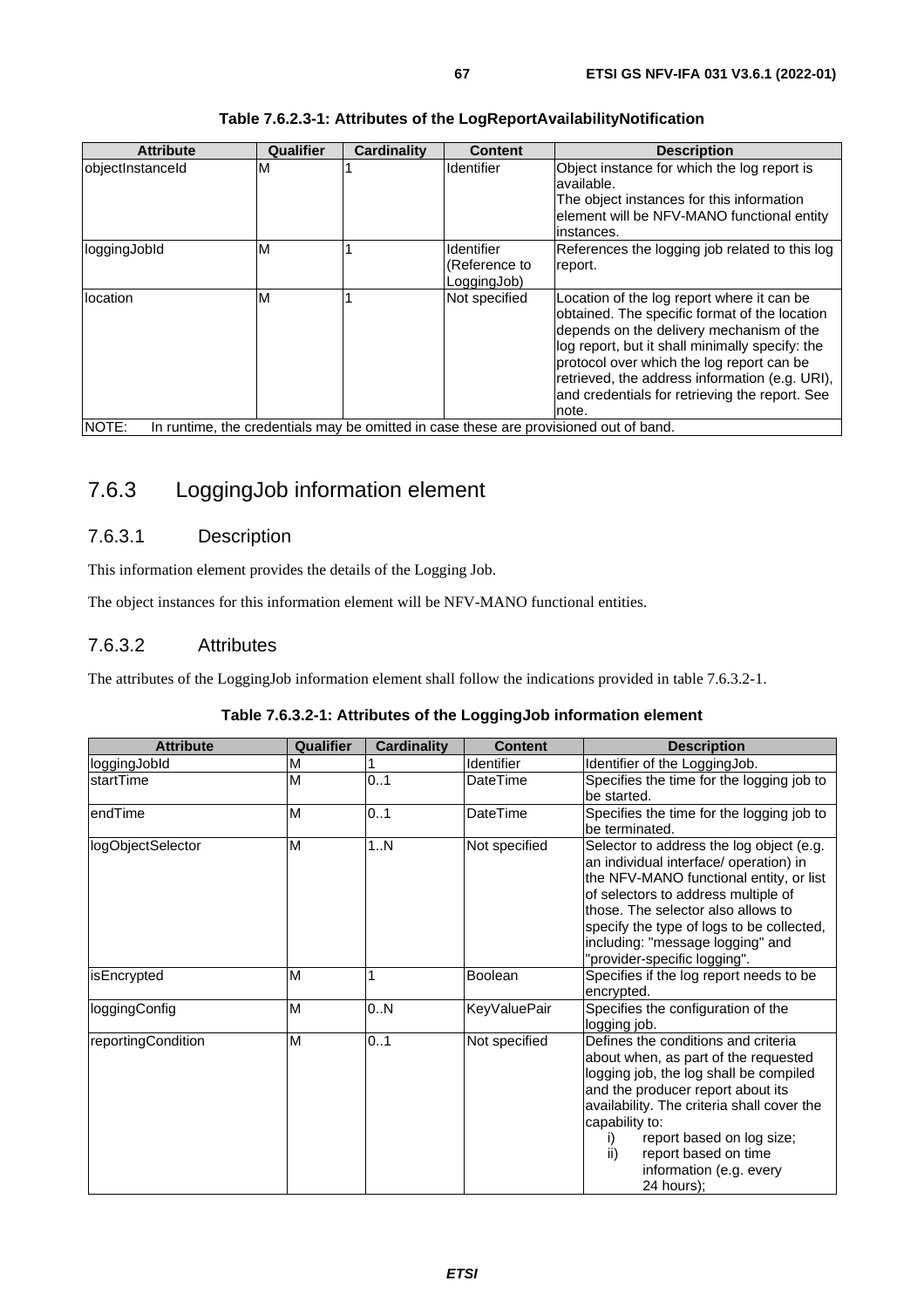| <b>Attribute</b> | Qualifier | Cardinality | <b>Content</b> | <b>Description</b>                                                                                                                                                             |
|------------------|-----------|-------------|----------------|--------------------------------------------------------------------------------------------------------------------------------------------------------------------------------|
|                  |           |             |                | iii)<br>report based on certain<br>events. Examples of events<br>are: explicit stop of the<br>logging job, a threshold<br>reached in a certain<br>performance monitoring, etc. |

8 Metrics and performance measurements

# 8.1 Introduction

The performance monitoring of the NFV-MANO functional entities is supported by the NFV-MANO Performance Management interface. The interface supports the handling of PM jobs, performance Thresholds, and the issue of notifications about the availability of the performance information. There are three types of information relevant to the performance management:

- the type of measured objects, e.g. relevant to the whole NFV-MANO functional entity, to a specific NFV-MANO service, etc.;
- the type of objects managed by the NFV-MANO functional entity and its NFV-MANO services, for which performance information can be obtained; and
- the performance measurement on a specific measured object and managed object type.

Clause 8.2 defines the measured object types for the performance measurements specified in the present document. Clause 8.3 specifies the objects managed by the NFV-MANO functional entity and its NFV-MANO services. Clause 8.4 defines generic performance measurements.

# 8.2 Measured object type definitions

# 8.2.1 ManoEntity

The measured object type "ManoEntity" is used to collect and report the performance measurements for one NFV-MANO functional entity and the resources supporting the execution of the NFV-MANO functional entity.

The objectType, when used in PM job or performance report, is equal to "ManoEntity".

The objectInstanceId, when used in PM job or performance report, corresponds to manoEntityId (see clause 7.2.3).

# 8.2.2 ManoService

The measured object type "ManoService" is used to collect and report the performance measurements for one NFV-MANO service of an NFV-MANO functional entity.

The objectType, when used in PM job or performance report, is equal to "ManoService".

The objectInstanceId, when used in PM job or performance report, corresponds to manoServiceId (see clause 7.2.10).

# 8.2.3 ManoInterfaceProducer

The measured object type "ManoInterfaceProducer" is used to collect and report the performance measurements for one interface produced by an NFV-MANO functional entity.

The objectType, when used in PM job or performance report, is equal to "ManoInterface".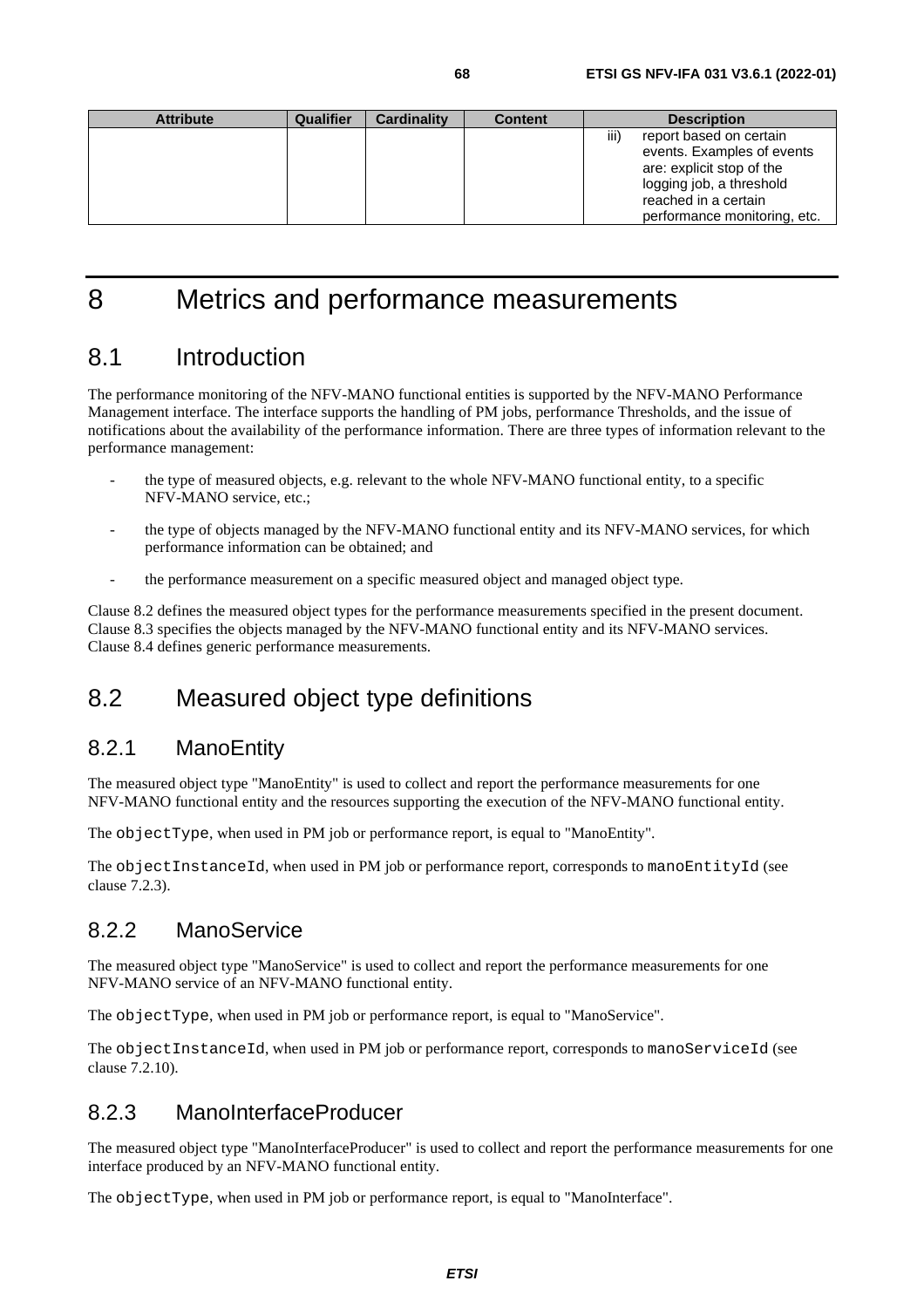The objectInstanceId, when used in PM job or performance report, corresponds to manoEntityInterfaceId (see clause 7.2.4).

## 8.2.4 ManoInterfaceConsumer

The measured object type "ManoInterfaceConsumer" is used to collect and report the performance measurements for one interface consumed by an NFV-MANO functional entity.

The objectType, when used in PM job or performance report, is equal to "ManoInterfaceConsumer".

The objectInstanceId, when used in PM job or performance report, corresponds to manoConsumerInterfaceId (see clause 7.2.12).

# 8.3 Performance object types by NFV-MANO services

## 8.3.1 Managed object types

The performance measurement definitions include the measurement group of "ManagedObject". The type of ManagedObject differs according to the NFV-MANO functional entity (either NFVO, VNFM, VIM or WIM), and the produced NFV-MANO services by the NFV-MANO functional entity. Some NFV-MANO services may not have specific managed objects.

Table 8.3.1-1 provides the types of managed objects associated to the NFV-MANO services. Only NFV-MANO services with associated managed objects relevant to performance measurements are represented in the table.

| <b>NFV-MANO</b><br>functional<br>entity | <b>NFV-MANO</b><br>service    | <b>Managed</b><br>object      | <b>ObjectName</b>     | <b>Description</b>                                                                                                                                     |
|-----------------------------------------|-------------------------------|-------------------------------|-----------------------|--------------------------------------------------------------------------------------------------------------------------------------------------------|
| <b>NFVO</b>                             | NS lifecycle<br>management    | NS instance                   | NsInstanceMo          | The NS instance is managed via the NS<br>Lifecycle Management interface.                                                                               |
|                                         |                               | <b>VNF</b> instance           | VnflnstanceMo         | The VNF instance that is managed via the<br>NS Lifecycle Management interface when<br>the VNF instance is part of an NS instance.                      |
|                                         |                               | <b>PNF</b> instance           | PnflnstanceMo         | The PNF instance that is managed via the<br>NS Lifecycle Management interface when<br>the PNF instance is part of an NS instance.                      |
|                                         |                               | VL instance                   | VirtualLinkInstanceMo | The VL instance of an NS instance that is<br>managed via the NS Lifecycle Management<br>interface.                                                     |
|                                         |                               | <b>VNF</b> snapshot           | VnfSnapshotMo         | The VNF snapshot that is managed via the<br>NS Lifecycle Management interface.                                                                         |
|                                         |                               | <b>NS LCM</b><br>Subscription | NsLcmSubMo            | The subscription for notifications related to<br>NS lifecycle changes managed via the NS<br>Lifecycle Management interface.                            |
|                                         | NS performance<br>management  | PM job                        | <b>NsPmJobMo</b>      | The PM job is associated to an NS instance<br>and is managed via the NS Performance<br>Management interface.                                           |
|                                         |                               | PM threshold                  | NsPmThresholdMo       | The PM threshold is associated to an NS<br>instance and is managed via the NS<br>Performance Management interface.                                     |
|                                         |                               | <b>PM</b><br>Subscription     | <b>NsPmSubMo</b>      | The subscription for notifications related to<br>NS performance monitoring managed via<br>the NS Performance Management<br>interface.                  |
|                                         | <b>NS</b> fault<br>management | Alarm                         | NsAlarmMo             | The Alarm encapsulates information about<br>an alarm associated to an NS instance and<br>it can be retrieved via the NS Fault<br>Management interface. |
|                                         |                               | <b>FM</b><br>Subscription     | <b>NsFmSubMo</b>      | The subscription for notifications related to<br>NS fault monitoring managed via the NS<br>Fault Management interface.                                 |

**Table 8.3.1-1: Managed object types**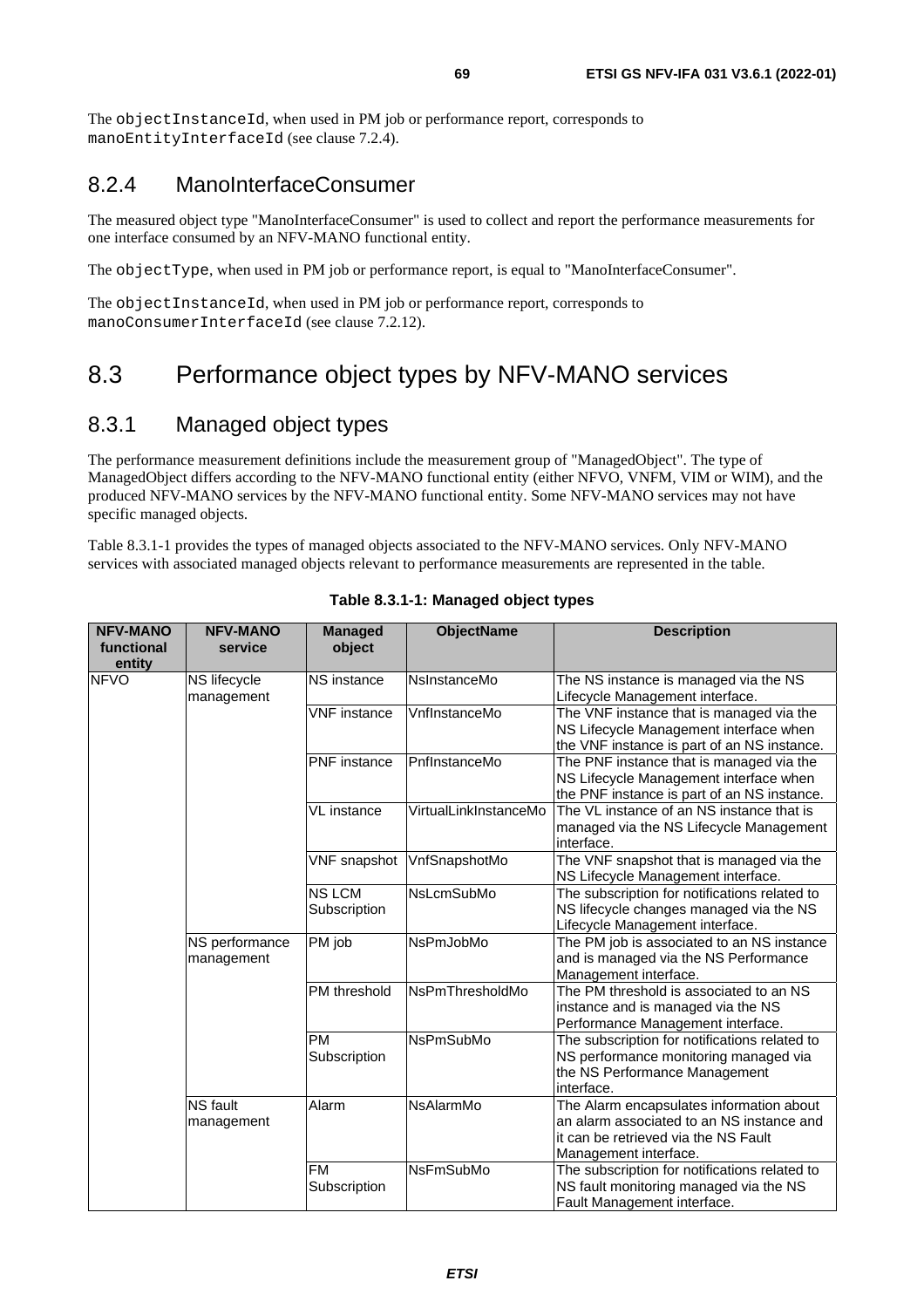| <b>NFV-MANO</b><br>functional<br>entity | <b>NFV-MANO</b><br>service                   | <b>Managed</b><br>object                                    | <b>ObjectName</b>           | <b>Description</b>                                                                                                                                                                      |
|-----------------------------------------|----------------------------------------------|-------------------------------------------------------------|-----------------------------|-----------------------------------------------------------------------------------------------------------------------------------------------------------------------------------------|
|                                         | <b>NSD</b><br>management                     | <b>NSD</b>                                                  | <b>NsdMo</b>                | The NSD is onboarded and managed via<br>the NSD Management interface.                                                                                                                   |
|                                         |                                              | <b>PNFD</b>                                                 | PnfdMo                      | The PNFD is onboarded and managed via<br>the NSD Management interface.                                                                                                                  |
|                                         |                                              | NSD mgmt.<br>Subscription                                   | NsdSubMo                    | The subscription for notifications related to<br>NSD on-boarding and/or changes which is<br>managed via the NSD Management<br>interface.                                                |
|                                         | VNF package<br>management                    | <b>VNF Package</b>                                          | VnfPackageMo                | The VNF Package is onboarded and<br>managed via the VNF Package<br>Management interface.                                                                                                |
|                                         |                                              | <b>VNF Package</b><br>mgmt.<br>Subscription                 | VnfPackageSubMo             | The subscription for notifications related on-<br>boarding and/or changes of VNF Package<br>management managed via the VNF<br>Package Management interface.                             |
|                                         | <b>VNF</b> snapshot<br>package<br>management | VNF<br>Snapshot<br>Package                                  | VnfSnapshotPackage<br>Mo    | The VNF Snapshot Package is created,<br>onboarded and managed via the VNF<br>Snapshot Package Management interface.                                                                     |
|                                         |                                              | <b>VNF</b><br>Snapshot<br>Package<br>mgmt.<br>Subscription  | VnfSnapshotPackage<br>SubMo | The subscription for notifications related on-<br>boarding and/or changes of VNF Snapshot<br>Package management managed via the<br><b>VNF Snapshot Package Management</b><br>interface. |
|                                         | <b>VNF LCM</b><br>granting                   | Grant                                                       | GrantMo                     | The Grant is handled via the VNF LCM<br>Granting interface.                                                                                                                             |
|                                         | NS LC operation<br>granting                  | <b>NS Grant</b>                                             | <b>NsGrantMo</b>            | The NS Grant is handled via the NS<br>Lifecycle Operation Granting interface.                                                                                                           |
|                                         | NS instance<br>usage notification            | <b>NS</b> instance<br>usage<br>notification<br>subscription | <b>NsiunSubMo</b>           | The subscription for notifications related to<br>NS instance usage managed via the NS<br>Instance Usage Notification interface.                                                         |
|                                         | Policy<br>management                         | Individual<br>Policy                                        | PolicyMo                    | The policy is managed via the Policy<br>Management interface.                                                                                                                           |
|                                         |                                              | Policy mgmt.<br>Subscription                                | PolicySubMo                 | The subscription for notifications related to<br>management of policies via the Policy<br>Management interface.                                                                         |
|                                         | <b>NFVI capacity</b><br>information          | <b>NFVI</b><br>Capacity<br>threshold                        | NfviCiThresholdMo           | The NFVI Capacity threshold is managed<br>via the NFVI Capacity Information interface.                                                                                                  |
|                                         |                                              | NFVI capacity<br>information<br>subscription                | NfviCiSubMo                 | The subscription for notifications related to<br>NFVI capacity information changes.                                                                                                     |
| <b>VNFM</b>                             | <b>VNF</b> lifecycle<br>management           | VNF instance                                                | VnflnstanceMo               | The VNF instance is managed via the VNF<br>Lifecycle Management interface.                                                                                                              |
|                                         |                                              | <b>VNF</b> snapshot                                         | VnfSnapshotMo               | The VNF snapshot is managed via the VNF<br>Lifecycle Management interface.                                                                                                              |
|                                         |                                              | <b>VNF LCM</b><br>Subscription                              | VnfLcmSubMo                 | The subscription for notifications related to<br>VNF lifecycle changes managed via the<br>VNF Lifecycle Management interface.                                                           |
|                                         | <b>VNF</b><br>performance<br>management      | PM job                                                      | VnfPmJobMo                  | The PM job is associated to a VNF instance<br>and is managed via the VNF Performance<br>Management interface.                                                                           |
|                                         |                                              | PM threshold                                                | VnfPmThresholdMo            | The PM threshold is associated to a VNF<br>instance and is managed via the VNF<br>Performance Management interface.                                                                     |
|                                         |                                              | PM.<br>Subscription                                         | VnfPmSubMo                  | The subscription for notifications related to<br>VNF performance monitoring managed via<br>the VNF Performance Management<br>interface.                                                 |
|                                         | <b>VNF</b> fault<br>management               | Alarm                                                       | <b>VnfAlarmMo</b>           | The Alarm encapsulates information about<br>an alarm associated to a VNF instance and<br>it can be retrieved via the VNF fault<br>management interface.                                 |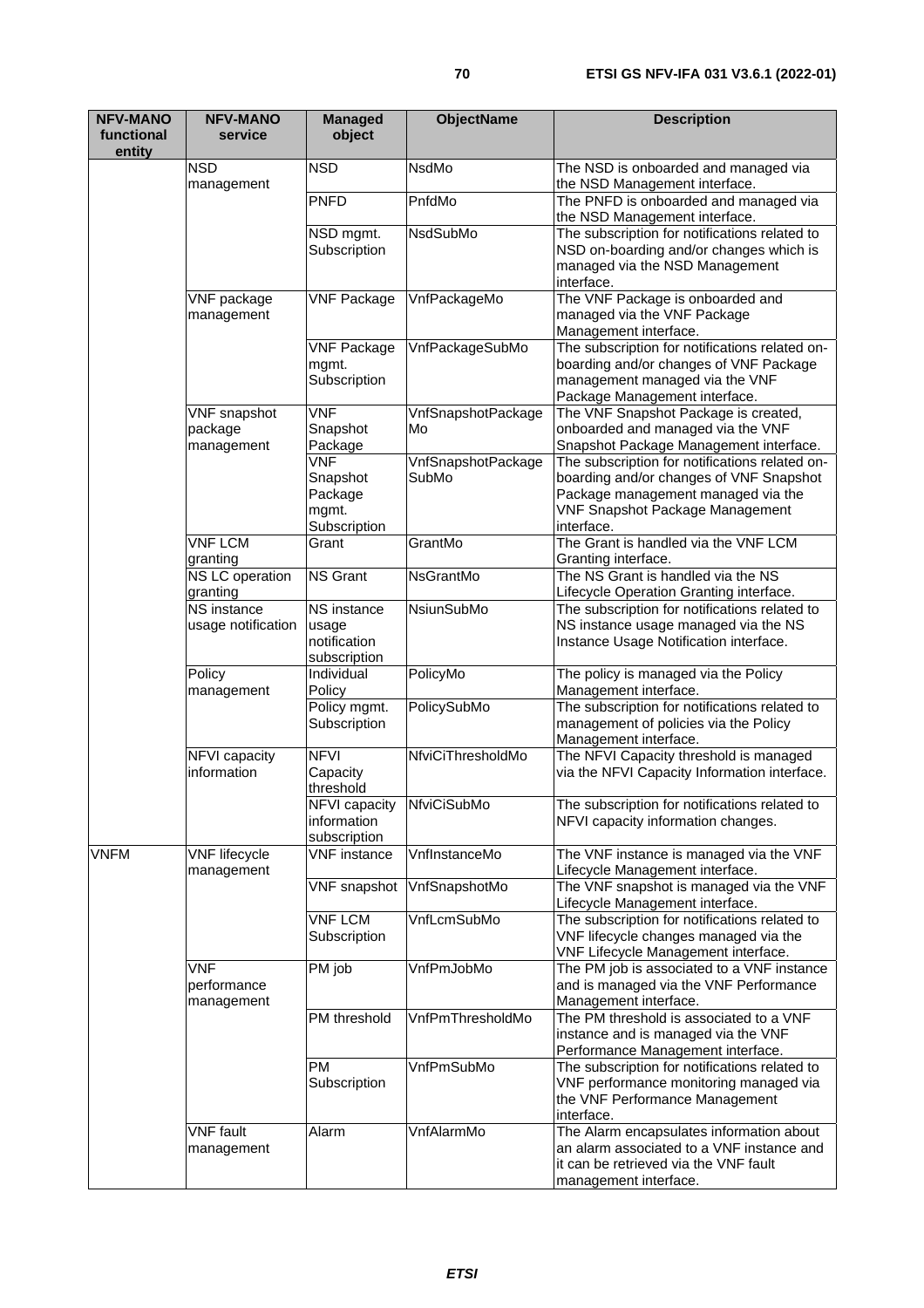| <b>NFV-MANO</b><br>functional<br>entity | <b>NFV-MANO</b><br>service                                          | <b>Managed</b><br>object                         | <b>ObjectName</b> | <b>Description</b>                                                                                                                                                              |
|-----------------------------------------|---------------------------------------------------------------------|--------------------------------------------------|-------------------|---------------------------------------------------------------------------------------------------------------------------------------------------------------------------------|
|                                         |                                                                     | <b>FM</b><br>Subscription                        | VnfFmSubMo        | The subscription for notifications related to<br>VNF fault monitoring managed via the VNF<br>Fault Management interface.                                                        |
|                                         | Policy<br>management                                                | Individual<br>Policy                             | PolicyMo          | The policy is managed via the Policy<br>Management interface.                                                                                                                   |
|                                         |                                                                     | Policy mgmt.<br>Subscription                     | PolicySubMo       | The subscription for notifications related to<br>management of policies via the Policy<br>Management interface.                                                                 |
| <b>VIM</b>                              | Virtualised<br>Compute<br>Resource<br>management                    | Virtualised<br>Container                         | VcMo              | The Virtualised Container is managed via<br>the Virtualised Compute Resource<br>Management interface.                                                                           |
|                                         | Virtualised<br>Compute<br>Resource<br>Change<br>notification        | Virtualised<br>Compute<br>change<br>Subscription | VcChangeSubMo     | The subscription for notifications related to<br>virtualised compute resources changes<br>managed via the Virtualised Compute<br>Resources Change Notification interface.       |
|                                         | Virtualised<br>Compute Flavour<br>management                        | Virtualised<br>Compute<br>Flavour                | VcFlavourMo       | The Virtualised Compute Flavour is<br>managed via the Virtualised Compute<br>Flavour Management interface.                                                                      |
|                                         | Software Image<br>management                                        | Software<br>image                                | SwlmageMo         | The software image is managed via the<br>Software Image Management interface.                                                                                                   |
|                                         | Virtualised<br>Network<br>Resource                                  | Virtual<br>Network                               | VnMo              | The Virtual Network is managed via the<br>Virtualised Network Resource Management<br>interface.                                                                                 |
|                                         | management                                                          | Network<br>Subnet                                | <b>NetSubMo</b>   | The Network Subnet is managed via the<br>Virtualised Network Resource Management<br>interface.                                                                                  |
|                                         |                                                                     | Virtual<br>Network Port                          | VnPortMo          | The Virtual Network Ports are managed via<br>the Virtualised Network Resource<br>Management interface.                                                                          |
|                                         | Virtualised<br><b>Network</b><br>Resource<br>Change<br>notification | Virtualised<br>Network<br>change<br>Subscription | VnChangeSubMo     | The subscription for notifications related to<br>virtualised network resources changes<br>managed via the Virtualised Network<br>Resources Change Notification interface.       |
|                                         | <b>Network Forward</b><br>Path<br>Management                        | <b>NFP</b>                                       | NfpMo             | The NFP is managed via the Network<br>Forwarding Path Management interface.                                                                                                     |
|                                         | Virtualised<br>Storage<br>Resource<br>management                    | Virtual<br>Storage                               | VsMo              | The Virtual Storage is managed via the<br>Virtualised Storage Resource Management<br>interface.                                                                                 |
|                                         | Virtualised<br>Storage<br>Resource<br>Change<br>notification        | Virtualised<br>Storage<br>change<br>Subscription | VsChangeSubMo     | The subscription for notifications related to<br>virtualised storage resources changes<br>managed via the Virtualised Storage<br>Resources Change Notification interface.       |
|                                         | Virtualised<br>Resource<br>Performance<br>management                | PM job                                           | VrPmJobMo         | The PM job is associated to a virtualised<br>resource and is managed via the<br><b>Virtualised Resource Performance</b><br>Management interface.                                |
|                                         |                                                                     | PM threshold                                     | VrPmThresholdMo   | The PM threshold is associated to a<br>virtualised resource and is managed via the<br><b>Virtualised Resource Performance</b><br>Management interface.                          |
|                                         |                                                                     | <b>PM</b><br>Subscription                        | VrPmSubMo         | The subscription for notifications related to<br>VR performance monitoring managed via<br>the Virtualised Resource Performance<br>Management interface.                         |
|                                         | Virtualised<br><b>Resource Fault</b><br>management                  | Alarm                                            | VrAlarmMo         | The Alarm encapsulates information about<br>an alarm associate to a virtualised resource<br>and it can be retrieved via the Virtualised<br>Resource Fault Management interface. |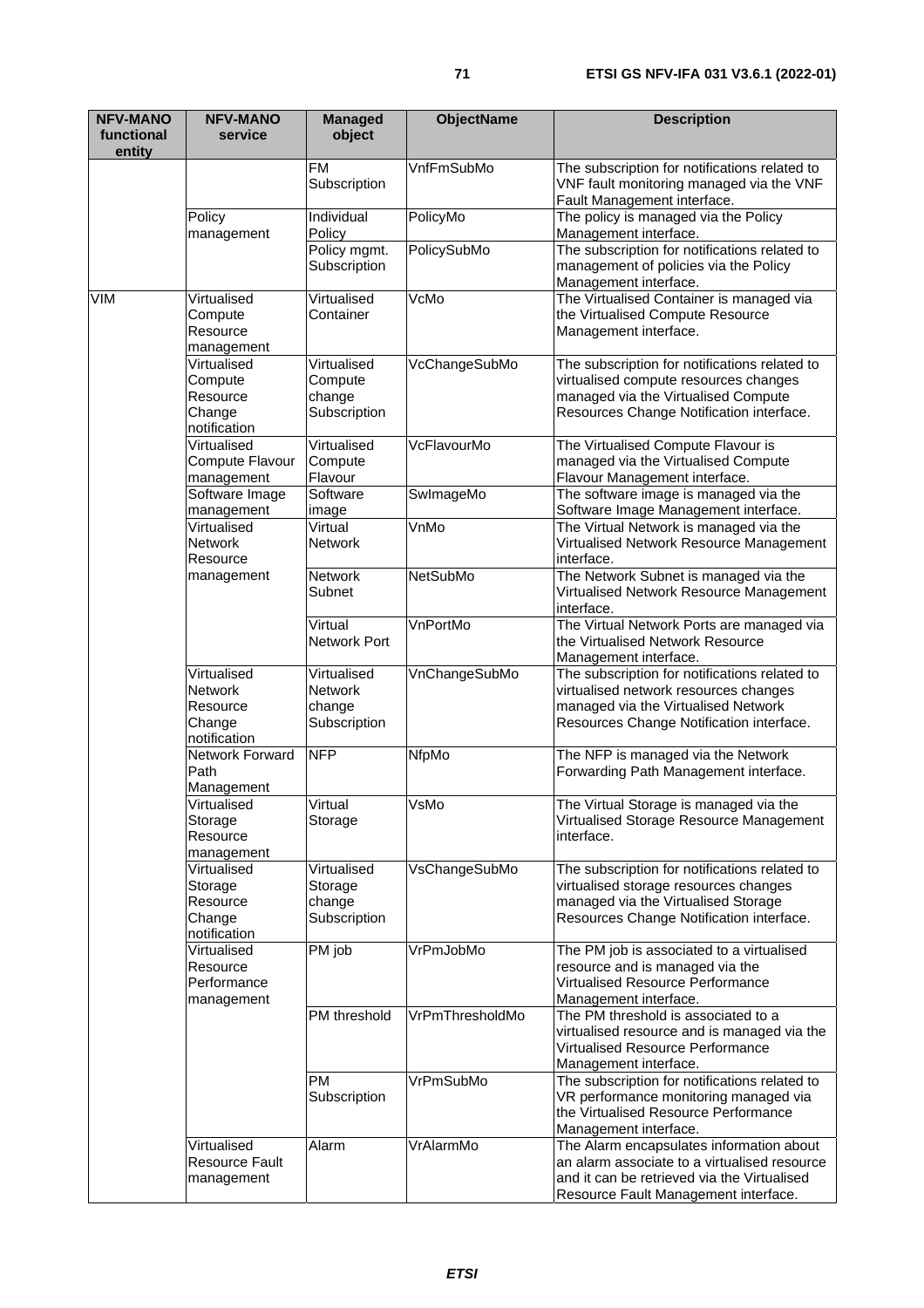| <b>NFV-MANO</b><br>functional<br>entity                 | <b>NFV-MANO</b><br>service                                               | <b>Managed</b><br>object                                 | <b>ObjectName</b>       | <b>Description</b>                                                                                                                                                               |
|---------------------------------------------------------|--------------------------------------------------------------------------|----------------------------------------------------------|-------------------------|----------------------------------------------------------------------------------------------------------------------------------------------------------------------------------|
|                                                         |                                                                          | <b>FM</b><br>Subscription                                | VrFmSubMo               | The subscription for notifications related to<br>VR fault monitoring managed via the<br>Virtualised Resource Fault Management<br>interface.                                      |
|                                                         | Virtualised<br>Compute<br>Resources<br>Reservation<br>management         | Reserved<br>Compute Pool                                 | RsvComputePoolMo        | The reserved Compute Pool is managed<br>via the Virtualised Compute Resources<br>Reservation Management interface.                                                               |
|                                                         |                                                                          | Reserved<br>Virtualisation<br>Container                  | <b>RsvVcMo</b>          | The reserved Virtualisation Container is<br>managed via the Virtualised Compute<br><b>Resources Reservation Management</b><br>interface.                                         |
|                                                         | Virtualised<br><b>Network</b><br>Resources                               | Reserved<br>Virtual<br><b>Network</b>                    | RsvVnMo                 | The reserved Virtual Network is managed<br>via the Virtualised Network Resources<br>Reservation Management interface.                                                            |
|                                                         | Reservation<br>management                                                | Reserved<br>Virtual<br>Network Port                      | <b>RsvVnPortMo</b>      | The reserved Virtual Network Port is<br>managed via the Virtualised Network<br><b>Resources Reservation Management</b><br>interface.                                             |
|                                                         | Virtualised<br>Storage<br><b>Resources</b>                               | Reserved<br>Virtual<br>Storage                           | <b>RsvVsMo</b>          | The reserved Virtual Storage is managed<br>via the Virtualised Storage Resources<br>Reservation Management interface.                                                            |
|                                                         | Reservation<br>management                                                | Reserved<br>Storage Pool                                 | <b>RsvStoragePoolMo</b> | The reserved Virtual Storage Pool is<br>managed via the Virtualised Storage<br>Resources Reservation Management<br>interface.                                                    |
|                                                         | Virtualised<br><b>Resources</b><br>Reservation<br>Change<br>notification | VR.<br>reservation<br>change<br>Subscription             | RsvVrChangeSubMo        | The subscription for notifications related to<br>virtualised resource reservation changes<br>managed via the Virtualised Resources<br>Reservation Change Notification interface. |
|                                                         | Virtualised<br>Compute<br><b>Resource Quota</b><br>management            | Virtual<br>Compute<br>Quota                              | VcQuotaMo               | The Virtual Compute Quota is managed via<br>the Virtualised Compute Resources Quota<br>Management Interface.                                                                     |
| Virtualised<br><b>Network</b><br>Virtualised<br>Storage | Resource Quota<br>management                                             | Virtual<br><b>Network</b><br>Quota                       | VnQuotaMo               | The Virtual Network Quota is managed via<br>the Virtualised Network Resources Quota<br>Management Interface.                                                                     |
|                                                         | Resource Quota<br>management                                             | Virtual<br>Storage<br>Quota                              | VsQuotaMo               | The Virtual Storage Quota is managed via<br>the Virtualised Storage Resources Quota<br>Management Interface.                                                                     |
|                                                         | Compute Host<br>Reservation<br>management                                | Reserved<br>Compute<br>Host                              | <b>RsvComputeHostMo</b> | The reserved Compute Host is managed<br>via the Compute Host Reservation<br>Management Interface                                                                                 |
|                                                         | Compute Host<br>Capacity<br>management                                   | Compute<br><b>Host Capacity</b><br>mgmt.<br>Subscription | ComputeHostCamSu<br>bMo | The subscription for notifications related to<br>changes in compute host capacity via the<br>Compute Host Capacity Management<br>interface.                                      |
|                                                         | Policy<br>management                                                     | Individual<br>Policy                                     | PolicyMo                | The policy is managed via the Policy<br>Management interface.                                                                                                                    |
|                                                         |                                                                          | Policy mgmt.<br>Subscription                             | PolicySubMo             | The subscription for notifications related to<br>management of policies via the Policy<br>Management interface.                                                                  |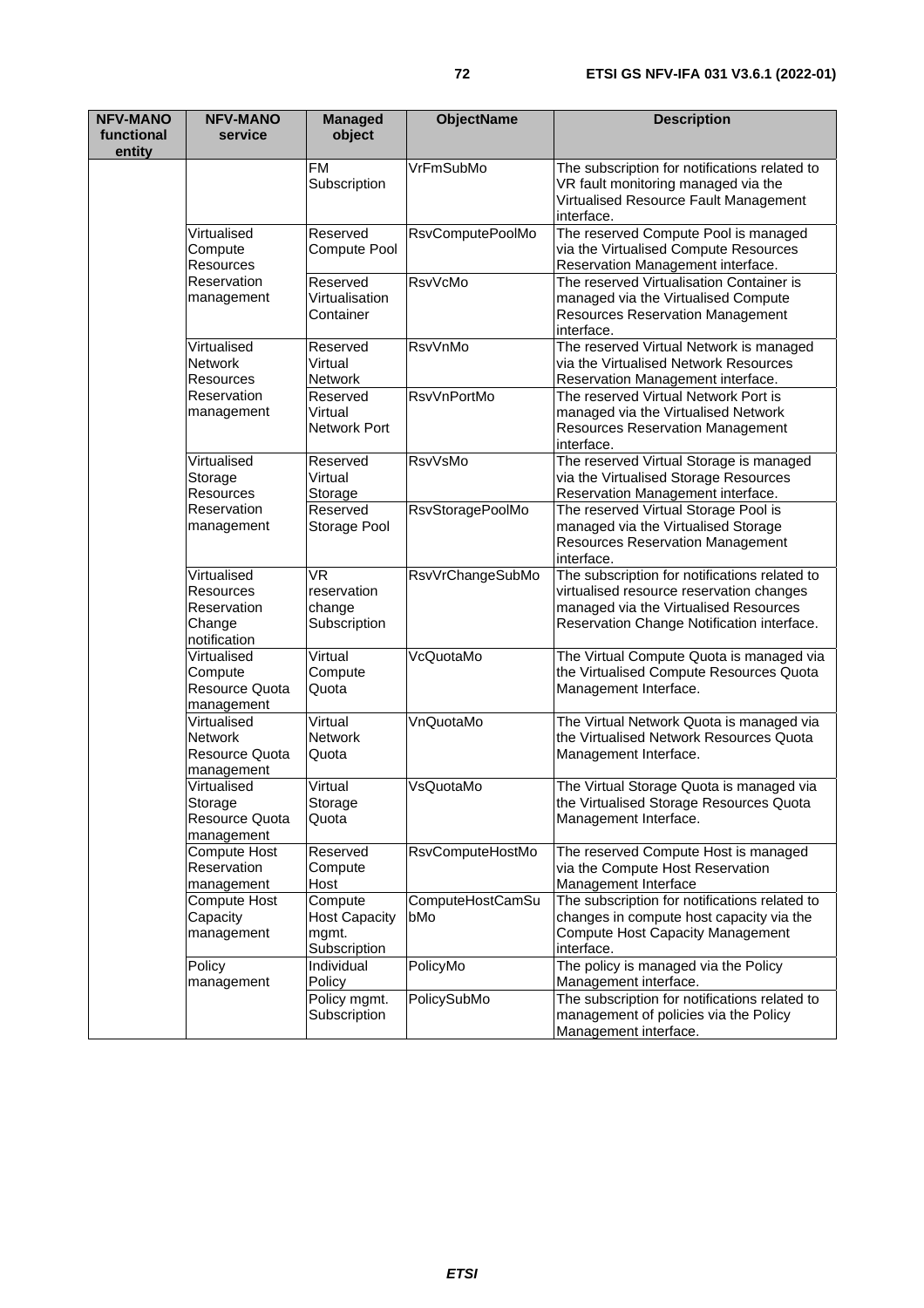| <b>NFV-MANO</b><br>functional<br>entity | <b>NFV-MANO</b><br>service          | <b>Managed</b><br>object                   | <b>ObjectName</b>       | <b>Description</b>                                                                                                                                      |
|-----------------------------------------|-------------------------------------|--------------------------------------------|-------------------------|---------------------------------------------------------------------------------------------------------------------------------------------------------|
| <b>WIM</b>                              | <b>MSCS</b><br>management           | <b>MSCS</b>                                | MscsMo                  | The MSCS is managed via the MSCS<br>Management Interface.                                                                                               |
|                                         |                                     | <b>MSCS</b><br>Reservation                 | <b>RsvMscsMo</b>        | The Reserved MSCS is managed via the<br>MSCS Management interface.                                                                                      |
|                                         |                                     | <b>MSCS</b><br>management<br>subscriptions | MscsSubMo               | The subscription for notifications related to<br>MSCS and MSCS Reservation changes<br>managed via the MSCS Management<br>interface.                     |
|                                         | (MSCS) Capacity<br>management       | <b>Network</b><br>Capacity<br>Threshold    | MscsCapThresholdM<br>l0 | The Network Capacity threshold is<br>associated to a Network, Topology, Node<br>or Link, and is managed via the (MSCS)<br>Capacity Management interface |
|                                         |                                     | Capacity<br>management<br>subscriptions    | MscsCapSubMo            | The subscription for notifications related to<br>capacity management managed via the<br>(MSCS) Capacity Management interface.                           |
|                                         | (MSCS)<br>Performance<br>management | PM job                                     | MscsPmJobMo             | The PM job is associated to an MSCS or an<br>MSNC and is managed via the (MSCS)<br>Performance Management interface.                                    |
|                                         |                                     | PM threshold                               | MscsPmThresholdMo       | The PM threshold is associated to an<br>MSCS or an MSNC and is managed via the<br>(MSCS) Performance Management<br>interface.                           |
|                                         |                                     | <b>PM</b><br>Subscription                  | <b>MscsPmSubMo</b>      | The subscription for notifications related to<br>MSCS or MSNC performance monitoring<br>managed via the (MSCS) Performance<br>Management interface.     |
|                                         | (MSCS) Fault<br>management          | Alarm                                      | <b>MscsAlarmMo</b>      | The Alarm encapsulates information about<br>an alarm associated to an MSCS and it can<br>be retrieved via the (MSCS) Fault<br>Management interface.     |
|                                         |                                     | <b>FM</b><br>Subscription                  | <b>MscsFmSubMo</b>      | The subscription for notifications related to<br>MSCS fault monitoring managed via the<br>(MSCS) Fault Management interface.                            |

# 8.3.2 Workflow types

The performance measurement definitions include the measurement group of "Workflow". The type of Workflow differs according to the NFV-MANO functional entity (either NFVO, VNFM or VIM), and the produced NFV-MANO services by the NFV-MANO functional entity.

Table 8.3.2-1 provides the types of workflows associated to the NFV-MANO services. Only NFV-MANO services with associated workflows relevant to performance measurements are represented in the table.

|  |  | Table 8.3.2-1: Workflow types |  |
|--|--|-------------------------------|--|
|--|--|-------------------------------|--|

| <b>NFV-MANO</b><br>functional<br>entity | <b>NFV-MANO</b><br>service | <b>Workflow</b> | <b>WorkflowName</b> | <b>Description</b>                       |
|-----------------------------------------|----------------------------|-----------------|---------------------|------------------------------------------|
| <b>NFVO</b>                             | <b>NS</b> lifecycle        | <b>NS LCM</b>   | <b>NsLcmWf</b>      | The NS LCM workflow that is executed to  |
|                                         | management                 |                 |                     | handle a specific NS LCM task.           |
| <b>VNFM</b>                             | <b>VNF</b> lifecycle       | <b>VNF LCM</b>  | VnfLcmWf            | The VNF LCM workflow that is executed to |
|                                         | management                 |                 |                     | handle a specific VNF LCM task.          |

# 8.4 Generic performance measurements

# 8.4.1 Introduction

Clause 8.4 specifies the set of performance measurements generic to any kind of NFV-MANO functional entity.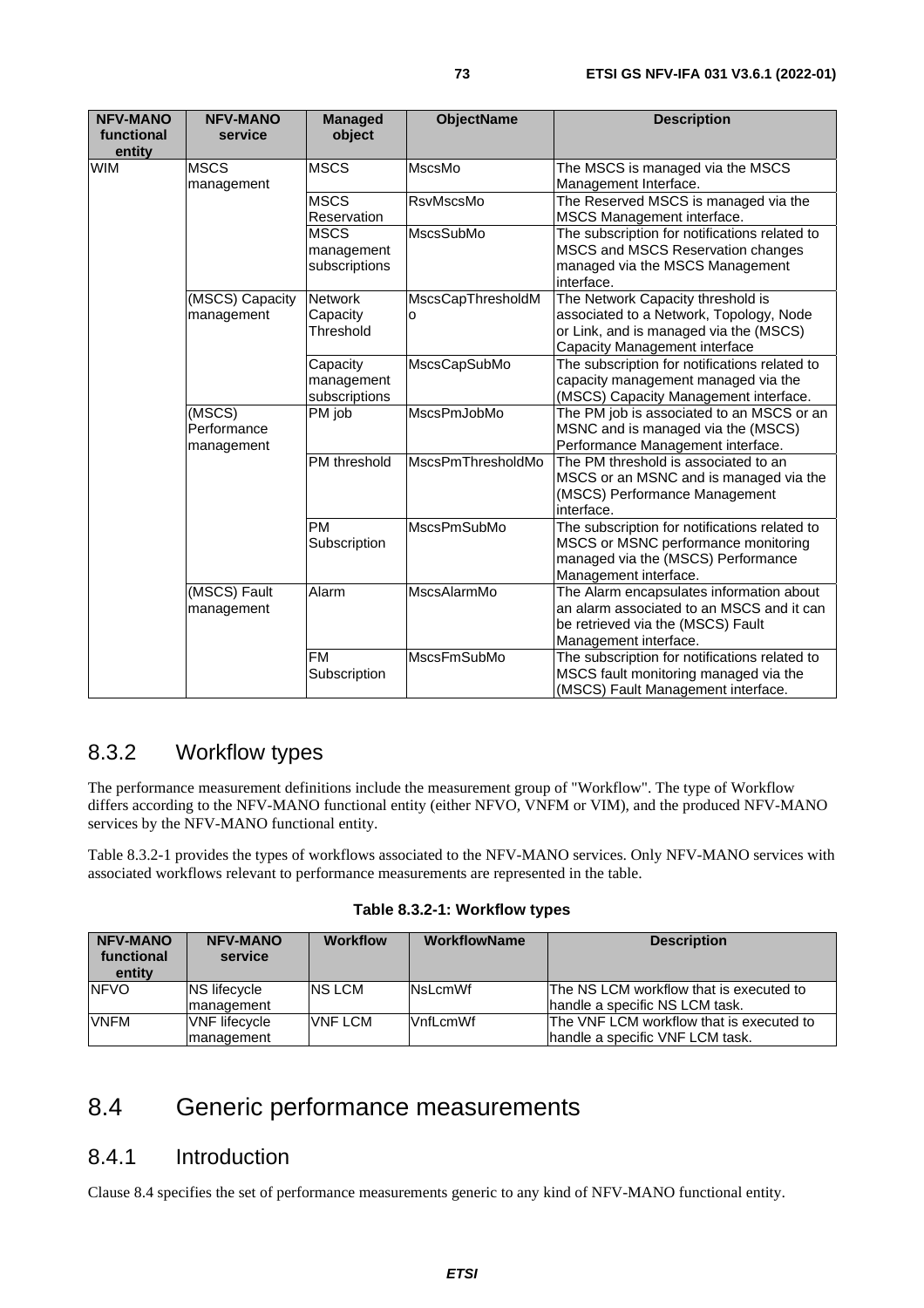In spite of being the set of measurements related to NFV-MANO service defined in a generic way, specific measurement names related to a concrete NFV-MANO service are applied following the definition of the measured object types (see clause 8.2) and the performance object types by the NFV-MANO service (see clause 8.3). The "description" and "measurement name" fields in the specified performance measurements indicate the cases where differentiating the type of managed object is applicable.

# 8.4.2 NFV-MANO functional entity resource measurements

## 8.4.2.1 Mean CPU utilization

- a) **Description:** This measurement provides the mean CPU utilization of the resources supporting the execution of the NFV-MANO functional entity.
- b) **Collection Method:** SC.
- c) **Trigger:** The NFV-MANO functional entity takes the arithmetic mean of the CPU utilization metrics collected in the collection period.
- d) **Measurement Unit:** Each measurement is a real value (Unit: %).
- e) **Measurement Group:** ComputeResource.
- f) **Measured Object Type:** ManoEntity.
- g) **Measurement Name:** CpuUtilizationMean.
- h) **Measurement Context:**
	- *MeasurementInterval:* the duration of the observation by the measurement system to assess the metric.
	- *TickInterval:* the period of timed interrupts the processor's execution context can be recorded.
	- *ExecutionContext:* the set of processor states, including: user (us), system (sy), idle (id), and wait (wa); and processes states, including: in run queue (r), blocked (b), swapped (w). See Linux® man pages [\[i.11](#page-11-0)] for more information about the relevant execution context fields.

### 8.4.2.2 Peak CPU utilization

- a) **Description:** This measurement provides the peak CPU utilization of the resources supporting the execution of the NFV-MANO functional entity.
- b) **Collection Method:** SC.
- c) **Trigger:** The NFV-MANO functional entity selects the maximum metric among the CPU utilization metrics collected in the collection period.
- d) **Measurement Unit:** Each measurement is a real value (Unit: %).
- e) **Measurement Group:** ComputeResource.
- f) **Measured Object Type:** ManoEntity.
- g) **Measurement Name:** CpuUtilizationPeak.
- h) **Measurement Context:**
	- *MeasurementInterval:* the duration of the observation by the measurement system to assess the metric.
	- *TickInterval:* the period of timed interrupts the processor's execution context can be recorded.
	- *ExecutionContext:* the set of processor states, including: user (us), system (sy), idle (id), and wait (wa); and processes states, including: in run queue (r), blocked (b), swapped (w). See Linux<sup>®</sup> man pages [\[i.11](#page-11-0)] for more information about the relevant execution context fields.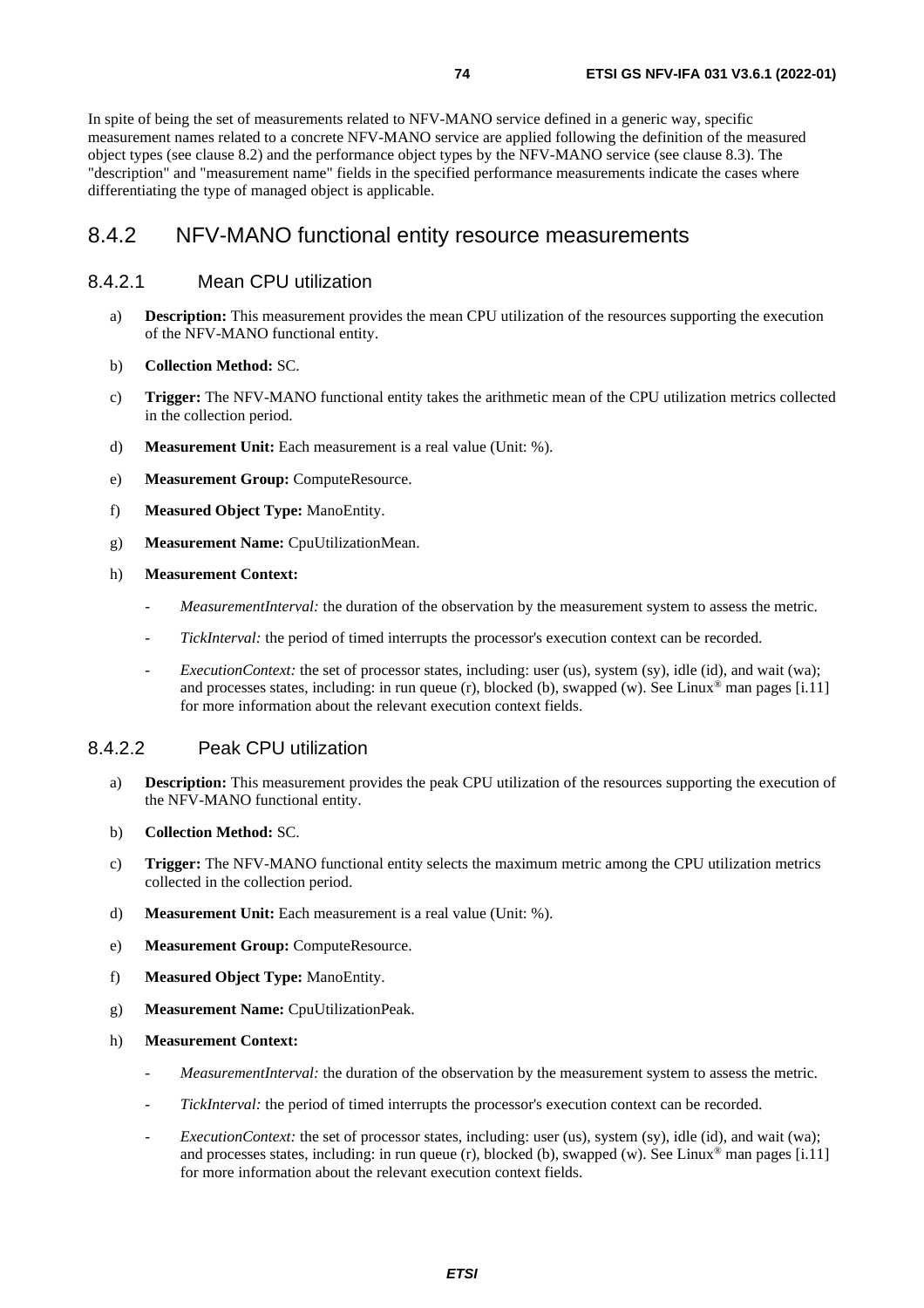### 8.4.2.3 Mean memory utilization

- a) **Description:** This measurement provides the mean memory utilization of the resources supporting the execution of the NFV-MANO functional entity.
- b) **Collection Method:** SC.
- c) **Trigger:** The NFV-MANO functional entity takes the arithmetic mean of the memory utilization metrics collected in the collection period.
- d) **Measurement Unit:** Each measurement is a real value (Unit: %).
- e) **Measurement Group:** ComputeResource.
- f) **Measured Object Type:** ManoEntity.
- g) **Measurement Name:** MemoryUtilizationMean.
- h) **Measurement Context:**
	- *MeasurementInterval:* the duration of the observation by the measurement system to assess the metric.
	- SystemRAM: the system RAM of the measured memory resources.
	- *SystemSwapSpace:* the system SWAP space of the measured memory resources.

## 8.4.2.4 Peak memory utilization

- a) **Description:** This measurement provides the peak memory utilization of the resources supporting the execution of the NFV-MANO functional entity.
- b) **Collection Method:** SC.
- c) **Trigger:** The NFV-MANO functional entity selects the maximum metric among the memory utilization metrics collected in the collection period.
- d) **Measurement Unit:** Each measurement is a real value (Unit: %).
- e) **Measurement Group:** ComputeResource.
- f) **Measured Object Type:** ManoEntity.
- g) **Measurement Name:** MemoryUtilizationPeak.
- h) **Measurement Context:**
	- *MeasurementInterval:* the duration of the observation by the measurement system to assess the metric.
	- SystemRAM: the system RAM of the measured memory resources.
	- *SystemSwapSpace:* the system SWAP space of the measured memory resources.

## 8.4.2.5 Mean storage utilization

- a) **Description:** This measurement provides the mean storage (disk) utilization of the resources supporting the execution of the NFV-MANO functional entity.
- b) **Collection Method:** SC.
- c) **Trigger:** The NFV-MANO functional entity takes the arithmetic mean of the storage (disk) utilization metrics collected in the collection period.
- d) **Measurement Unit:** Each measurement is a real value (Unit: %).
- e) **Measurement Group:** StorageResource.
- f) **Measured Object Type:** ManoEntity.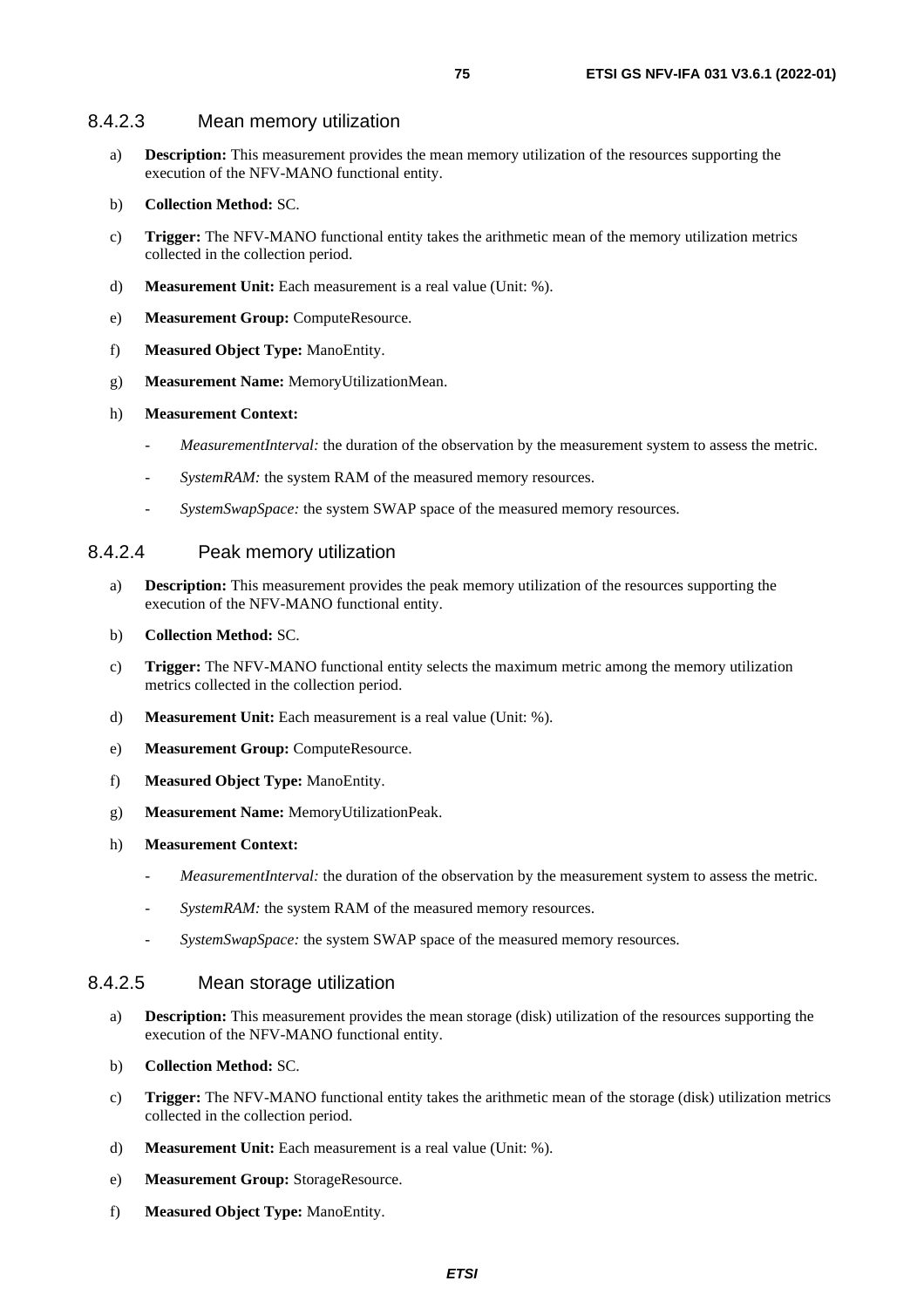- g) **Measurement Name:** StorageUtilizationMean.
- h) **Measurement Context:** None.

#### 8.4.2.6 Peak storage utilization

- a) **Description:** This measurement provides the peak storage (disk) utilization of the resources supporting the execution of the NFV-MANO functional entity.
- b) **Collection Method:** SC.
- c) **Trigger:** The NFV-MANO functional entity selects the maximum metric among the storage (disk) utilization metrics collected in the collection period.
- d) **Measurement Unit:** Each measurement is a real value (Unit: %).
- e) **Measurement Group:** StorageResource.
- f) **Measured Object Type:** ManoEntity.
- g) **Measurement Name:** StorageUtilizationPeak.
- h) **Measurement Context:** None.

### 8.4.2.7 Number of incoming packets

- a) **Description:** This measurement provides the number of packets received at the resource supporting the execution of the NFV-MANO functional entity. This measurement is split into sub-counters per network interface card.
- b) **Collection Method:** SC.
- c) **Trigger:** The NFV-MANO functional entity counts the number of incoming packets for a network interface card of the ComputeResource. The NFV-MANO functional entity generates the measurement for the subject ManoEntity by assigning the value of the collected number of incoming packets measurement(s) to the sub-counters per network interface card.
- d) **Measurement Unit:** Each measurement is an integer value.
- e) **Measurement Group:** NetworkInterface.
- f) **Measured Object Type:** ManoEntity.
- g) **Measurement Name:** NetPacketIncoming.*NetItfId*, where *NetItfId* is equal to the identifier of the measured network interface card. The identifier of the network interface card is not specified in the present document.

#### h) **Measurement Context:**

- MeasurementInterval: the duration of the observation by the measurement system to assess the metric.
- *InterfaceBitrate:* the nominal frequency of the network interface card bit clock in bits per second.
- *InterfaceStatus:* the network interface card status when the last measurement was collected.

## 8.4.2.8 Number of outgoing packets

- a) **Description:** This measurement provides the number of packets transmitted at the resource supporting the execution of the NFV-MANO functional entity. This measurement is split into sub-counters per network interface card.
- b) **Collection Method:** SC.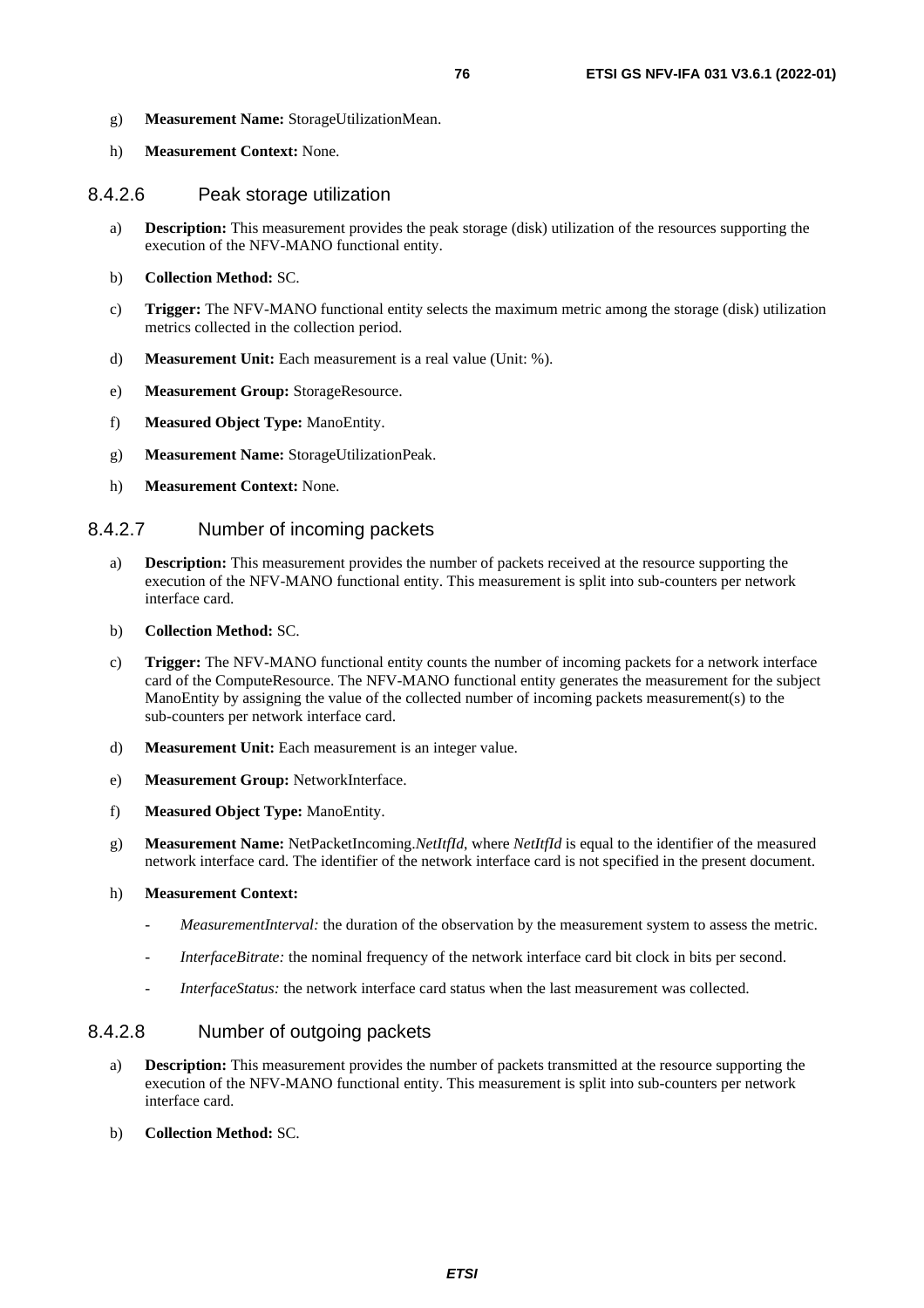- c) **Trigger:** The NFV-MANO functional entity counts the number of transmitted packets for a network interface card of the ComputeResource. The NFV-MANO functional entity generates the measurement for the subject ManoEntity by assigning the value of the collected number of transmitted packets measurement(s) to the sub-counters per network interface card.
- d) **Measurement Unit:** Each measurement is an integer value.
- e) **Measurement Group:** NetworkInterface.
- f) **Measured Object Type:** ManoEntity.
- g) **Measurement Name:** NetPacketOutgoing.*NetItfId*, where *NetItfId* is equal to the identifier of the measured network interface card. The identifier of the network interface card is not specified in the present document.

#### h) **Measurement Context:**

- *MeasurementInterval:* the duration of the observation by the measurement system to assess the metric.
- *InterfaceBitrate:* the nominal frequency of the network interface card bit clock in bits per second.
- *InterfaceStatus:* the network interface card status when the last measurement was collected.

### 8.4.2.9 Number of incoming bytes

- a) **Description:** This measurement provides the number of bytes incoming at the resource supporting the execution of the NFV-MANO functional entity. This measurement is split into sub-counters per network interface card.
- b) **Collection Method:** SC.
- c) **Trigger:** The NFV-MANO functional entity counts the number of incoming bytes for a network interface card of the ComputeResource. The NFV-MANO functional entity generates the measurement for the subject ManoEntity by assigning the value of the collected number of incoming bytes measurement(s) to the sub-counters per network interface card.
- d) **Measurement Unit:** Each measurement an integer value.
- e) **Measurement Group:** NetworkInterface.
- f) **Measured Object Type:** ManoEntity.
- g) **Measurement Name:** NetBytesIncoming.*NetItfId*, where *NetItfId* is equal to the identifier of the measured network interface card. The identifier of the network interface card is not specified in the present document.

#### h) **Measurement Context:**

- *MeasurementInterval:* the duration of the observation by the measurement system to assess the metric.
- *InterfaceBitrate:* the nominal frequency of the network interface card bit clock in bits per second.
- *InterfaceStatus:* the network interface card status when the last measurement was collected.

## 8.4.2.10 Number of outgoing bytes

- a) **Description:** This measurement provides the number of bytes transmitted at the resource supporting the execution of the NFV-MANO functional entity. This measurement is split into sub-counters per network interface card.
- b) **Collection Method:** SC.
- c) **Trigger:** The NFV-MANO functional entity counts the number of transmitted bytes for a network interface card of the ComputeResource. The NFV-MANO functional entity generates the measurement for the subject ManoEntity by assigning the value of the collected number of transmitted bytes measurement(s) to the sub-counters per network interface card.
- d) **Measurement Unit:** Each measurement is an integer value.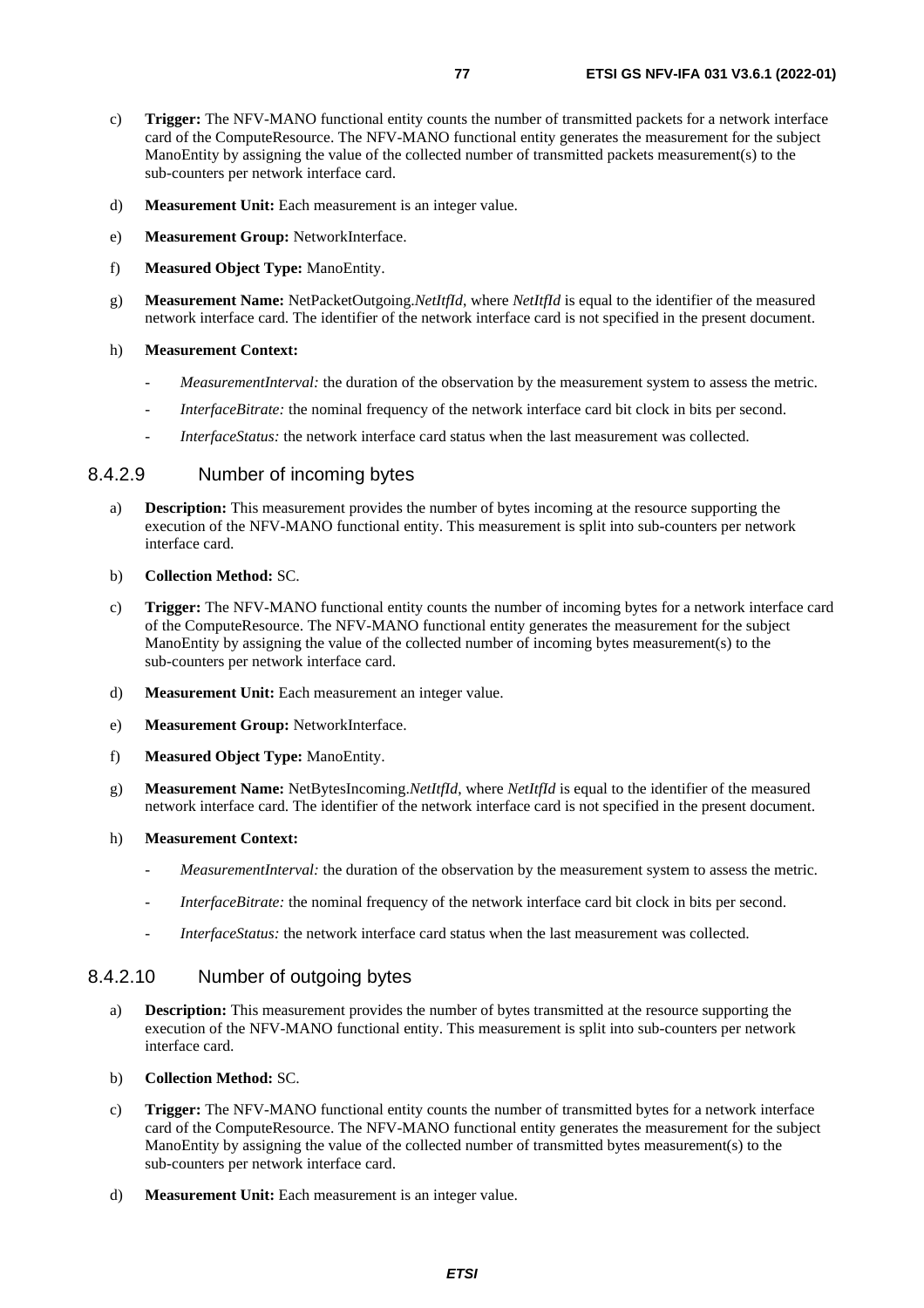- e) **Measurement Group:** NetworkInterface.
- f) **Measured Object Type:** ManoEntity.
- g) **Measurement Name:** NetBytesOutgoing.*NetItfId*, where *NetItfId* is equal to the identifier of the measured network interface card. The identifier of the network interface card is not specified in the present document.

#### h) **Measurement Context:**

- *MeasurementInterval:* the duration of the observation by the measurement system to assess the metric.
- *InterfaceBitrate:* the nominal frequency of the network interface card bit clock in bits per second.
- *InterfaceStatus:* the network interface card status when the last measurement was collected.

## 8.4.3 NFV-MANO service measurements

### 8.4.3.1 Mean number of managed objects

- a) **Description:** This measurement provides the mean number of managed objects of a specific NFV-MANO service. The type of managed object will differ depending on the NFV-MANO functional entity and the ManoService (refer to clause 8.3.1).
- b) **Collection Method:** SC.
- c) **Trigger:** The NFV-MANO functional entity takes the arithmetic mean of the number of managed objects from the ManoService metrics collected in the collection period.
- d) **Measurement Unit:** Each measurement is a real value.
- e) **Measurement Group:** ManagedObject.
- f) **Measured Object Type:** ManoService.
- g) **Measurement Name:** ManagedObjectNumMean.*ObjectName*, where the *ObjectName* is equal to the name of the managed object of the measured ManoService (refer to clause 8.3.1).
- h) **Measurement Context:**
	- *MeasurementInterval:* the duration of the observation by the measurement system to assess the metric.

### 8.4.3.2 Peak number of managed objects

- a) **Description:** This measurement provides the peak number of managed objects of a specific NFV-MANO service. The type of managed object will differ depending on the NFV-MANO functional entity and the ManoService (refer to clause 8.3.1).
- b) **Collection Method:** SC.
- c) **Trigger:** The NFV-MANO functional entity selects the maximum value of the number of managed objects from the ManoService collected in the collection period.
- d) **Measurement Unit:** Each measurement is an integer value.
- e) **Measurement Group:** ManagedObject.
- f) **Measured Object Type:** ManoService.
- g) **Measurement Name:** ManagedObjectNumPeak.*ObjectName*, where the *ObjectName* is equal to the name of the managed object of the measured ManoService (refer to clause 8.3.1).
- h) **Measurement Context:**
	- *MeasurementInterval:* the duration of the observation by the measurement system to assess the metric.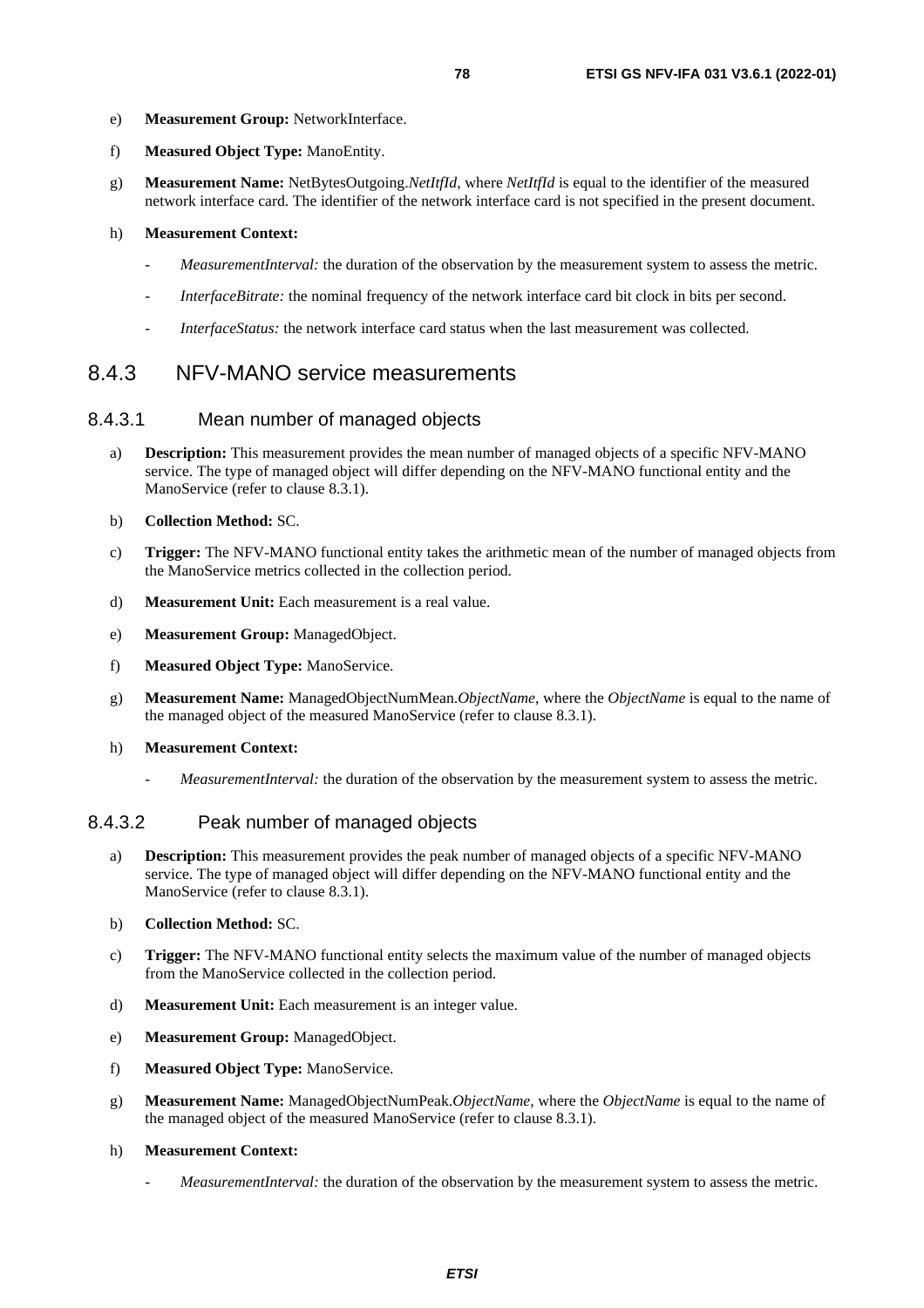## 8.4.3.3 Mean number of active lifecycle workflows

- a) **Description:** This measurement provides the mean number of active lifecycle workflows under execution by a specific NFV-MANO service. An active lifecycle workflow is a workflow that has not reached a final state according to the state transition of the lifecycle management operation occurrence, i.e. not in completed, failed or rolled back state. The type of workflow will differ depending on the NFV-MANO functional entity and the ManoService (refer to clause 8.3.2).
- b) **Collection Method:** SC.
- c) **Trigger:** The NFV-MANO functional entity takes the arithmetic mean among the number of active workflows from the ManoService metrics collected in the collection period.
- d) **Measurement Unit:** Each measurement is a real value.
- e) **Measurement Group:** Workflow.
- f) **Measured Object Type:** ManoService.
- g) **Measurement Name:** WorkflowNumMean.*WorkflowName*, where the *WorkflowName* is equal to the name of the workflow of the measured ManoService (refer to clause 8.3.2).

## h) **Measurement Context:**

*MeasurementInterval:* the duration of the observation by the measurement system to assess the metric.

## 8.4.3.4 Peak number of active lifecycle workflows

- a) **Description:** This measurement provides the peak number of active lifecycle workflows under execution by a specific NFV-MANO service. An active lifecycle workflow is a workflow that has not reached a final state according to the state transition of the lifecycle management operation occurrence, i.e. not in completed, failed or rolled back state. The type of workflow will differ depending on the NFV-MANO functional entity and the ManoService (refer to clause 8.3.2).
- b) **Collection Method:** SC.
- c) **Trigger:** The NFV-MANO functional entity selects the maximum value of the number of active workflows from the ManoService metrics collected in the collection period.
- d) **Measurement Unit:** Each measurement is an integer value.
- e) **Measurement Group:** Workflow.
- f) **Measured Object Type:** ManoService.
- g) **Measurement Name:** WorkflowNumPeak.*WorkflowName*, where the *WorkflowName* is equal to the name of the workflow of the measured ManoService (refer to clause 8.3.2).
- h) **Measurement Context:**
	- *MeasurementInterval:* the duration of the observation by the measurement system to assess the metric.

# 8.4.3.5 Number of active lifecycle workflows

- a) **Description:** This measurement provides the number of active (not completed) lifecycle workflows by a specific NFV-MANO service. An active lifecycle workflow is a workflow that has not reached a final state according to the state transition of the lifecycle management operation occurrence, i.e. not in completed, failed or rolled back state. The type of workflow will differ depending on the NFV-MANO functional entity and the ManoService (refer to clause 8.3.2).
- b) **Collection Method:** SC.
- c) **Trigger:** The NFV-MANO functional entity counts the number of workflows that are still active (not completed) by the ManoService at the end of the collection period.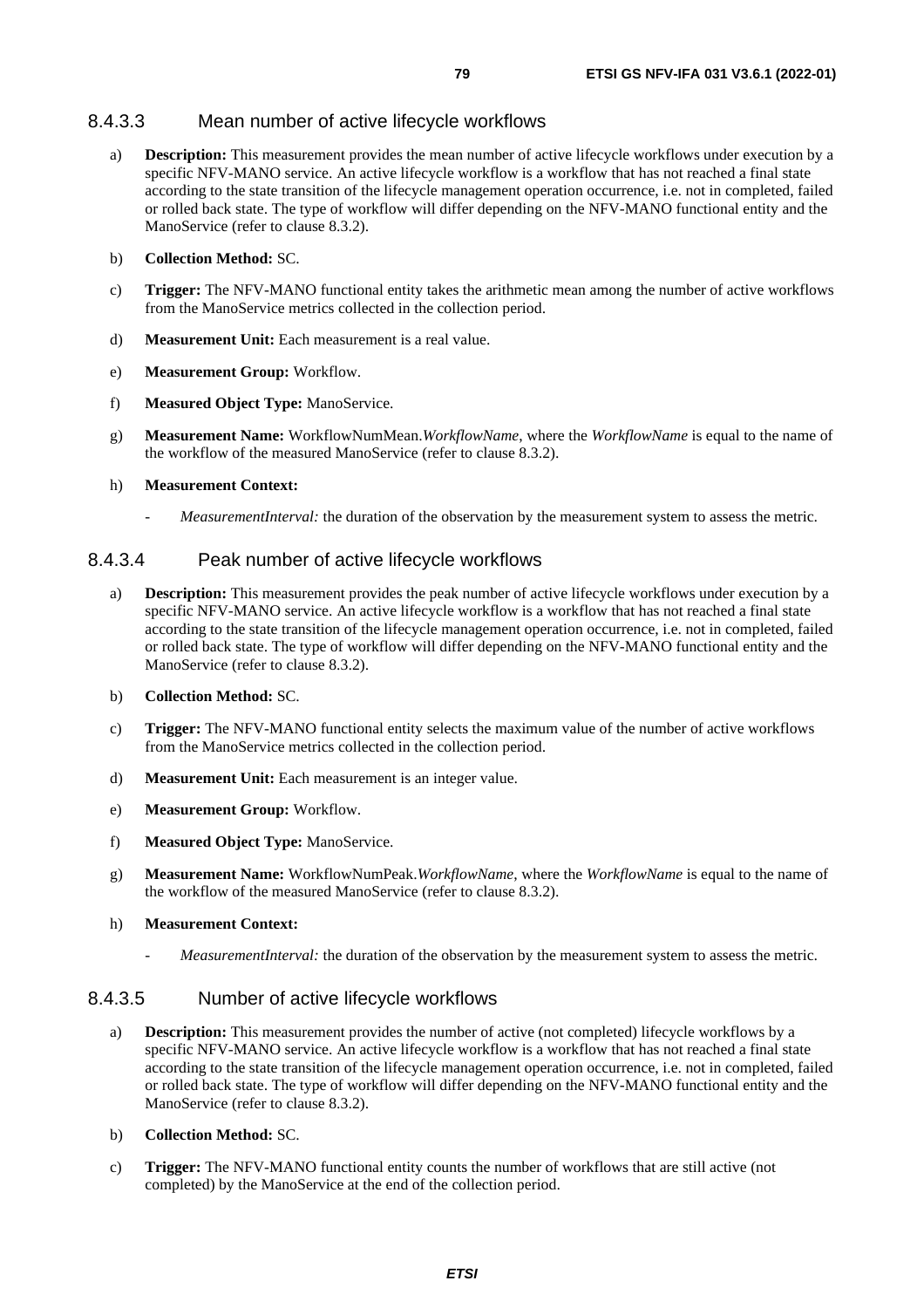- d) **Measurement Unit:** Each measurement is an integer value.
- e) **Measurement Group:** Workflow.
- f) **Measured Object Type:** ManoService.
- g) **Measurement Name:** WorkflowNumActive.*WorkflowName*, where the *WorkflowName* is equal to the name of the workflow of the measured ManoService (refer to clause 8.3.2).

#### h) **Measurement Context:**

*MeasurementInterval:* the duration of the observation by the measurement system to assess the metric.

### 8.4.3.6 Number of completed lifecycle workflows

- a) **Description:** This measurement provides the number of completed lifecycle workflows by a specific NFV-MANO service. The type of workflow will differ depending on the NFV-MANO functional entity and the ManoService (refer to clause 8.3.2).
- b) **Collection Method:** SC.
- c) **Trigger:** The NFV-MANO functional entity counts the number of workflows that have been completed by the ManoService at the end of the collection period.
- d) **Measurement Unit:** Each measurement is an integer value.
- e) **Measurement Group:** Workflow.
- f) **Measured Object Type:** ManoService.
- g) **Measurement Name:** WorkflowNumCompleted.*WorkflowName*, where the *WorkflowName* is equal to the name of the workflow of the measured ManoService (refer to clause 8.3.2).
- h) **Measurement Context:** 
	- *MeasurementInterval:* the duration of the observation by the measurement system to assess the metric.

## 8.4.3.7 Number of failed lifecycle workflows

- a) **Description:** This measurement provides the number of failed (and therefore not completed) lifecycle workflows by a specific NFV-MANO service. The type of workflow will differ depending on the NFV-MANO functional entity and the ManoService (refer to clause 8.3.2).
- b) **Collection Method:** SC.
- c) **Trigger:** The NFV-MANO functional entity counts the number of workflows that have failed by the ManoService at the end of the collection period.
- d) **Measurement Unit:** Each measurement is an integer value.
- e) **Measurement Group:** Workflow.
- f) **Measured Object Type:** ManoService.
- g) **Measurement Name:** WorkflowNumFailed.*WorkflowName*, where the *WorkflowName* is equal to the name of the workflow of the measured ManoService (refer to clause 8.3.2).
- h) **Measurement Context:**
	- *MeasurementInterval:* the duration of the observation by the measurement system to assess the metric.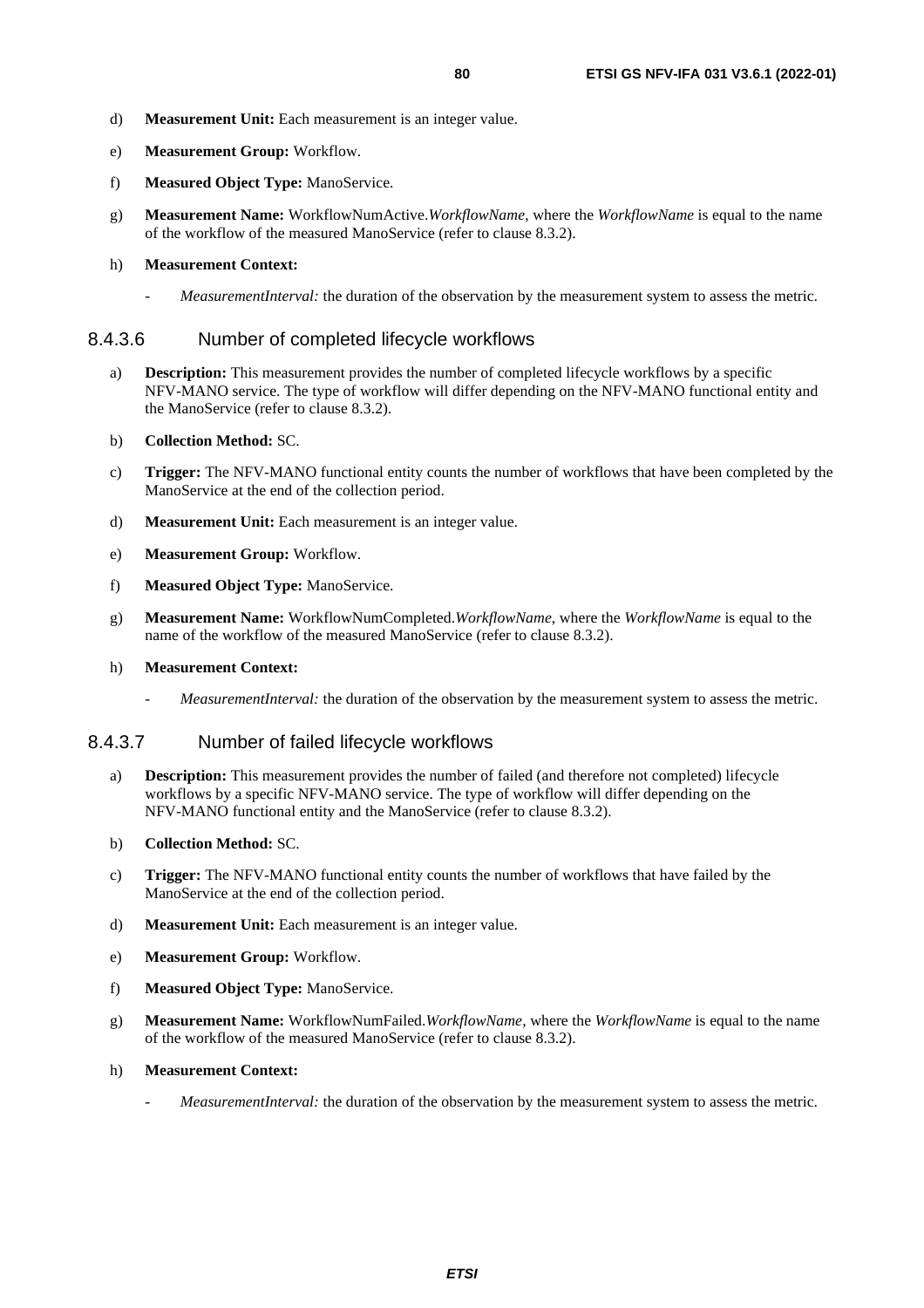### 8.4.3.8 Number of temporary failed lifecycle workflows

a) **Description:** This measurement provides the number of temporary failed lifecycle workflows by a specific NFV-MANO service. The type of workflow will differ depending on the NFV-MANO functional entity and the ManoService (refer to clause 8.3.2).

#### b) **Collection Method:** SC.

- c) **Trigger:** The NFV-MANO functional entity counts the number of workflows that have entered in the temporary failed state by the ManoService at the end of the collection period.
- d) **Measurement Unit:** Each measurement is an integer value.
- e) **Measurement Group:** Workflow.
- f) **Measured Object Type:** ManoService.
- g) **Measurement Name:** WorkflowNumTempFailed.*WorkflowName*, where the *WorkflowName* is equal to the name of the workflow of the measured ManoService (refer to clause 8.3.2).
- h) **Measurement Context:**
	- *MeasurementInterval:* the duration of the observation by the measurement system to assess the metric.

### 8.4.3.9 Number of rolling back lifecycle workflows

- a) **Description:** This measurement provides the number of rolling back lifecycle workflows by a specific NFV-MANO service. The type of workflow will differ depending on the NFV-MANO functional entity and the ManoService (refer to clause 8.3.2).
- b) **Collection Method:** SC.
- c) **Trigger:** The NFV-MANO functional entity counts the number of workflows that have entered in the rolling back state by the ManoService at the end of the collection period.
- d) **Measurement Unit:** Each measurement is an integer value.
- e) **Measurement Group:** Workflow.
- f) **Measured Object Type:** ManoService.
- g) **Measurement Name:** WorkflowNumRollingBack.*WorkflowName*, where the *WorkflowName* is equal to the name of the workflow of the measured ManoService (refer to clause 8.3.2).
- h) **Measurement Context:**
	- *MeasurementInterval:* the duration of the observation by the measurement system to assess the metric.

### 8.4.3.10 Number of rolled back lifecycle workflows

- a) **Description:** This measurement provides the number of rolled back lifecycle workflows by a specific NFV-MANO service. The type of workflow will differ depending on the NFV-MANO functional entity and the ManoService (refer to clause 8.3.2).
- b) **Collection Method:** SC.
- c) **Trigger:** The NFV-MANO functional entity counts the number of workflows that have rolled back by the ManoService at the end of the collection period.
- d) **Measurement Unit:** Each measurement is an integer value.
- e) **Measurement Group:** Workflow.
- f) **Measured Object Type:** ManoService.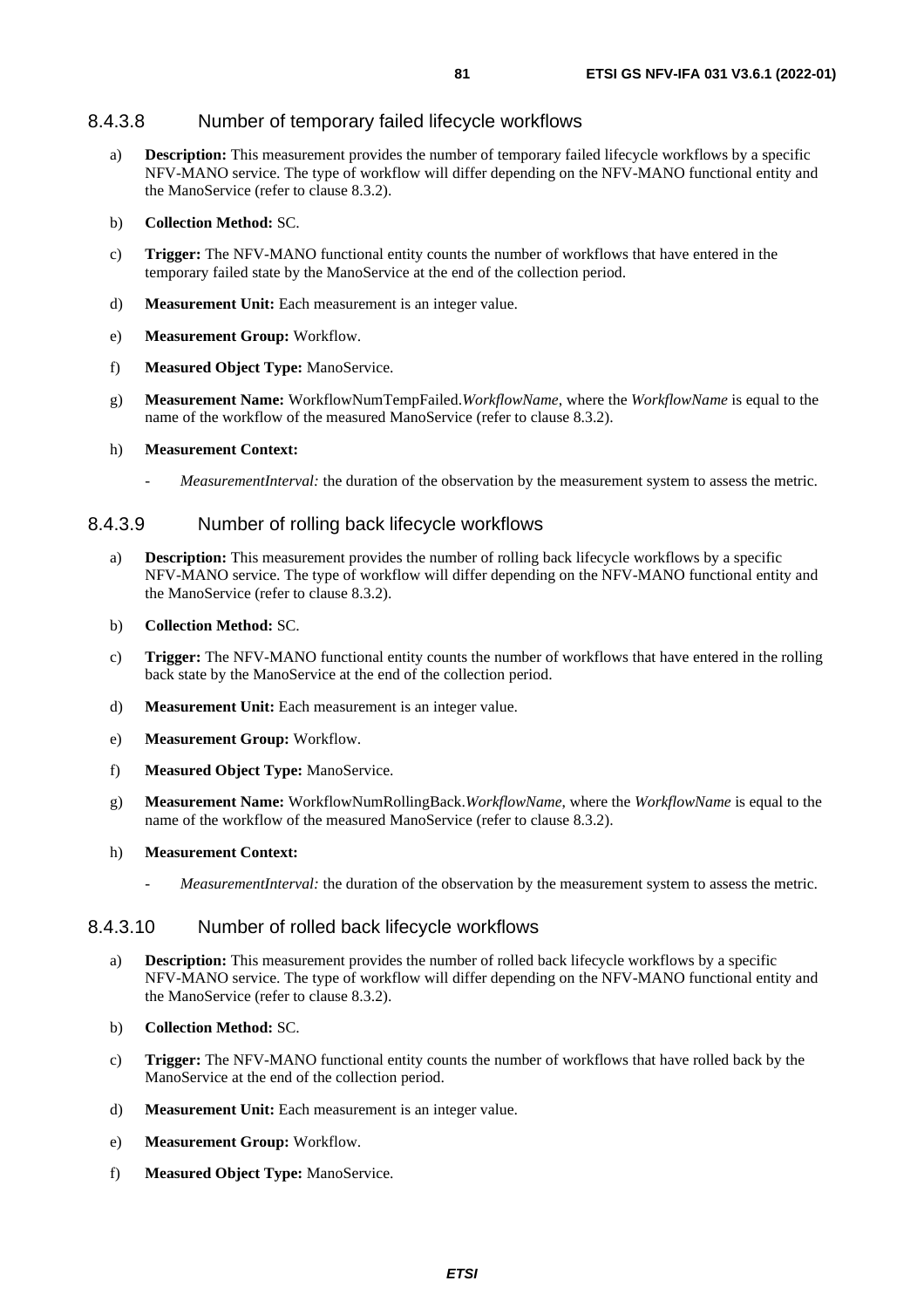g) **Measurement Name:** WorkflowNumRolledBack.*WorkflowName*, where the *WorkflowName* is equal to the name of the workflow of the measured ManoService (refer to clause 8.3.2).

#### h) **Measurement Context:**

*MeasurementInterval:* the duration of the observation by the measurement system to assess the metric.

### 8.4.3.11 Number of starting lifecycle workflows

- a) **Description:** This measurement provides the number of starting lifecycle workflows by a specific NFV-MANO service. The type of workflow will differ depending on the NFV-MANO functional entity and the ManoService (refer to clause 8.3.2).
- b) **Collection Method:** SC.
- c) **Trigger:** The NFV-MANO functional entity counts the number of workflows that have entered in the starting state by the ManoService at the end of the collection period.
- d) **Measurement Unit:** Each measurement is an integer value.
- e) **Measurement Group:** Workflow.
- f) **Measured Object Type:** ManoService.
- g) **Measurement Name:** WorkflowNumStarting.*WorkflowName*, where the *WorkflowName* is equal to the name of the workflow of the measured ManoService (refer to clause 8.3.2).
- h) **Measurement Context:**
	- *MeasurementInterval:* the duration of the observation by the measurement system to assess the metric.

### 8.4.3.12 Number of processing lifecycle workflows

- a) **Description:** This measurement provides the number of processing lifecycle workflows by a specific NFV-MANO service. The type of workflow will differ depending on the NFV-MANO functional entity and the ManoService (refer to clause 8.3.2).
- b) **Collection Method:** SC.
- c) **Trigger:** The NFV-MANO functional entity counts the number of workflows that have entered in processing state by the ManoService at the end of the collection period.
- d) **Measurement Unit:** Each measurement is an integer value.
- e) **Measurement Group:** Workflow.
- f) **Measured Object Type:** ManoService.
- g) **Measurement Name:** WorkflowNumProcessing.*WorkflowName*, where the *WorkflowName* is equal to the name of the workflow of the measured ManoService (refer to clause 8.3.2).
- h) **Measurement Context:**
	- *MeasurementInterval:* the duration of the observation by the measurement system to assess the metric.

## 8.4.4 NFV-MANO interface producer measurements

## 8.4.4.1 Number of total incoming messages on a producer interface

- a) **Description:** This measurement provides the number of total incoming messages on an interface produced by the NFV-MANO functional entity. The measurement is split into sub-counters per message type.
- b) **Collection Method:** SC.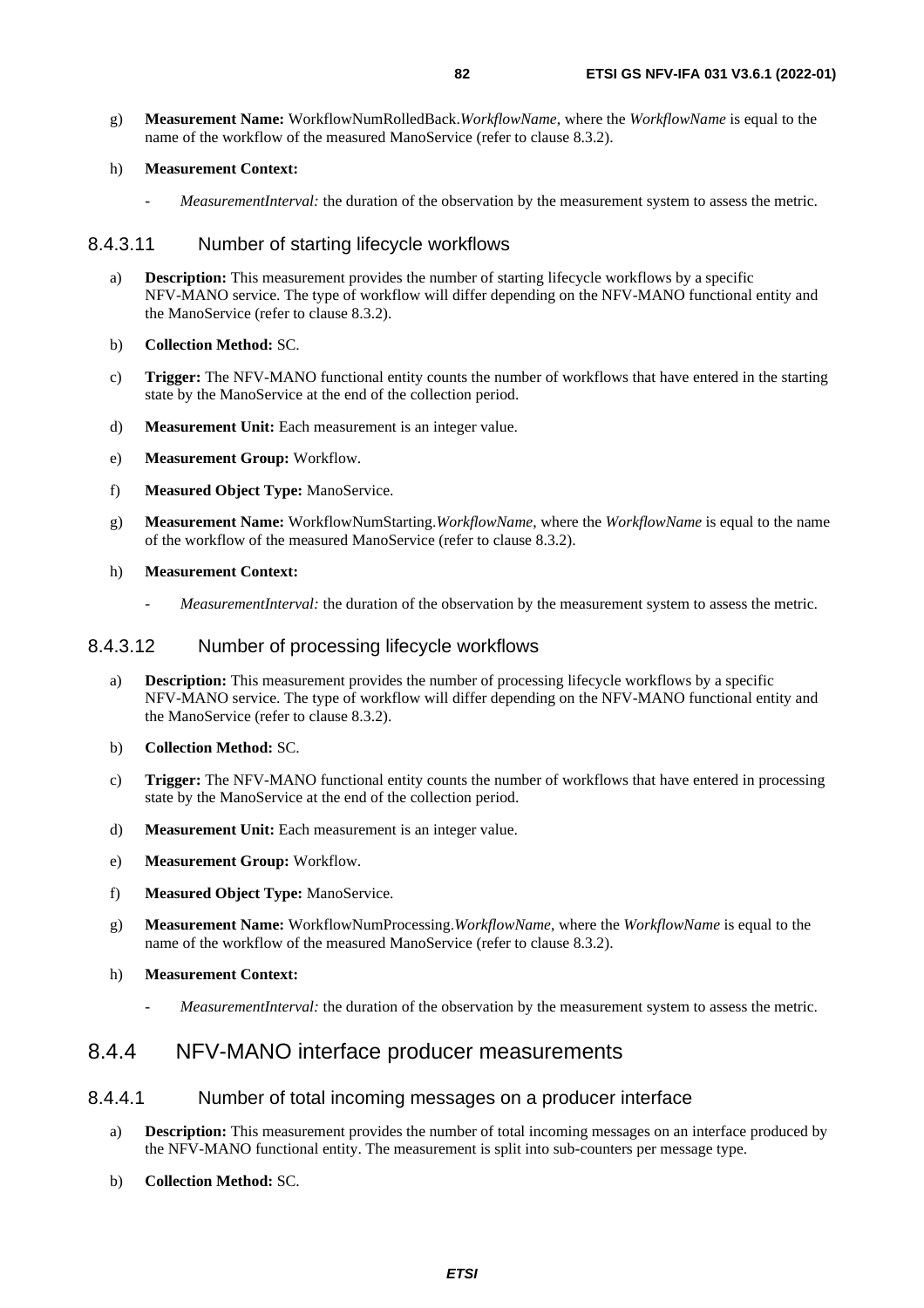- c) **Trigger:** The NFV-MANO functional entity counts the number of incoming messages by the ManoInterface in the collection period. Per message type counters are increment according to the incoming message type. The total number of incoming messages equals the sum of all per message type measurements.
- d) **Measurement Unit:** Each measurement is an integer value.
- e) **Measurement Group:** InterfaceProducer.
- f) **Measured Object Type:** ManoInterfaceProducer.
- g) **Measurement Name:** NumInMessageProducerIf.*MessageType*, where the *MessageType* identifies the message type by its specified name. The total number of messages value is identified by the *MessageType* = "Sum".
- h) **Measurement Context:**
	- *MeasurementInterval:* the duration of the observation by the measurement system to assess the metric.

#### 8.4.4.2 Number of total outgoing messages on a producer interface

- a) **Description:** This measurement provides the number of total outgoing messages on an interface produced by the NFV-MANO functional entity. The measurement is split into sub-counters per message type, and further by sub-type as required by the message type.
- b) **Collection Method:** SC.
- c) **Trigger:** The NFV-MANO functional entity counts the number of outgoing messages by the ManoInterface in the collection period. Per message type counters are increment according to the outgoing message type. The total number of outgoing message equals the sum of all per message type measurements.
- d) **Measurement Unit:** Each measurement is an integer value.
- e) **Measurement Group:** InterfaceProducer.
- f) **Measured Object Type:** ManoInterfaceProducer.
- g) **Measurement Name:** NumOutMessageProducerIf.*MessageType.SubType*, where the *MessageType* identifies the message type by its specified name. The total number of messages value is identified by the *MessageType* = "Sum". When providing the measurement of a Notify message that delivers different types of notifications, the *SubType* identifies the specific notification type, e.g. VnfLcmOperationOccurrenceNotification. In this case, the total number of sub-type messages value is identified by the *SubType* = "Sum".

#### h) **Measurement Context:**

MeasurementInterval: the duration of the observation by the measurement system to assess the metric.

### 8.4.4.3 Number of success outgoing messages on a producer interface

- a) **Description:** This measurement provides the number of success outgoing messages on an interface produced by the NFV-MANO functional entity. The success outgoing message corresponds to a message with an action requested by the consumer, which was received, understood and accepted (e.g. 2xx success types in HTTP), and as a result the producer transmits the corresponding success outgoing message. The measurement is split into sub-counters per message type, and further by sub-type as required by the message type.
- b) **Collection Method:** SC.
- c) **Trigger:** The NFV-MANO functional entity counts the number of success outgoing messages by the ManoInterface in the collection period. Per message type counters are increment according to the message type of the success outgoing message. The total number of success outgoing messages equals the sum of all per message type measurements.
- d) **Measurement Unit:** Each measurement is an integer value.
- e) **Measurement Group:** InterfaceProducer.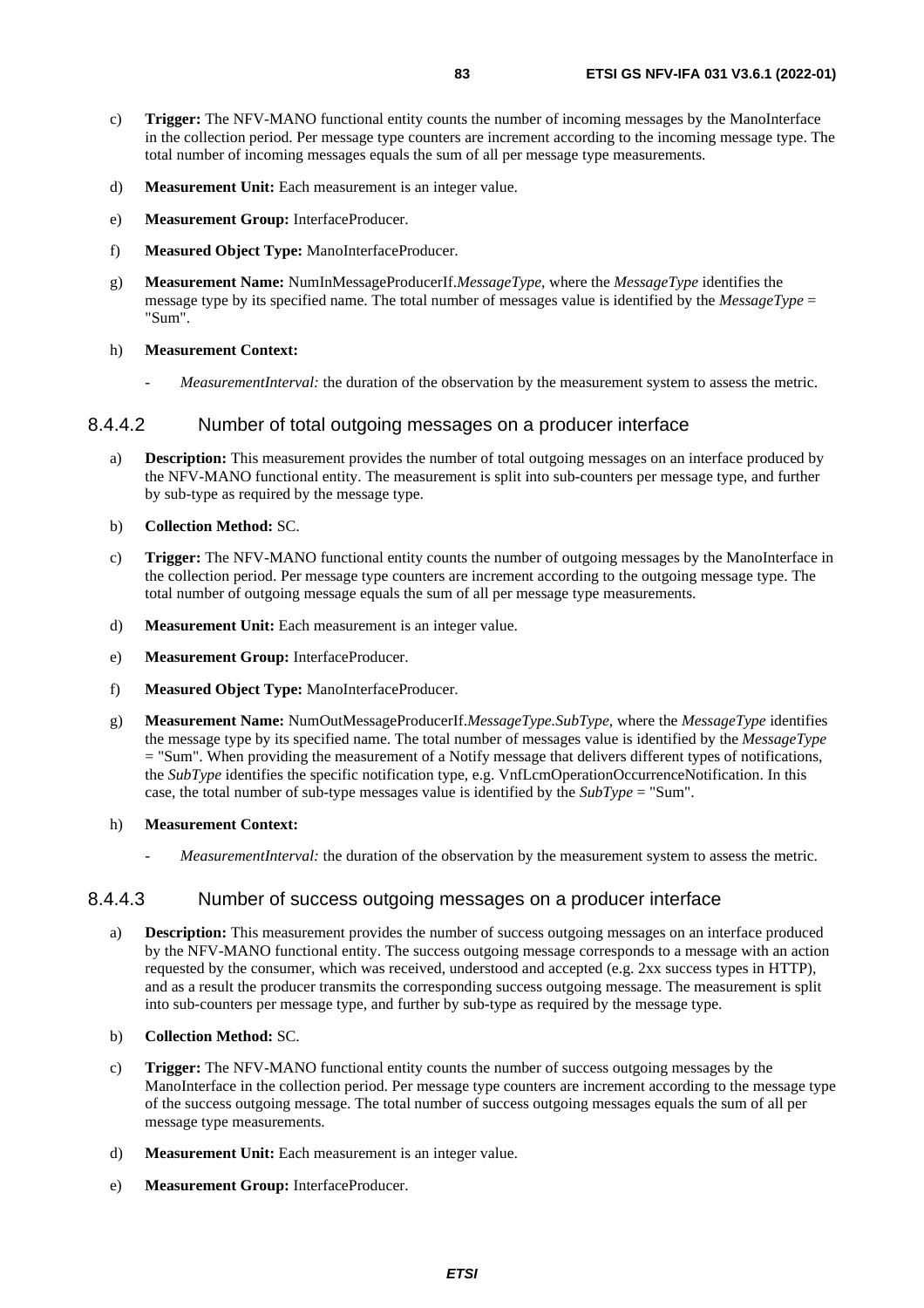- f) **Measured Object Type:** ManoInterfaceProducer.
- g) **Measurement Name:** NumSuccessOutMessageProducerIf.*MessageType.SubType*, where the *MessageType* identifies the message type by its specified name. The total number of messages value is identified by the *MessageType* = "Sum". When providing the measurement of a Notify message that delivers different types of notifications, the *SubType* identifies the specific notification type, e.g. VnfLcmOperationOccurrenceNotification. In this case, the total number of sub-type messages value is identified by the *SubType* = "Sum".

#### h) **Measurement Context:**

*MeasurementInterval:* the duration of the observation by the measurement system to assess the metric.

### 8.4.4.4 Number of consumer errored outgoing messages on a producer interface

- a) **Description:** This measurement provides the number of consumer errored outgoing messages on an interface produced by the NFV-MANO functional entity. The consumer errored outgoing message correspond to a message with an action requested by the consumer, which had raised in the producer interface an error caused by the consumer message (e.g. 4xx client error types in HTTP), and as result the producer transmits the corresponding consumer errored outgoing message. The measurement is split into sub-counters per message type, and further by sub-type as required by the message type.
- b) **Collection Method:** SC.
- c) **Trigger:** The NFV-MANO functional entity counts the number of consumer errored outgoing messages by the ManoInterface in the collection period. Per message type counters are increment according to the message type of the consumer errored outgoing message. The total number of consumer errored outgoing messages equals the sum of all per message type measurements.
- d) **Measurement Unit:** Each measurement is an integer value.
- e) **Measurement Group:** InterfaceProducer.
- f) **Measured Object Type:** ManoInterfaceProducer.
- g) **Measurement Name:** NumConsumerErrorOutMessageProducerIf.*MessageType.SubType*, where the *MessageType* identifies the message type by its specified name. The total number of messages value is identified by the *MessageType* = "Sum". When providing the measurement of a Notify message that delivers different types of notifications, the *SubType* identifies the specific notification type, e.g. VnfLcmOperationOccurrenceNotification. In this case, the total number of sub-type messages value is identified by the *SubType* = "Sum".

#### h) **Measurement Context:**

*MeasurementInterval:* the duration of the observation by the measurement system to assess the metric.

## 8.4.4.5 Number of producer errored outgoing messages on a producer interface

- a) **Description:** This measurement provides the number of producer errored outgoing messages on an interface produced by the NFV-MANO functional entity. The producer errored outgoing message corresponds to a message with an action requested by the consumer for which the producer had failed to fulfil the request (e.g. 5xx server error types in HTTP), and as a result the producer transmits the corresponding producer errored outgoing message. The measurement is split into sub-counters per message type, and further by sub-type as required by the message type.
- b) **Collection Method:** SC.
- c) **Trigger:** The NFV-MANO functional entity counts the number of producer errored outgoing messages by the ManoInterface in the collection period. Per message type counters are increment according to the message type of the producer errored outgoing message. The total number of producer errored outgoing messages equals the sum of all per message type measurements.
- d) **Measurement Unit:** Each measurement is an integer value.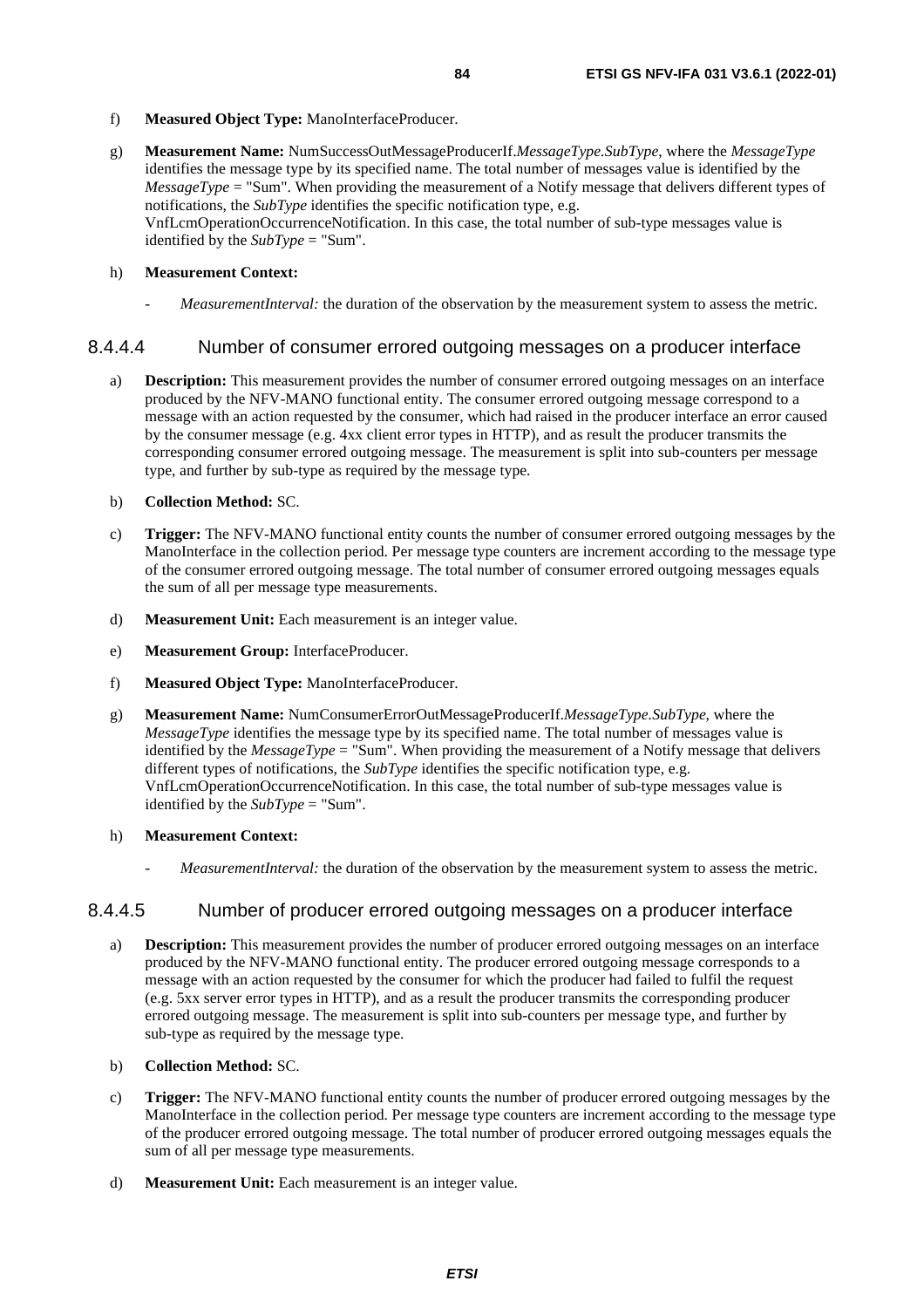- e) **Measurement Group:** InterfaceProducer.
- f) **Measured Object Type:** ManoInterfaceProducer.
- g) **Measurement Name:** NumProducerErrorOutMessageProducerIf.*MessageType.SubType*, where the *MessageType* identifies the message type by its specified name. The total number of messages value is identified by the *MessageType* = "Sum". When providing the measurement of a Notify message that delivers different types of notifications, the *SubType* identifies the specific notification type, e.g. VnfLcmOperationOccurrenceNotification. In this case, the total number of sub-type messages value is identified by the *SubType* = "Sum".

#### h) **Measurement Context:**

*MeasurementInterval*: the duration of the observation by the measurement system to assess the metric.

## 8.4.5 NFV-MANO interface consumer measurements

### 8.4.5.1 Number of total incoming messages on a consumer interface

- a) **Description:** This measurement provides the number of total incoming messages by the NFV-MANO functional entity on an interface that is consumed from another NFV-MANO functional entity. The measurement is split into sub-counters per message type, and further by sub-type as applicable.
- b) **Collection Method:** SC.
- c) **Trigger:** The NFV-MANO functional entity counts the number of incoming messages by the ManoInterfaceConsumer in the collection period. Per message type counters are increment according to the incoming message type. The total number of incoming messages equals the sum of all per message type measurements.
- d) **Measurement Unit:** Each measurement is an integer value.
- e) **Measurement Group:** InterfaceConsumer.
- f) **Measured Object Type:** ManoInterfaceConsumer.
- g) **Measurement Name:** NumInMessageConsumerIf.*MessageType.SubType*, where the *MessageType* identifies the message type by its specified name. The total number of messages value is identified by the *MessageType* = "Sum". When providing the measurement of a Notify message that delivers different types of notifications, the *SubType* identifies the specific notification type, e.g. VnfLcmOperationOccurrenceNotification. In this case, the total number of sub-type messages value is identified by the *SubType* = "Sum".

#### h) **Measurement Context:**

*MeasurementInterval:* the duration of the observation by the measurement system to assess the metric.

### 8.4.5.2 Number of total outgoing messages on a consumer interface

- a) **Description:** This measurement provides the number of total outgoing messages generated by the NFV-MANO functional entity on an interface that is consumed from another NFV-MANO functional entity. The measurement is split into sub-counters per message type.
- b) **Collection Method:** SC.
- c) **Trigger:** The NFV-MANO functional entity counts the number of outgoing messages by the ManoInterfaceConsumer in the collection period. Per message type counters are increment according to the outgoing message type. The total number of outgoing messages equals the sum of all per message type measurements.
- d) **Measurement Unit:** Each measurement is an integer value.
- e) **Measurement Group:** InterfaceConsumer.
- f) **Measured Object Type:** ManoInterfaceConsumer.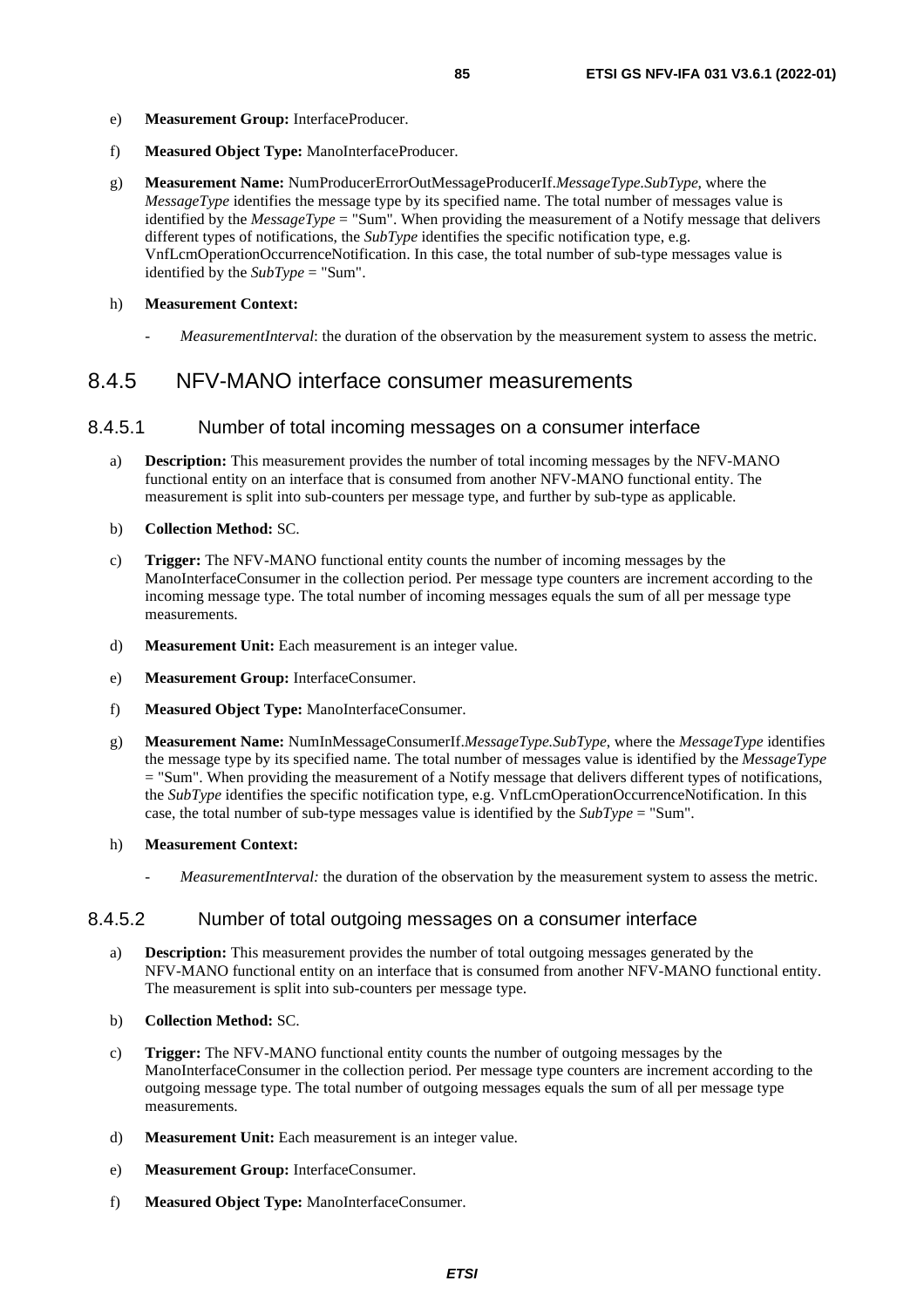g) **Measurement Name:** NumOutMessageConsumerIf.*MessageType*, where the *MessageType* identifies the message type by its specified name. The total number of messages value is identified by the *MessageType* = "Sum".

#### h) **Measurement Context:**

*MeasurementInterval:* the duration of the observation by the measurement system to assess the metric.

### 8.4.5.3 Number of success incoming messages on a consumer interface

a) **Description:** This measurement provides the number of success incoming messages received by the NFV-MANO functional entity on an interface that is consumed from another NFV-MANO functional entity. The success incoming message corresponds to a message that confirms the acceptance of a previous request (e.g. 2xx success types in HTTP). The measurement is split into sub-counters per message type, and further by sub-type as required by the message type.

#### b) **Collection Method:** SC.

- c) **Trigger:** The NFV-MANO functional entity counts the number of success incoming messages by the ManoInterfaceConsumer in the collection period. Per message type counters are incremented according to the message type of the success incoming message. The total number of success incoming messages equals the sum of all per message type measurements.
- d) **Measurement Unit:** Each measurement is an integer value.
- e) **Measurement Group:** InterfaceConsumer.
- f) **Measured Object Type:** ManoInterfaceConsumer.
- g) **Measurement Name:** NumSuccessInMessageConsumerIf.*MessageType.SubType*, where the *MessageType* identifies the message type by its specified name. The total number of messages value is identified by the *MessageType* = "Sum". When providing the measurement of a Notify message that delivers different types of notifications, the *SubType* identifies the specific notification type, e.g. VnfLcmOperationOccurrenceNotification. In this case, the total number of sub-type messages value is identified by the *SubType* = "Sum".

#### h) **Measurement Context:**

*MeasurementInterval:* the duration of the observation by the measurement system to assess the metric.

### 8.4.5.4 Number of consumer errored incoming messages on a consumer interface

a) **Description:** This measurement provides the number of consumer errored incoming messages received by the NFV-MANO functional entity on an interface that is consumed from another NFV-MANO functional entity. The consumer errored incoming message corresponds to a message that confirms the producer of the interface had raised an error caused by the consumer message (e.g. 4xx client error types in HTTP). The measurement is split into sub-counters per message type, and further by sub-type as required by the message type.

#### b) **Collection Method:** SC.

- c) **Trigger:** The NFV-MANO functional entity counts the number of consumer errored incoming messages by the ManoInterfaceConsumer in the collection period. Per message type counters are incremented according to the message type of the consumer errored incoming message. The total number of consumer errored incoming messages equals the sum of all per message type measurements.
- d) **Measurement Unit:** Each measurement is an integer value.
- e) **Measurement Group:** InterfaceConsumer.
- f) **Measured Object Type:** ManoInterfaceConsumer.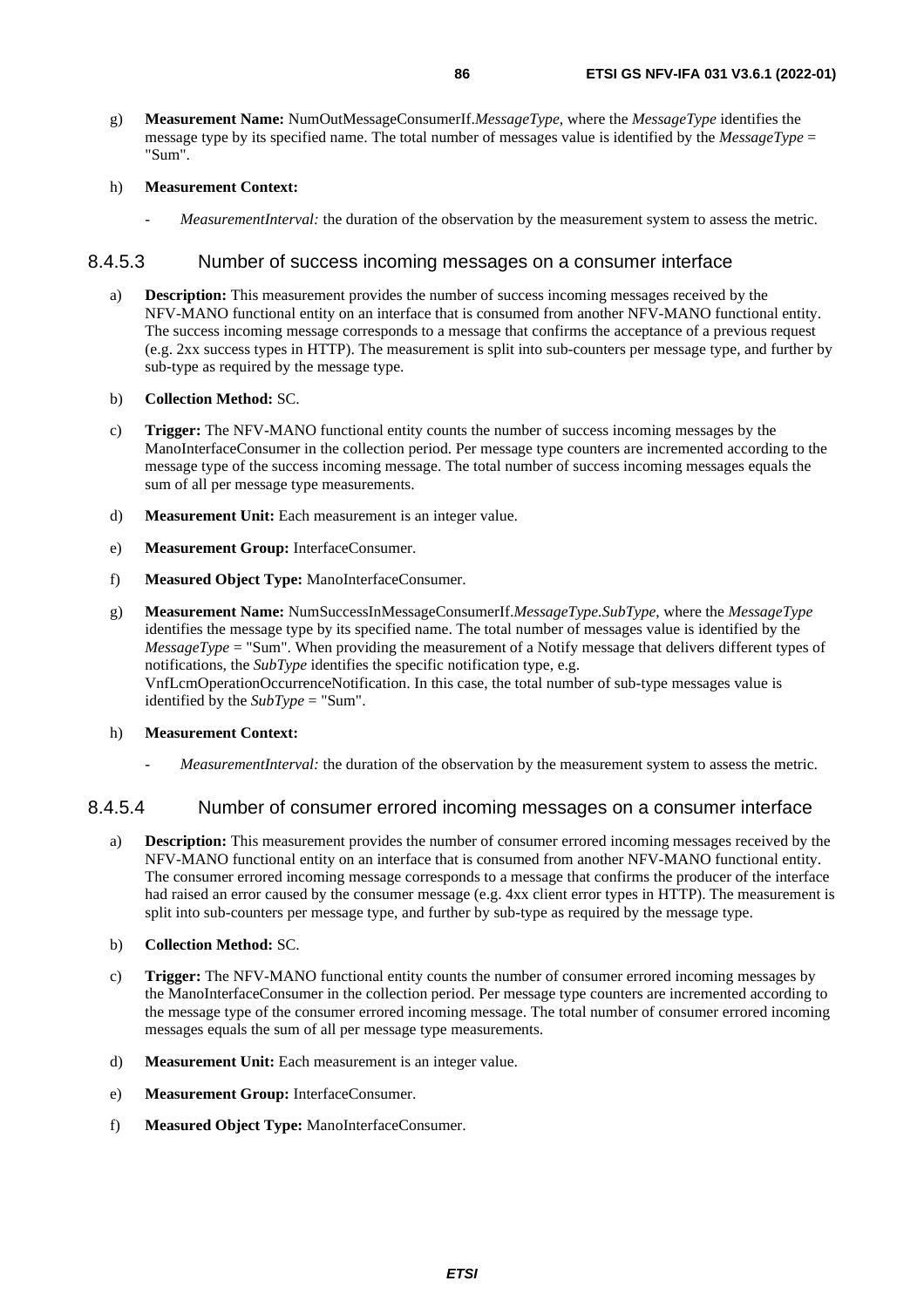g) **Measurement Name:** NumConsumerErrorInMessageConsumerIf.*MessageType.SubType*, where the *MessageType* identifies the message type by its specified name. The total number of messages value is identified by the *MessageType* = "Sum". When providing the measurement of a Notify message that delivers different types of notifications, the *SubType* identifies the specific notification type, e.g. VnfLcmOperationOccurrenceNotification. In this case, the total number of sub-type messages value is identified by the *SubType* = "Sum".

#### h) **Measurement Context:**

*MeasurementInterval:* the duration of the observation by the measurement system to assess the metric.

## 8.4.5.5 Number of producer errored incoming messages on a consumer interface

a) **Description:** This measurement provides the number of producer errored incoming messages received by the NFV-MANO functional entity on an interface that is consumed from another NFV-MANO functional entity. The producer errored incoming message corresponds to a message that confirms the producer of the interface had failed to fulfil the request from the consumer message (e.g. 5xx client error types in HTTP). The measurement is split into sub-counters per message type, and further by sub-type as required by the message type.

#### b) **Collection Method:** SC.

- c) **Trigger:** The NFV-MANO functional entity counts the number of producer errored incoming messages by the ManoInterfaceConsumer in the collection period. Per message type counters are incremented according to the message type of the producer errored incoming message. The total number of producer errored incoming messages equals the sum of all per message type measurements.
- d) **Measurement Unit:** Each measurement is an integer value.
- e) **Measurement Group:** InterfaceConsumer.
- f) **Measured Object Type:** ManoInterfaceConsumer.
- g) **Measurement Name:** NumProducerErrorInMessageConsumerIf.*MessageType.SubType*, where the *MessageType* identifies the message type by its specified name. The total number of messages value is identified by the *MessageType* = "Sum". When providing the measurement of a Notify message that delivers different types of notifications, the *SubType* identifies the specific notification type, e.g. VnfLcmOperationOccurrenceNotification. In this case, the total number of sub-type messages value is identified by the *SubType* = "Sum".

#### h) **Measurement Context:**

*MeasurementInterval*: the duration of the observation by the measurement system to assess the metric.

# 8.5 Specific performance measurements

None.

# 9 Security Consideration

# 9.1 Introduction

The management of NFV-MANO introduces functionality beyond the scope of NFV-MANO services and interfaces, and provides the capability for an external entity (e.g. as part of the OSS and controlled by the network operator), or another NFV-MANO functional entity to perform operations, administration and maintenance of the managed NFV-MANO functional entity. Therefore, the capability, with its individual functionalities (refer to requirements in clause 5), allows controlling, configuring and changing the behaviour and capabilities of the managed NFV-MANO functional entity. Changing the behaviour and capabilities of the NFV-MANO functional entity can impact the deployment and use of Network Services, VNF instances and virtualised resources. Because of this, it is crucial that security considerations are defined.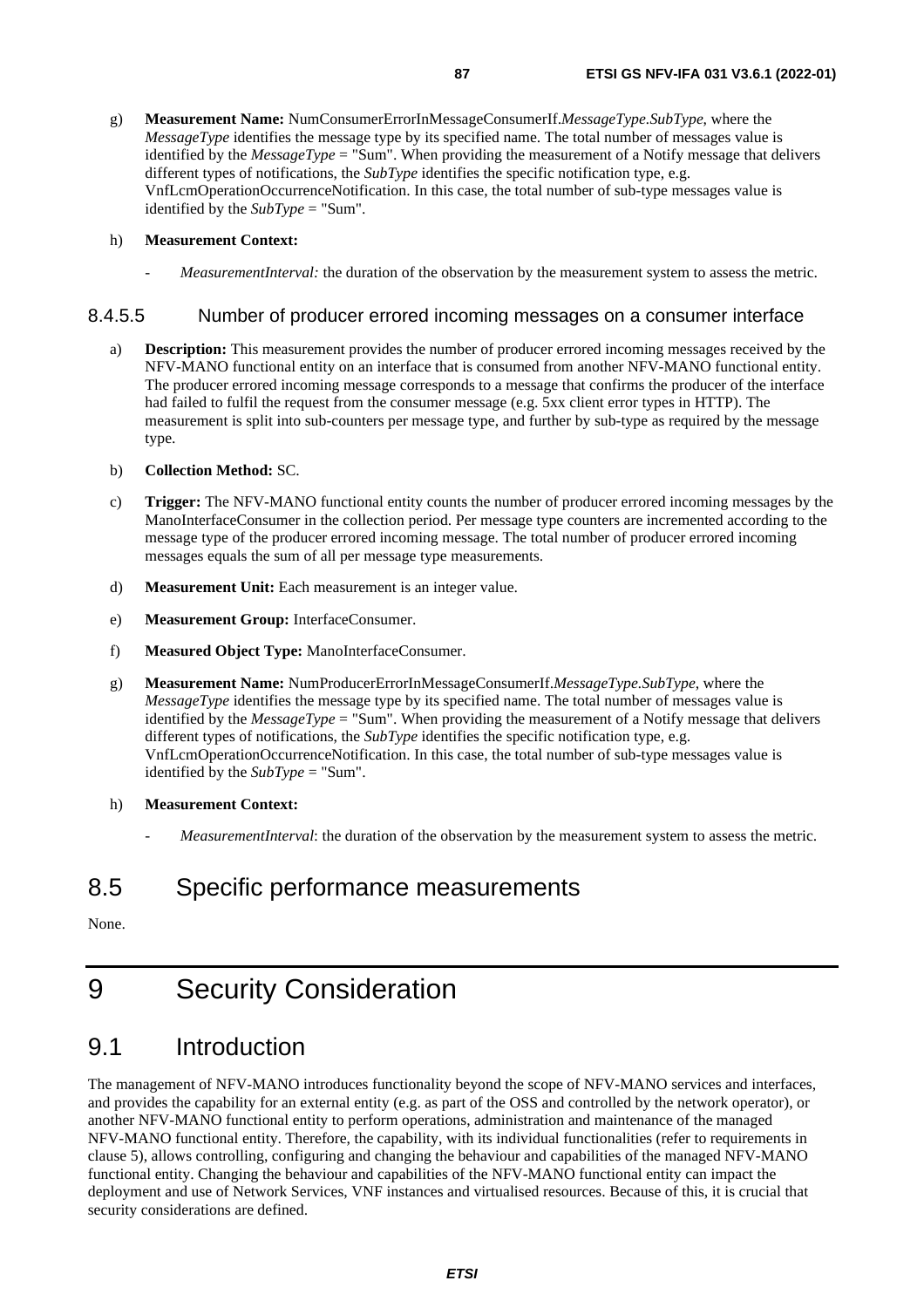# 9.2 Security assessment

Annex D provides a summary of the threat, risk and vulnerability analysis as well as additional considerations according to the scope of the present document.

# 9.3 Security requirements

Table 9.3-1 lists the set of applicable requirements related to security in the realization of the NFV-MANO management system.

| <b>Identifier</b>                                                                                 | <b>Requirement</b>                                                                                                                                                                                                                                 |  |
|---------------------------------------------------------------------------------------------------|----------------------------------------------------------------------------------------------------------------------------------------------------------------------------------------------------------------------------------------------------|--|
| Nfymano.oam.sec.001                                                                               | The NFV-MANO management system shall apply the requirements for access controls and<br>communications security (see clauses 8.5 and 8.6 in ETSI GS NFV-SEC 012 [3]).                                                                               |  |
| Nfymano.oam.sec.002                                                                               | The NFV-MANO management system shall apply the requirements for authentication<br>control (see clause 8.4 in ETSI GS NFV-SEC 012 [3]).                                                                                                             |  |
| Nfymano.oam.sec.003                                                                               | The NFV-MANO management system shall support, according to the access and<br>authentication control requirements, the use of policies for access control to the<br>NFV-MANO management interfaces, based on the network operator deployment needs. |  |
| Nfymano.oam.sec.004                                                                               | The NFV-MANO management system shall ensure that data provenance is logged.                                                                                                                                                                        |  |
| Nfymano.oam.sec.005                                                                               | The NFV-MANO management system shall ensure that collected data is authentic.<br>See note.                                                                                                                                                         |  |
| Nfymano.oam.sec.006                                                                               | The NFV-MANO management system shall provide means to detect and mitigate denial of<br>service attacks.                                                                                                                                            |  |
| Nfymano.oam.sec.007                                                                               | The NFV-MANO management system shall ensure secure logging as described in<br>clause 8.1 in ETSI GS NFV-SEC 012 [3].                                                                                                                               |  |
| <b>NOTE:</b><br>Collected data includes information on fault, performance, logs, timestamps, etc. |                                                                                                                                                                                                                                                    |  |

**Table 9.3-1: NFV-MANO management security requirements**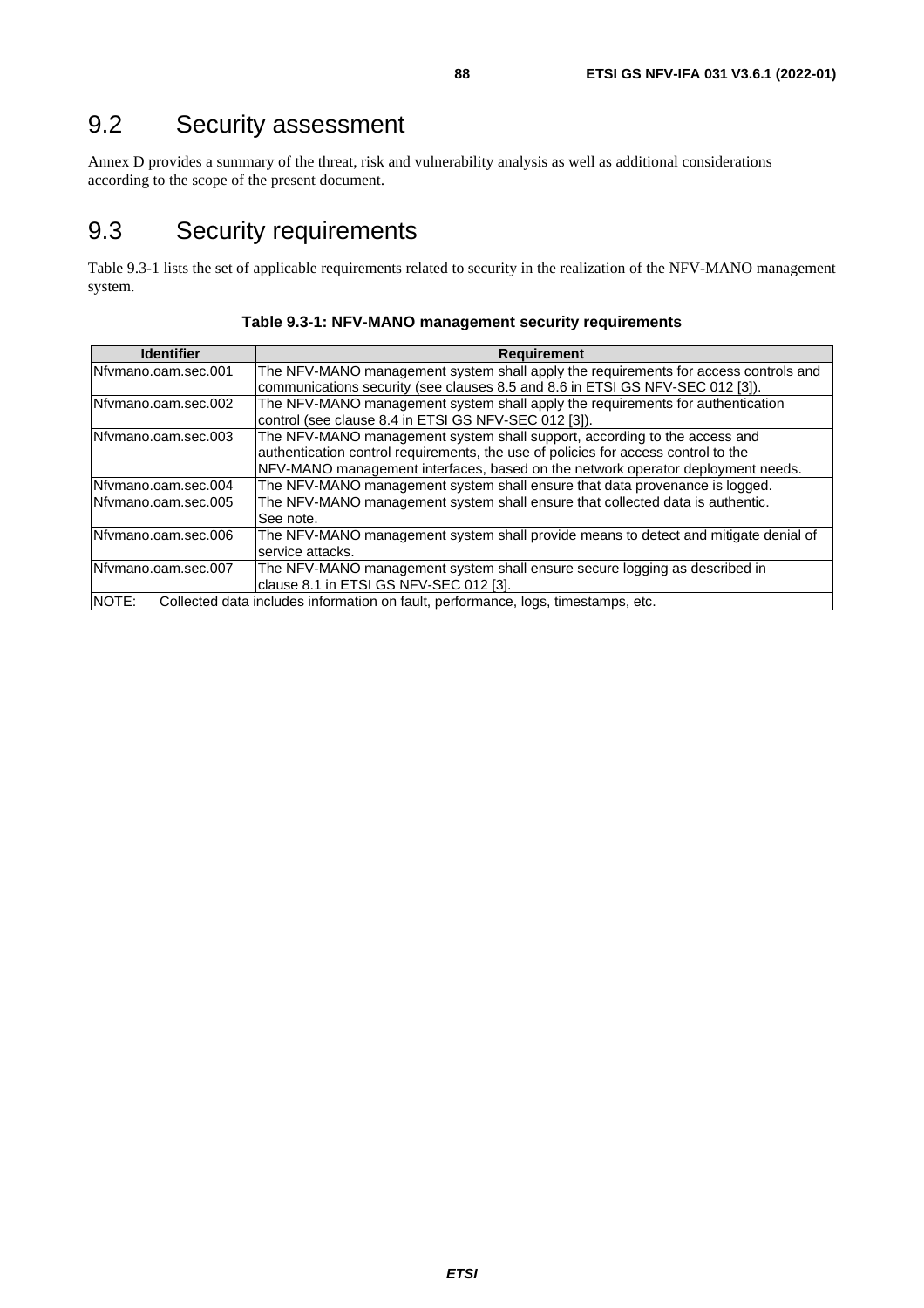# Annex A (informative): NFV-MANO functional entity management aspects

# A.1 Introduction

The present annex introduces diverse aspects related to the management of NFV-MANO functional entities.

# A.2 State management aspects

# A.2.1 NFV-MANO functional entity state model

## A.2.1.1 Overview

The interface "NFV-MANO configuration and information management" allows a consumer to request changing the state of the NFV-MANO functional entity application or provided NFV-MANO service interfaces, i.e. the "managed objects".

For illustrative purposes and related to the state management capabilities supported by the "NFV-MANO configuration and information management" interface, following is a description of possible states in which a managed object can be and the operations used to change among the different states, when applicable. The support of all states/operations or a subset of them may depend on the actual NFV-MANO functional entity and its provided NFV-MANO service interfaces.

NOTE: Specification details and list of specific stable and transition states are part of the protocol design.

# A.2.1.2 States

The list of states are:

- STARTED\_UNLOCKED: the managed object is operational and is not administratively prohibited from use.
- SHUTDOWN\_UNLOCKED: the managed object is not operational and is not administratively prohibited from use.
- STARTED\_LOCKED: the managed object is operational but it is administratively prohibited from use.
- SHUTDOWN\_LOCKED: the managed object is not operational and is administratively prohibited from use.
- SHUTTING-DOWN: the managed object is in the transition to shut down in order to become not operational. The state transition finishes when the managed object is "discharged" from service, i.e. not handling active sessions.
- RESTARTING UNLOCKED: the managed object is in the transition to shut down and start again in order to become operational. The state transition finishes when the managed object is discharged from service and has started.
- RESTARTING LOCKED: the managed object is in the transition to shut down and start again in order to become operational. The state transition finishes when the managed object has started.
- LOCKING: the managed object is in the transition to become administratively prohibited from use.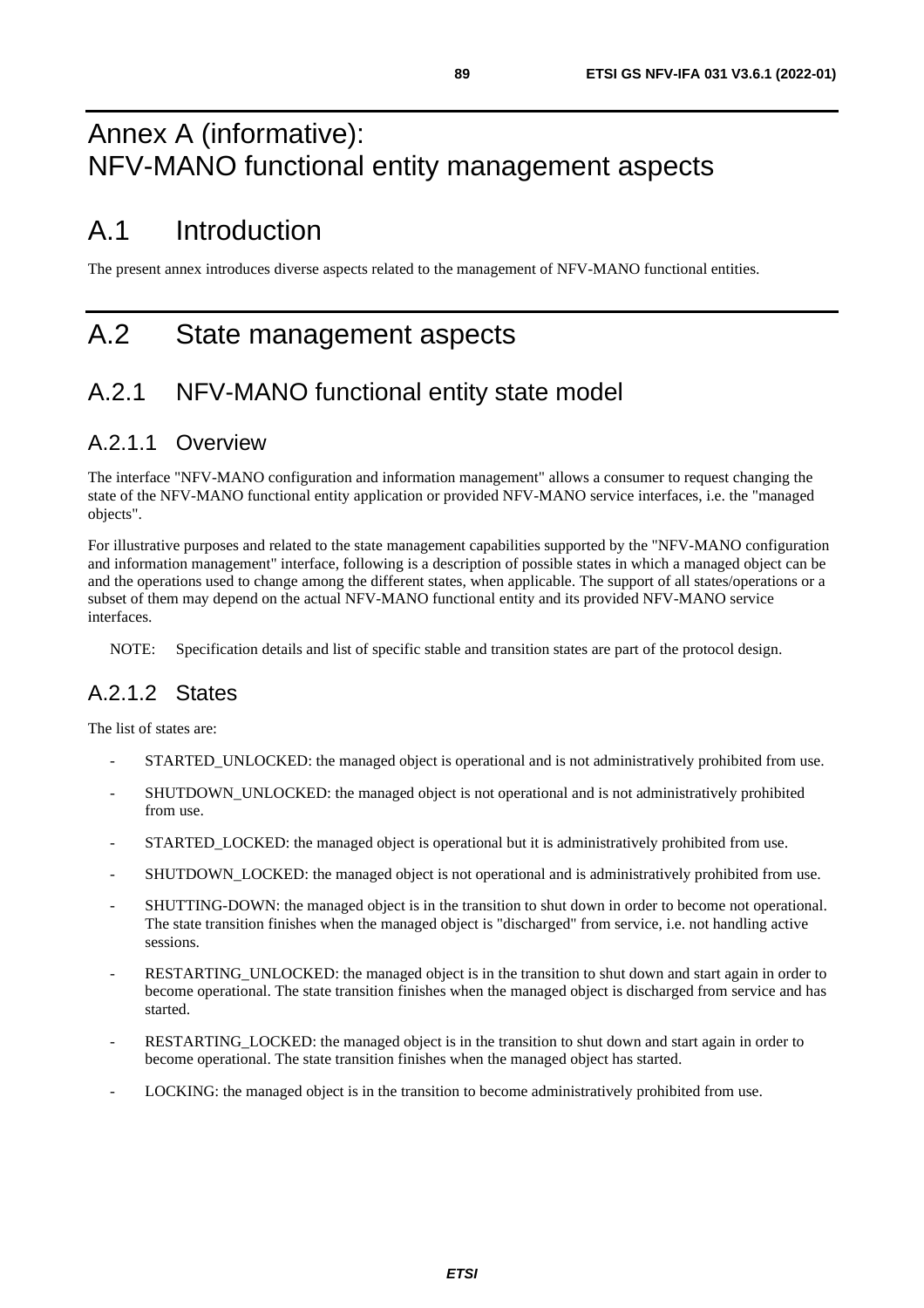# A.2.1.3 State management operations

The list of operations are:

- LOCK: to lock the managed object in order to stop accepting new requests and release it from performing its service. This state corresponds to the meaning as defined in Recommendation ITU-T X.731 [[i.10\]](#page-11-0).
- UNLOCK: to unlock the managed object in order to permit accepting requests and performing its service. This state corresponds to the meaning as defined in Recommendation ITU-T X.731 [[i.10](#page-11-0)].
- START: to start the managed object and change its state to started.
- STOP: to stop the managed object and change its state to shut down. The stop can be done gracefully or forcefully depending on possible input parametrization.
- RESTART: to stop and start again the management object. End state of the managed object is started/enabled.
- EXAMPLE: The lock state change can be used to set the managed object "under maintenance". The unlock state change can be used to set the managed object "under normal operation".

# A.2.1.4 State diagram

Figure A.2.1.4-1 illustrates the state diagram of the NFV-MANO functional entity application and/or its NFV-MANO service interface(s) according to the list of states and operations described in clauses A.2.1.2 and A.2.1.3.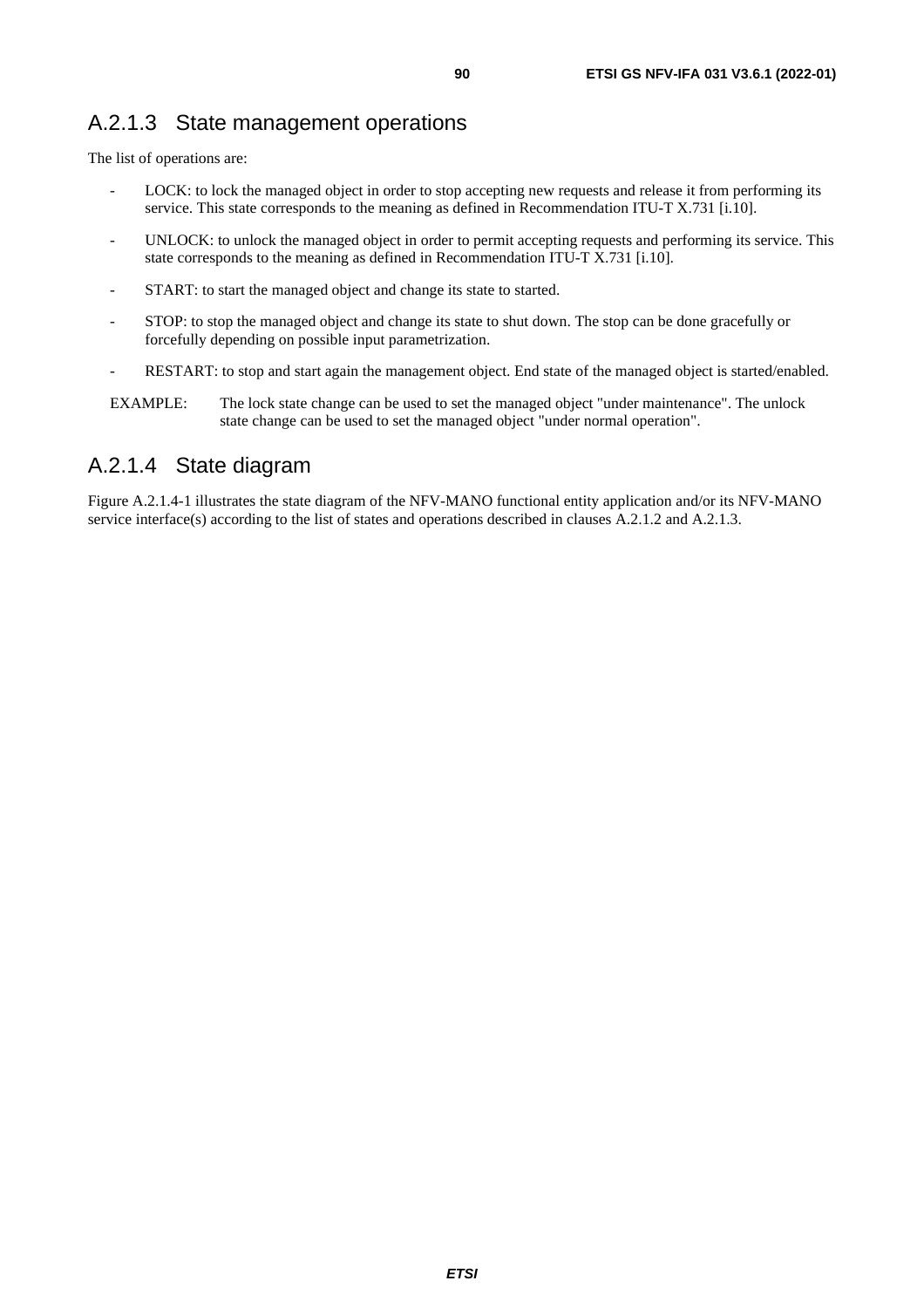

**Figure A.2.1.4-1: State diagram of the NFV-MANO functional entity application and/or its NFV-MANO service interface(s)**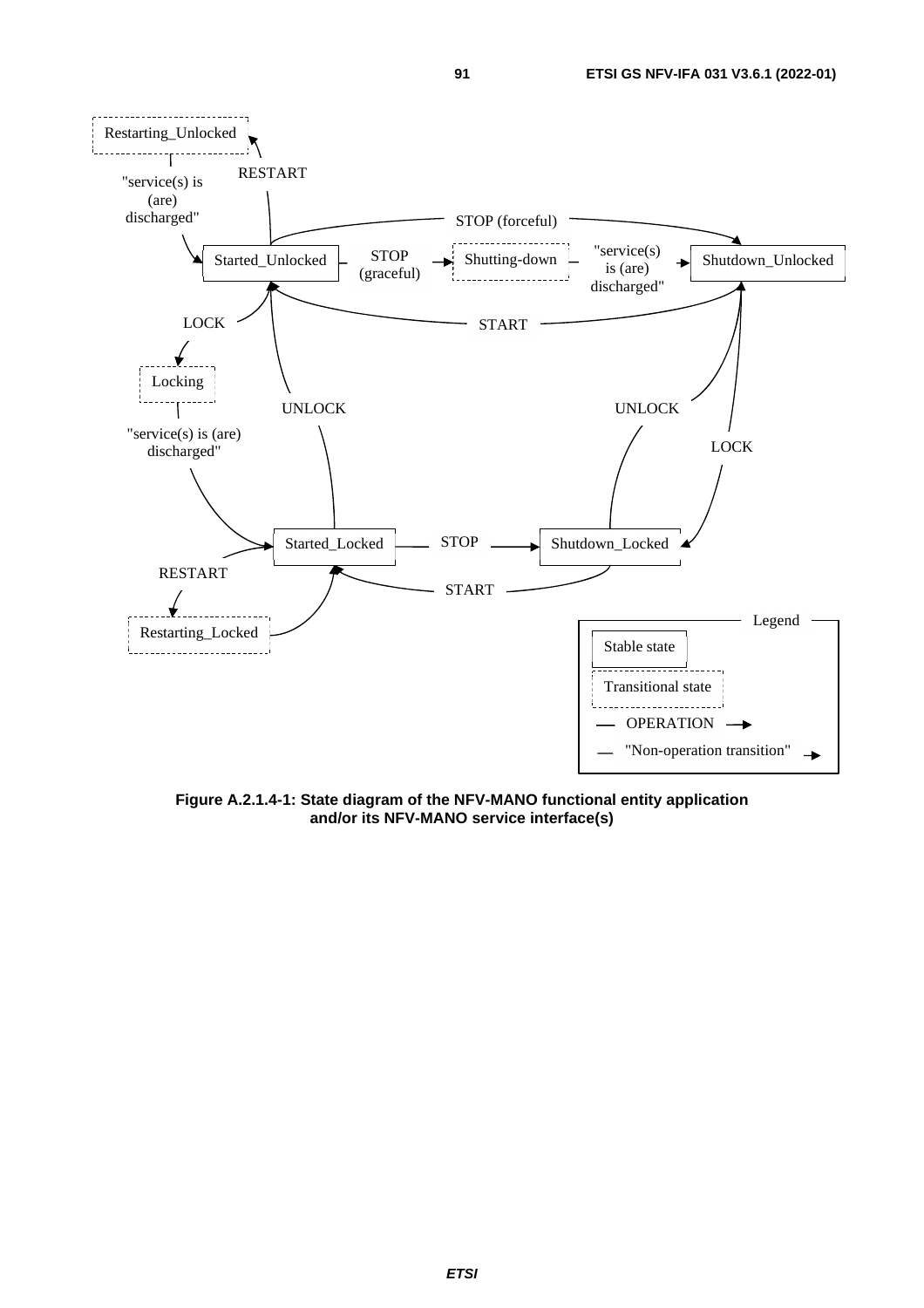# Annex B (informative): Information flows

# B.1 Introduction

The present annex introduces information flows that illustrate the use of the interfaces and information elements specified in the present document.

# B.2 Configuration management

# B.2.1 Configuration of the NFV-MANO peering and API learning

The configuration of the NFV-MANO functional entity peering and NFV-MANO service API learning can be performed via two sub-procedures:

- 1) Automatic configuration of the API endpoints using the API discovery endpoint.
- 2) Explicit configuration of the API endpoints performed by an external MANO monitoring entity (MANO Monitor) or the network operator.

Figure B.2.1-1 illustrates the steps of the two sub-procedures. In both procedures, it is assumed that the MANO Monitor knows about the existence of the involved NFV-MANO functional entities and it has management access to them. The example illustrated in the flows involves an NFVO and a VNFM. In this case, the NFVO needs to learn about the NFV-MANO service interface APIs produced by the VNFM.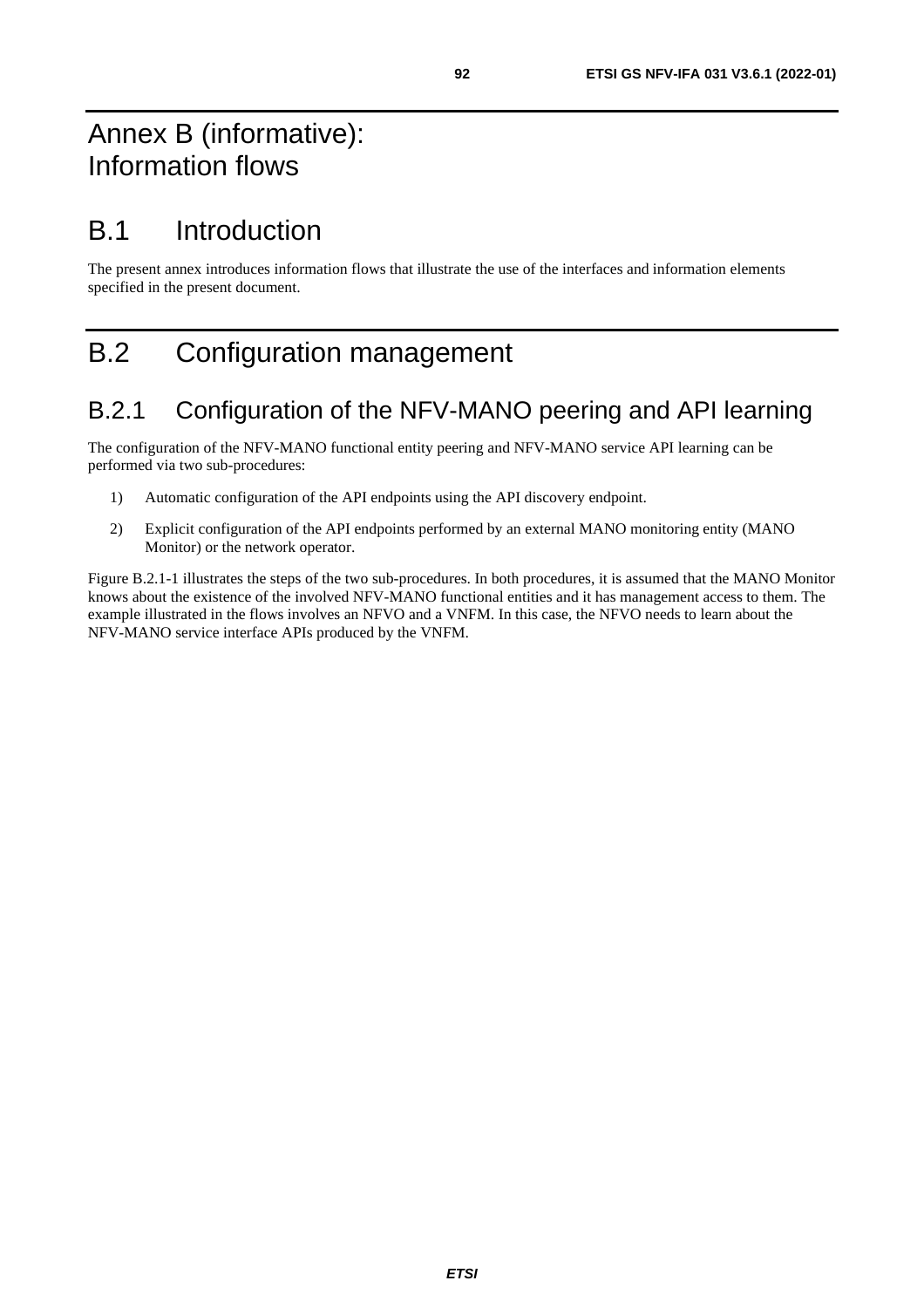

#### **Figure B.2.1-1: Example information flows of NFV-MANO service interface API configuration**

The information flow comprises the following steps.

For the "automatic discovery" case:

- 1) The MANO Monitor sends a "Modify configuration request" to the NFVO (see clause 6.2.2) which contains the information to establish the VNFM as a peering entity to the NFVO. The information includes: the type of peering NFV-MANO functional entity, i.e. a VNFM, the identifier of the VNFM, and the information to access the API discovery endpoint.
- 2) The NFVO sets the configuration according to the request.
- 3) The NFVO sends to the MANO Monitor a response (see clause 6.2.2) about the successful modification of the configuration.

 Once the NFVO knows about the API discovery endpoint of the VNFM, the NFVO can query to the VNFM through such API discovery service.

4) With the information acquired via the API discovery service, the NFVO sets the information of the NFV-MANO services interfaces that can be consumed from the VNFM.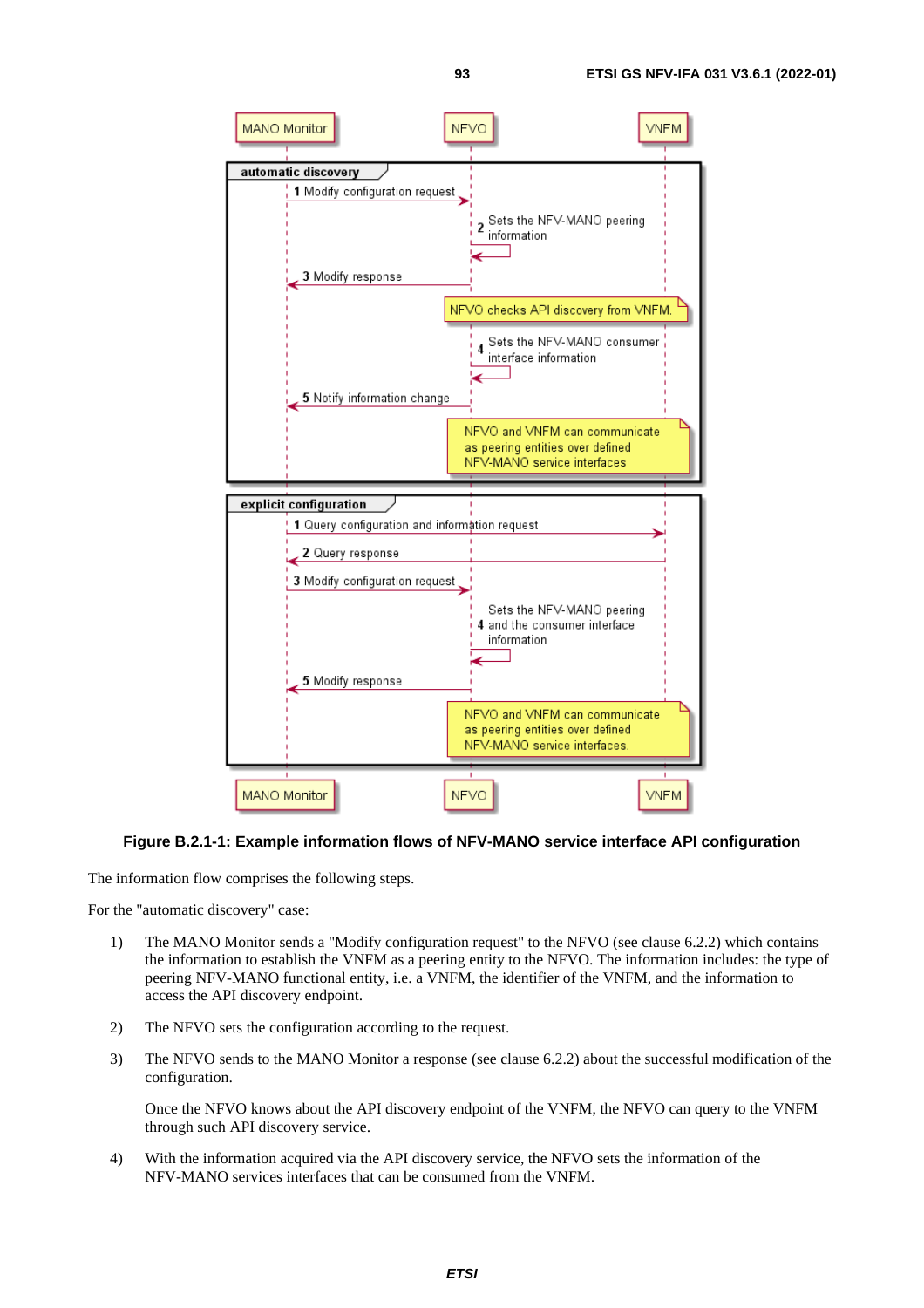5) If the MANO Monitor is subscribed to receive notifications about changes of configuration/information, the NFVO sends a notification to the MANO Monitor informing about the configuration/information data changes (refer to clauses 6.2.6 and 7.2.2).

 From this point onwards, the NFVO and VNFM can interact as peering entities through the defined NFV-MANO service interfaces.

NOTE 1: Notifications about changes of configuration/information can also be sent as a result of the configuration modification done in the step 2).

For the "explicit configuration" case:

- 1) The MANO monitor queries to the VNFM the configuration and information about the NFV-MANO functional entity and the produced NFV-MANO service interfaces (see clause 6.2.3).
- 2) The VNFM processes the request and provides a successful query response with the information requested (see clause 6.2.3).
- 3) The MANO monitor sends a "Modify configuration request" to the NFVO (see clause 6.2.2) which contains the information to establish the VNFM as a peering entity to the NFVO. The information includes: the type of peering NFV-MANO functional entity, i.e. a VNFM, the identifier of the VNFM, and the information of the NFV-MANO service interfaces that can be consumed from the VNFM.
- 4) With the information acquired, the NFVO sets the information of the NFV-MANO services interfaces that can be consumed from the VNFM.
- 5) The NFVO provides a response to the MANO Monitor (see clause 6.2.2) about the successful modification of the configuration.

 From this point onwards, the NFVO and VNFM can interact as peering entities through the defined NFV-MANO service interfaces.

NOTE 2: Notifications about changes of configuration/information can also be sent as a result of the configuration modification done in the step 4).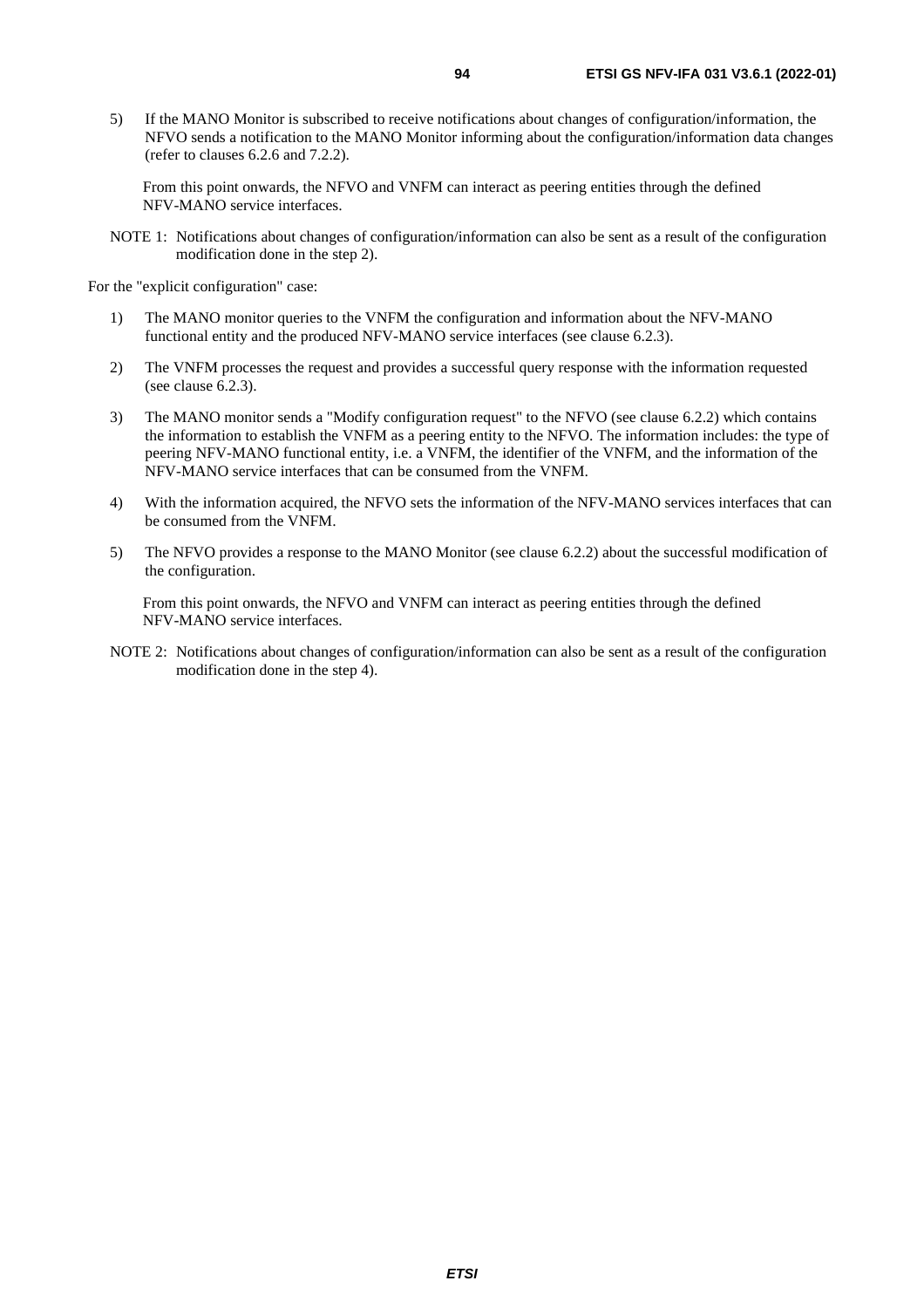# Annex C (informative): Performance measurement definition template

# C.1 Introduction

The present annex introduces the template used to define the performance measurements.

# C.2 Template

- a) **Description:** This clause contains the description of the performance measurement.
- b) **Collection Method:** This clause contains the method in which this measurement is obtained.

**Status Counter (SC):** The entity receives or collects a metric at each predetermined interval. A measurement is generated from processing (e.g. arithmetic mean, peak) all of the samples received or collected in the collection period.

**Transparent Forwarding (TF):** The entity maintains a measurement count that stores the content of the metric that it received.

**Object Mapping (OM):** The entity receives a metric for measured object A in the collection period and maps the received metric from measured object A to measured object B. A measurement is generated for measured object B by processing the metric(s), which may be mapped from one or more measured object(s) A to a single measured object B. It is noted that:

- The source metric for measured object A and the target measurement for measured object B may or may not contain subcounters. How the mapping is done for the case that either of the source metric and target measurement contain subcounters is to be defined case by case in the trigger of the measurement definition.
- Multiple source metrics for measured object A may be mapped to a single target measurement for measured object B. How the mapping is done for this case is to be defined in the trigger of the measurement definition.
- c) **Trigger:** This clause contains the trigger which causes the counter to be updated.
- d) **Measurement Unit:** This clause contains the unit of the measurement value.
- e) **Measurement Group:** This clause contains the group to which a measurement belongs.
- f) **Measured Object Type:** This clause describes the object of a measurement. See clause 8.2 for the measured object types defined for the performance measurements specified in the present document.
- g) **Measurement Name:** This clause describes the name of a measurement.

 The measurement name is used to identify a measurement. In case the sub-counter is used, the measurement is identified by <measurement type>.<sub-counter name>.

The measurement name is used to identify the performanceMetric in the performance report entry (see clause 7.3.7).

 In the create PM Job operation, the measurement type is the content of performanceMetric to identify the type of measurement(s) to be collected (see clause 6.3.2.2). The PM Job is applicable to the sub-counters, if the measurement contains sub-counters.

h) **Measurement Context:** This clause describes the context information of a measurement at the time that the measurement is generated.

 The measurement context is only provided in case the measurement producer has knowledge about the context information.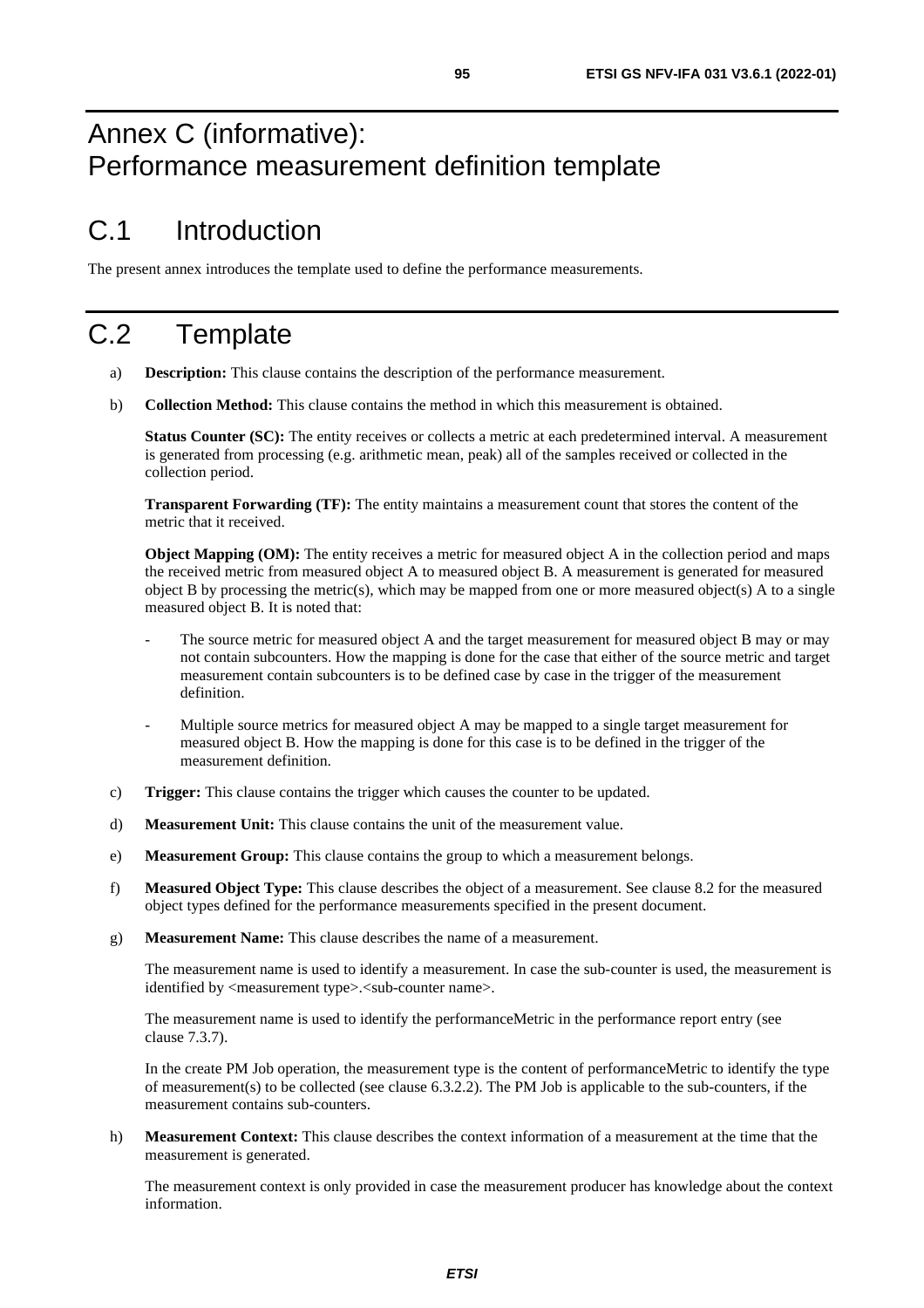Each measurement may have its specific context, so the detailed measurement context is to be defined in each measurement definition.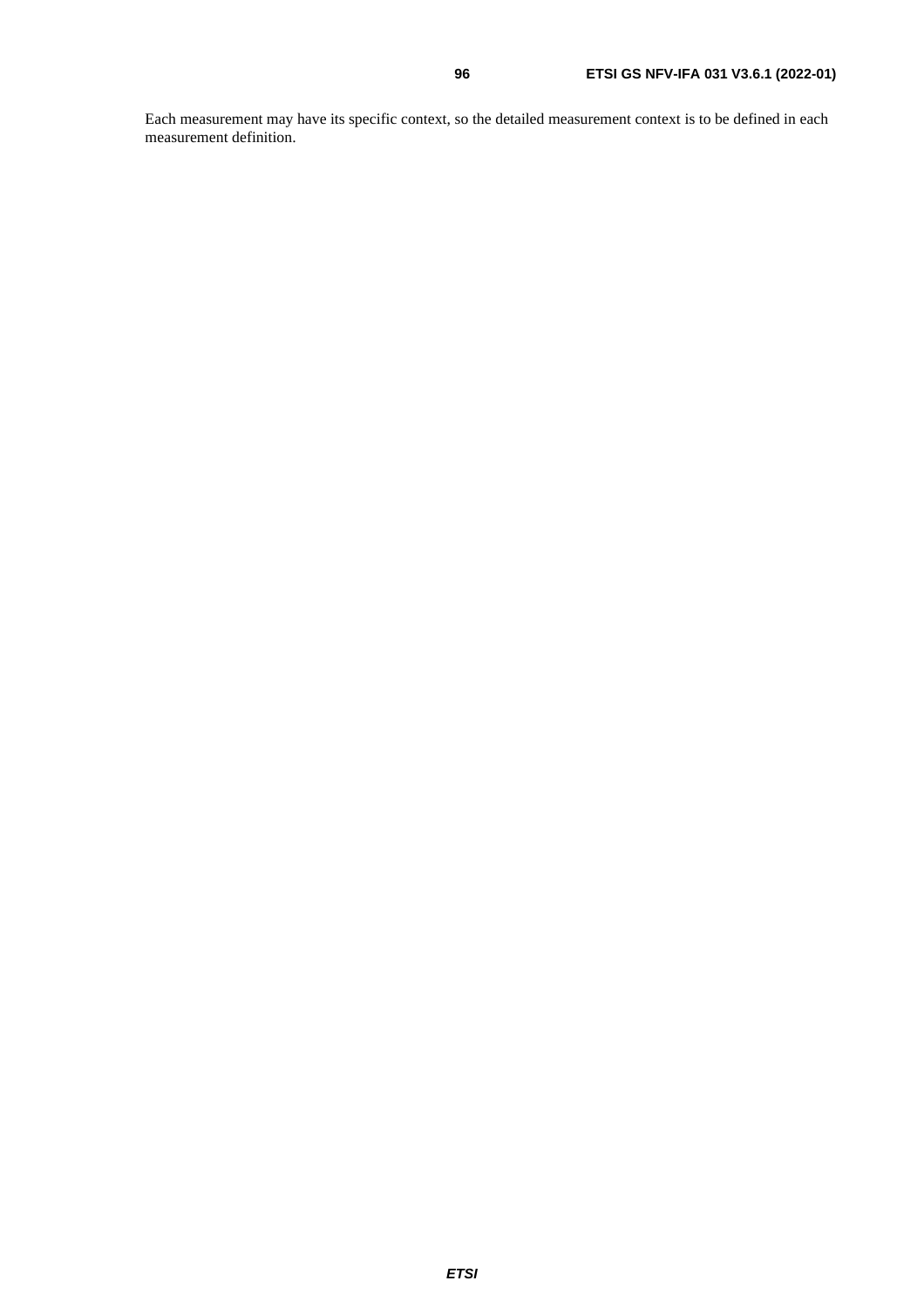# Annex D (informative): Security assessment

# D.1 Introduction

The present annex provides the security assessment related to the scope of the present document.

# D.2 Risk analysis and assessment

Annex A of ETSI GR NFV-IFA 021 [\[i.1](#page-10-0)] provides an initial risk analysis and assessment of the NFV-MANO management. A summary of the threat, risk and vulnerability analysis is introduced in the present clause, as well as additional considerations according to the scope of the present document (see clause 1).

### **Table D.2-1: Threat, Risk, Vulnerability Analysis (from the template defined in annex A of ETSI GS NFV-SEC 006 [\[i.14](#page-11-0)])**

|       | <b>A</b> Security Environment                                                                                                                                                                                                                                                                                                                           |                                                                                                |  |  |  |
|-------|---------------------------------------------------------------------------------------------------------------------------------------------------------------------------------------------------------------------------------------------------------------------------------------------------------------------------------------------------------|------------------------------------------------------------------------------------------------|--|--|--|
| a.1   | Assumptions                                                                                                                                                                                                                                                                                                                                             |                                                                                                |  |  |  |
| a.1.1 | A set of management networks providing connectivity for management<br>purposes among the NFV-MANO functional entities and other OSS<br>external entities responsible for managing NFV-MANO.                                                                                                                                                             | See clause 4.2.                                                                                |  |  |  |
| a.1.2 | Internal attackers have access to the management network.                                                                                                                                                                                                                                                                                               | See a.1.1 in table 1 of ETSI<br>GS NFV-SEC 014 [i.15].                                         |  |  |  |
| a.1.3 | Internal attackers are attached to the management network.                                                                                                                                                                                                                                                                                              | See a.1.7 in table 1 of ETSI<br>GS NFV-SEC 014 [i.15].                                         |  |  |  |
| a.1.4 | Internal attackers have access to the NFV-MANO functional entities.                                                                                                                                                                                                                                                                                     | Specialized from a.1.3, and a.1.5 in<br>table 1 of ETSI GS NFV-SEC 014 [i.15].                 |  |  |  |
| a.1.5 | The NFV-MANO functional entity application is implemented as software.                                                                                                                                                                                                                                                                                  | See clause 4.3.<br>Specialized from a.1.2 in table A.1-1 of<br>ETSI GR NFV-IFA 021 [i.1].      |  |  |  |
| a.1.6 | The NFV-MANO functional entity may be implemented as a virtualised<br>entity.                                                                                                                                                                                                                                                                           | Specialized from a.1.11 in table 1 of<br>ETSI GS NFV-SEC 014 [i.15].                           |  |  |  |
| a.2   | Assets                                                                                                                                                                                                                                                                                                                                                  |                                                                                                |  |  |  |
| a.2.1 | NFV-MANO functional entities: these are the NFVO, VNFM and VIM.                                                                                                                                                                                                                                                                                         | See clause 4.1.                                                                                |  |  |  |
|       | These assets offer interfaces for consuming NFV-MANO services as well                                                                                                                                                                                                                                                                                   | Specialized from a.2.1, a.2.2, a.2.3 and                                                       |  |  |  |
|       | as are responsible for storing relevant NFV-MANO information and                                                                                                                                                                                                                                                                                        | a.2.4 in table A.1-1 of ETSI                                                                   |  |  |  |
|       | artefacts (e.g. VNF Packages, NSD, VNFD, images, etc.).                                                                                                                                                                                                                                                                                                 | GR NFV-IFA 021 [i.1].                                                                          |  |  |  |
| a.2.2 | External entity consuming interfaces for management of an NFV-MANO                                                                                                                                                                                                                                                                                      | See clause 4.2.2.                                                                              |  |  |  |
|       | functional entity.                                                                                                                                                                                                                                                                                                                                      | Specialized from a.2.5 in table A.1-1 of<br>ETSI GR NFV-IFA 021 [i.1].                         |  |  |  |
| a.2.3 | Internal NFV-MANO functional entity consuming interfaces for<br>management of a peering NFV-MANO functional entity.                                                                                                                                                                                                                                     | See clause 4.2.3.                                                                              |  |  |  |
| a.2.4 | The credentials of authorized administrators with legitimate access to the<br>NFV-MANO functional entities.                                                                                                                                                                                                                                             | Specialized from a.2.2 in table 1 of ETSI<br>GS NFV-SEC 014 [i.15].                            |  |  |  |
| a.2.5 | NFV-MANO management interfaces: for fault, performance,<br>configuration and information, state, log, and communication supervision<br>management types of functionality.                                                                                                                                                                               | Specialized from a.2.6 in table A.1-1 of<br>ETSI GR NFV-IFA 021 [i.1].<br>See clauses 5 and 6. |  |  |  |
| a.2.6 | Fault alarm: fault information reported to a consumer including<br>information to identify the object on which the fault occurred, the type of<br>fault that was identified, the cause of the fault, the timestamp information<br>about when the event causing the fault was observed, as well as timing<br>information about the alarm that is raised. | See clause 7.5.4.<br>From a.2.8 in table A.1-1 of ETSI<br>GR NFV-IFA 021 [i.1].                |  |  |  |
| a.2.7 | Performance metrics: performance measurements that need to be<br>reported/acquired.                                                                                                                                                                                                                                                                     | See clause 8.<br>From a.2.9 in table A.1-1 of ETSI<br>GR NFV-IFA 021 [i.1].                    |  |  |  |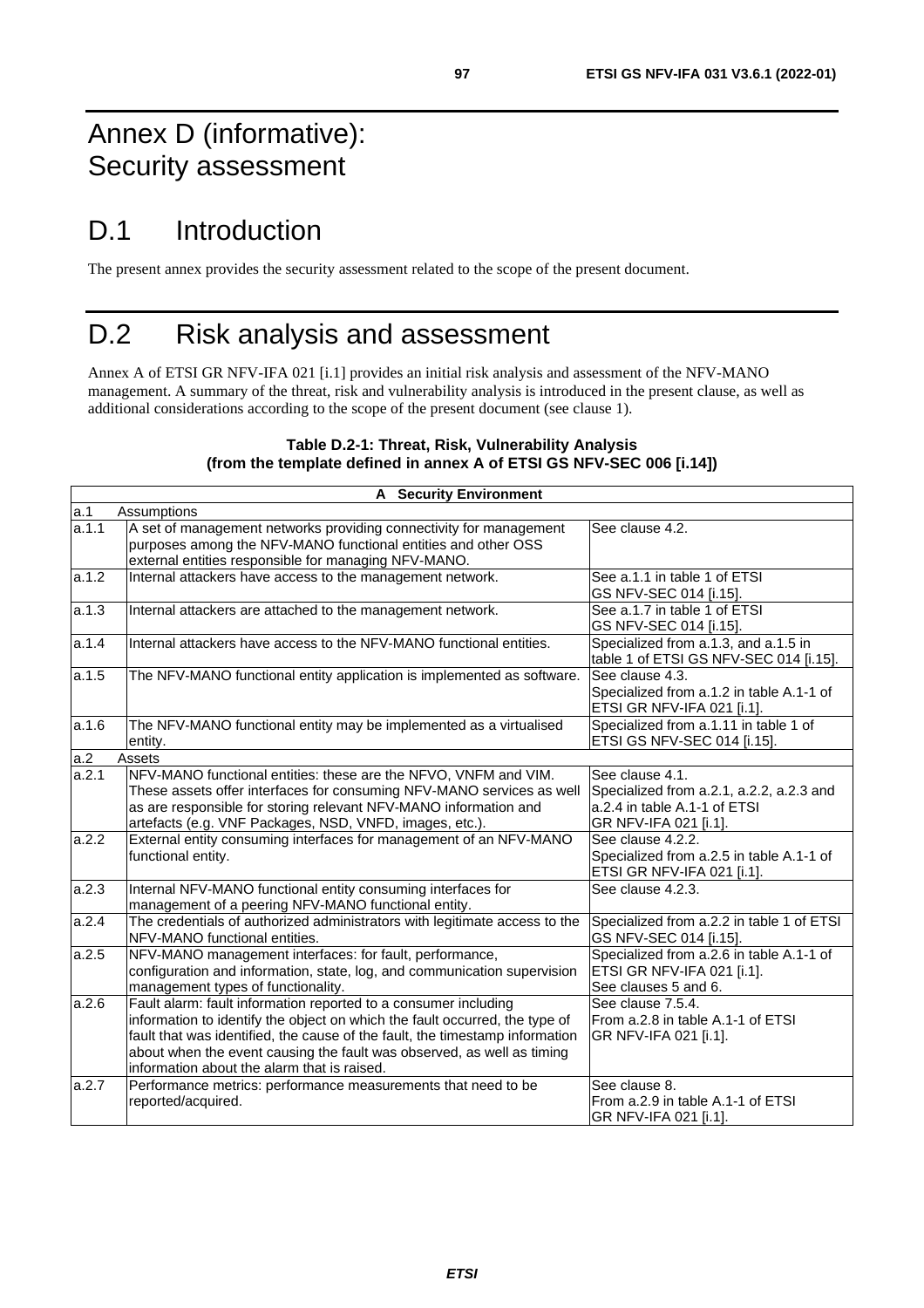|                    | <b>A</b> Security Environment                                                                                                                                                                                                                                                                                                                 |                                                                                       |
|--------------------|-----------------------------------------------------------------------------------------------------------------------------------------------------------------------------------------------------------------------------------------------------------------------------------------------------------------------------------------------|---------------------------------------------------------------------------------------|
| a.2                | Assets                                                                                                                                                                                                                                                                                                                                        |                                                                                       |
| a.2.8              | Log report: contains the requested information logged by the NFV-MANO<br>functional entity. Logs can be of two main types: messaging logs, and<br>provider-specific logs.                                                                                                                                                                     | See clauses 6.6.1 and 7.6.2.                                                          |
|                    |                                                                                                                                                                                                                                                                                                                                               |                                                                                       |
| a.3                | Threat agents                                                                                                                                                                                                                                                                                                                                 |                                                                                       |
| a.3.1              | Unauthorized user of assets.                                                                                                                                                                                                                                                                                                                  |                                                                                       |
| a.3.1.1            | Agent can be human, e.g. an administrator with access to the assets.                                                                                                                                                                                                                                                                          |                                                                                       |
| a.3.1.2            | Agent can be a piece of software, e.g. a malicious computer program<br>installed during an earlier access and programmed to run later.                                                                                                                                                                                                        |                                                                                       |
| a.3.2              | (Industrial) espionage agent.                                                                                                                                                                                                                                                                                                                 |                                                                                       |
| a.3.3              | Sabotage agent.                                                                                                                                                                                                                                                                                                                               |                                                                                       |
| a.3.4              | Internal threat agent, e.g. corrupt employee.                                                                                                                                                                                                                                                                                                 |                                                                                       |
| a.4                | <b>Threats</b>                                                                                                                                                                                                                                                                                                                                |                                                                                       |
| a.4.1              | Unauthorized read (viewing/copying/consuming of data and interfaces).                                                                                                                                                                                                                                                                         | Refer to threat agents a.3.1, a.3.2 and<br>a.3.4.<br>Refer to all assets in a.2.      |
| a.4.2              | Unauthorized write action (Masquerade ("spoofing"), forgery, loss or<br>corruption of information).                                                                                                                                                                                                                                           | Refer to threat agents a.3.3 and a.3.4.<br>Refer to all assets in a.2.                |
| a.4.3              | Unauthorized access.                                                                                                                                                                                                                                                                                                                          | Refer to thread agents a.3.1, a.3.2,<br>a.3.3. Refer to all assets in a.2.            |
| a.4.4              | Repudiation (endpoint and threat agents).                                                                                                                                                                                                                                                                                                     | Refer to threat agent a.3.4.<br>Refer to assets a.2.5 to a.2.8.                       |
| a.4.5              | Denial of service.                                                                                                                                                                                                                                                                                                                            | Refer to threat agents a.3.3 and a.3.4.<br>Refer to assets a.2.1 to a.2.3, and a.2.5. |
|                    | В<br><b>Security Objectives</b>                                                                                                                                                                                                                                                                                                               |                                                                                       |
| b.1                | Security objectives for the assets.                                                                                                                                                                                                                                                                                                           |                                                                                       |
| $\overline{b.1.1}$ | The system should ensure that only authorized and authenticated<br>entities can access (read or write) the provided interfaces and that data<br>is exchanged in a confidential manner. Therefore, requirements for<br>access controls and communications security (see clauses 8.5 and 8.6 in<br>ETSI GS NFV-SEC 012 [3]) should be followed. |                                                                                       |
| b.1.2              | The system should ensure the authenticity and integrity of all data<br>exchanged on the interfaces. Therefore, requirements for authentications<br>controls (see clause 8.4 in ETSI GS NFV-SEC 012 [3]) should be<br>followed.                                                                                                                |                                                                                       |
| b.1.3              | The system should prevent replay of any data. Therefore, requirements<br>for authentications controls (see clause 8.4 in ETSI<br>GS NFV-SEC 012 [3]) should be followed.                                                                                                                                                                      |                                                                                       |
| b.1.4              | The system should be accountable for the data provided, that is why the<br>system should ensure collected data (e.g. fault, performance, log data,<br>timestamps) is authentic.                                                                                                                                                               |                                                                                       |
| b.1.5              | The system should provide means to detect and mitigate denial of<br>service attacks.                                                                                                                                                                                                                                                          |                                                                                       |
| b.1.6              | The system should ensure secure logging as described in clause 8.1 in<br>ETSI GS NFV-SEC 012 [3].                                                                                                                                                                                                                                             |                                                                                       |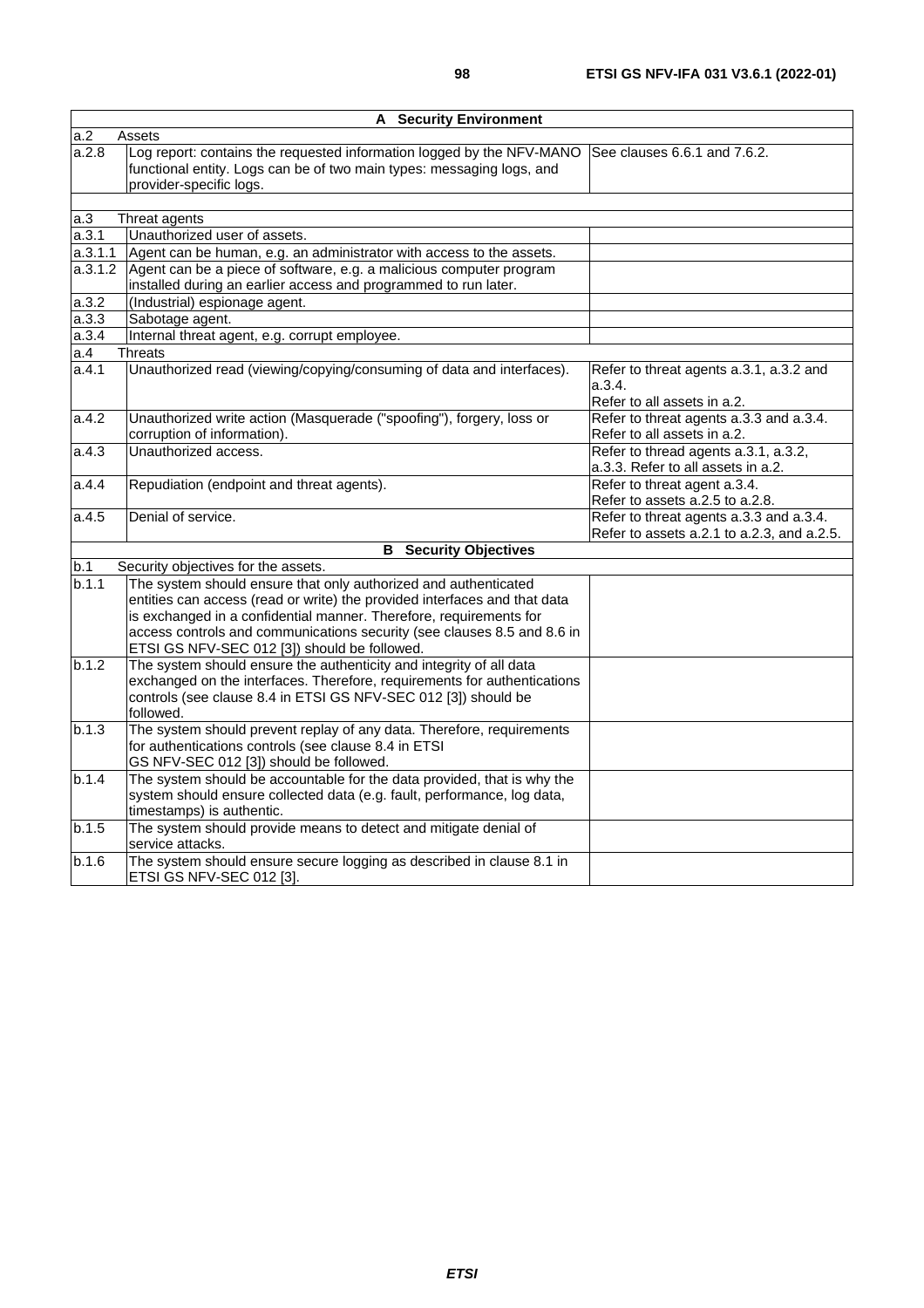# Annex E (informative): **Change History**

| <b>Date</b>      | <b>Version</b>                            | Information about changes                                                                                                                                                                                                                                                                                                                                                                                                                          |  |
|------------------|-------------------------------------------|----------------------------------------------------------------------------------------------------------------------------------------------------------------------------------------------------------------------------------------------------------------------------------------------------------------------------------------------------------------------------------------------------------------------------------------------------|--|
| January 2018     | 0.0.1                                     | Skeleton.                                                                                                                                                                                                                                                                                                                                                                                                                                          |  |
| February 2018    | 0.1.0                                     | Implemented NFVIFA(17)0001068, NFVIFA(17)0001069, NFVIFA(18)0000015r4,<br>NFVIFA(18)0000046, NFVIFA(18)0000047r1.                                                                                                                                                                                                                                                                                                                                  |  |
| March 2018       | 0.2.0                                     | Implemented NFVIFA(18)0000085, NFVIFA(18)0000086r3.                                                                                                                                                                                                                                                                                                                                                                                                |  |
| May 2018         | 0.3.0                                     | Implemented NFVIFA(18)000215r2, NFVIFA(18)000225r2, NFVIFA(18)000226r1,<br>NFVIFA(18)000227r1, NFVIFA(18)000292, NFVIFA(18)000293, NFVIFA(18)000219r3,<br>NFVIFA(18)000294r3, NFVIFA(18)000295r3.                                                                                                                                                                                                                                                  |  |
| May 2018         | 0.4.0<br>(Stable<br>Draft)                | Implemented: NFVIFA(18)000350r1, NFVIFA(18)000351, NFVIFA(18)000405,<br>NFVIFA(18)000406r1. NFVIFA(18)000434, NFVIFA(18)000436, NFVIFA(18)000437r1,<br>NFVIFA(18)000438r1, NFVIFA(18)000449.                                                                                                                                                                                                                                                       |  |
| June 2018        | 0.5.0                                     | Implemented: NFVIFA(18)000498, NFVIFA(18)000499, NFVIFA(18)000500,<br>NFVIFA(18)000501, NFVIFA(18)000502, NFVIFA(18)000528r3, NFVIFA(18)000543r2,<br>NFVIFA(18)000544, NFVIFA(18)000545r2, NFVIFA(18)000572, NFVIFA(18)000573,<br>NFVIFA(18)000574, NFVIFA(18)000575, NFVIFA(18)000578r1, NFVIFA(18)000623.                                                                                                                                        |  |
| <b>July 2018</b> | 0.6.0                                     | Implemented: NFVIFA(18)000677, NFVIFA(18)000678, NFVIFA(18)000679,<br>NFVIFA(18)000680, NFVIFA(18)000681r1, NFVIFA(18)000682.                                                                                                                                                                                                                                                                                                                      |  |
| <b>July 2018</b> | 0.7.0                                     | Implemented: NFVIFA(18)000538r2.                                                                                                                                                                                                                                                                                                                                                                                                                   |  |
| <b>July 2018</b> | 0.7.1<br>(Final<br>Draft for<br>Approval) | No changes introduced with respect to 0.7.0, only upgrade for "Final Draft for Approval".                                                                                                                                                                                                                                                                                                                                                          |  |
| October 2018     | 3.1.2                                     | Starting version for 2H2018 specification work. Unmodified with respect to published<br>version 3.1.1.                                                                                                                                                                                                                                                                                                                                             |  |
| November 2018    | 3.1.3                                     | Implemented: NFVIFA(18)000891r2, NFVIFA(18)000892r2, NFVIFA(18)000940r2,<br>NFVIFA(18)000942.                                                                                                                                                                                                                                                                                                                                                      |  |
| May 2019         | 3.2.2                                     | Starting version for 1H2019 specification work. Unmodified with respect to published<br>version 3.2.1.                                                                                                                                                                                                                                                                                                                                             |  |
| <b>July 2019</b> | 3.2.3                                     | Implemented: NFVIFA(19)000509r1, NFVIFA(18)000941.                                                                                                                                                                                                                                                                                                                                                                                                 |  |
| October 2019     | 3.3.2                                     | Starting version for 2H2019 specification work. Unmodified with respect to published<br>version 3.3.1.                                                                                                                                                                                                                                                                                                                                             |  |
| October 2019     | 3.3.3                                     | Implemented: NFVIFA(19)000805r1, NFVIFA(19)000766.                                                                                                                                                                                                                                                                                                                                                                                                 |  |
| February 2020    | 3.3.4                                     | Implemented: NFVIFA(19)000890, NFVIFA(19)000833, NFVIFA(19)000911,<br>NFVIFA(19)000998.<br>Rapporteur action to delete Annex E "authors & contributors" according to a Secretariat<br>decision in OCG(19)069_059.                                                                                                                                                                                                                                  |  |
| March 2020       | 3.3.5                                     | Implemented: NFVIFA(20)000160r3.                                                                                                                                                                                                                                                                                                                                                                                                                   |  |
| March 2021       | 3.4.2                                     | Implemented contributions approved at IFA#226 and IFA#227:<br>NFVIFA(21)000077: IFA031ed351 Release alignments with FEAT10 multi-site<br>connectivity.<br>NFVIFA(21)000098r1: IFA031ed351 Release alignments with FEAT15 VNF<br>$\bullet$<br>snapshotting.<br>NFVIFA(21)000122r1: IFA031ed351 Inter-stages maintenance with<br>$\bullet$<br>SOL009 ed3.3.1.<br>NFVIFA(21)000123: IFA031ed351 Further alignments with Rel. 3 features.<br>$\bullet$ |  |
| March 2021       | 3.4.3                                     | Implemented contributions approved at IFA#230:<br>NFVIFA(21)000172: IFA031ed351 Adding software image and signature<br>verification support in VimSpecificInfo.<br>NFVIFA(21)000185: IFA031ed351 Correction to CR in 122r1.                                                                                                                                                                                                                        |  |
| <b>July 2021</b> | 3.5.2                                     | Starting version for 2H2021 specification work. Unmodified with respect to published<br>version v3.5.1.                                                                                                                                                                                                                                                                                                                                            |  |